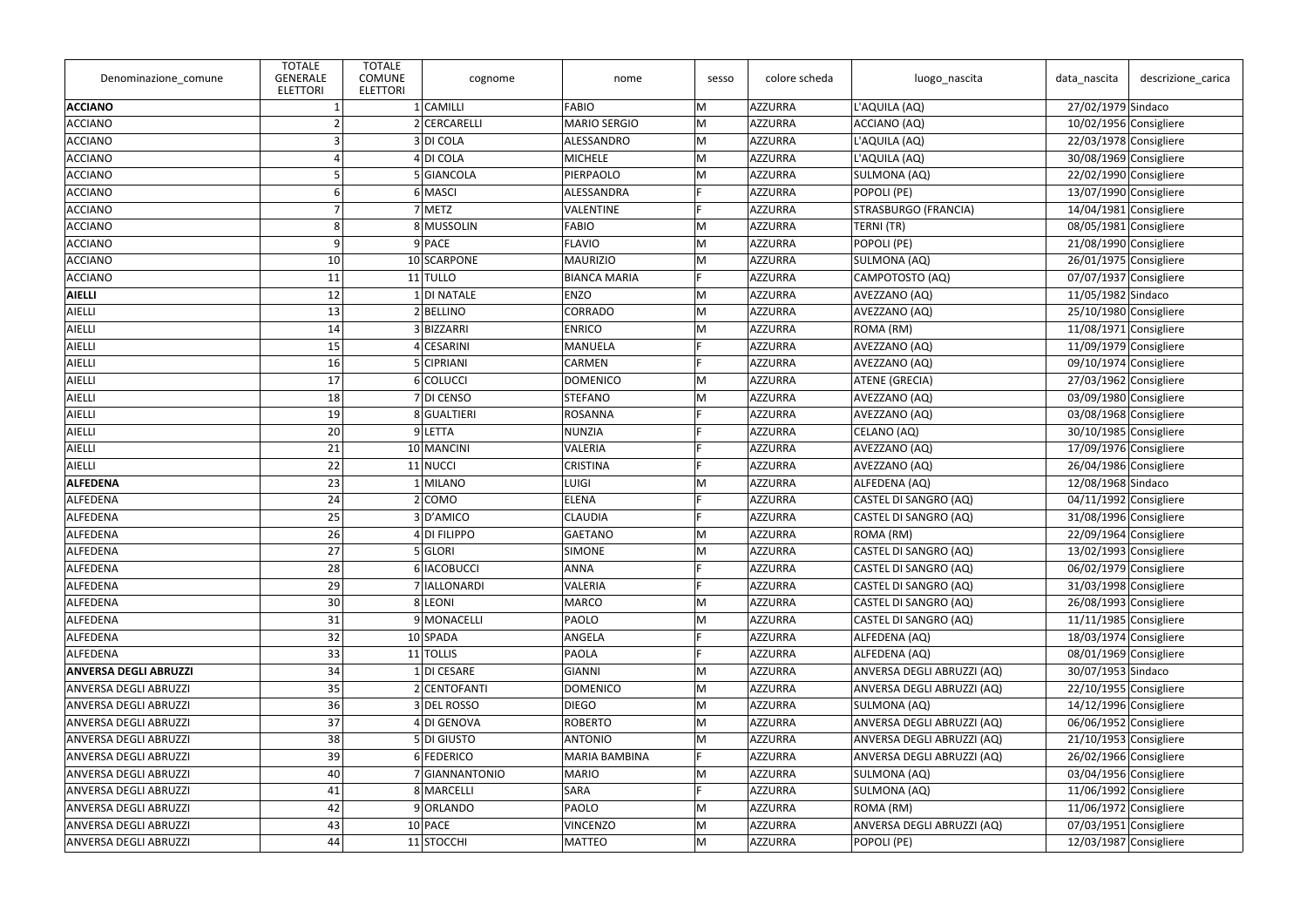| Denominazione_comune | <b>TOTALE</b><br><b>GENERALE</b><br><b>ELETTORI</b> | <b>TOTALE</b><br><b>COMUNE</b><br><b>ELETTORI</b> | cognome            | nome                    | sesso | colore scheda | luogo_nascita         | data_nascita             | descrizione carica       |
|----------------------|-----------------------------------------------------|---------------------------------------------------|--------------------|-------------------------|-------|---------------|-----------------------|--------------------------|--------------------------|
| <b>ATELETA</b>       | 45                                                  |                                                   | 1 PASSALACQUA      | <b>MARCO</b>            | M     | AZZURRA       | CASTEL DI SANGRO (AQ) | 05/08/1975 Sindaco       |                          |
| ATELETA              | 46                                                  |                                                   | 2BUCCIGROSSI       | <b>ACHILLE</b>          | M     | AZZURRA       | CASTEL DI SANGRO (AQ) | 11/10/1966 Consigliere   |                          |
| <b>ATELETA</b>       | 47                                                  |                                                   | 3 GENITO           | <b>LUCIA</b>            |       | AZZURRA       | NAPOLI (NA)           | $19/03/1961$ Consigliere |                          |
| ATELETA              | 48                                                  |                                                   | $4 LE$ DONNE       | ALESSANDRO              | M     | AZZURRA       | CASTEL DI SANGRO (AQ) | $15/03/1983$ Consigliere |                          |
| <b>ATELETA</b>       | 49                                                  |                                                   | 5 MANNELLA         | <b>MAURO</b>            | M     | AZZURRA       | CASTEL DI SANGRO (AQ) | 01/11/1980 Consigliere   |                          |
| ATELETA              | 50                                                  |                                                   | 6 PITASSI          | <b>TONI</b>             | M     | AZZURRA       | ATELETA (AQ)          | 14/07/1974 Consigliere   |                          |
| ATELETA              | 51                                                  |                                                   | 7 RAIMONDI         | <b>GIUSEPPE</b>         | M     | AZZURRA       | CASTEL DI SANGRO(AQ)  | 05/04/1975 Consigliere   |                          |
| <b>ATELETA</b>       | 52                                                  |                                                   | 8 RANALLO          | <b>ANTONELLA</b>        |       | AZZURRA       | CASTEL DI SANGRO (AQ) | 08/05/1975 Consigliere   |                          |
| ATELETA              | 53                                                  |                                                   | 9RICCI             | AGOSTINO                | M     | AZZURRA       | CASTEL DI SANGRO (AQ) | 05/12/1986 Consigliere   |                          |
| ATELETA              | 54                                                  |                                                   | $10$ RICCI         | <b>IULIA</b>            | E     | AZZURRA       | ATELETA (AQ)          | 22/02/1962 Consigliere   |                          |
| ATELETA              | 55                                                  |                                                   | $11$ SHALA         | <b>RITA</b>             |       | AZZURRA       | CASTEL DI SANGRO (AQ) | 05/08/1998 Consigliere   |                          |
| <b>AVEZZANO</b>      | 56                                                  |                                                   | BABBO              | <b>FILOMENO</b>         | M     | VERDE         | AVEZZANO (AQ)         |                          | 25/10/1962 Consigliere   |
| AVEZZANO             | 57                                                  |                                                   | 2 BABBO            | <b>MARIO</b>            | M     | VERDE         | AVEZZANO (AQ)         | 22/08/1979 Consigliere   |                          |
| AVEZZANO             | 58                                                  |                                                   | 3 BALSORIO         | <b>CONCETTA</b>         |       | VERDE         | AVEZZANO (AQ)         | 18/11/1958 Consigliere   |                          |
| AVEZZANO             | 59                                                  |                                                   | 4 CARPINETA        | <b>CRISTIAN</b>         | M     | VERDE         | AVEZZANO (AQ)         |                          | $25/08/1973$ Consigliere |
| AVEZZANO             | 60                                                  |                                                   | 5 CERONE           | ALESSANDRA              |       | <b>VERDE</b>  | AVEZZANO (AQ)         | 17/11/1958 Consigliere   |                          |
| AVEZZANO             | 61                                                  |                                                   | 6 CHIANTINI        | <b>ALFREDO</b>          | M     | VERDE         | AVEZZANO (AQ)         | 08/01/1972 Consigliere   |                          |
| AVEZZANO             | 62                                                  |                                                   | 7 COLLALTO         | <b>FEDERICA</b>         |       | VERDE         | AVEZZANO (AQ)         | 06/03/1988 Consigliere   |                          |
| AVEZZANO             | 63                                                  |                                                   | 8 COSIMATI         | <b>IRIDE</b>            |       | <b>VERDE</b>  | AVEZZANO (AQ)         |                          | 09/06/1954 Consigliere   |
| AVEZZANO             | 64                                                  |                                                   | 9DEL BOCCIO        | <b>ANTONIO</b>          | M     | VERDE         | AVEZZANO (AQ)         | 02/03/1970 Consigliere   |                          |
| AVEZZANO             | 65                                                  |                                                   | 10 DOMINICI        | <b>MARIA ANTONIETTA</b> | F.    | <b>VERDE</b>  | AVEZZANO (AQ)         | $16/01/1970$ Consigliere |                          |
| AVEZZANO             | 66                                                  |                                                   | 11 FRACASSI        | <b>ERNESTO</b>          | M     | <b>VERDE</b>  | AVEZZANO (AQ)         |                          | 05/03/1976 Consigliere   |
| AVEZZANO             | 67                                                  |                                                   | 12 GENOVESI        | <b>TIZIANO</b>          | M     | VERDE         | AVEZZANO (AQ)         | 10/04/1980 Consigliere   |                          |
| AVEZZANO             | 68                                                  |                                                   | $13$ <b>IUCCI</b>  | <b>IGNAZIO</b>          | M     | VERDE         | AVEZZANO (AQ)         |                          | $20/10/1959$ Consigliere |
| AVEZZANO             | 69                                                  |                                                   | 14 LANCIOTTI       | <b>STEFANO</b>          | M     | VERDE         | AVEZZANO (AQ)         | $12/07/1972$ Consigliere |                          |
| AVEZZANO             | 70                                                  |                                                   | 15 MASCIGRANDE     | <b>ALFREDO</b>          | M     | <b>VERDE</b>  | AVEZZANO (AQ)         | $03/07/1981$ Consigliere |                          |
| AVEZZANO             | 71                                                  |                                                   | 16 MERCOGLIANO     | <b>LUCIO</b>            | M     | VERDE         | AVEZZANO (AQ)         |                          | 26/07/1961 Consigliere   |
| AVEZZANO             | 72                                                  |                                                   | 17 PANEI           | LORENZA                 |       | VERDE         | ROMA (RM)             | $17/03/1967$ Consigliere |                          |
| AVEZZANO             | 73                                                  |                                                   | 18 PIERLEONI       | ALESSANDRO              | M     | <b>VERDE</b>  | AVEZZANO (AQ)         |                          | 26/09/1981 Consigliere   |
| AVEZZANO             | 74                                                  |                                                   | 19 PRESUTTI        | <b>GIANLUCA</b>         | M     | VERDE         | AVEZZANO (AQ)         | 01/12/1969 Consigliere   |                          |
| AVEZZANO             | 75                                                  |                                                   | 20 RIDOLFI         | <b>FABRIZIO</b>         | M     | <b>VERDE</b>  | AVEZZANO (AQ)         | 27/08/1974 Consigliere   |                          |
| AVEZZANO             | 76                                                  |                                                   | 21 SERITTI         | <b>MAURIZIO</b>         | M     | <b>VERDE</b>  | AVEZZANO (AQ)         |                          | 25/04/1964 Consigliere   |
| AVEZZANO             | 77                                                  |                                                   | 22 SILVAGNI        | <b>CARMINE</b>          | M     | VERDE         | AVEZZANO (AQ)         | 16/12/1966 Consigliere   |                          |
| AVEZZANO             | 78                                                  |                                                   | 23 SIMONELLI       | <b>NELLO</b>            | M     | <b>VERDE</b>  | AVEZZANO (AQ)         |                          | 26/11/1988 Consigliere   |
| AVEZZANO             | 79                                                  |                                                   | 24 TADDEI          | <b>GOFFREDO</b>         | M     | VERDE         | PESCINA (AQ)          |                          | 25/11/1954 Consigliere   |
| <b>BALSORANO</b>     | 80                                                  |                                                   | $1$ <b>BUFFONE</b> | <b>ANTONELLA</b>        |       | ARANCIONE     | BALSORANO (AQ)        | 25/03/1965 Sindaco       |                          |
| BALSORANO            | 81                                                  |                                                   | 2 ANTONINI         | <b>MASSIMO</b>          | M     | ARANCIONE     | AVEZZANO (AQ)         |                          | $07/11/1965$ Consigliere |
| BALSORANO            | 82                                                  |                                                   | 3 CROCE            | GIANLUIGI               | M     | ARANCIONE     | SORA (FR)             |                          | 24/06/1990 Consigliere   |
| BALSORANO            | 83                                                  |                                                   | 4 FANTAUZZI        | <b>ENRICO</b>           | M     | ARANCIONE     | SORA (FR)             | 16/03/1977 Consigliere   |                          |
| BALSORANO            | 84                                                  |                                                   | 5 FANTAUZZI        | <b>STELLA</b>           |       | ARANCIONE     | SORA (FR)             | 07/09/1978 Consigliere   |                          |
| BALSORANO            | 85                                                  |                                                   | 6 MARGANI          | ANNUNZIATA              | E     | ARANCIONE     | SORA (FR)             | 16/04/1980 Consigliere   |                          |
| BALSORANO            | 86                                                  |                                                   | 7 MARGANI          | ROMINA                  |       | ARANCIONE     | <b>BALSORANO (AQ)</b> |                          | 30/11/1973 Consigliere   |
| BALSORANO            | 87                                                  |                                                   | 8 MONTALDI         | <b>ANNARITA</b>         |       | ARANCIONE     | AVEZZANO (AQ)         |                          | 09/10/1960 Consigliere   |
| BALSORANO            | 88                                                  |                                                   | $9$ PEA            | <b>GIUSEPPE</b>         | M     | ARANCIONE     | SORA (FR)             |                          | $01/07/1979$ Consigliere |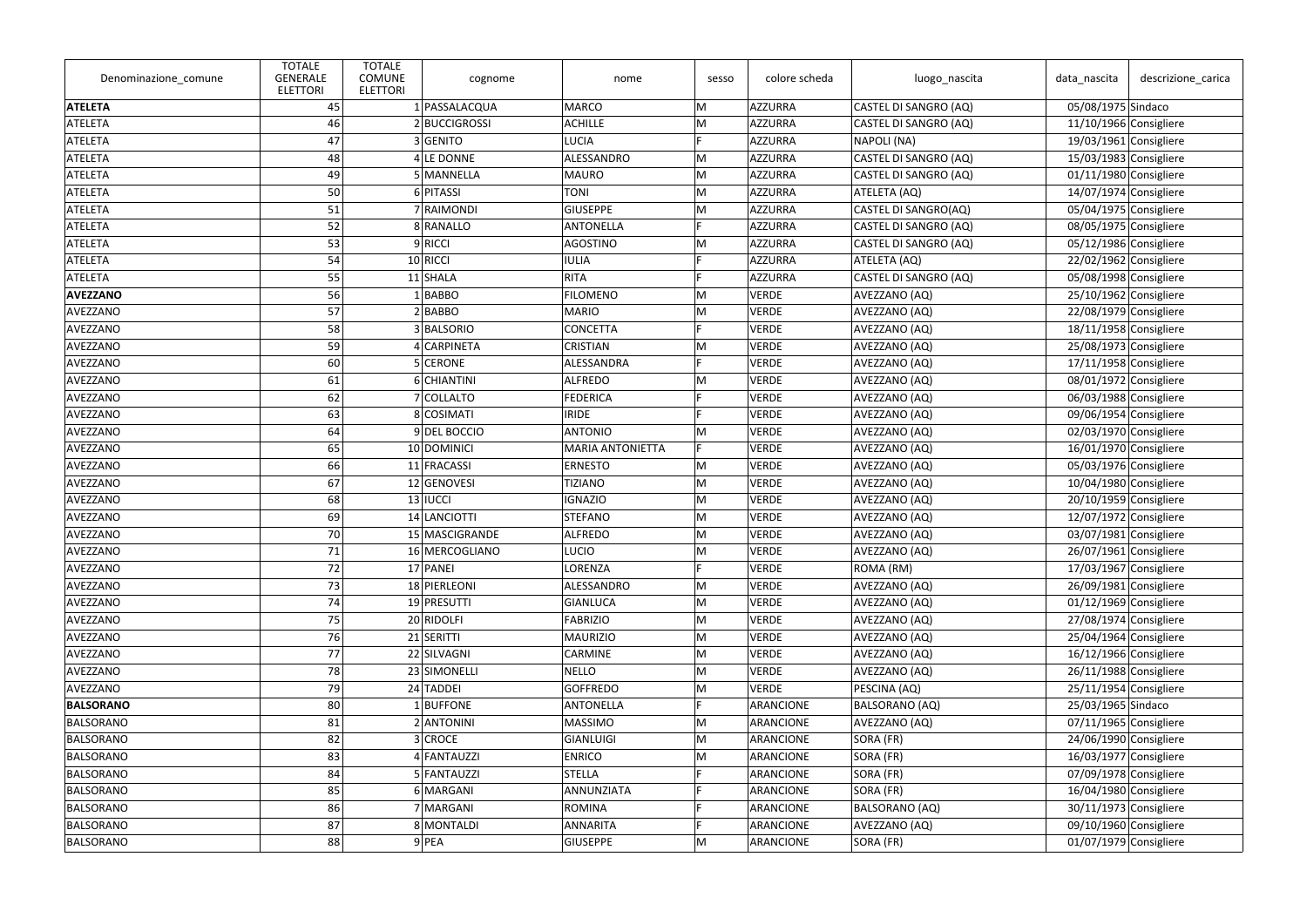| Denominazione_comune | <b>TOTALE</b><br><b>GENERALE</b><br><b>ELETTORI</b> | <b>TOTALE</b><br><b>COMUNE</b><br><b>ELETTORI</b> | cognome        | nome             | sesso | colore scheda  | luogo_nascita          | data_nascita             | descrizione_carica       |
|----------------------|-----------------------------------------------------|---------------------------------------------------|----------------|------------------|-------|----------------|------------------------|--------------------------|--------------------------|
| BALSORANO            | 89                                                  |                                                   | 10 TORDONE     | <b>MAURO</b>     | M     | ARANCIONE      | <b>BALSORANO (AQ)</b>  |                          | 05/12/1956 Consigliere   |
| BALSORANO            | 90 <sub>1</sub>                                     |                                                   | $11$ TUZI      | <b>GIOVANNI</b>  | M     | ARANCIONE      | <b>BALSORANO (AQ)</b>  |                          | 04/07/1974 Consigliere   |
| BALSORANO            | 91                                                  |                                                   | 12 VALENTINI   | <b>GIANNI</b>    | M     | ARANCIONE      | SORA (FR)              | 22/08/1979 Consigliere   |                          |
| BALSORANO            | 92                                                  |                                                   | 13 VENDITTI    | <b>VERONICA</b>  | E     | ARANCIONE      | SORA (FR)              |                          | 08/10/1990 Consigliere   |
| <b>BARETE</b>        | 93                                                  |                                                   | 1 GATTUSO      | LEONARDO         | M     | AZZURRA        | L'AQUILA (AQ)          | 06/06/1953 Sindaco       |                          |
| <b>BARETE</b>        | 94                                                  |                                                   | 2 CAPANNA      | <b>FEDERICO</b>  | M     | AZZURRA        | L'AQUILA (AQ)          |                          | 22/09/1962 Consigliere   |
| BARETE               | 95                                                  |                                                   | 3 CERVELLI     | <b>ALFREDO</b>   | M     | AZZURRA        | L'AQUILA (AQ)          |                          | $12/09/1983$ Consigliere |
| <b>BARETE</b>        | 96                                                  |                                                   | 4 CURTACCI     | <b>RAFFAELLA</b> | E     | AZZURRA        | L'AQUILA (AQ)          | 27/02/1977 Consigliere   |                          |
| <b>BARETE</b>        | 97                                                  |                                                   | 5 FERRANTE     | <b>MAURIZIO</b>  | M     | AZZURRA        | MONTEREALE (AQ)        |                          | 26/03/1958 Consigliere   |
| <b>BARETE</b>        | 98                                                  |                                                   | 6 FIORAVANTI   | <b>GREGORIO</b>  | M     | AZZURRA        | L'AQUILA (AQ)          |                          | 18/09/1988 Consigliere   |
| <b>BARETE</b>        | 99                                                  |                                                   | 7 GREGORI      | <b>CLAUDIO</b>   | M     | AZZURRA        | L'AQUILA (AQ)          |                          | 03/01/1970 Consigliere   |
| BARETE               | 100                                                 |                                                   | 8 SANTUCCI     | <b>SETTIMIO</b>  | M     | AZZURRA        | L'AQUILA (AQ)          |                          | 04/09/1981 Consigliere   |
| BARETE               | 101                                                 |                                                   | 9 SCIARRA      | ANDREA           | M     | AZZURRA        | L'AQUILA (AQ)          | 14/04/1982 Consigliere   |                          |
| <b>BARETE</b>        | 102                                                 |                                                   | 10 TOMASSETTI  | <b>GIUSEPPE</b>  | M     | AZZURRA        | L'AQUILA (AQ)          |                          | 23/10/1978 Consigliere   |
| <b>BARETE</b>        | 103                                                 |                                                   | 11 VALENTE     | PRISCILLA        | Ė     | AZZURRA        | L'AQUILA (AQ)          |                          | 11/02/1988 Consigliere   |
| <b>BARISCIANO</b>    | 104                                                 |                                                   | 1 D'ALESSANDRO | <b>FABRIZIO</b>  | M     | AZZURRA        | L'AQUILA (AQ)          | 19/12/1974 Sindaco       |                          |
| <b>BARISCIANO</b>    | 105                                                 |                                                   | 2 BONOMO       | <b>MARCELLO</b>  | M     | AZZURRA        | L'AQUILA (AQ)          |                          | 08/06/1993 Consigliere   |
| BARISCIANO           | 106                                                 |                                                   | 3 CAMPAGNA     | <b>FABIO</b>     | M     | AZZURRA        | L'AQUILA (AQ)          | $11/07/1981$ Consigliere |                          |
| BARISCIANO           | 107                                                 |                                                   | 4 DEL COTTO    | <b>DORA</b>      | E     | AZZURRA        | L'AQUILA (AQ)          |                          | 02/08/1988 Consigliere   |
| BARISCIANO           | 108                                                 |                                                   | 5 DEL GRASSO   | <b>TIZIANO</b>   | M     | AZZURRA        | L'AQUILA (AQ)          |                          | 16/04/1992 Consigliere   |
| BARISCIANO           | 109                                                 |                                                   | 6 DI PAOLO     | <b>FRANCESCO</b> | M     | AZZURRA        | L'AQUILA (AQ)          |                          | 02/04/1957 Consigliere   |
| <b>BARISCIANO</b>    | 110                                                 |                                                   | 7 GALEOTA      | LORENA           | E     | AZZURRA        | L'AQUILA (AQ)          |                          | 03/11/1978 Consigliere   |
| BARISCIANO           | 111                                                 |                                                   | 8 MAIEZZA      | <b>DAVIDE</b>    | M     | AZZURRA        | L'AQUILA (AQ)          |                          | $29/12/1977$ Consigliere |
| BARISCIANO           | 112                                                 |                                                   | 9 MACCATTILLI  | <b>MARINO</b>    | M     | AZZURRA        | <b>BARISCIANO (AQ)</b> |                          | 17/02/1952 Consigliere   |
| BARISCIANO           | 113                                                 |                                                   | 10 MARINUCCI   | <b>GIUSEPPE</b>  | M     | AZZURRA        | L'AQUILA (AQ)          |                          | 30/07/1966 Consigliere   |
| BARISCIANO           | 114                                                 |                                                   | 11 NATRELLA    | <b>MATTEO</b>    | M     | AZZURRA        | L'AQUILA (AQ)          |                          | 15/10/1982 Consigliere   |
| <b>BARREA</b>        | 115                                                 |                                                   | 1 SCARNECCHIA  | ANDREA           | M     | AZZURRA        | BARREA (AQ)            | 18/06/1963 Sindaco       |                          |
| BARREA               | 116                                                 |                                                   | 2 IANNUCCI     | <b>ANTONIO</b>   | M     | AZZURRA        | CASTEL DI SANGRO (AQ)  |                          | 09/08/1983 Consigliere   |
| BARREA               | 117                                                 |                                                   | 3 SCARNECCHIA  | <b>LUIGI</b>     | M     | AZZURRA        | BARREA (AQ)            |                          | 25/07/1956 Consigliere   |
| BARREA               | 118                                                 |                                                   | 4 CAMPANA      | <b>BIAGIO</b>    | M     | AZZURRA        | LEVANTO (SP)           |                          | 07/01/1966 Consigliere   |
| BARREA               | 119                                                 |                                                   | 5 MUSILLI      | <b>ANNA</b>      |       | AZZURRA        | BARREA (AQ)            |                          | $19/02/1947$ Consigliere |
| BARREA               | 120                                                 |                                                   | 6 QUARANTA     | <b>EUGENIA</b>   |       | AZZURRA        | BARREA (AQ)            |                          | 04/06/1973 Consigliere   |
| BARREA               | 121                                                 |                                                   | 7 PUGGIONI     | SIMONA           |       | AZZURRA        | MILANO (MI)            |                          | 13/11/1975 Consigliere   |
| BARREA               | 122                                                 |                                                   | 8 GIURA        | <b>STEFANO</b>   | M     | <b>AZZURRA</b> | CASTEL DI SANGRO (AQ)  |                          | 08/04/1984 Consigliere   |
| BARREA               | 123                                                 |                                                   | 9BRIGANTI      | <b>AGOSTINO</b>  | M     | <b>AZZURRA</b> | VASTO (CH)             |                          | 13/06/1967 Consigliere   |
| BARREA               | 124                                                 |                                                   | 10 PASCARELLA  | <b>FRANCESCO</b> | M     | AZZURRA        | MADDALONI (CE)         |                          | 18/09/1968 Consigliere   |
| <b>BISEGNA</b>       | 125                                                 |                                                   | 1 MERCURI      | <b>ANTONIO</b>   | M     | AZZURRA        | BISEGNA (AQ)           | 12/08/1960 Sindaco       |                          |
| BISEGNA              | 126                                                 |                                                   | 2 BERARDINI    | REGINO           | M     | AZZURRA        | BISEGNA (AQ)           |                          | 09/11/1960 Consigliere   |
| BISEGNA              | 127                                                 |                                                   | 3BUCCINI       | <b>DONATO</b>    | M     | <b>AZZURRA</b> | BISEGNA (AQ)           |                          | 02/11/1964 Consigliere   |
| BISEGNA              | 128                                                 |                                                   | 4 CHIODO       | <b>ROSALBA</b>   |       | <b>AZZURRA</b> | CATANZARO (CZ)         |                          | 30/01/1961 Consigliere   |
| BISEGNA              | 129                                                 |                                                   | 5 CONTE        | VALENTINA        | E     | AZZURRA        | VELLETRI (RM)          |                          | 04/08/1991 Consigliere   |
| BISEGNA              | 130                                                 |                                                   | 6D'ARCANGELO   | SILVIO           | M     | AZZURRA        | BISEGNA (AQ)           |                          | 28/05/1954 Consigliere   |
| BISEGNA              | 131                                                 |                                                   | 7 DI FLAURO    | ALESSANDRO       | M     | AZZURRA        | PESCINA (AQ)           |                          | 18/12/1979 Consigliere   |
| BISEGNA              | 132                                                 |                                                   | 8DI LORENZO    | AMEDEO           | M     | <b>AZZURRA</b> | PESCINA (AQ)           |                          | $23/12/1960$ Consigliere |
|                      |                                                     |                                                   |                |                  |       |                |                        |                          |                          |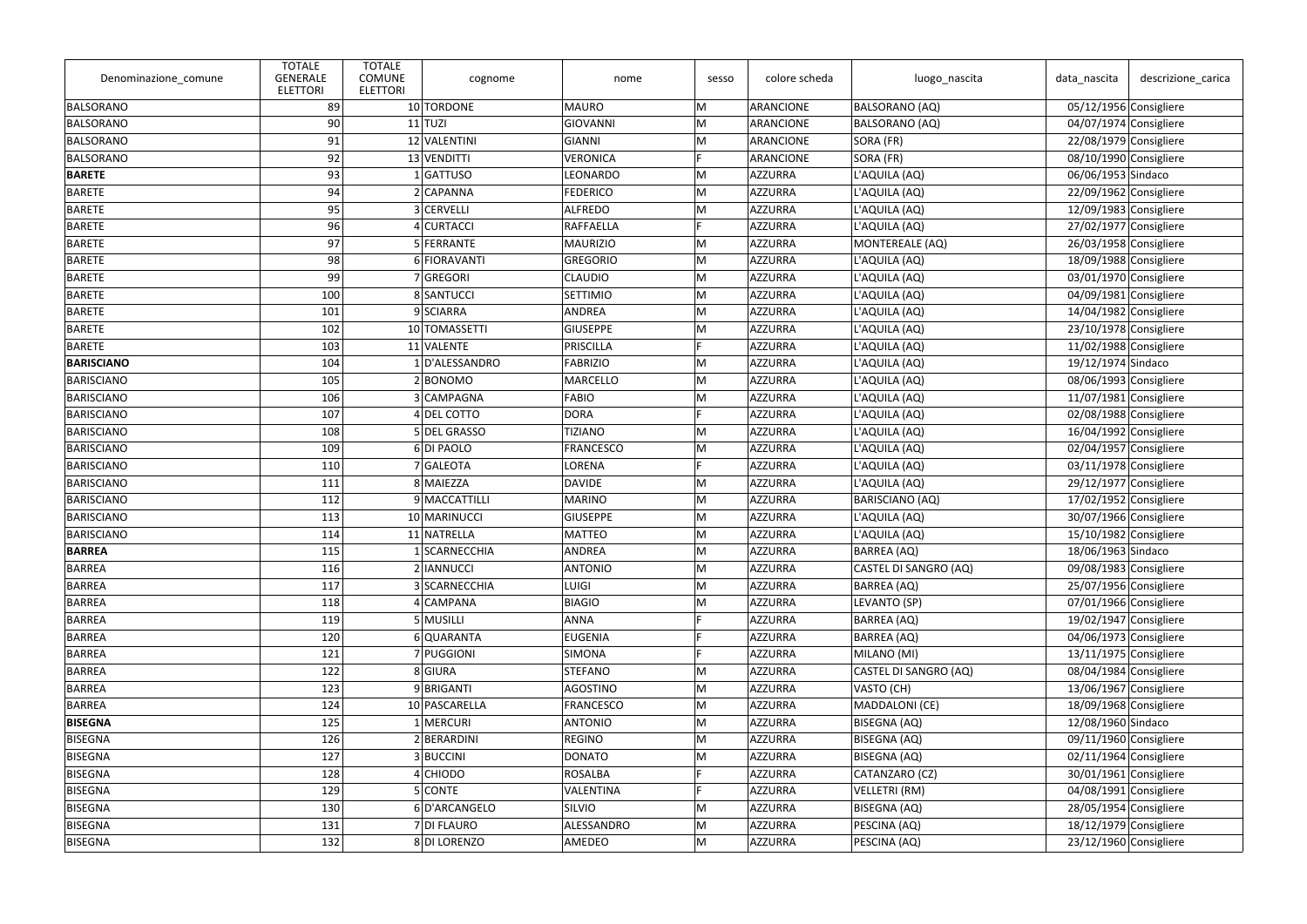| Denominazione_comune    | <b>TOTALE</b><br><b>GENERALE</b><br><b>ELETTORI</b> | <b>TOTALE</b><br><b>COMUNE</b><br><b>ELETTORI</b> | cognome        | nome                    | sesso | colore scheda  | luogo_nascita                 | data_nascita             | descrizione_carica       |
|-------------------------|-----------------------------------------------------|---------------------------------------------------|----------------|-------------------------|-------|----------------|-------------------------------|--------------------------|--------------------------|
| BISEGNA                 | 133                                                 |                                                   | 9DI LORENZO    | <b>VALTER</b>           | M     | AZZURRA        | ATESSA (CH)                   |                          | $08/12/1967$ Consigliere |
| BISEGNA                 | 134                                                 |                                                   | 10 FORTE       | <b>SANDRO</b>           | M     | AZZURRA        | <b>BISEGNA (AQ)</b>           |                          | 21/08/1961 Consigliere   |
| BISEGNA                 | 135                                                 |                                                   | 11 GALLIMBERTI | <b>GIUSEPPE</b>         | M     | AZZURRA        | CHIOGGIA (VE)                 | 15/01/1947 Consigliere   |                          |
| <b>BUGNARA</b>          | 136                                                 |                                                   | 1 LO STRACCO   | <b>GIUSEPPE</b>         | M     | AZZURRA        | SULMONA (AQ)                  | 23/10/1959 Sindaco       |                          |
| BUGNARA                 | 137                                                 |                                                   | 2 BERNARDI     | <b>AURELIO</b>          | M     | AZZURRA        | SULMONA (AQ)                  |                          | 07/08/1990 Consigliere   |
| BUGNARA                 | 138                                                 |                                                   | 3D'ERAMO       | <b>MARIA FRANCESCA</b>  | F.    | AZZURRA        | <b>TOCCO DA CASAURIA (PE)</b> |                          | $01/03/1983$ Consigliere |
| BUGNARA                 | 139                                                 |                                                   | 4 LO STRACCO   | <b>MAURIZIO</b>         | M     | AZZURRA        | SULMONA (AQ)                  | $16/11/1979$ Consigliere |                          |
| BUGNARA                 | 140                                                 |                                                   | 5 LUPI         | <b>OSVALDO</b>          | M     | AZZURRA        | SULMONA (AQ)                  | 05/09/1966 Consigliere   |                          |
| BUGNARA                 | 141                                                 |                                                   | 6 MANZOLI      | ALESSANDRO              | M     | AZZURRA        | SULMONA (AQ)                  |                          | $23/10/1971$ Consigliere |
| BUGNARA                 | 142                                                 |                                                   | 7 RALLO        | ANTONELLA               | E     | AZZURRA        | SULMONA (AQ)                  | 11/11/1976 Consigliere   |                          |
| BUGNARA                 | 143                                                 |                                                   | 8 ROMAGNOLI    | <b>GINA</b>             |       | AZZURRA        | POPOLI (PE)                   | 12/06/1977 Consigliere   |                          |
| BUGNARA                 | 144                                                 |                                                   | 9 STINZIANI    | <b>MICHELE</b>          | M     | AZZURRA        | POPOLI (PE)                   |                          | 17/09/1981 Consigliere   |
| BUGNARA                 | 145                                                 |                                                   | 10 TAGLIERI    | <b>DOMENICO</b>         | M     | AZZURRA        | <b>BUGNARA (AQ)</b>           | $26/03/1961$ Consigliere |                          |
| BUGNARA                 | 146                                                 |                                                   | 11 VENTRESCA   | <b>MATTEO</b>           | M     | AZZURRA        | POPOLI (PE)                   | 02/04/1992 Consigliere   |                          |
| <b>CAGNANO AMITERNO</b> | 147                                                 |                                                   | 1 DI MARTINO   | <b>ISIDE</b>            | E     | AZZURRA        | L'AQUILA (AQ)                 | 04/04/1969 Sindaco       |                          |
| <b>CAGNANO AMITERNO</b> | 148                                                 |                                                   | 2 CAROSI       | <b>BELLISARIO</b>       | M     | AZZURRA        | CAGNANO AMITERNO (AQ)         |                          | 03/07/1951 Consigliere   |
| CAGNANO AMITERNO        | 149                                                 |                                                   | 3 CIMINI       | <b>ANDREA</b>           | M     | AZZURRA        | L'AQUILA (AQ)                 |                          | 01/05/1987 Consigliere   |
| CAGNANO AMITERNO        | 150                                                 |                                                   | 4 CORAZZA      | <b>EMANUELE</b>         | M     | AZZURRA        | ROMA (RM)                     | 27/08/1964 Consigliere   |                          |
| <b>CAGNANO AMITERNO</b> | 151                                                 |                                                   | 5 DI NICOLA    | <b>AGGEO</b>            | M     | AZZURRA        | L'AQUILA (AQ)                 |                          | 06/06/1952 Consigliere   |
| <b>CAGNANO AMITERNO</b> | 152                                                 |                                                   | 6 DI PERSIO    | <b>MARCO</b>            | M     | AZZURRA        | L'AQUILA (AQ)                 |                          | $27/12/1977$ Consigliere |
| <b>CAGNANO AMITERNO</b> | 153                                                 |                                                   | 7 FAINELLI     | <b>ROSSANO</b>          | M     | AZZURRA        | RIETI (RI)                    | $13/11/1962$ Consigliere |                          |
| CAGNANO AMITERNO        | 154                                                 |                                                   | 8 LENZA        | <b>VALENTINA</b>        |       | AZZURRA        | L'AQUILA (AQ)                 |                          | 12/05/1990 Consigliere   |
| CAGNANO AMITERNO        | 155                                                 |                                                   | 9 MANCINI      | <b>LUCIO</b>            | M     | AZZURRA        | L'AQUILA (AQ)                 | 28/02/1978 Consigliere   |                          |
| <b>CAGNANO AMITERNO</b> | 156                                                 |                                                   | 10 SANTUCCI    | <b>GRAZIANO</b>         | M     | AZZURRA        | L'AQUILA (AQ)                 | 31/08/1974 Consigliere   |                          |
| CAGNANO AMITERNO        | 157                                                 |                                                   | 11 TARQUINI    | <b>DONATELLA</b>        | F     | AZZURRA        | L'AQUILA (AQ)                 |                          | 03/12/1981 Consigliere   |
| <b>CALASCIO</b>         | 158                                                 |                                                   | BALDI          | PAOLO                   | M     | <b>AZZURRA</b> | ROMA (RM)                     | 16/07/1960 Sindaco       |                          |
| CALASCIO                | <u> 159  </u>                                       |                                                   | 2 CACCIA       | LUIGI                   | M     | AZZURRA        | L'AQUILA (AQ)                 |                          | 03/07/1974 Consigliere   |
| CALASCIO                | 160                                                 |                                                   | 3 FERRANTI     | <b>FRANCESCA</b>        |       | AZZURRA        | ROMA (RM)                     |                          | 23/09/1973 Consigliere   |
| CALASCIO                | 161                                                 |                                                   | $4$ GENTILE    | <b>FIORELLA</b>         |       | AZZURRA        | CALASCIO (AQ)                 |                          | 29/09/1960 Consigliere   |
| CALASCIO                | 162                                                 |                                                   | 5 GENTILE      | <b>GIANPAOLO</b>        | M     | AZZURRA        | CALASCIO (AQ)                 |                          | 24/10/1957 Consigliere   |
| CALASCIO                | 163                                                 |                                                   | 6 GIUSTIZIA    | <b>MAURO</b>            | M     | AZZURRA        | L'AQUILA (AQ)                 | 17/10/1959 Consigliere   |                          |
| CALASCIO                | 164                                                 |                                                   | 7 MATARELLI    | ANNAMARIA               |       | AZZURRA        | L'AQUILA (AQ)                 |                          | 25/08/1966 Consigliere   |
| CALASCIO                | 165                                                 |                                                   | 8 MATARELLI    | <b>ANTONIO VINCENZO</b> | M     | AZZURRA        | CALASCIO (AQ)                 |                          | 09/04/1949 Consigliere   |
| CALASCIO                | 166                                                 |                                                   | 9 MATARELLI    | <b>SILVIA</b>           | Ė     | AZZURRA        | L'AQUILA (AQ)                 |                          | 31/07/1980 Consigliere   |
| CALASCIO                | 167                                                 |                                                   | $10$ PRO       | <b>LUIGI</b>            | M     | AZZURRA        | CALASCIO (AQ)                 |                          | 27/04/1952 Consigliere   |
| CALASCIO                | 168                                                 |                                                   | $11$ ZIPPI     | <b>RITA</b>             |       | AZZURRA        | SANT'EGIDIO ALLA VIBRATA (TE) |                          | 08/10/1967 Consigliere   |
| <b>CAMPO DI GIOVE</b>   | 169                                                 |                                                   | 1 DI MASCIO    | GIOVANNI                | M     | AZZURRA        | VITERBO (VT)                  | 23/03/1960 Sindaco       |                          |
| CAMPO DI GIOVE          | 170                                                 |                                                   | $2$ CICCONE    | <b>DOMENICO</b>         | M     | AZZURRA        | SULMONA (AQ)                  |                          | 23/04/1977 Consigliere   |
| CAMPO DI GIOVE          | 171                                                 |                                                   | 3D'AGOSTINO    | <b>FEDERICA</b>         |       | AZZURRA        | SULMONA (AQ)                  |                          | 17/01/1984 Consigliere   |
| CAMPO DI GIOVE          | 172                                                 |                                                   | 4 D'AMICO      | <b>ANTONIO</b>          | M     | AZZURRA        | SULMONA (AQ)                  |                          | 20/01/1981 Consigliere   |
| CAMPO DI GIOVE          | 173                                                 |                                                   | 5D'AMORE       | <b>LIBORIO</b>          | M     | AZZURRA        | CAMPO DI GIOVE (AQ)           |                          | 24/07/1950 Consigliere   |
| CAMPO DI GIOVE          | 174                                                 |                                                   | 6 DE CHELLIS   | <b>MATTEO</b>           | M     | AZZURRA        | SULMONA (AQ)                  | 17/11/1991 Consigliere   |                          |
| CAMPO DI GIOVE          | 175                                                 |                                                   | 7 DEL MASTRO   | <b>MATTIA</b>           | M     | AZZURRA        | PESCINA (AQ)                  |                          | 12/05/1988 Consigliere   |
| CAMPO DI GIOVE          | 176                                                 |                                                   | 8DI GESUALDO   | <b>MICHELE</b>          | M     | AZZURRA        | POPOLI (PE)                   |                          | $03/11/1974$ Consigliere |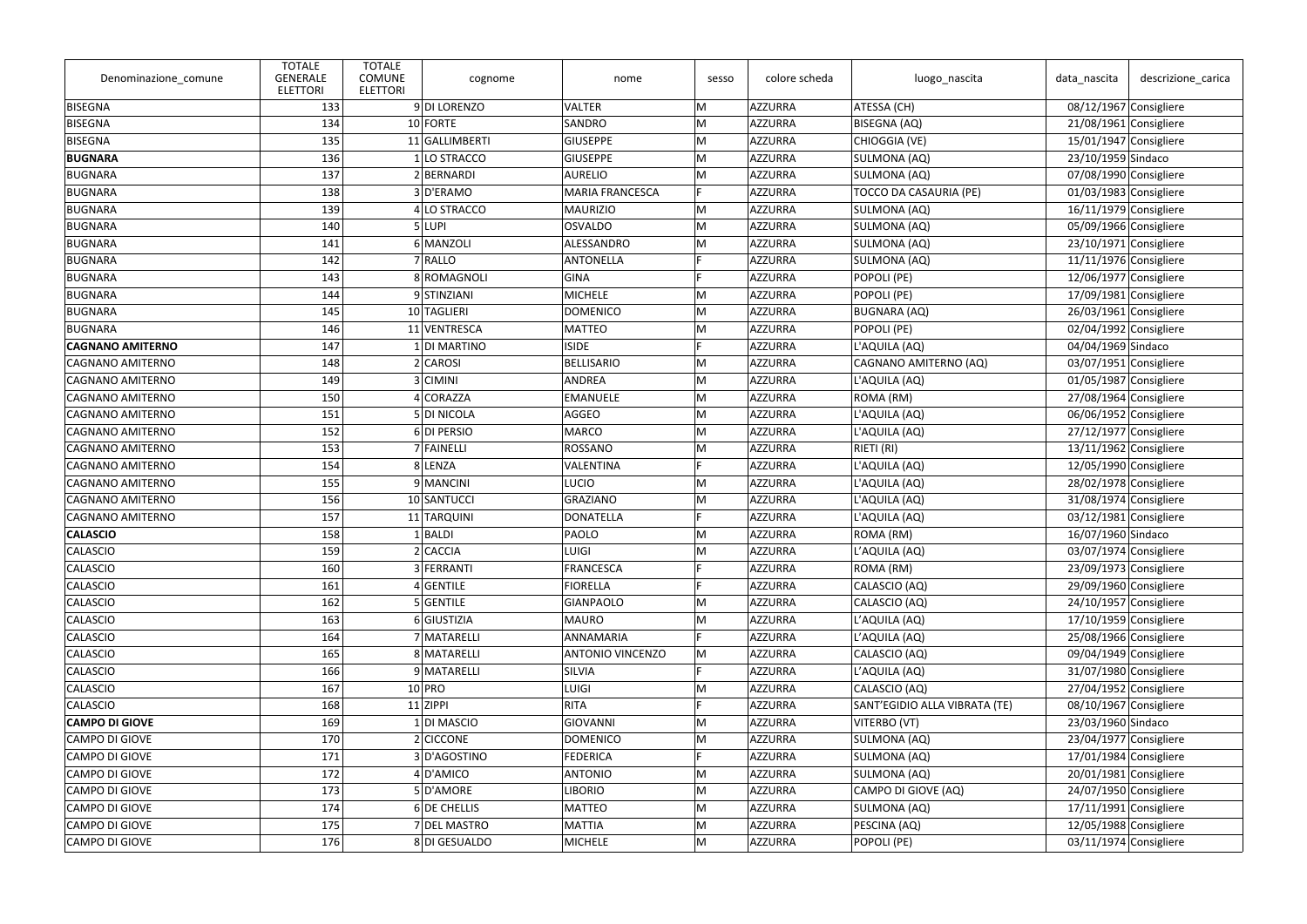| Denominazione_comune  | <b>TOTALE</b><br><b>GENERALE</b><br><b>ELETTORI</b> | <b>TOTALE</b><br><b>COMUNE</b><br><b>ELETTORI</b> | cognome           | nome                      | sesso | colore scheda  | luogo_nascita     | data_nascita             | descrizione_carica       |
|-----------------------|-----------------------------------------------------|---------------------------------------------------|-------------------|---------------------------|-------|----------------|-------------------|--------------------------|--------------------------|
| CAMPO DI GIOVE        | 177                                                 |                                                   | 9DI LORETO        | PAOLO                     | M     | AZZURRA        | L'AQUILA (AQ)     |                          | 08/02/1977 Consigliere   |
| <b>CAMPO DI GIOVE</b> | 178                                                 |                                                   | 10 TARULLI        | <b>ANTONIO</b>            | M     | AZZURRA        | SULMONA (AQ)      |                          | 01/05/1982 Consigliere   |
| CAMPO DI GIOVE        | 179                                                 |                                                   | 11 VERNA          | <b>GIAMPIERO</b>          | M     | AZZURRA        | SULMONA (AQ)      | 01/05/1972 Consigliere   |                          |
| <b>CAMPOTOSTO</b>     | 180                                                 |                                                   | 1 DI GIROLAMI     | <b>ERCOLE</b>             | M     | AZZURRA        | <b>CAMPOTOSTO</b> | 20/08/1958 Sindaco       |                          |
| <b>CAMPOTOSTO</b>     | 181                                                 |                                                   | 2 ALIMONTI        | <b>ERMINIA</b>            |       | AZZURRA        | <b>CAMPOTOSTO</b> |                          | 04/03/1967 Consigliere   |
| <b>CAMPOTOSTO</b>     | 182                                                 |                                                   | 3 ANTONELLI       | <b>ALBERICO</b>           | M     | AZZURRA        | <b>RIETI</b>      |                          | 29/06/1978 Consigliere   |
| <b>CAMPOTOSTO</b>     | 183                                                 |                                                   | 4 CAMILLI         | <b>BERNADINO GABRIELE</b> | M     | AZZURRA        | <b>CAMPOTOSTO</b> | 01/09/1951 Consigliere   |                          |
| <b>CAMPOTOSTO</b>     | 184                                                 |                                                   | 5 CANNAVICCI      | <b>LUIGI</b>              | M     | AZZURRA        | <b>CAMPOTOSTO</b> | $01/12/1947$ Consigliere |                          |
| <b>CAMPOTOSTO</b>     | 185                                                 |                                                   | 6D'ALESSIO        | <b>GAETANA</b>            | F     | AZZURRA        | <b>CAMPOTOSTO</b> |                          | 17/06/1966 Consigliere   |
| <b>CAMPOTOSTO</b>     | 186                                                 |                                                   | 7 DE ANGELIS      | <b>GIOVANNA</b>           | E     | AZZURRA        | <b>CAMPOTOSTO</b> |                          | 26/06/1955 Consigliere   |
| <b>CAMPOTOSTO</b>     | 187                                                 |                                                   | 8 DI CARLANTONIO  | <b>ANTONIO</b>            | M     | AZZURRA        | <b>CAMPOTOSTO</b> |                          | 27/07/1957 Consigliere   |
| <b>CAMPOTOSTO</b>     | 188                                                 |                                                   | 9DI MARCO         | <b>ROSA MARIA</b>         |       | AZZURRA        | <b>ROMA</b>       | 11/06/1948 Consigliere   |                          |
| <b>CAMPOTOSTO</b>     | 189                                                 |                                                   | 10 PAOLINI        | <b>UGO</b>                | M     | AZZURRA        | <b>ROMA</b>       | $18/12/1984$ Consigliere |                          |
| <b>CAMPOTOSTO</b>     | 190                                                 |                                                   | 11 SCIPIONI       | <b>MIRCO</b>              | M     | AZZURRA        | L'AQUILA          | $10/04/1990$ Consigliere |                          |
| <b>CANISTRO</b>       | 191                                                 |                                                   | $1$ VITALE        | <b>GIANMARIA</b>          | M     | AZZURRA        | AVEZZANO (AQ)     | 02/01/1989 Sindaco       |                          |
| CANISTRO              | 192                                                 |                                                   | 2 ANTONINI        | <b>ERMERO</b>             | M     | AZZURRA        | <b>CANISTRO</b>   |                          | 03/08/1955 Consigliere   |
| CANISTRO              | 193                                                 |                                                   | 3 DE MICHELE      | <b>SARA</b>               |       | AZZURRA        | AVEZZANO (AQ)     | 12/12/1975 Consigliere   |                          |
| <b>CANISTRO</b>       | 194                                                 |                                                   | 4 DI PAOLO        | <b>ANTONIO</b>            | M     | AZZURRA        | <b>ROMA</b>       | 02/04/1979 Consigliere   |                          |
| CANISTRO              | 195                                                 |                                                   | 5 DI PIETRO       | <b>LIBERATO</b>           | M     | AZZURRA        | AVEZZANO (AQ)     |                          | 08/01/1999 Consigliere   |
| CANISTRO              | 196                                                 |                                                   | 6 DI PIETRO       | <b>PAOLO</b>              | M     | AZZURRA        | <b>CANISTRO</b>   |                          | 02/09/1966 Consigliere   |
| CANISTRO              | 197                                                 |                                                   | 7 DOTO            | <b>ERIKA</b>              | E     | AZZURRA        | AVEZZANO (AQ)     | 30/11/1992 Consigliere   |                          |
| CANISTRO              | 198                                                 |                                                   | 8 MOSCATELLI      | <b>ANTONELLO</b>          | M     | AZZURRA        | AVEZZANO (AQ)     |                          | 14/06/1972 Consigliere   |
| CANISTRO              | 199                                                 |                                                   | 9 NATALIA         | <b>MAURIZIO</b>           | M     | AZZURRA        | AVEZZANO (AQ)     | $29/07/1993$ Consigliere |                          |
| <b>CANISTRO</b>       | 200                                                 |                                                   | 10 PALERMINI      | <b>MONICA</b>             |       | AZZURRA        | AVEZZANO (AQ)     | 29/05/1987 Consigliere   |                          |
| CANISTRO              | 201                                                 |                                                   | 11 PERSIA         | ALESSANDRO                | M     | AZZURRA        | AVEZZANO (AQ)     | 10/03/1987 Consigliere   |                          |
| <b>CANSANO</b>        | 202                                                 |                                                   | 1 MALVESTUTO      | <b>LUCA</b>               | M     | <b>AZZURRA</b> | POPOLI (PE)       | 08/07/1984 Sindaco       |                          |
| CANSANO               | 203                                                 |                                                   | 2 BISIGNANI       | JACOPO.                   | M     | AZZURRA        | POPOLI (PE)       |                          | 20/02/1991 Consigliere   |
| CANSANO               | 204                                                 |                                                   | 3D'ORAZIO         | NUNZIO MARCO              | M     | AZZURRA        | CANSANO (AQ)      |                          | 08/06/1945 Consigliere   |
| CANSANO               | 205                                                 |                                                   | 4 DE SANTIS       | <b>ANTONIO</b>            | M     | AZZURRA        | CANSANO (AQ)      |                          | 05/01/1953 Consigliere   |
| CANSANO               | 206                                                 |                                                   | 5 DI GIANNANTONIO | PASQUALE                  | M     | AZZURRA        | POPOLI (PE)       |                          | 31/05/1990 Consigliere   |
| CANSANO               | 207                                                 |                                                   | 6DI GREGORIO      | <b>MARIA DONATA</b>       | F.    | AZZURRA        | SULMONA (AQ)      | 14/05/1967 Consigliere   |                          |
| CANSANO               | 208                                                 |                                                   | 7 DI SILVIO       | <b>MASSIMO</b>            | M     | AZZURRA        | SULMONA (AQ)      |                          | 20/04/1968 Consigliere   |
| CANSANO               | 209                                                 |                                                   | 8 DI SILVIO       | <b>IVANO</b>              | M     | AZZURRA        | SULMONA (AQ)      |                          | 30/08/1974 Consigliere   |
| CANSANO               | 210                                                 |                                                   | 9 GIAMMARCO       | <b>MICHELE</b>            | M     | AZZURRA        | SULMONA (AQ)      |                          | 09/08/1955 Consigliere   |
| CANSANO               | 211                                                 |                                                   | 10 GUADAGNOLI     | <b>GIOVANNI</b>           | M     | AZZURRA        | SULMONA (AQ)      |                          | 01/02/1966 Consigliere   |
| CANSANO               | 212                                                 |                                                   | 11 TARULLI        | <b>ARIANNA</b>            |       | AZZURRA        | SULMONA (AQ)      | 19/06/1983 Consigliere   |                          |
| <b>CAPESTRANO</b>     | 213                                                 |                                                   | 1D'ALFONSO        | <b>ANTONIO</b>            | M     | AZZURRA        | L'AQUILA (AQ)     | 22/01/1963 Sindaco       |                          |
| CAPESTRANO            | 214                                                 |                                                   | 2 BEBER           | <b>SERENA</b>             |       | AZZURRA        | POPOLI (PE)       |                          | 30/07/1984 Consigliere   |
| CAPESTRANO            | 215                                                 |                                                   | 3 CAPALDI         | <b>LUIGI</b>              | M     | AZZURRA        | SULMONA (AQ)      |                          | $14/07/1974$ Consigliere |
| CAPESTRANO            | 216                                                 |                                                   | 4 CAPULLI         | <b>MARINA</b>             |       | AZZURRA        | L'AQUILA (AQ)     |                          | 02/02/1974 Consigliere   |
| CAPESTRANO            | 217                                                 |                                                   | 5 CICCONE         | <b>MARIO</b>              | M     | AZZURRA        | POPOLI (PE)       | 16/12/1994 Consigliere   |                          |
| CAPESTRANO            | 218                                                 |                                                   | 6 COLANTONI       | <b>LUCA</b>               | M     | AZZURRA        | L'AQUILA (AQ)     | 14/08/1973 Consigliere   |                          |
| CAPESTRANO            | 219                                                 |                                                   | 7D'ALFONSO        | <b>CRISTINA</b>           |       | AZZURRA        | L'AQUILA (AQ)     |                          | $16/07/1974$ Consigliere |
| CAPESTRANO            | 220                                                 |                                                   | 8 DE DOMINICIS    | <b>DANIELA</b>            | F     | AZZURRA        | PESCARA (PE)      |                          | 19/09/1985 Consigliere   |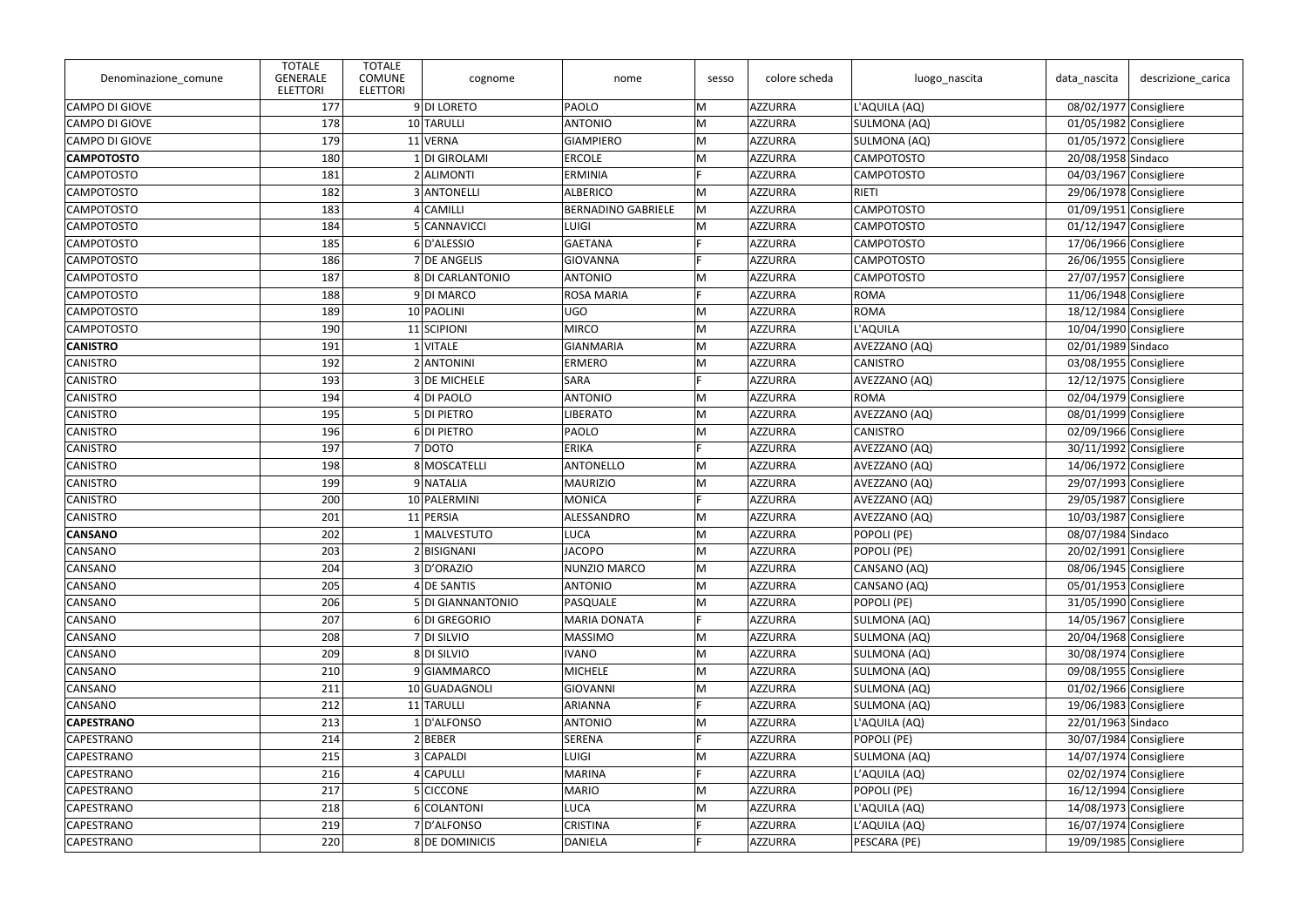| Denominazione comune | <b>TOTALE</b><br><b>GENERALE</b><br><b>ELETTORI</b> | <b>TOTALE</b><br><b>COMUNE</b><br>cognome<br><b>ELETTORI</b> | nome            | sesso | colore scheda  | luogo_nascita      | data_nascita             | descrizione_carica       |
|----------------------|-----------------------------------------------------|--------------------------------------------------------------|-----------------|-------|----------------|--------------------|--------------------------|--------------------------|
| CAPESTRANO           | 221                                                 | 9 FONTECCHIO                                                 | DAVIDE          | M     | AZZURRA        | L'AQUILA (AQ)      | 06/03/1974 Consigliere   |                          |
| CAPESTRANO           | 222                                                 | 10 GIANCOLA                                                  | <b>ANTONIO</b>  | M     | AZZURRA        | L'AQUILA (AQ)      | 17/04/1974 Consigliere   |                          |
| CAPESTRANO           | 223                                                 | 11 RANIERI                                                   | GIANCARLO       | M     | AZZURRA        | PESCARA (PE)       | $11/10/1975$ Consigliere |                          |
| <b>CAPISTRELLO</b>   | 224                                                 | 1 CICIOTTI                                                   | FRANCESCO       | M     | GRIGIA         | CAPISTRELLO (AQ)   | 27/06/1952 Sindaco       |                          |
| <b>CAPISTRELLO</b>   | 225                                                 | $2$ <b>BUSSI</b>                                             | <b>DINA</b>     |       | GRIGIA         | CARBONIA (CA)      | 02/02/1970 Consigliere   |                          |
| <b>CAPISTRELLO</b>   | 226                                                 | 3 CAPPUCCI                                                   | EMANUELA        | E     | GRIGIA         | AVEZZANO (AQ)      | 07/06/1971 Consigliere   |                          |
| <b>CAPISTRELLO</b>   | 227                                                 | $4$ DE MEIS                                                  | <b>ORAZIO</b>   | M     | GRIGIA         | CAPISTRELLO (AQ)   | 05/03/1960 Consigliere   |                          |
| <b>CAPISTRELLO</b>   | 228                                                 | 5 DI FELICE                                                  | <b>CHIARA</b>   |       | GRIGIA         | AVEZZANO (AQ)      | 03/04/1989 Consigliere   |                          |
| <b>CAPISTRELLO</b>   | 229                                                 | 6DI GIACOMO                                                  | <b>ELISA</b>    |       | GRIGIA         | AVEZZANO (AQ)      |                          | 20/07/1984 Consigliere   |
| <b>CAPISTRELLO</b>   | 230                                                 | 7 LIBERATI                                                   | <b>ERNESTO</b>  | M     | GRIGIA         | AVEZZANO (AQ)      | 01/03/1970 Consigliere   |                          |
| <b>CAPISTRELLO</b>   | 231                                                 | 8 LUSI                                                       | <b>ROSA</b>     |       | GRIGIA         | AVEZZANO (AQ)      | 10/03/1970 Consigliere   |                          |
| <b>CAPISTRELLO</b>   | 232                                                 | 9 PALLESCHI                                                  | <b>VITTORIO</b> | M     | GRIGIA         | AVEZZANO (AQ)      |                          | 02/11/1982 Consigliere   |
| <b>CAPISTRELLO</b>   | 233                                                 | 10 SALVATI                                                   | <b>EMILIANA</b> |       | GRIGIA         | CAPISTRELLO (AQ)   | $19/03/1973$ Consigliere |                          |
| <b>CAPISTRELLO</b>   | 234                                                 | 11 SILVESTRI                                                 | ANTONELLA       |       | GRIGIA         | CAPISTRELLO (AQ)   | 27/09/1966 Consigliere   |                          |
| <b>CAPISTRELLO</b>   | 235                                                 | 12 SILVESTRI                                                 | <b>VITTORIO</b> | M     | GRIGIA         | CAPISTRELLO (AQ)   | 03/04/1942 Consigliere   |                          |
| <b>CAPISTRELLO</b>   | 236                                                 | $13$ STATI                                                   | ANGELO          | M     | GRIGIA         | CAPISTRELLO (AQ)   | 07/12/1960 Consigliere   |                          |
| <b>CAPITIGNANO</b>   | 237                                                 | $1$ PUCCI                                                    | FRANCO          | M     | AZZURRA        | L'AQUILA (AQ)      | 20/04/1972 Sindaco       |                          |
| CAPITIGNANO          | 238                                                 | $2$ CIRCI                                                    | ANTONIO         | M     | AZZURRA        | CAPITIGNANO (AQ)   | 03/06/1958 Consigliere   |                          |
| CAPITIGNANO          | 239                                                 | 3 DE ANDREIS                                                 | MARCO           | M     | AZZURRA        | L'AQUILA (AQ)      |                          | 08/03/1975 Consigliere   |
| CAPITIGNANO          | 240                                                 | 4 DE SANTIS                                                  | STEFANO         | M     | AZZURRA        | L'AQUILA (AQ)      | 05/10/1997 Consigliere   |                          |
| CAPITIGNANO          | 241                                                 | 5 DI PIETRO                                                  | VALENTINA       | E     | AZZURRA        | L'AQUILA (AQ)      | 05/01/1985 Consigliere   |                          |
| CAPITIGNANO          | 242                                                 | 6 FASCETTI                                                   | LUIGI           | M     | AZZURRA        | L'AQUILA (AQ)      |                          | 20/02/1964 Consigliere   |
| CAPITIGNANO          | 243                                                 | 7 FIRMI                                                      | CARLO           | M     | AZZURRA        | CAPITIGNANO (AQ)   | 09/08/1968 Consigliere   |                          |
| CAPITIGNANO          | 244                                                 | 8 FULVIMARI                                                  | DANIELE         | M     | AZZURRA        | L'AQUILA (AQ)      | 28/04/1985 Consigliere   |                          |
| CAPITIGNANO          | 245                                                 | 9 MARCHETTI                                                  | ELENA           |       | AZZURRA        | GENOVA (GE)        |                          | 27/09/1972 Consigliere   |
| CAPITIGNANO          | 246                                                 | 10 OTCZICZ                                                   | MONIKA          |       | <b>AZZURRA</b> | <b>TARNOW (EE)</b> | $21/04/1972$ Consigliere |                          |
| CAPITIGNANO          | 247                                                 | 11 PELOSI                                                    | MAURIZIO        | M     | AZZURRA        | CAPITIGNANO (AQ)   | 01/09/1961 Consigliere   |                          |
| <b>CAPORCIANO</b>    | 248                                                 | <b>CASSIANI</b>                                              | <b>IVO</b>      | M     | AZZURRA        | CAPORCIANO (AQ)    | 01/02/1962 Sindaco       |                          |
| CAPORCIANO           | 249                                                 | 2 ANDREUCCI                                                  | LISA            |       | AZZURRA        | L'AQUILA (AQ)      |                          | 02/05/1985 Consigliere   |
| CAPORCIANO           | 250                                                 | 3 BAIOCCO                                                    | <b>ENRICO</b>   | M     | AZZURRA        | CAPORCIANO (AQ)    |                          | $21/12/1951$ Consigliere |
| CAPORCIANO           | 251                                                 | 4 BLASINI                                                    | PIETRO          | M     | AZZURRA        | L'AQUILA (AQ)      | $11/10/1992$ Consigliere |                          |
| CAPORCIANO           | 252                                                 | 5 CASSIANI                                                   | <b>GILBERTO</b> | M     | AZZURRA        | CAPORCIANO (AQ)    |                          | 08/08/1961 Consigliere   |
| CAPORCIANO           | 253                                                 | 6 CONA                                                       | <b>EMILIANA</b> |       | AZZURRA        | L'AQUILA (AQ)      | 12/10/1975 Consigliere   |                          |
| CAPORCIANO           | 254                                                 | 7 DI BARTOLOMEO                                              | <b>MASSIMO</b>  | M     | AZZURRA        | L'AQUILA (AQ)      |                          | 04/08/1980 Consigliere   |
| CAPORCIANO           | 255                                                 | 8DI GIUSEPPE                                                 | <b>ANTONIO</b>  | M     | AZZURRA        | CAPORCIANO (AQ)    | 05/03/1930 Consigliere   |                          |
| CAPORCIANO           | 256                                                 | 9DI NICOLA                                                   | ANNALIA         |       | AZZURRA        | CAPORCIANO (AQ)    |                          | 02/03/1955 Consigliere   |
| CAPORCIANO           | 257                                                 | 10 D'INNOCENZO                                               | ANDREA          | M     | AZZURRA        | L'AQUILA (AQ)      | 12/10/1988 Consigliere   |                          |
| CAPORCIANO           | 258                                                 | 11 GIULIANI                                                  | FRANCO          | M     | AZZURRA        | FONTECCHIO (AQ)    | 18/04/1951 Consigliere   |                          |
| <b>CAPPADOCIA</b>    | 259                                                 | $1$  LORENZIN                                                | LORENZO         | M     | AZZURRA        | FIRENZE (FI)       | 08/07/1977 Sindaco       |                          |
| <b>CAPPADOCIA</b>    | 260                                                 | 2D'INNOCENZO                                                 | <b>LUIGI</b>    | M     | AZZURRA        | CAPPADOCIA (AQ)    | 12/07/1975 Consigliere   |                          |
| <b>CAPPADOCIA</b>    | 261                                                 | 3 DE LUCA                                                    | GABRIELE        | M     | <b>AZZURRA</b> | TAGLIACOZZO (AQ)   |                          | 06/04/1970 Consigliere   |
| <b>CAPPADOCIA</b>    | 262                                                 | 4 DI CESARE                                                  | MAURIZIO        | M     | AZZURRA        | CAPPADOCIA (AQ)    |                          | 22/09/1960 Consigliere   |
| <b>CAPPADOCIA</b>    | 263                                                 | 5DI GIACOMO                                                  | <b>GIUSEPPE</b> | M     | AZZURRA        | AVEZZANO (AQ)      |                          | 28/01/1981 Consigliere   |
| <b>CAPPADOCIA</b>    | 264                                                 | 6 FEDERICI                                                   | SILVIA          |       | AZZURRA        | L'AQUILA (AQ)      | 15/01/1988 Consigliere   |                          |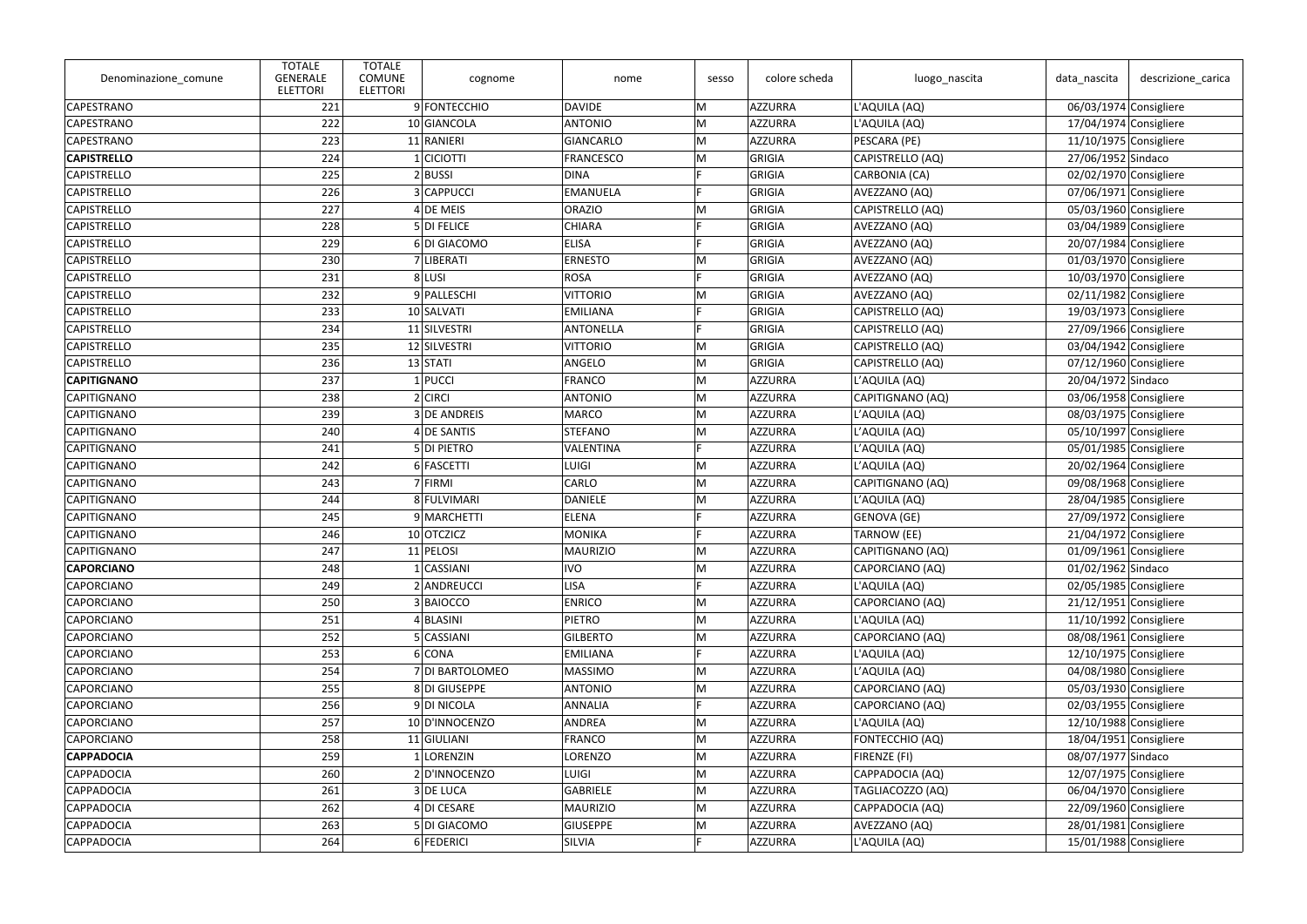| Denominazione_comune      | <b>TOTALE</b><br><b>GENERALE</b><br><b>ELETTORI</b> | <b>TOTALE</b><br><b>COMUNE</b><br><b>ELETTORI</b> | cognome                | nome              | sesso | colore scheda  | luogo_nascita                 | data_nascita             | descrizione carica       |
|---------------------------|-----------------------------------------------------|---------------------------------------------------|------------------------|-------------------|-------|----------------|-------------------------------|--------------------------|--------------------------|
| CAPPADOCIA                | 265                                                 |                                                   | 7 LILLI                | <b>LUCILLA</b>    | Е     | AZZURRA        | AVEZZANO (AQ)                 | 08/02/1970 Consigliere   |                          |
| <b>CAPPADOCIA</b>         | 266                                                 |                                                   | 8 MARIANI              | <b>ANTONELLO</b>  | M     | AZZURRA        | CASTELLAFIUME (AQ)            |                          | $29/01/1973$ Consigliere |
| <b>CAPPADOCIA</b>         | 267                                                 |                                                   | 9 PEDERZOLI            | <b>MICHELE</b>    | M     | AZZURRA        | CAPPADOCIA (AQ)               | 12/08/1965 Consigliere   |                          |
| CAPPADOCIA                | 268                                                 |                                                   | 10 RAPACCIONI          | <b>VITTORIO</b>   | M     | AZZURRA        | ROMA (RM)                     | 19/07/1948 Consigliere   |                          |
| <b>CAPPADOCIA</b>         | 269                                                 |                                                   | 11 VENTURINI           | <b>FEDERICO</b>   | M     | AZZURRA        | AVEZZANO (AQ)                 |                          | 02/09/1993 Consigliere   |
| <b>CARAPELLE CALVISIO</b> | 270                                                 |                                                   | 1 GALASSO              | <b>ROSELLA</b>    | E     | AZZURRA        | L'AQUILA (AQ)                 | 08/05/1966 Sindaco       |                          |
| <b>CARAPELLE CALVISIO</b> | 271                                                 |                                                   | 2 COLAPIETRO           | <b>FABRIZIO</b>   | M     | AZZURRA        | ROMA (RM)                     |                          | 05/04/1969 Consigliere   |
| <b>CARAPELLE CALVISIO</b> | 272                                                 |                                                   | 3 DI CESARE            | <b>DOMENICO</b>   | M     | AZZURRA        | L'AQUILA (AQ)                 | 16/06/1963 Consigliere   |                          |
| <b>CARAPELLE CALVISIO</b> | 273                                                 |                                                   | 4 DI CESARE            | <b>STEFANO</b>    | M     | AZZURRA        | L'AQUILA (AQ)                 | 23/12/1982 Consigliere   |                          |
| <b>CARAPELLE CALVISIO</b> | 274                                                 |                                                   | 5 DI CESARE            | <b>ANTONIO</b>    | M     | AZZURRA        | <b>GRAVINA IN PUGLIA (BA)</b> |                          | 06/04/1992 Consigliere   |
| <b>CARAPELLE CALVISIO</b> | 275                                                 |                                                   | 6DI CESARE             | <b>VALENTINA</b>  | E     | AZZURRA        | POPOLI (PE)                   | $25/12/1993$ Consigliere |                          |
| <b>CARAPELLE CALVISIO</b> | 276                                                 |                                                   | 7 DI GIROLAMO          | <b>MATTIA</b>     | M     | AZZURRA        | L'AQUILA (AQ)                 |                          | 28/08/1990 Consigliere   |
| <b>CARAPELLE CALVISIO</b> | 277                                                 |                                                   | 8 ESPINOZA             | ALESSANDRO        | M     | AZZURRA        | L'AQUILA (AQ)                 | 04/08/1976 Consigliere   |                          |
| <b>CARAPELLE CALVISIO</b> | 278                                                 |                                                   | 9 FALLOCCO             | <b>ROBERTO</b>    | M     | AZZURRA        | L'AQUILA (AQ)                 | $13/06/1977$ Consigliere |                          |
| <b>CARAPELLE CALVISIO</b> | 279                                                 |                                                   | 10 IANNESSA            | <b>FABRIZIO</b>   | M     | AZZURRA        | L'AQUILA (AQ)                 |                          | 20/11/1980 Consigliere   |
| <b>CARAPELLE CALVISIO</b> | 280                                                 |                                                   | 11 IANNESSA            | <b>MIMINO</b>     | M     | AZZURRA        | CARAPELLE CALVISIO (AQ)       | $11/08/1947$ Consigliere |                          |
| <b>CARSOLI</b>            | 281                                                 |                                                   | 1 NAZZARRO             | <b>VELIA</b>      |       | GRIGIA         | AVEZZANO (AQ)                 | 29/03/1972 Sindaco       |                          |
| CARSOLI                   | 282                                                 |                                                   | 2 ARCANGELI            | <b>FEDERICA</b>   |       | GRIGIA         | TAGLIACOZZO (AQ)              |                          | 27/06/1984 Consigliere   |
| <b>CARSOLI</b>            | 283                                                 |                                                   | 3 CALLIPO              | SALVATORE         | M     | GRIGIA         | VIBO VALENTIA (CZ)            | 13/06/1972 Consigliere   |                          |
| <b>CARSOLI</b>            | 284                                                 |                                                   | 4 CIMEI                | <b>CHIARA</b>     |       | GRIGIA         | AVEZZANO (AQ)                 |                          | $21/03/1972$ Consigliere |
| CARSOLI                   | 285                                                 |                                                   | 5D'ANTONIO             | <b>DOMENICO</b>   | M     | GRIGIA         | CARSOLI (AQ)                  | $27/04/1954$ Consigliere |                          |
| CARSOLI                   | 286                                                 |                                                   | 6 DE LUCA              | <b>ROSA</b>       |       | GRIGIA         | AVEZZANO (AQ)                 |                          | 28/05/1980 Consigliere   |
| <b>CARSOLI</b>            | 287                                                 |                                                   | 7 DI NATALE            | <b>ILARIA</b>     |       | GRIGIA         | TAGLIACOZZO (AQ)              | 02/09/1985 Consigliere   |                          |
| <b>CARSOLI</b>            | 288                                                 |                                                   | 8 DI NATALE            | <b>SIMONE</b>     | M     | GRIGIA         | TAGLIACOZZO (AQ)              |                          | 29/10/1990 Consigliere   |
| <b>CARSOLI</b>            | 289                                                 |                                                   | 9 FRANI                | PAOLO             | M     | GRIGIA         | AVEZZANO (AQ)                 | 10/09/1969 Consigliere   |                          |
| CARSOLI                   | 290                                                 |                                                   | 10 LUGINI              | <b>GIANPAOLO</b>  | M     | GRIGIA         | AVEZZANO (AQ)                 | 06/01/1972 Consigliere   |                          |
| CARSOLI                   | 291                                                 |                                                   | 11 MARCANGELI          | LORETO ALESSANDRO | ∣M    | GRIGIA         | ROMA (RM)                     |                          | $23/11/1971$ Consigliere |
| CARSOLI                   | 292                                                 |                                                   | $12$ MUZI              | LORENZA           |       | GRIGIA         | AVEZZANO (AQ)                 | 14/11/1974 Consigliere   |                          |
| CARSOLI                   | 293                                                 |                                                   | $13$ TOZZI             | <b>GASPERINA</b>  |       | GRIGIA         | VALLEPIETRA (RM)              |                          | 26/10/1960 Consigliere   |
| <b>CASTEL DEL MONTE</b>   | 294                                                 |                                                   | 1 PASTORELLI           | <b>MATTEO</b>     | M     | AZZURRA        | L'AQUILA (AQ)                 | 10/02/1981 Sindaco       |                          |
| <b>CASTEL DEL MONTE</b>   | 295                                                 |                                                   | 2 COLETTA              | <b>STEFANO</b>    | M     | AZZURRA        | L'AQUILA (AQ)                 | 17/11/1980 Consigliere   |                          |
| <b>CASTEL DEL MONTE</b>   | 296                                                 |                                                   | 3 DI FIORE             | <b>LORENZO</b>    | M     | AZZURRA        | POPOLI (PE)                   |                          | 10/09/1981 Consigliere   |
| <b>CASTEL DEL MONTE</b>   | 297                                                 |                                                   | $4$ DI FIORE           | <b>VALTER</b>     | M     | AZZURRA        | L'AQUILA (AQ)                 | 14/06/1961 Consigliere   |                          |
| <b>CASTEL DEL MONTE</b>   | 298                                                 |                                                   | 5 FRATUS DE BALESTRINI | <b>ELENA</b>      |       | <b>AZZURRA</b> | PIACENZA                      |                          | 19/02/1983 Consigliere   |
| <b>CASTEL DEL MONTE</b>   | 299                                                 |                                                   | 6 GERMANO              | ROSETTA           |       | <b>AZZURRA</b> | L'AQUILA (AQ)                 |                          | 20/08/1974 Consigliere   |
| <b>CASTEL DEL MONTE</b>   | 300                                                 |                                                   | 7 MORICO               | <b>LUCIANA</b>    |       | AZZURRA        | ROMA (RM)                     |                          | $30/11/1962$ Consigliere |
| <b>CASTEL DEL MONTE</b>   | 301                                                 |                                                   | 8 MUCCIANTE            | <b>IDELMO</b>     | M     | AZZURRA        | L'AQUILA (AQ)                 |                          | 15/06/1974 Consigliere   |
| <b>CASTEL DEL MONTE</b>   | 302                                                 |                                                   | 9 PETRICOLA            | <b>DANIELE</b>    | M     | AZZURRA        | L'AQUILA (AQ)                 |                          | 21/03/1990 Consigliere   |
| <b>CASTEL DEL MONTE</b>   | 303                                                 |                                                   | 10 PETRONIO            | <b>ENRICA</b>     |       | <b>AZZURRA</b> | L'AQUILA (AQ)                 |                          | $23/04/1981$ Consigliere |
| <b>CASTEL DEL MONTE</b>   | 304                                                 |                                                   | 11 TUCCELLA            | <b>LUCA</b>       | M     | AZZURRA        | L'AQUILA (AQ)                 |                          | 07/03/1990 Consigliere   |
| <b>CASTEL DI IERI</b>     | 305                                                 |                                                   | $1$ FABRIZIO           | <b>FERNANDO</b>   | M     | AZZURRA        | SULMONA (AQ)                  | 28/06/1978 Sindaco       |                          |
| <b>CASTEL DI IERI</b>     | 306                                                 |                                                   | 2 AMICOSANTE           | <b>FRANCESCA</b>  |       | AZZURRA        | SULMONA (AQ)                  |                          | 18/11/1991 Consigliere   |
| <b>CASTEL DI IERI</b>     | 307                                                 |                                                   | 3 DI BENEDETTO         | <b>MINO</b>       | M     | AZZURRA        | SULMONA (AQ)                  |                          | 09/12/1974 Consigliere   |
| <b>CASTEL DI IERI</b>     | 308                                                 |                                                   | 4 DI BENEDETTO         | <b>SIMONE</b>     | M     | <b>AZZURRA</b> | L'AQUILA (AQ)                 |                          | 20/05/1983 Consigliere   |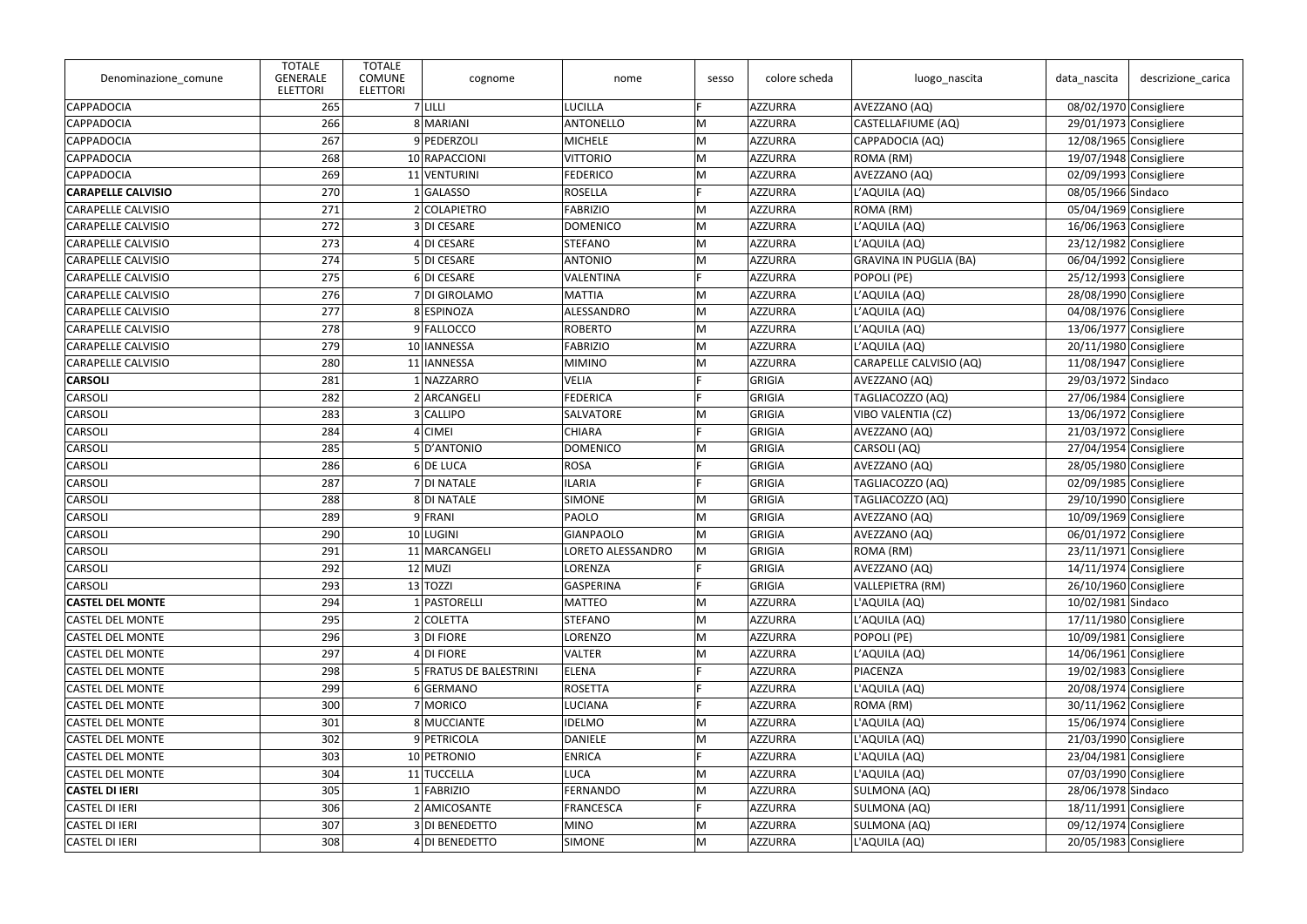| Denominazione_comune          | <b>TOTALE</b><br><b>GENERALE</b><br><b>ELETTORI</b> | <b>TOTALE</b><br><b>COMUNE</b><br><b>ELETTORI</b> | cognome        | nome                | sesso | colore scheda  | luogo_nascita               | data_nascita             | descrizione_carica       |
|-------------------------------|-----------------------------------------------------|---------------------------------------------------|----------------|---------------------|-------|----------------|-----------------------------|--------------------------|--------------------------|
| <b>CASTEL DI IERI</b>         | 309                                                 |                                                   | 5 DI CESARE    | GIANCARLO           | M     | AZZURRA        | SULMONA (AQ)                | 05/10/1981 Consigliere   |                          |
| <b>CASTEL DI IERI</b>         | 310                                                 |                                                   | 6 FABRIZI      | <b>MICHELA</b>      | E.    | <b>AZZURRA</b> | POPOLI (PE)                 | 07/12/1988 Consigliere   |                          |
| <b>CASTEL DI IERI</b>         | 311                                                 |                                                   | 7 FABRIZIO     | <b>GIOVANNA</b>     |       | AZZURRA        | CASTEL DI IERI (AQ)         | 24/09/1950 Consigliere   |                          |
| <b>CASTEL DI IERI</b>         | 312                                                 |                                                   | 8 PLACIDI      | <b>DOMENICO</b>     | M     | AZZURRA        | CASTEL DI IERI (AQ)         | 19/12/1956 Consigliere   |                          |
| <b>CASTEL DI IERI</b>         | 313                                                 |                                                   | 9RICCI         | <b>ROBERTO</b>      | M     | AZZURRA        | TRIGGIANO                   | 31/01/1983 Consigliere   |                          |
| <b>CASTEL DI IERI</b>         | 314                                                 |                                                   | 10 TERRAMANI   | <b>LUCA</b>         | M     | AZZURRA        | POPOLI (PE)                 | 13/05/1986 Consigliere   |                          |
| <b>CASTEL DI SANGRO</b>       | 315                                                 |                                                   | 1 CARUSO       | ANGELO              | M     | GRIGIA         | CASTEL DI SANGRO (AQ)       | 31/05/1965 Sindaco       |                          |
| <b>CASTEL DI SANGRO</b>       | 316                                                 |                                                   | 2 ACCONCIA     | <b>ENIA</b>         |       | GRIGIA         | CASTEL DI SANGRO (AQ)       | 11/01/1989 Consigliere   |                          |
| <b>CASTEL DI SANGRO</b>       | 317                                                 |                                                   | 3 CARNEVALE    | <b>DIEGO</b>        | M     | GRIGIA         | CASTEL DI SANGRO (AQ)       | 21/02/1978 Consigliere   |                          |
| <b>CASTEL DI SANGRO</b>       | 318                                                 |                                                   | 4 CASTELLANO   | <b>FRANCO</b>       | M     | GRIGIA         | CASTEL DI SANGRO (AQ)       | 10/10/1946 Consigliere   |                          |
| <b>CASTEL DI SANGRO</b>       | 319                                                 |                                                   | 5 CIMINI       | <b>ANNA RITA</b>    |       | GRIGIA         | AVEZZANO (AQ)               | 17/06/1970 Consigliere   |                          |
| <b>CASTEL DI SANGRO</b>       | 320                                                 |                                                   | 6D'AMICO       | <b>MICHELA</b>      | E     | GRIGIA         | CASTEL DI SANGRO (AQ)       | 09/10/1960 Consigliere   |                          |
| <b>CASTEL DI SANGRO</b>       | 321                                                 |                                                   | 7 DELL'EREDE   | <b>RAFFAELLA</b>    |       | GRIGIA         | CASTEL DI SANGRO (AQ)       | 17/05/1969 Consigliere   |                          |
| <b>CASTEL DI SANGRO</b>       | 322                                                 |                                                   | 8 DI VITTO     | <b>FRANCESCA</b>    |       | GRIGIA         | CASTEL DI SANGRO (AQ)       | 24/10/1978 Consigliere   |                          |
| <b>CASTEL DI SANGRO</b>       | 323                                                 |                                                   | 9 FRASCONE     | <b>VINCENZO</b>     | м     | GRIGIA         | PESCASSEROLI (AQ)           | 12/06/1952 Consigliere   |                          |
| <b>CASTEL DI SANGRO</b>       | 324                                                 |                                                   | 10 MARCHIONNA  | <b>MARIO</b>        | M     | GRIGIA         | CASTEL DI SANGRO (AQ)       | $20/10/1970$ Consigliere |                          |
| <b>CASTEL DI SANGRO</b>       | 325                                                 |                                                   | 11 MARINELLI   | <b>DANIELE</b>      | M     | GRIGIA         | CAMPOBASSO (CB)             | 25/05/1984 Consigliere   |                          |
| <b>CASTEL DI SANGRO</b>       | 326                                                 |                                                   | 12 MARINELLI   | <b>SILVIA</b>       |       | GRIGIA         | CASTEL DI SANGRO (AQ)       | 26/09/1978 Consigliere   |                          |
| <b>CASTEL DI SANGRO</b>       | 327                                                 |                                                   | 13 RAFFONE     | <b>SIMON LUCA</b>   | M     | GRIGIA         | CASTEL DI SANGRO(AQ)        | 30/08/1993 Consigliere   |                          |
| <b>CASTELLAFIUME</b>          | 328                                                 |                                                   | 1 PEROZZI      | <b>GIUSEPPINA</b>   |       | AZZURRA        | ROMA (RM)                   | 11/03/1949 Sindaco       |                          |
| <b>CASTELLAFIUME</b>          | 329                                                 |                                                   | 2 BIANCONE     | <b>FRANCESCA</b>    |       | AZZURRA        | AVEZZANO (AQ)               | 21/06/1985 Consigliere   |                          |
| CASTELLAFIUME                 | 330                                                 |                                                   | 3 DI GENOVA    | <b>CESARE</b>       | M     | AZZURRA        | AVEZZANO (AQ)               | 15/05/1984 Consigliere   |                          |
| <b>CASTELLAFIUME</b>          | 331                                                 |                                                   | 4 GIANCATERINA | PIETRO              | M     | AZZURRA        | AVEZZANO (AQ)               | 28/12/1990 Consigliere   |                          |
| <b>CASTELLAFIUME</b>          | 332                                                 |                                                   | 5 MARIANI      | <b>MAURO</b>        | M     | AZZURRA        | CASTELLAFIUME (AQ)          | 14/03/1966 Consigliere   |                          |
| CASTELLAFIUME                 | 333                                                 |                                                   | 6 MAURIZI      | <b>AURELIO</b>      | M     | AZZURRA        | CASTELLAFIUME (AQ)          | 16/03/1951 Consigliere   |                          |
| CASTELLAFIUME                 | 334                                                 |                                                   | 7 MAURIZI      | <b>ROBERTA</b>      |       | AZZURRA        | AVEZZANO (AQ)               | 04/05/1988 Consigliere   |                          |
| CASTELLAFIUME                 | 335                                                 |                                                   | 8 MIONE        | <b>GIUSEPPE</b>     | M     | AZZURRA        | CASTELLAFIUME (AQ)          | 14/05/1949 Consigliere   |                          |
| CASTELLAFIUME                 | 336                                                 |                                                   | 9 MURZILLI     | <b>GIUSEPPE</b>     | M     | <b>AZZURRA</b> | AVEZZANO (AQ)               | 24/11/1969 Consigliere   |                          |
| CASTELLAFIUME                 | 337                                                 |                                                   | 10 MUSICHINI   | <b>LUCA</b>         | M     | AZZURRA        | AVEZZANO (AQ)               | 26/05/1994 Consigliere   |                          |
| CASTELLAFIUME                 | 338                                                 |                                                   | 11 VISCHETTI   | <b>MARIO</b>        | M     | AZZURRA        | AVEZZANO (AQ)               | 24/11/1989 Consigliere   |                          |
| <b>CASTELVECCHIO CALVISIO</b> | 339                                                 |                                                   | 1 ANTONACCI    | <b>LUIGINA</b>      |       | AZZURRA        | CASTELVECCHIO CALVISIO (AQ) | 29/10/1953 Sindaco       |                          |
| <b>CASTELVECCHIO CALVISIO</b> | 340                                                 |                                                   | 2 ALMONTI      | <b>DANIELE</b>      | M     | <b>AZZURRA</b> | PENNE (PE)                  | 17/08/1982 Consigliere   |                          |
| CASTELVECCHIO CALVISIO        | 341                                                 |                                                   | 3 AMBROSI      | <b>PIETRO</b>       | M     | <b>AZZURRA</b> | CHIETI (CH)                 | 08/03/1986 Consigliere   |                          |
| CASTELVECCHIO CALVISIO        | 342                                                 |                                                   | 4 ANTONACCI    | <b>MASSIMILIANO</b> | M     | AZZURRA        | L'AQUILA (AQ)               | 28/08/1973 Consigliere   |                          |
| <b>CASTELVECCHIO CALVISIO</b> | 343                                                 |                                                   | 5 BUCCIGROSSI  | <b>SIMONE</b>       | M     | AZZURRA        | L'AQUILA (AQ)               | 01/06/1985 Consigliere   |                          |
| <b>CASTELVECCHIO CALVISIO</b> | 344                                                 |                                                   | 6BUFFOLINO     | <b>CARLA</b>        |       | AZZURRA        | GINEVRA (SVIZZERA)          | 04/09/1963 Consigliere   |                          |
| <b>CASTELVECCHIO CALVISIO</b> | 345                                                 |                                                   | 7 CANALE       | <b>REGOLO</b>       | M     | <b>AZZURRA</b> | CASTELVECCHIO CALVISIO (AQ) |                          | $27/02/1957$ Consigliere |
| <b>CASTELVECCHIO CALVISIO</b> | 346                                                 |                                                   | 8 CERRONI      | LAURA               |       | <b>AZZURRA</b> | L'AQUILA (AQ)               | 02/12/1984 Consigliere   |                          |
| CASTELVECCHIO CALVISIO        | 347                                                 |                                                   | 9D'ETTORRE     | <b>EMILIA</b>       |       | AZZURRA        | L'AQUILA (AQ)               | 27/11/1966 Consigliere   |                          |
| CASTELVECCHIO CALVISIO        | 348                                                 |                                                   | 10 DI GIROLAMO | <b>FLAVIO</b>       | M     | AZZURRA        | L'AQUILA (AQ)               | 17/06/1978 Consigliere   |                          |
| <b>CASTELVECCHIO CALVISIO</b> | 349                                                 |                                                   | 11 SCACCHITTI  | <b>MARCELLO</b>     | M     | AZZURRA        | CASTELVECCHIO CALVISIO (AQ) | 22/03/1957 Consigliere   |                          |
| <b>CASTELVECCHIO SUBEQUO</b>  | 350                                                 |                                                   | 1 VALERI       | <b>MARISA</b>       |       | AZZURRA        | CASTELVECCHIO SUBEQUO (AQ)  | 22/08/1955 Sindaco       |                          |
| CASTELVECCHIO SUBEQUO         | 351                                                 |                                                   | 2 ANGELONE     | <b>GINO</b>         | M     | AZZURRA        | SULMONA (AQ)                | 12/10/1998 Consigliere   |                          |
| CASTELVECCHIO SUBEQUO         | 352                                                 |                                                   | 3 BUSSOLOTTI   | <b>WALTER</b>       | M     | AZZURRA        | CASTELVECCHIO SUBEQUO (AQ)  | 27/08/1955 Consigliere   |                          |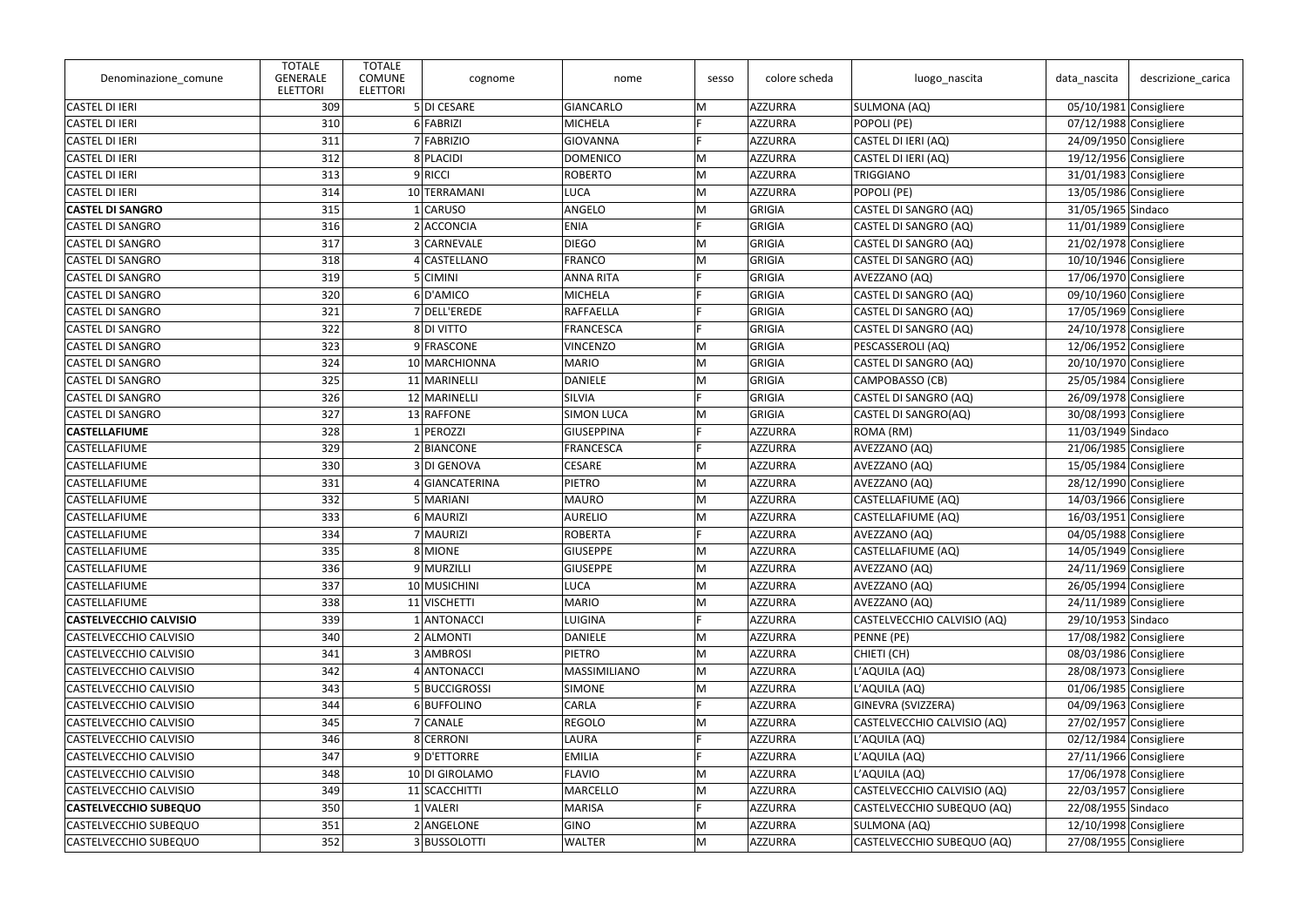| Denominazione_comune         | <b>TOTALE</b><br><b>GENERALE</b><br><b>ELETTORI</b> | <b>TOTALE</b><br><b>COMUNE</b><br><b>ELETTORI</b> | cognome        | nome                      | sesso | colore scheda | luogo_nascita              | data_nascita             | descrizione_carica       |
|------------------------------|-----------------------------------------------------|---------------------------------------------------|----------------|---------------------------|-------|---------------|----------------------------|--------------------------|--------------------------|
| CASTELVECCHIO SUBEQUO        | 353                                                 |                                                   | 4 CIPRIANI     | CARMELA                   | D     | AZZURRA       | CASTELVECCHIO SUBEQUO (AQ) | $27/11/1967$ Consigliere |                          |
| <b>CASTELVECCHIO SUBEQUO</b> | 354                                                 |                                                   | 5 FASCIANI     | <b>CONCETTA</b>           | Е     | AZZURRA       | BARI (BA)                  |                          | 05/01/1966 Consigliere   |
| CASTELVECCHIO SUBEQUO        | 355                                                 |                                                   | 6 FRITTELLA    | ARMANDO                   | M     | AZZURRA       | CHIETI (CH)                | $27/11/1959$ Consigliere |                          |
| CASTELVECCHIO SUBEQUO        | 356                                                 |                                                   | 7 FRITTELLA    | <b>OSVALDO</b>            | M     | AZZURRA       | L'AQUILA (AQ)              |                          | 06/08/1979 Consigliere   |
| <b>CASTELVECCHIO SUBEQUO</b> | 357                                                 |                                                   | 8 MUSTI        | <b>SABATINO</b>           | M     | AZZURRA       | CASTELVECCHIO SUBEQUO (AQ) |                          | 02/12/1953 Consigliere   |
| CASTELVECCHIO SUBEQUO        | 358                                                 |                                                   | 9 PADOVANI     | ANDREA                    | M     | AZZURRA       | CASTELVECCHIO SUBEQUO (AQ) |                          | 08/10/1964 Consigliere   |
| <b>CASTELVECCHIO SUBEQUO</b> | 359                                                 |                                                   | $10$ RISI      | GIOVANNI                  | M     | AZZURRA       | CASTELVECCHIO SUBEQUO (AQ) |                          | 07/02/1956 Consigliere   |
| <b>CASTELVECCHIO SUBEQUO</b> | 360                                                 |                                                   | 11 SALUTARI    | <b>PIETRO</b>             | M     | AZZURRA       | CASTELVECCHIO SUBEQUO (AQ) |                          | 24/08/1952 Consigliere   |
| <b>CELANO</b>                | 361                                                 |                                                   | 1 SANTILLI     | <b>SETTIMIO</b>           | M     | ROSSA         | CELANO (AQ)                | 06/02/1979 Sindaco       |                          |
| <b>CELANO</b>                | 362                                                 |                                                   | 2 BONALDI      | ERMANNO                   | M     | ROSSA         | CELANO (AQ)                |                          | 06/03/1972 Consigliere   |
| CELANO                       | 363                                                 |                                                   | 3 CARUSI       | <b>LISA</b>               |       | ROSSA         | CELANO (AQ)                |                          | 06/08/1978 Consigliere   |
| <b>CELANO</b>                | 364                                                 |                                                   | 4 CAVASINNI    | <b>DIVINA</b>             |       | ROSSA         | CELANO (AQ)                |                          | 23/07/1970 Consigliere   |
| <b>CELANO</b>                | 365                                                 |                                                   | 5 CONTESTABILE | <b>CINZIA</b>             | E     | ROSSA         | CELANO (AQ)                | 13/11/1968 Consigliere   |                          |
| <b>CELANO</b>                | 366                                                 |                                                   | 6 COTTURONE    | <b>CALVINO</b>            | M     | ROSSA         | AVEZZANO (AQ)              | 10/06/1978 Consigliere   |                          |
| <b>CELANO</b>                | 367                                                 |                                                   | 7 DE SANTIS    | <b>ANTONELLA</b>          | E     | ROSSA         | CELANO (AQ)                |                          | 13/01/1968 Consigliere   |
| <b>CELANO</b>                | 368                                                 |                                                   | 8DI RENZO      | <b>ANTONIO</b>            | M     | ROSSA         | SIDNEY (AUSTRALIA)         | 10/08/1962 Consigliere   |                          |
| <b>CELANO</b>                | 369                                                 |                                                   | 9 FIDANZA      | VALERIANO                 | M     | ROSSA         | CELANO (AQ)                |                          | 28/03/1979 Consigliere   |
| CELANO                       | 370                                                 |                                                   | 10 IACUTONE    | <b>SETTIMIO DINO</b>      | M     | ROSSA         | CELANO (AQ)                | 14/12/1960 Consigliere   |                          |
| <b>CELANO</b>                | 371                                                 |                                                   | $11$   IANNI   | <b>PIERO</b>              | M     | ROSSA         | AVEZZANO (AQ)              |                          | 26/10/1985 Consigliere   |
| <b>CELANO</b>                | 372                                                 |                                                   | 12 MARCANIO    | ANGELA                    | D     | ROSSA         | AVEZZANO (AQ)              | 19/04/1988 Consigliere   |                          |
| CELANO                       | 373                                                 |                                                   | 13 MORELLI     | SILVIA                    |       | ROSSA         | AVEZZANO (AQ)              |                          | 20/06/1979 Consigliere   |
| <b>CELANO</b>                | 374                                                 |                                                   | 14 MORGANTE    | <b>ELIANA</b>             |       | ROSSA         | CELANO (AQ)                |                          | 20/04/1964 Consigliere   |
| <b>CELANO</b>                | 375                                                 |                                                   | $15$ RICCI     | GAETANO                   | M     | ROSSA         | CELANO (AQ)                | $15/12/1973$ Consigliere |                          |
| <b>CELANO</b>                | 376                                                 |                                                   | 16 TORRELLI    | <b>VINCENZO</b>           | M     | ROSSA         | AVEZZANO (AQ)              |                          | 08/02/1980 Consigliere   |
| <b>CERCHIO</b>               | 377                                                 |                                                   | 1 TEDESCHI     | GIANFRANCO                | M     | AZZURRA       | AVEZZANO (AQ)              | 18/01/1968 Sindaco       |                          |
| <b>CERCHIO</b>               | 378                                                 |                                                   | 2 AMICONI      | RENÈ LUIGI IURI           | M     | AZZURRA       | AVEZZANO (AQ)              |                          | 24/05/1980 Consigliere   |
| <b>CERCHIO</b>               | 379                                                 |                                                   | 3 CIOFANI      | <b>CINZIA</b>             |       | AZZURRA       | AVEZZANO (AQ)              |                          | 26/05/1978 Consigliere   |
| <b>CERCHIO</b>               | 380                                                 |                                                   | 4 CIPRIANI     | LUANA                     |       | AZZURRA       | AVEZZANO (AQ)              |                          | 30/04/1988 Consigliere   |
| <b>CERCHIO</b>               | 381                                                 |                                                   | 5D'AMORE       | <b>CESIDIO</b>            | M     | AZZURRA       | CERCHIO (AQ)               |                          | $23/11/1975$ Consigliere |
| <b>CERCHIO</b>               | 382                                                 |                                                   | $6$ DI FELICE  | ANGELO                    | M     | AZZURRA       | AVEZZANO (AQ)              | 18/03/1977 Consigliere   |                          |
| <b>CERCHIO</b>               | 383                                                 |                                                   | 7 IANNICCA     | <b>MARTA</b>              | E     | AZZURRA       | AVEZZANO (AQ)              |                          | 26/01/1973 Consigliere   |
| <b>CERCHIO</b>               | 384                                                 |                                                   | 8 MANCINI      | <b>MARIO</b>              | M     | AZZURRA       | CERCHIO (AQ)               |                          | 02/09/1957 Consigliere   |
| <b>CERCHIO</b>               | 385                                                 |                                                   | 9SILVAGNI      | ANDREA                    | M     | AZZURRA       | AVEZZANO (AQ)              | 18/05/1984 Consigliere   |                          |
| <b>CERCHIO</b>               | 386                                                 |                                                   | 10 SOCCIARELLI | <b>ANTONIO MARIA</b>      | M     | AZZURRA       | AVEZZANO (AQ)              |                          | 02/08/1980 Consigliere   |
| <b>CERCHIO</b>               | 387                                                 |                                                   | 11 TUCCERI     | <b>GIUSEPPE FRANCESCO</b> | M     | AZZURRA       | CELANO (AQ)                |                          | 04/10/1967 Consigliere   |
| <b>CIVITA D'ANTINO</b>       | 388                                                 |                                                   | 1 CICCHINELLI  | SARA                      |       | AZZURRA       | AVEZZANO (AQ)              | 18/08/1978 Sindaco       |                          |
| CIVITA D'ANTINO              | 389                                                 |                                                   | 2 AMOROSI      | DANIELE                   | M     | AZZURRA       | AVEZZANO (AQ)              |                          | 05/11/1979 Consigliere   |
| <b>CIVITA D'ANTINO</b>       | 390                                                 |                                                   | 3 BALDASSARRE  | DANIELE                   | M     | AZZURRA       | AVEZZANO (AQ)              |                          | 26/09/1974 Consigliere   |
| CIVITA D'ANTINO              | 391                                                 |                                                   | 4 CECCHINI     | <b>DANIELE</b>            | M     | AZZURRA       | AVEZZANO (AQ)              |                          | 06/10/1980 Consigliere   |
| <b>CIVITA D'ANTINO</b>       | 392                                                 |                                                   | 5 CECCHINI     | FABRIZIO                  | M     | AZZURRA       | AVEZZANO (AQ)              | $12/11/1973$ Consigliere |                          |
| <b>CIVITA D'ANTINO</b>       | 393                                                 |                                                   | 6 CERRONI      | <b>SERGIO</b>             | M     | AZZURRA       | AVEZZANO (AQ)              |                          | 07/12/1983 Consigliere   |
| CIVITA D'ANTINO              | 394                                                 |                                                   | 7 CICCHINELLI  | <b>ANNA MARIA</b>         | E     | AZZURRA       | AVEZZANO (AQ)              |                          | 27/11/1990 Consigliere   |
| CIVITA D'ANTINO              | 395                                                 |                                                   | 8DI FABIO      | MATTEO                    | M     | AZZURRA       | GUARDIAGRELE (CH)          | 18/08/1986 Consigliere   |                          |
| <b>CIVITA D'ANTINO</b>       | 396                                                 |                                                   | 9DI FRANCESCO  | <b>ANTONIO</b>            | M     | AZZURRA       | AVEZZANO (AQ)              |                          | 27/05/1974 Consigliere   |
|                              |                                                     |                                                   |                |                           |       |               |                            |                          |                          |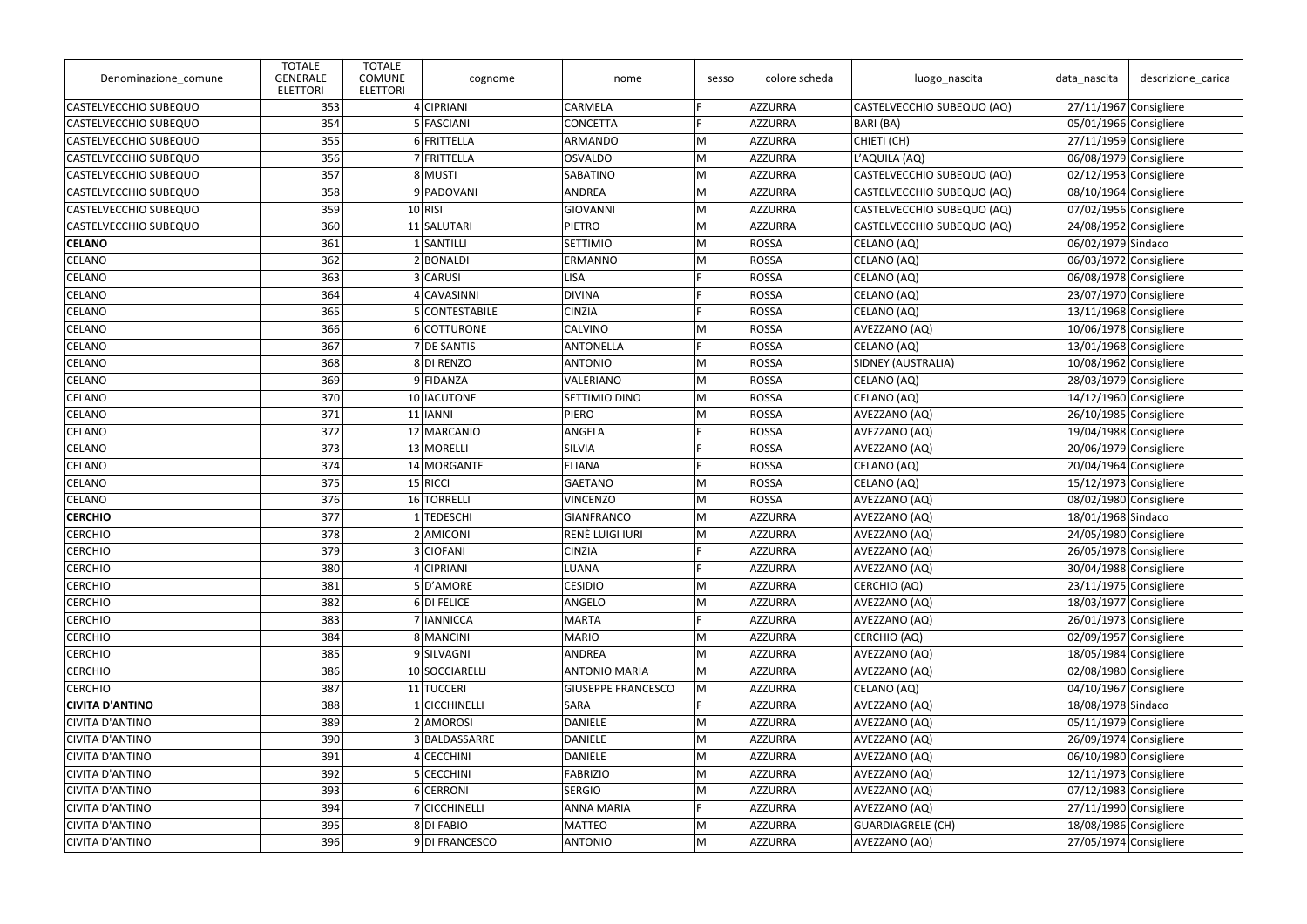| 10 FIOCCHETTA<br><b>CIVITA D'ANTINO</b><br>397<br><b>MAURA</b><br>Е<br>AZZURRA<br>AVEZZANO (AQ)<br>16/11/1990 Consigliere<br>ROMA (RM)<br><b>CIVITA D'ANTINO</b><br>398<br>11 GRANDONI<br><b>SERGIO</b><br>M<br>AZZURRA<br>01/12/1968 Consigliere<br>399<br>M<br>1 MASSIMI<br><b>GIANCARLO</b><br>AZZURRA<br>SEZZE (LT)<br><b>CIVITELLA ALFEDENA</b><br>17/07/1961 Sindaco<br>2 ALESSANDRELLI<br><b>CLAUDIA</b><br>LANCIANO (CH)<br>14/02/1987 Consigliere<br><b>CIVITELLA ALFEDENA</b><br>400<br>E<br>AZZURRA<br>M<br>401<br>3 CRUCIANI<br>ALESSANDRO<br>AZZURRA<br>SULMONA (AQ)<br>19/08/1981 Consigliere<br><b>CIVITELLA ALFEDENA</b><br>402<br>4D'AMICO<br><b>NICOLA</b><br>M<br>AZZURRA<br>POPOLI (PE)<br>13/06/1989 Consigliere<br><b>CIVITELLA ALFEDENA</b><br>5 IANNUCCI<br><b>DANIELE</b><br><b>CIVITELLA ALFEDENA</b><br>403<br>M<br>AZZURRA<br>CASTEL DI SANGRO (AQ)<br>25/01/1988 Consigliere<br>M<br>404<br>6 IANNUCCI<br><b>ROBERTO</b><br>AZZURRA<br>CASTEL DI SANGRO (AQ)<br><b>CIVITELLA ALFEDENA</b><br>06/06/1986 Consigliere<br>7 MUSCATELLI<br><b>FABRIZIO</b><br>CHIETI (CH)<br>$14/05/1971$ Consigliere<br><b>CIVITELLA ALFEDENA</b><br>405<br>M<br>AZZURRA<br>406<br>E<br>8 PERFETTI<br><b>EMANUELA</b><br>AZZURRA<br>10/04/1983 Consigliere<br><b>CIVITELLA ALFEDENA</b><br>SULMONA (AQ)<br>407<br>9ROSSI<br><b>ETTORE</b><br>M<br>AZZURRA<br>CIVITELLA ALFEDENA (AQ)<br>14/08/1951 Consigliere<br><b>CIVITELLA ALFEDENA</b><br>10 VIOLA<br>CASTEL DI SANGRO (AQ)<br><b>CIVITELLA ALFEDENA</b><br>408<br>PIERLUIGI<br>M<br>AZZURRA<br>24/05/1990 Consigliere | <b>TOTALE</b><br><b>GENERALE</b><br>Denominazione_comune<br><b>ELETTORI</b> |
|---------------------------------------------------------------------------------------------------------------------------------------------------------------------------------------------------------------------------------------------------------------------------------------------------------------------------------------------------------------------------------------------------------------------------------------------------------------------------------------------------------------------------------------------------------------------------------------------------------------------------------------------------------------------------------------------------------------------------------------------------------------------------------------------------------------------------------------------------------------------------------------------------------------------------------------------------------------------------------------------------------------------------------------------------------------------------------------------------------------------------------------------------------------------------------------------------------------------------------------------------------------------------------------------------------------------------------------------------------------------------------------------------------------------------------------------------------------------------------------------------------------------------------------------------------------------------------------|-----------------------------------------------------------------------------|
|                                                                                                                                                                                                                                                                                                                                                                                                                                                                                                                                                                                                                                                                                                                                                                                                                                                                                                                                                                                                                                                                                                                                                                                                                                                                                                                                                                                                                                                                                                                                                                                       |                                                                             |
|                                                                                                                                                                                                                                                                                                                                                                                                                                                                                                                                                                                                                                                                                                                                                                                                                                                                                                                                                                                                                                                                                                                                                                                                                                                                                                                                                                                                                                                                                                                                                                                       |                                                                             |
|                                                                                                                                                                                                                                                                                                                                                                                                                                                                                                                                                                                                                                                                                                                                                                                                                                                                                                                                                                                                                                                                                                                                                                                                                                                                                                                                                                                                                                                                                                                                                                                       |                                                                             |
|                                                                                                                                                                                                                                                                                                                                                                                                                                                                                                                                                                                                                                                                                                                                                                                                                                                                                                                                                                                                                                                                                                                                                                                                                                                                                                                                                                                                                                                                                                                                                                                       |                                                                             |
|                                                                                                                                                                                                                                                                                                                                                                                                                                                                                                                                                                                                                                                                                                                                                                                                                                                                                                                                                                                                                                                                                                                                                                                                                                                                                                                                                                                                                                                                                                                                                                                       |                                                                             |
|                                                                                                                                                                                                                                                                                                                                                                                                                                                                                                                                                                                                                                                                                                                                                                                                                                                                                                                                                                                                                                                                                                                                                                                                                                                                                                                                                                                                                                                                                                                                                                                       |                                                                             |
|                                                                                                                                                                                                                                                                                                                                                                                                                                                                                                                                                                                                                                                                                                                                                                                                                                                                                                                                                                                                                                                                                                                                                                                                                                                                                                                                                                                                                                                                                                                                                                                       |                                                                             |
|                                                                                                                                                                                                                                                                                                                                                                                                                                                                                                                                                                                                                                                                                                                                                                                                                                                                                                                                                                                                                                                                                                                                                                                                                                                                                                                                                                                                                                                                                                                                                                                       |                                                                             |
|                                                                                                                                                                                                                                                                                                                                                                                                                                                                                                                                                                                                                                                                                                                                                                                                                                                                                                                                                                                                                                                                                                                                                                                                                                                                                                                                                                                                                                                                                                                                                                                       |                                                                             |
|                                                                                                                                                                                                                                                                                                                                                                                                                                                                                                                                                                                                                                                                                                                                                                                                                                                                                                                                                                                                                                                                                                                                                                                                                                                                                                                                                                                                                                                                                                                                                                                       |                                                                             |
|                                                                                                                                                                                                                                                                                                                                                                                                                                                                                                                                                                                                                                                                                                                                                                                                                                                                                                                                                                                                                                                                                                                                                                                                                                                                                                                                                                                                                                                                                                                                                                                       |                                                                             |
|                                                                                                                                                                                                                                                                                                                                                                                                                                                                                                                                                                                                                                                                                                                                                                                                                                                                                                                                                                                                                                                                                                                                                                                                                                                                                                                                                                                                                                                                                                                                                                                       |                                                                             |
| M<br>409<br>11 VISCI<br><b>ROMANO</b><br>AZZURRA<br>CASTEL DI SANGRO (AQ)<br>24/05/1990 Consigliere                                                                                                                                                                                                                                                                                                                                                                                                                                                                                                                                                                                                                                                                                                                                                                                                                                                                                                                                                                                                                                                                                                                                                                                                                                                                                                                                                                                                                                                                                   | <b>CIVITELLA ALFEDENA</b>                                                   |
| $1$ ODDI<br>30/06/1972 Sindaco<br><b>CIVITELLA ROVETO</b><br>410<br>PIERLUIGI<br>M<br>ARANCIONE<br>AVEZZANO (AQ)                                                                                                                                                                                                                                                                                                                                                                                                                                                                                                                                                                                                                                                                                                                                                                                                                                                                                                                                                                                                                                                                                                                                                                                                                                                                                                                                                                                                                                                                      |                                                                             |
| 2 ALLEGRITTI<br>M<br><b>CIVITELLA ROVETO</b><br>411<br><b>NICOLA</b><br>ARANCIONE<br>PESCINA (AQ)<br>24/01/1989 Consigliere                                                                                                                                                                                                                                                                                                                                                                                                                                                                                                                                                                                                                                                                                                                                                                                                                                                                                                                                                                                                                                                                                                                                                                                                                                                                                                                                                                                                                                                           |                                                                             |
| 412<br>3 DUFRELLI<br><b>MASSIMO</b><br>M<br><b>CIVITELLA ROVETO</b><br>ARANCIONE<br>AVEZZANO (AQ)<br>06/11/1980 Consigliere                                                                                                                                                                                                                                                                                                                                                                                                                                                                                                                                                                                                                                                                                                                                                                                                                                                                                                                                                                                                                                                                                                                                                                                                                                                                                                                                                                                                                                                           |                                                                             |
| <b>VINCENZO</b><br>CANISTRO(AQ)<br><b>CIVITELLA ROVETO</b><br>413<br>4 LANCIA<br>M<br>ARANCIONE<br>16/01/1960 Consigliere                                                                                                                                                                                                                                                                                                                                                                                                                                                                                                                                                                                                                                                                                                                                                                                                                                                                                                                                                                                                                                                                                                                                                                                                                                                                                                                                                                                                                                                             |                                                                             |
| M<br>414<br>5 MONTALDI<br><b>GIANCARLO</b><br><b>CIVITELLA ROVETO</b><br>ARANCIONE<br>AVEZZANO (AQ)<br>15/05/1981 Consigliere                                                                                                                                                                                                                                                                                                                                                                                                                                                                                                                                                                                                                                                                                                                                                                                                                                                                                                                                                                                                                                                                                                                                                                                                                                                                                                                                                                                                                                                         |                                                                             |
| 6 MONTALDI<br>11/01/1988 Consigliere<br><b>CIVITELLA ROVETO</b><br>415<br><b>FEDERICA</b><br>E<br>ARANCIONE<br>AVEZZANO (AQ)                                                                                                                                                                                                                                                                                                                                                                                                                                                                                                                                                                                                                                                                                                                                                                                                                                                                                                                                                                                                                                                                                                                                                                                                                                                                                                                                                                                                                                                          |                                                                             |
| 416<br>M<br><b>CIVITELLA ROVETO</b><br>7 MORELLI<br><b>FAUSTO</b><br>ARANCIONE<br>CIVITELLA ROVETO (AQ)<br>14/02/1962 Consigliere                                                                                                                                                                                                                                                                                                                                                                                                                                                                                                                                                                                                                                                                                                                                                                                                                                                                                                                                                                                                                                                                                                                                                                                                                                                                                                                                                                                                                                                     |                                                                             |
| <b>CIVITELLA ROVETO</b><br>417<br>8 PERSIA<br><b>CRISTIAN</b><br>M<br>ARANCIONE<br>26/03/1985 Consigliere<br>JESI (AN)                                                                                                                                                                                                                                                                                                                                                                                                                                                                                                                                                                                                                                                                                                                                                                                                                                                                                                                                                                                                                                                                                                                                                                                                                                                                                                                                                                                                                                                                |                                                                             |
| M<br><b>CIVITELLA ROVETO</b><br>418<br>9 SABATINI<br>ANDREA<br>ARANCIONE<br>AVEZZANO (AQ)<br>04/02/1978 Consigliere                                                                                                                                                                                                                                                                                                                                                                                                                                                                                                                                                                                                                                                                                                                                                                                                                                                                                                                                                                                                                                                                                                                                                                                                                                                                                                                                                                                                                                                                   |                                                                             |
| M<br>419<br>10 TOCCI<br><b>ROMOLO</b><br><b>CIVITELLA ROVETO</b><br>ARANCIONE<br>AVEZZANO (AQ)<br>15/05/1981 Consigliere                                                                                                                                                                                                                                                                                                                                                                                                                                                                                                                                                                                                                                                                                                                                                                                                                                                                                                                                                                                                                                                                                                                                                                                                                                                                                                                                                                                                                                                              |                                                                             |
| $11$ TOLLI<br>ROMA (RM)<br>03/12/1991 Consigliere<br><b>CIVITELLA ROVETO</b><br>420<br><b>GIOVANNI</b><br>M<br>ARANCIONE                                                                                                                                                                                                                                                                                                                                                                                                                                                                                                                                                                                                                                                                                                                                                                                                                                                                                                                                                                                                                                                                                                                                                                                                                                                                                                                                                                                                                                                              |                                                                             |
| M<br>14/03/1972 Consigliere<br><b>CIVITELLA ROVETO</b><br>421<br>12 VERNILE<br><b>GIUSEPPE</b><br>ARANCIONE<br>AVEZZANO (AQ)                                                                                                                                                                                                                                                                                                                                                                                                                                                                                                                                                                                                                                                                                                                                                                                                                                                                                                                                                                                                                                                                                                                                                                                                                                                                                                                                                                                                                                                          |                                                                             |
| M<br>$10/07/1991$ Consigliere<br><b>CIVITELLA ROVETO</b><br>422<br>13 ZANELLO<br><b>LORENZO</b><br>ARANCIONE<br>AVEZZANO(AQ)                                                                                                                                                                                                                                                                                                                                                                                                                                                                                                                                                                                                                                                                                                                                                                                                                                                                                                                                                                                                                                                                                                                                                                                                                                                                                                                                                                                                                                                          |                                                                             |
| <b>COCULLO</b><br>423<br>1 CHIOCCHIO<br>SANDRO<br>M<br>AZZURRA<br>L'AQUILA (AQ)<br>08/11/1983 Sindaco                                                                                                                                                                                                                                                                                                                                                                                                                                                                                                                                                                                                                                                                                                                                                                                                                                                                                                                                                                                                                                                                                                                                                                                                                                                                                                                                                                                                                                                                                 |                                                                             |
| M<br>424<br>2 BIASETTI<br><b>COCULLO</b><br><b>MAURO</b><br>AZZURRA<br>POPOLI (PE)<br>16/09/1973 Consigliere                                                                                                                                                                                                                                                                                                                                                                                                                                                                                                                                                                                                                                                                                                                                                                                                                                                                                                                                                                                                                                                                                                                                                                                                                                                                                                                                                                                                                                                                          |                                                                             |
| 3D'INTINO<br>SULMONA (AQ)<br>30/08/1990 Consigliere<br><b>COCULLO</b><br>425<br><b>LUCA</b><br>AZZURRA<br>M                                                                                                                                                                                                                                                                                                                                                                                                                                                                                                                                                                                                                                                                                                                                                                                                                                                                                                                                                                                                                                                                                                                                                                                                                                                                                                                                                                                                                                                                           |                                                                             |
| 426<br><b>COCULLO</b><br>$4$ DE CICCO<br><b>VINCENZO</b><br>M<br>AZZURRA<br>POMIGLIANO D'ARCO<br>$20/11/1946$ Consigliere                                                                                                                                                                                                                                                                                                                                                                                                                                                                                                                                                                                                                                                                                                                                                                                                                                                                                                                                                                                                                                                                                                                                                                                                                                                                                                                                                                                                                                                             |                                                                             |
| 427<br>5 DEL MONTE<br><b>DANIELA</b><br>F<br>24/09/1987 Consigliere<br><b>COCULLO</b><br>AZZURRA<br>PESCINA (AQ)                                                                                                                                                                                                                                                                                                                                                                                                                                                                                                                                                                                                                                                                                                                                                                                                                                                                                                                                                                                                                                                                                                                                                                                                                                                                                                                                                                                                                                                                      |                                                                             |
| 6 MASCIOLI<br><b>COCULLO</b><br>428<br><b>MASSIMO</b><br>AZZURRA<br>PESCINA (AQ)<br>11/03/1986 Consigliere<br>М                                                                                                                                                                                                                                                                                                                                                                                                                                                                                                                                                                                                                                                                                                                                                                                                                                                                                                                                                                                                                                                                                                                                                                                                                                                                                                                                                                                                                                                                       |                                                                             |
| 429<br>7 OGNIBENE MASCIOLI<br>M<br><b>COCULLO</b><br><b>MARCO</b><br>AZZURRA<br>PESCINA (AQ)<br>04/06/1985 Consigliere                                                                                                                                                                                                                                                                                                                                                                                                                                                                                                                                                                                                                                                                                                                                                                                                                                                                                                                                                                                                                                                                                                                                                                                                                                                                                                                                                                                                                                                                |                                                                             |
| SULMONA (AQ)<br>20/07/1955 Consigliere<br><b>COCULLO</b><br>430<br>8 RISIO<br><b>CARMINE</b><br>M<br><b>AZZURRA</b>                                                                                                                                                                                                                                                                                                                                                                                                                                                                                                                                                                                                                                                                                                                                                                                                                                                                                                                                                                                                                                                                                                                                                                                                                                                                                                                                                                                                                                                                   |                                                                             |
| M<br>431<br>9 RISIO<br><b>FRANCO</b><br>AZZURRA<br>31/03/1958 Consigliere<br><b>COCULLO</b><br>COCULLO (AQ)                                                                                                                                                                                                                                                                                                                                                                                                                                                                                                                                                                                                                                                                                                                                                                                                                                                                                                                                                                                                                                                                                                                                                                                                                                                                                                                                                                                                                                                                           |                                                                             |
| <b>COCULLO</b><br>432<br>10 VERMUT<br><b>ANTONIO</b><br>AZZURRA<br>ROMA (RM)<br>$11/04/1973$ Consigliere<br>M                                                                                                                                                                                                                                                                                                                                                                                                                                                                                                                                                                                                                                                                                                                                                                                                                                                                                                                                                                                                                                                                                                                                                                                                                                                                                                                                                                                                                                                                         |                                                                             |
| 04/01/1958 Consigliere<br><b>COCULLO</b><br>433<br>11 ZINATELLI A.<br><b>ANTONIO</b><br>M<br>AZZURRA<br>COCULLO (AQ)                                                                                                                                                                                                                                                                                                                                                                                                                                                                                                                                                                                                                                                                                                                                                                                                                                                                                                                                                                                                                                                                                                                                                                                                                                                                                                                                                                                                                                                                  |                                                                             |
| M<br><b>COLLARMELE</b><br>434<br>1 MOSTACCI<br><b>ANTONIO</b><br>AZZURRA<br>AVEZZANO (AQ)<br>31/08/1967 Sindaco                                                                                                                                                                                                                                                                                                                                                                                                                                                                                                                                                                                                                                                                                                                                                                                                                                                                                                                                                                                                                                                                                                                                                                                                                                                                                                                                                                                                                                                                       |                                                                             |
| COLLARMELE<br>2 ANTIDORMI<br>COLLARMELE (AQ)<br>10/04/1948 Consigliere<br>435<br><b>ROBERTO</b><br>AZZURRA<br>M                                                                                                                                                                                                                                                                                                                                                                                                                                                                                                                                                                                                                                                                                                                                                                                                                                                                                                                                                                                                                                                                                                                                                                                                                                                                                                                                                                                                                                                                       |                                                                             |
| F<br>COLLARMELE<br>436<br>AZZURRA<br>PESCINA (AQ)<br>25/01/1974 Consigliere<br>3 AQUILA<br><b>BARBARA</b>                                                                                                                                                                                                                                                                                                                                                                                                                                                                                                                                                                                                                                                                                                                                                                                                                                                                                                                                                                                                                                                                                                                                                                                                                                                                                                                                                                                                                                                                             |                                                                             |
| 437<br>$4$ CIAGLIA<br>10/01/1994 Consigliere<br>COLLARMELE<br><b>FILIBERTO</b><br>M<br>AZZURRA<br>AVEZZANO (AQ)                                                                                                                                                                                                                                                                                                                                                                                                                                                                                                                                                                                                                                                                                                                                                                                                                                                                                                                                                                                                                                                                                                                                                                                                                                                                                                                                                                                                                                                                       |                                                                             |
| COLLARMELE<br>438<br>5 CIAGLIA<br><b>MARZIALE</b><br>PESCINA (AQ)<br>28/11/1975 Consigliere<br>M<br>AZZURRA                                                                                                                                                                                                                                                                                                                                                                                                                                                                                                                                                                                                                                                                                                                                                                                                                                                                                                                                                                                                                                                                                                                                                                                                                                                                                                                                                                                                                                                                           |                                                                             |
| 439<br>6D'AGOSTINO<br>AVEZZANO (AQ)<br><b>COLLARMELE</b><br><b>ELISABETTA</b><br>AZZURRA<br>$21/05/1971$ Consigliere                                                                                                                                                                                                                                                                                                                                                                                                                                                                                                                                                                                                                                                                                                                                                                                                                                                                                                                                                                                                                                                                                                                                                                                                                                                                                                                                                                                                                                                                  |                                                                             |
| 16/12/1968 Consigliere<br>COLLARMELE<br>7D'AGOSTINO<br>CELANO (AQ)<br>440<br><b>SARA</b><br>AZZURRA                                                                                                                                                                                                                                                                                                                                                                                                                                                                                                                                                                                                                                                                                                                                                                                                                                                                                                                                                                                                                                                                                                                                                                                                                                                                                                                                                                                                                                                                                   |                                                                             |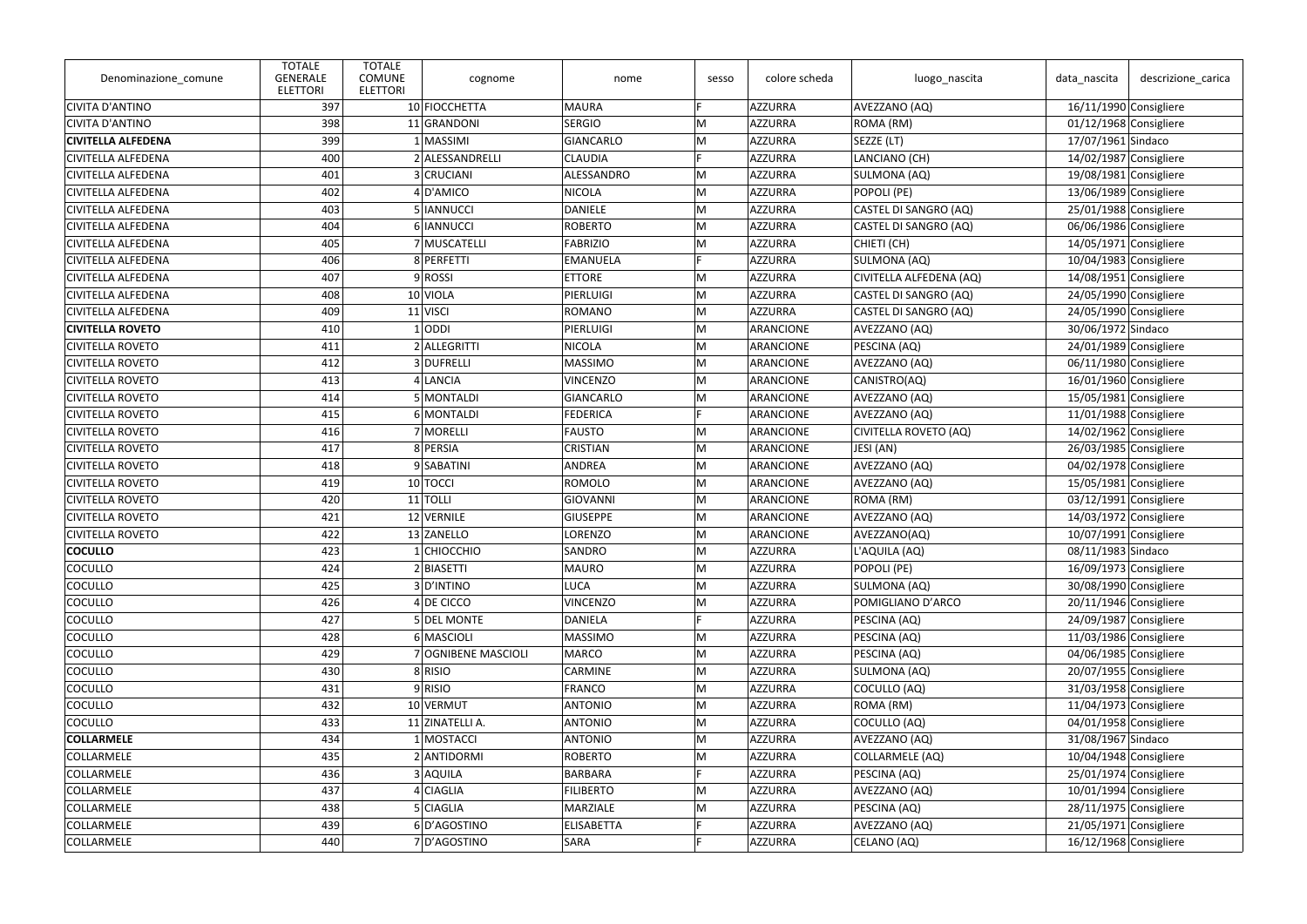| Denominazione_comune | <b>TOTALE</b><br><b>GENERALE</b><br><b>ELETTORI</b> | <b>TOTALE</b><br><b>COMUNE</b><br><b>ELETTORI</b> | cognome        | nome                | sesso | colore scheda  | luogo_nascita           | data_nascita             | descrizione carica       |
|----------------------|-----------------------------------------------------|---------------------------------------------------|----------------|---------------------|-------|----------------|-------------------------|--------------------------|--------------------------|
| COLLARMELE           | 441                                                 |                                                   | 8D'AVOLIO      | PIETRO              | M     | AZZURRA        | COLLARMELE (AQ)         | $13/12/1954$ Consigliere |                          |
| COLLARMELE           | 442                                                 |                                                   | 9 INCARNATI    | <b>ENZO</b>         | M     | AZZURRA        | PESCINA (AQ)            |                          | 04/06/1979 Consigliere   |
| COLLARMELE           | 443                                                 |                                                   | 10 RANALLI     | <b>MILVIA</b>       | E     | AZZURRA        | COLLARMELE (AQ)         | $15/12/1963$ Consigliere |                          |
| COLLARMELE           | 444                                                 |                                                   | 11 RUGGERI     | <b>FABIO</b>        | M     | AZZURRA        | PESCINA (AQ)            | $11/01/1981$ Consigliere |                          |
| <b>COLLELONGO</b>    | 445                                                 |                                                   | 1 SALUCCI      | <b>ROSANNA</b>      |       | AZZURRA        | AVEZZANO (AQ)           | 13/07/1976 Sindaco       |                          |
| COLLELONGO           | 446                                                 |                                                   | 2 CESTA INCANI | <b>CLAUDIA</b>      |       | AZZURRA        | AVEZZANO (AQ)           | 14/02/1987 Consigliere   |                          |
| COLLELONGO           | 447                                                 |                                                   | 3 GRANDE       | ANNUNZIATA          |       | AZZURRA        | AVEZZANO (AQ)           |                          | 03/04/1987 Consigliere   |
| COLLELONGO           | 448                                                 |                                                   | 4 NEGRI        | <b>VALERIO</b>      | M     | AZZURRA        | COLLELONGO (AQ)         | $15/12/1966$ Consigliere |                          |
| COLLELONGO           | 449                                                 |                                                   | 5 PIERLEONI    | <b>NICOLA</b>       | M     | AZZURRA        | L'AQUILA (AQ)           |                          | 20/05/1964 Consigliere   |
| COLLELONGO           | 450                                                 |                                                   | 6 PISEGNA      | <b>ANGELA</b>       |       | AZZURRA        | AVEZZANO (AQ)           |                          | 09/08/1965 Consigliere   |
| COLLELONGO           | 451                                                 |                                                   | 7 PISEGNA      | <b>CINZIA</b>       |       | AZZURRA        | AVEZZANO (AQ)           | 02/05/1965 Consigliere   |                          |
| COLLELONGO           | 452                                                 |                                                   | 8 SUCAPANE     | <b>ARMANDO</b>      | M     | AZZURRA        | AVEZZANO (AQ)           |                          | 16/11/1979 Consigliere   |
| COLLELONGO           | 453                                                 |                                                   | 9 SUCAPANE     | <b>BIAGIO</b>       | M     | AZZURRA        | COLLELONGO (AQ)         | 28/12/1965 Consigliere   |                          |
| COLLELONGO           | 454                                                 |                                                   | 10 SUCAPANE    | <b>TINA</b>         | E     | AZZURRA        | AVEZZANO (AQ)           |                          | 28/07/1973 Consigliere   |
| COLLELONGO           | 455                                                 |                                                   | 11 VENETTACCI  | <b>ROCCO</b>        | M     | AZZURRA        | AVEZZANO (AQ)           |                          | 30/06/1991 Consigliere   |
| <b>COLLEPIETRO</b>   | 456                                                 |                                                   | 1 COLANGELI    | <b>MAURO</b>        | M     | AZZURRA        | COLLEPIETRO (AQ)        | 25/11/1958 Sindaco       |                          |
| <b>COLLEPIETRO</b>   | 457                                                 |                                                   | 2 BONSIGNORE   | <b>GIUSEPPE</b>     | M     | AZZURRA        | PESCARA (PE)            |                          | 12/04/1985 Consigliere   |
| <b>COLLEPIETRO</b>   | 458                                                 |                                                   | 3 COLANGELI    | <b>GIANNI</b>       | M     | AZZURRA        | POPOLI (PE)             |                          | 30/08/1992 Consigliere   |
| <b>COLLEPIETRO</b>   | 459                                                 |                                                   | $4$ DI IORIO   | <b>DOMENICA</b>     | E     | AZZURRA        | ROMA (RM)               | $10/01/1970$ Consigliere |                          |
| <b>COLLEPIETRO</b>   | 460                                                 |                                                   | 5 FILANNINO    | <b>RUGGIERO</b>     | M     | AZZURRA        | <b>BARLETTA (BA)</b>    | 13/03/1963 Consigliere   |                          |
| <b>COLLEPIETRO</b>   | 461                                                 |                                                   | 6 GELSOMINI    | <b>ROBALDO</b>      | M     | AZZURRA        | POPOLI (PE)             | 26/12/1968 Consigliere   |                          |
| <b>COLLEPIETRO</b>   | 462                                                 |                                                   | 7 MARRAMA      | <b>AURELIO</b>      | M     | AZZURRA        | L'AQUILA (AQ)           |                          | $08/12/1973$ Consigliere |
| <b>COLLEPIETRO</b>   | 463                                                 |                                                   | 8 MORETTI      | <b>VITTORIA</b>     |       | AZZURRA        | PESCARA (PE)            | 03/03/1991 Consigliere   |                          |
| <b>COLLEPIETRO</b>   | 464                                                 |                                                   | 9 PALEGO       | <b>CLAUDIO</b>      | M     | AZZURRA        | ROMA (RM)               |                          | 29/01/1957 Consigliere   |
| <b>COLLEPIETRO</b>   | 465                                                 |                                                   | 10 SPERA       | <b>GIANNI</b>       | M     | AZZURRA        | POPOLI (PE)             |                          | 24/06/1969 Consigliere   |
| <b>COLLEPIETRO</b>   | 466                                                 |                                                   | 11 TOMASSETTI  | <b>GABRIELE</b>     | M     | AZZURRA        | POPOLI (PE)             | $16/03/1983$ Consigliere |                          |
| <b>CORFINIO</b>      | 467                                                 |                                                   | 1 CONTESTABILE | ROMEO               | M     | AZZURRA        | CASTEL DEL GIUDICE (AQ) | 14/04/1944 Sindaco       |                          |
| <b>CORFINIO</b>      | 468                                                 |                                                   | 2 BARONE       | <b>EMIDIO</b>       | M     | AZZURRA        | POPOLI (PE)             |                          | 25/09/1989 Consigliere   |
| <b>CORFINIO</b>      | 469                                                 |                                                   | 3 CAMPAGNA     | <b>VINCENZO</b>     | M     | AZZURRA        | POPOLI (PE)             |                          | $25/11/1982$ Consigliere |
| <b>CORFINIO</b>      | 470                                                 |                                                   | 4 CATANI       | ILARIA              |       | AZZURRA        | POPOLI (PE)             |                          | 25/03/1991 Consigliere   |
| <b>CORFINIO</b>      | 471                                                 |                                                   | 5 DI GIOVANNI  | <b>MARIA SILVIA</b> | E     | AZZURRA        | POPOLI (PE)             | 12/12/1956 Consigliere   |                          |
| <b>CORFINIO</b>      | 472                                                 |                                                   | 6 DI NISIO     | FRANCESCO           | M     | AZZURRA        | RAIANO (AQ)             |                          | 02/11/1960 Consigliere   |
| <b>CORFINIO</b>      | 473                                                 |                                                   | 7 FALLAVOLLITA | <b>CINZIA</b>       |       | AZZURRA        | POPOLI (PE)             | 12/09/1985 Consigliere   |                          |
| <b>CORFINIO</b>      | 474                                                 |                                                   | 8 LIBERATORE   | <b>ISABELLA</b>     |       | <b>AZZURRA</b> | POPOLI (PE)             |                          | 23/08/1974 Consigliere   |
| <b>CORFINIO</b>      | 475                                                 |                                                   | 9 ONESTA       | RAIMONDO            | M     | AZZURRA        | ROMA (RM)               |                          | 05/08/1975 Consigliere   |
| <b>CORFINIO</b>      | 476                                                 |                                                   | 10 PAGLIARO    | <b>MAURIZIO</b>     | M     | AZZURRA        | POPOLI (PE)             | 14/09/1994 Consigliere   |                          |
| <b>CORFINIO</b>      | 477                                                 |                                                   | 11 SANTORO     | SABATINO            | M     | AZZURRA        | POPOLI (PE)             |                          | 24/06/1981 Consigliere   |
| <b>FAGNANO ALTO</b>  | 478                                                 |                                                   | 1D'AMORE       | <b>FRANCESCO</b>    | M     | AZZURRA        | PESCARA (PE)            | 08/02/1967 Sindaco       |                          |
| <b>FAGNANO ALTO</b>  | 479                                                 |                                                   | 2 ASPRINI      | <b>MICHELE</b>      | M     | <b>AZZURRA</b> | L'AQUILA (AQ)           |                          | $23/04/1977$ Consigliere |
| <b>FAGNANO ALTO</b>  | 480                                                 |                                                   | 3 DI PASQUALE  | <b>DOMENICO</b>     | M     | <b>AZZURRA</b> | L'AQUILA (AQ)           |                          | $22/11/1957$ Consigliere |
| <b>FAGNANO ALTO</b>  | 481                                                 |                                                   | 4 FATTORE      | <b>LUCIANO</b>      | M     | AZZURRA        | FAGNANO ALTO (AQ)       | 13/12/1962 Consigliere   |                          |
| <b>FAGNANO ALTO</b>  | 482                                                 |                                                   | $5$ FAZIO      | GIOVANNI            | M     | AZZURRA        | L'AQUILA (AQ)           |                          | 09/03/1960 Consigliere   |
| <b>FAGNANO ALTO</b>  | 483                                                 |                                                   | $6$ GENTILE    | <b>FEDORA</b>       |       | AZZURRA        | L'AQUILA (AQ)           |                          | 23/06/1963 Consigliere   |
| <b>FAGNANO ALTO</b>  | 484                                                 |                                                   | 7 POLITI       | <b>LUCA</b>         | M     | <b>AZZURRA</b> | L'AQUILA (AQ)           |                          | $31/05/1979$ Consigliere |
|                      |                                                     |                                                   |                |                     |       |                |                         |                          |                          |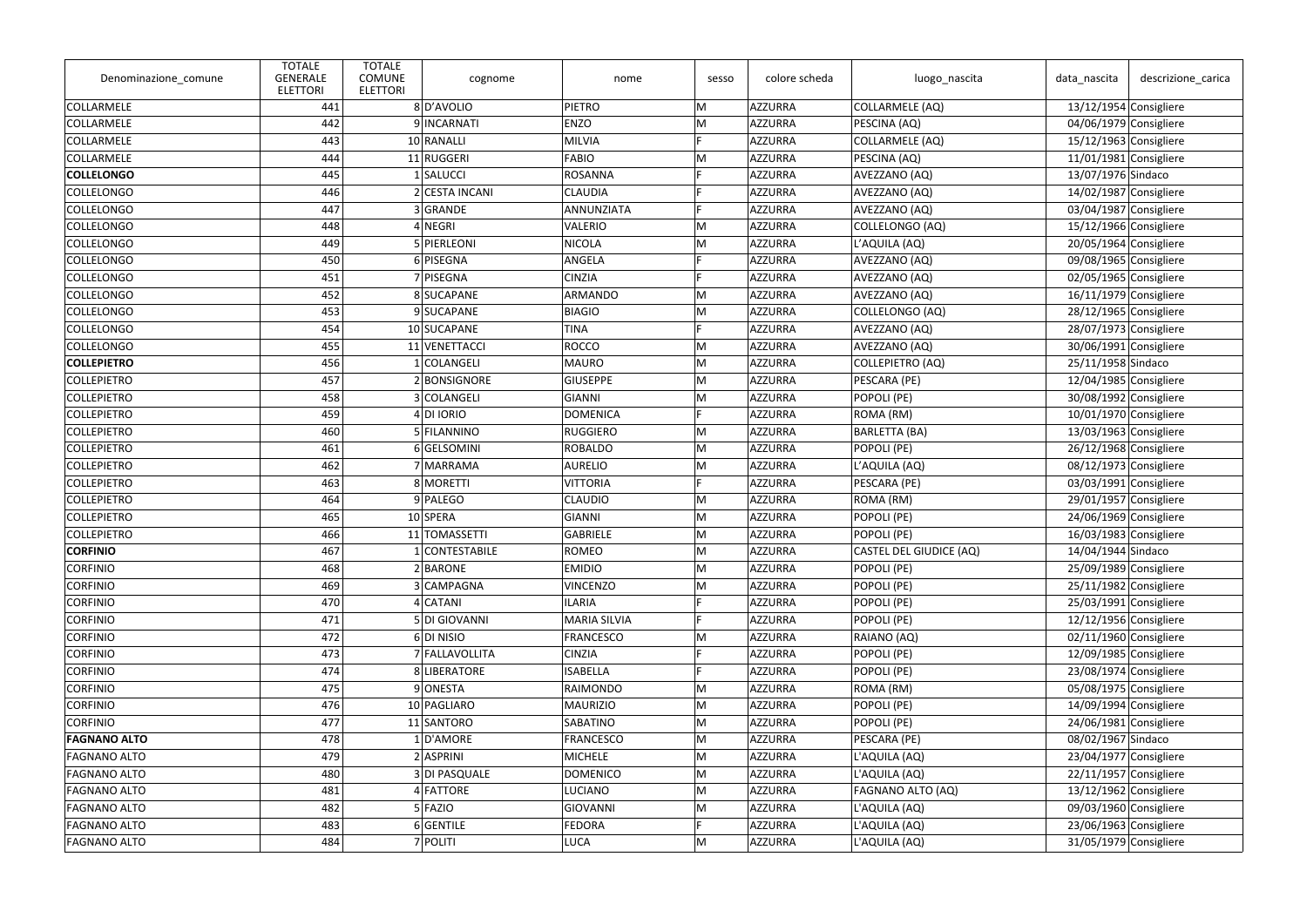| Denominazione_comune   | <b>TOTALE</b><br><b>GENERALE</b><br><b>ELETTORI</b> | <b>TOTALE</b><br><b>COMUNE</b><br><b>ELETTORI</b> | cognome                | nome                    | sesso | colore scheda  | luogo_nascita               | data_nascita             | descrizione_carica |
|------------------------|-----------------------------------------------------|---------------------------------------------------|------------------------|-------------------------|-------|----------------|-----------------------------|--------------------------|--------------------|
| <b>FAGNANO ALTO</b>    | 485                                                 |                                                   | 8ROSA                  | ALESSANDRO              | M     | AZZURRA        | PESCARA (PE)                | 03/01/1974 Consigliere   |                    |
| <b>FAGNANO ALTO</b>    | 486                                                 |                                                   | 9 ROSA                 | <b>CHRISTIAN</b>        | M     | AZZURRA        | L'AQUILA (AQ)               | $25/03/1991$ Consigliere |                    |
| <b>FAGNANO ALTO</b>    | 487                                                 |                                                   | $10$ ROSA              | <b>MARCELLO</b>         | M     | AZZURRA        | L'AQUILA (AQ)               | 22/05/1963 Consigliere   |                    |
| <b>FAGNANO ALTO</b>    | 488                                                 |                                                   | 11 TROIANI             | ALESSANDRO              | M     | AZZURRA        | L'AQUILA (AQ)               | $31/05/1991$ Consigliere |                    |
| <b>FONTECCHIO</b>      | 489                                                 |                                                   | 1 CIANCONE             | <b>SABRINA</b>          |       | AZZURRA        | L'AQUILA (AQ)               | 06/03/1970 Sindaco       |                    |
| <b>FONTECCHIO</b>      | 490                                                 |                                                   | $2$ CAROSA             | <b>ANDREA</b>           | M     | AZZURRA        | L'AQUILA (AQ)               | 12/10/1999 Consigliere   |                    |
| FONTECCHIO             | 491                                                 |                                                   | 3 CIANCONE             | ANDREA                  | M     | AZZURRA        | L'AQUILA (AQ)               | 30/10/1976 Consigliere   |                    |
| FONTECCHIO             | 492                                                 |                                                   | 4 DI LORETO            | <b>ALESSIO</b>          | M     | AZZURRA        | PESCARA (PE)                | 06/08/1985 Consigliere   |                    |
| FONTECCHIO             | 493                                                 |                                                   | 5DI NARDO              | <b>DOMENICO</b>         | M     | AZZURRA        | L'AQUILA (AQ)               | $21/12/1958$ Consigliere |                    |
| FONTECCHIO             | 494                                                 |                                                   | 6 <b>IPPOLITI</b>      | <b>ANGELA MARZIA</b>    | F     | AZZURRA        | ROMA (RM)                   | 05/08/1956 Consigliere   |                    |
| FONTECCHIO             | 495                                                 |                                                   | 7 MANGOLA              | <b>CLAUDIA NATALIE</b>  | F     | AZZURRA        | L'AQUILA (AQ)               | $25/12/1980$ Consigliere |                    |
| FONTECCHIO             | 496                                                 |                                                   | 8 PICA                 | <b>VALERIA</b>          |       | AZZURRA        | NAPOLI (NA)                 | 07/05/1974 Consigliere   |                    |
| FONTECCHIO             | 497                                                 |                                                   | 9SGHARI                | <b>SARA</b>             |       | AZZURRA        | <b>FABRIANO</b>             | 11/08/2002 Consigliere   |                    |
| FONTECCHIO             | 498                                                 |                                                   | 10 TURAVANI            | ALESSANDRO              | M     | AZZURRA        | L'AQUILA (AQ)               | 02/06/1999 Consigliere   |                    |
| <b>FOSSA</b>           | 499                                                 |                                                   | 1 BOCCABELLA           | <b>FABRIZIO</b>         | M     | AZZURRA        | L'AQUILA (AQ)               | 25/10/1981 Sindaco       |                    |
| FOSSA                  | 500                                                 |                                                   | 2BOCCABELLA            | <b>MARIO</b>            | M     | AZZURRA        | L'AQUILA (AQ)               | 10/11/1990 Consigliere   |                    |
| FOSSA                  | 501                                                 |                                                   | 3 CAIAZZO              | <b>ANIELLO</b>          | M     | AZZURRA        | <b>TORRE DEL GRECO (NA)</b> | 10/03/1986 Consigliere   |                    |
| FOSSA                  | 502                                                 |                                                   | 4 CALVISI              | <b>LUIGINA</b>          |       | AZZURRA        | L'AQUILA (AQ)               | 05/11/1988 Consigliere   |                    |
| FOSSA                  | 503                                                 |                                                   | 5 CALVISI              | <b>VINCENZO</b>         | M     | AZZURRA        | L'AQUILA (AQ)               | 25/06/1972 Consigliere   |                    |
| FOSSA                  | 504                                                 |                                                   | 6 COLAGRANDE           | <b>GIOVANNA</b>         |       | AZZURRA        | L'AQUILA (AQ)               | 15/06/1965 Consigliere   |                    |
| FOSSA                  | 505                                                 |                                                   | 7 DI MARCO             | <b>MAURA</b>            |       | AZZURRA        | L'AQUILA (AQ)               | 19/06/1988 Consigliere   |                    |
| FOSSA                  | 506                                                 |                                                   | 8 GENTILE NOTARANTONIO | GIOVANNI                | M     | AZZURRA        | L'AQUILA (AQ)               | $30/11/1970$ Consigliere |                    |
| FOSSA                  | 507                                                 |                                                   | 9 GIACOMANTONIO        | CARLO                   | M     | AZZURRA        | L'AQUILA (AQ)               | $11/02/1962$ Consigliere |                    |
| FOSSA                  | 508                                                 |                                                   | 10 PASTA               | <b>PAOLA</b>            | Ė     | AZZURRA        | L'AQUILA (AQ)               | 15/01/1987 Consigliere   |                    |
| FOSSA                  | 509                                                 |                                                   | 11 SERAFINI            | <b>ANTONELLO</b>        | M     | AZZURRA        | L'AQUILA (AQ)               | 09/01/1977 Consigliere   |                    |
| <b>GAGLIANO ATERNO</b> | 510                                                 |                                                   | 1 SANTILLI             | <b>LUCA</b>             | M     | AZZURRA        | POPOLI (PE)                 | 08/02/1984 Sindaco       |                    |
| GAGLIANO ATERNO        | 511                                                 |                                                   | 2 BALDASSARRE          | <b>SIMONA</b>           |       | AZZURRA        | L'AQUILA (AQ)               | 04/01/1974 Consigliere   |                    |
| <b>GAGLIANO ATERNO</b> | 512                                                 |                                                   | 3 BARBATI              | <b>DINO</b>             | M     | AZZURRA        | POPOLI (PE)                 | 20/07/1988 Consigliere   |                    |
| <b>GAGLIANO ATERNO</b> | 513                                                 |                                                   | 4 BIANCHI              | <b>ALFIO</b>            | M     | AZZURRA        | CASTELVECCHIO SUBEQUO (AQ)  | 18/10/1952 Consigliere   |                    |
| <b>GAGLIANO ATERNO</b> | 514                                                 |                                                   | 5 CASALE               | <b>ENRICO</b>           | M     | AZZURRA        | ROMA (RM)                   | 16/10/1958 Consigliere   |                    |
| <b>GAGLIANO ATERNO</b> | 515                                                 |                                                   | 6 COLELLA              | <b>EDOARDO</b>          | M     | AZZURRA        | <b>SVIZZERA</b>             | 26/06/1968 Consigliere   |                    |
| <b>GAGLIANO ATERNO</b> | 516                                                 |                                                   | 7 CORSINI              | <b>MICHELA</b>          |       | AZZURRA        | SULMONA (AQ)                | 14/11/1992 Consigliere   |                    |
| <b>GAGLIANO ATERNO</b> | 517                                                 |                                                   | 8 DI BRACCIO           | <b>MARIO</b>            | M     | AZZURRA        | GAGLIANO ATERNO (AQ)        | 04/11/1953 Consigliere   |                    |
| <b>GAGLIANO ATERNO</b> | 518                                                 |                                                   | 9 MUNTEANU             | <b>GIORGIANA MARINA</b> | F     | <b>AZZURRA</b> | <b>BRAILA (ROMANIA)</b>     | 17/07/1987 Consigliere   |                    |
| <b>GAGLIANO ATERNO</b> | 519                                                 |                                                   | 10 QUAGLIA             | <b>TIZIANA</b>          |       | <b>AZZURRA</b> | L'AQUILA (AQ)               | 03/07/1973 Consigliere   |                    |
| <b>GAGLIANO ATERNO</b> | 520                                                 |                                                   | 11 VACCA               | ALESSIO                 | M     | AZZURRA        | L'AQUILA (AQ)               | 01/05/1996 Consigliere   |                    |
| <b>GIOIA DEI MARSI</b> | 521                                                 |                                                   | 1 BERARDINI            | <b>GIANCLEMENTE</b>     | M     | AZZURRA        | PESCINA (AQ)                | 11/08/1969 Sindaco       |                    |
| GIOIA DEI MARSI        | 522                                                 |                                                   | 2 ALFONSI              | <b>GIANLUCA</b>         | M     | AZZURRA        | AVEZZANO (AQ)               | 22/08/1968 Consigliere   |                    |
| GIOIA DEI MARSI        | 523                                                 |                                                   | 3 AURELI               | PIERLUIGI               | M     | <b>AZZURRA</b> | PESCINA (AQ)                | $01/02/1979$ Consigliere |                    |
| GIOIA DEI MARSI        | 524                                                 |                                                   | $4$ BASSI              | <b>CESIDIO</b>          | M     | <b>AZZURRA</b> | GIOIA DEI MARSI (AQ)        | 31/08/1963 Consigliere   |                    |
| <b>GIOIA DEI MARSI</b> | 525                                                 |                                                   | 5 CASASANTA            | <b>VINCENZO</b>         | M     | AZZURRA        | QUADRI (CH)                 | 11/08/1959 Consigliere   |                    |
| GIOIA DEI MARSI        | 526                                                 |                                                   | 6 DE IORIS             | <b>ANTONIO</b>          | M     | AZZURRA        | PESCINA (AQ)                | 25/03/1979 Consigliere   |                    |
| GIOIA DEI MARSI        | 527                                                 |                                                   | 7 GRAZIANI             | <b>ALFONSO</b>          | M     | AZZURRA        | GIOIA DEI MARSI (AQ)        | 15/08/1959 Consigliere   |                    |
| <b>GIOIA DEI MARSI</b> | 528                                                 |                                                   | 8 LONGO                | <b>EMILIANA</b>         | E     | AZZURRA        | AVEZZANO (AQ)               | $16/01/1971$ Consigliere |                    |
|                        |                                                     |                                                   |                        |                         |       |                |                             |                          |                    |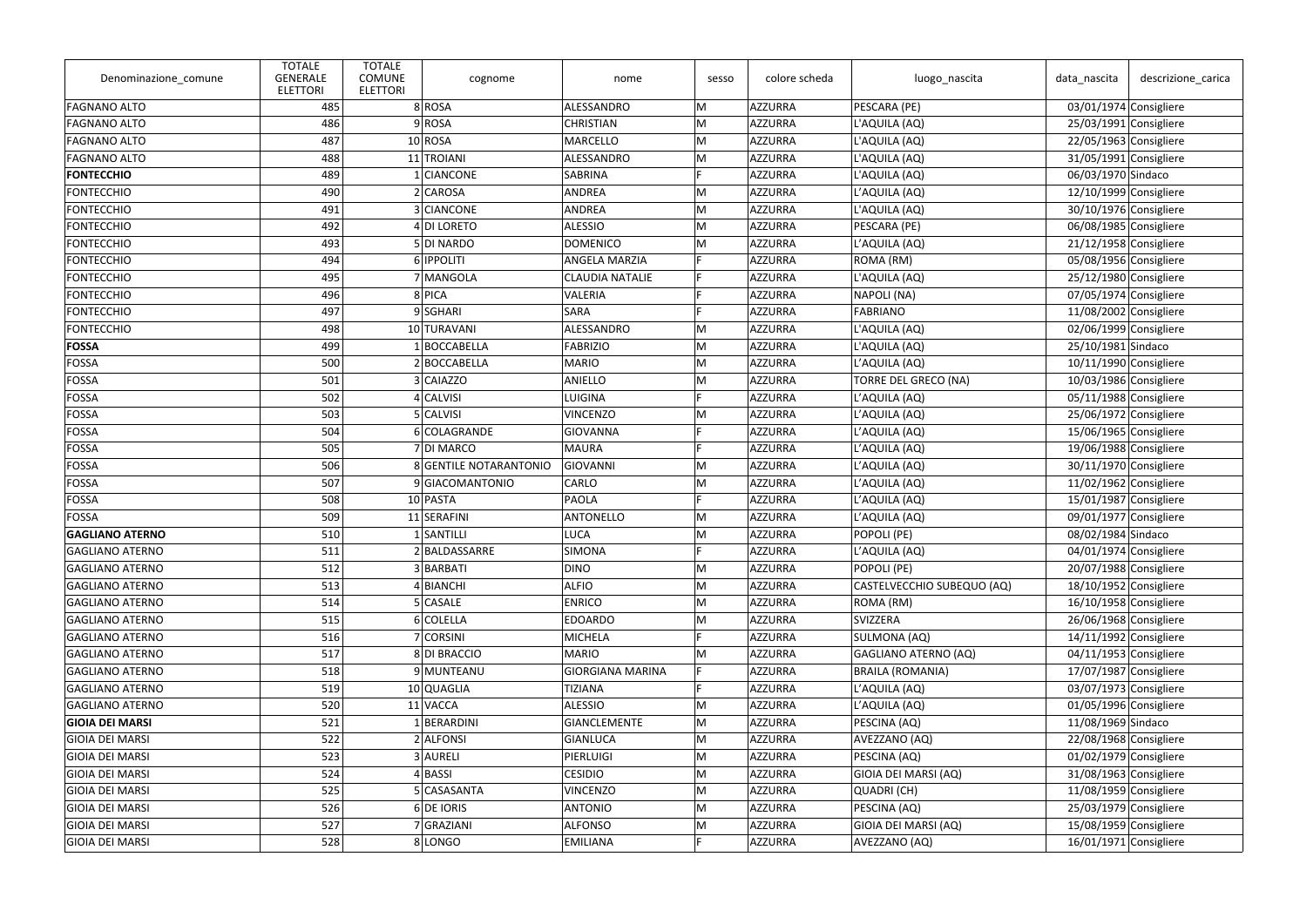| Denominazione_comune   | <b>TOTALE</b><br><b>GENERALE</b><br><b>ELETTORI</b> | <b>TOTALE</b><br><b>COMUNE</b><br><b>ELETTORI</b> | cognome         | nome                | sesso | colore scheda | luogo_nascita               | data_nascita             | descrizione_carica |
|------------------------|-----------------------------------------------------|---------------------------------------------------|-----------------|---------------------|-------|---------------|-----------------------------|--------------------------|--------------------|
| <b>GIOIA DEI MARSI</b> | 529                                                 |                                                   | 9 RAFFAELE      | ANGELO              | M     | AZZURRA       | GIOIA DEI MARSI (AQ)        | 28/06/1958 Consigliere   |                    |
| <b>GIOIA DEI MARSI</b> | 530                                                 |                                                   | 10 ROSSI        | <b>LUIGI</b>        | M     | AZZURRA       | GIOIA DEI MARSI (AQ)        | 08/12/1956 Consigliere   |                    |
| <b>GIOIA DEI MARSI</b> | 531                                                 |                                                   | 11 SIMONETTI    | <b>DOMENICO</b>     | M     | AZZURRA       | PESCINA (AQ)                | 01/12/1983 Consigliere   |                    |
| <b>GORIANO SICOLI</b>  | 532                                                 |                                                   | 1 MARGANELLI    | <b>RODOLFO</b>      | M     | AZZURRA       | GORIANO SICOLI (AQ)         | 04/07/1949 Sindaco       |                    |
| <b>GORIANO SICOLI</b>  | 533                                                 |                                                   | 2 DE SANCTIS    | <b>GIUSEPPE</b>     | M     | AZZURRA       | POPOLI (PE)                 | 28/06/1985 Consigliere   |                    |
| <b>GORIANO SICOLI</b>  | 534                                                 |                                                   | 3 DE SANCTIS    | <b>MASSIMILIANO</b> | M     | AZZURRA       | SULMONA (AQ)                | 03/08/1979 Consigliere   |                    |
| <b>GORIANO SICOLI</b>  | 535                                                 |                                                   | 4 DE SANCTIS    | <b>MASSIMO</b>      | M     | AZZURRA       | <b>VERONA (VR)</b>          | 24/04/1988 Consigliere   |                    |
| <b>GORIANO SICOLI</b>  | 536                                                 |                                                   | 5 DE MUTIIS     | CARLO               | M     | AZZURRA       | GORIANO SICOLI (AQ)         | $21/02/1954$ Consigliere |                    |
| <b>GORIANO SICOLI</b>  | 537                                                 |                                                   | 6 DI CLEMENTE   | <b>BERNARDINO</b>   | M     | AZZURRA       | SULMONA (AQ)                | 09/11/1962 Consigliere   |                    |
| <b>GORIANO SICOLI</b>  | 538                                                 |                                                   | 7 ERAMO         | <b>DOMENICO</b>     | M     | AZZURRA       | AVEZZANO (AQ)               | 09/12/1983 Consigliere   |                    |
| <b>GORIANO SICOLI</b>  | 539                                                 |                                                   | 8 FERRINI       | <b>IDA</b>          | E.    | AZZURRA       | SULMONA (AQ)                | $26/12/1966$ Consigliere |                    |
| GORIANO SICOLI         | 540                                                 |                                                   | 9 PACIFICI      | <b>STEFANO</b>      | M     | AZZURRA       | SULMONA (AQ)                | 08/10/1979 Consigliere   |                    |
| <b>GORIANO SICOLI</b>  | 541                                                 |                                                   | 10 PAOLUCCI     | <b>ORAZIO</b>       | M     | AZZURRA       | GORIANO SICOLI (AQ)         | 21/04/1958 Consigliere   |                    |
| <b>GORIANO SICOLI</b>  | 542                                                 |                                                   | 11 SAVESE       | FERNANDO            | M     | AZZURRA       | POPOLI (PE)                 | $19/11/1985$ Consigliere |                    |
| <b>INTRODACQUA</b>     | 543                                                 |                                                   | 1 COLASANTE     | <b>CRISTIAN</b>     | M     | AZZURRA       | SULMONA (AQ)                | 05/11/1991 Sindaco       |                    |
| <b>INTRODACQUA</b>     | 544                                                 |                                                   | 2 D'ANGELO      | <b>MAURIZIO</b>     | M     | AZZURRA       | SULMONA (AQ)                | $16/12/1973$ Consigliere |                    |
| <b>INTRODACQUA</b>     | 545                                                 |                                                   | 3 DE SANTIS     | <b>ERNESTO</b>      | M     | AZZURRA       | INTRODACQUA (AQ)            | 13/02/1960 Consigliere   |                    |
| <b>INTRODACQUA</b>     | 546                                                 |                                                   | 4 DI BENEDETTO  | <b>CARLA</b>        | E.    | AZZURRA       | POPOLI (PE)                 | $21/06/1991$ Consigliere |                    |
| <b>INTRODACQUA</b>     | 547                                                 |                                                   | 5 DI PIETRO     | <b>MARIO</b>        | M     | AZZURRA       | SULMONA (AQ)                | 18/01/1954 Consigliere   |                    |
| <b>INTRODACQUA</b>     | 548                                                 |                                                   | 6 ESPOSITO      | SALVATORE           | M     | AZZURRA       | NAPOLI (NA)                 | 29/07/1965 Consigliere   |                    |
| <b>INTRODACQUA</b>     | 549                                                 |                                                   | 7 MAMPIERI      | <b>LICIA</b>        | E.    | AZZURRA       | INTRODACQUA (AQ)            | $10/06/1940$ Consigliere |                    |
| <b>INTRODACQUA</b>     | 550                                                 |                                                   | 8 PELINO        | MASSIMILIANO        | M     | AZZURRA       | INTRODACQUA (AQ)            | $01/09/1971$ Consigliere |                    |
| <b>INTRODACQUA</b>     | 551                                                 |                                                   | 9SILVESTRI      | <b>TONI</b>         | M     | AZZURRA       | SULMONA (AQ)                | $14/11/1970$ Consigliere |                    |
| <b>INTRODACQUA</b>     | 552                                                 |                                                   | $10$ SUSI       | <b>LIVIO</b>        | M     | AZZURRA       | TOCCO DA CASAURIA (PE)      | 19/03/1983 Consigliere   |                    |
| <b>INTRODACQUA</b>     | 553                                                 |                                                   | 11 ZUFFADA      | <b>GIUSEPPE</b>     | M     | AZZURRA       | SULMONA (AQ)                | $31/12/1989$ Consigliere |                    |
| L'AQUILA               | 554                                                 |                                                   | $1$ BIONDI      | PIERLUIGI           | M     | <b>VERDE</b>  | L'AQUILA (AQ)               | 01/12/1974 Sindaco       |                    |
| L'AQUILA               | 555                                                 |                                                   | 2 ALBANO        | STEFANO             | ∣M    | VERDE         | L'AQUILA (AQ)               | 20/11/1988 Consigliere   |                    |
| L'AQUILA               | 556                                                 |                                                   | <b>BONANNI</b>  | <b>ANNA LUCIA</b>   | E     | VERDE         | L'AQUILA (AQ)               | 05/11/1961 Consigliere   |                    |
| L'AQUILA               | 557                                                 |                                                   | 3 BONTEMPO      | <b>LUCIANO</b>      | M     | <b>VERDE</b>  | L'AQUILA (AQ)               | $22/02/1971$ Consigliere |                    |
| L'AQUILA               | 558                                                 |                                                   | 5 COLANTONI     | <b>FERDINANDO</b>   | M     | VERDE         | <b>TORNIMPARTE (AQ)</b>     | 06/03/1947 Consigliere   |                    |
| L'AQUILA               | 559                                                 |                                                   | 7 CUCCHIARELLA  | LAURA               | E     | <b>VERDE</b>  | L'AQUILA (AQ)               | $18/12/1985$ Consigliere |                    |
| L'AQUILA               | 560                                                 |                                                   | 8D'ANGELO       | <b>DANIELE</b>      | M     | VERDE         | L'AQUILA (AQ)               | 30/01/1982 Consigliere   |                    |
| L'AQUILA               | 561                                                 |                                                   | D'ANGELO        | SILVIA              |       | VERDE         | L'AQUILA (AQ)               | 27/04/1984 Consigliere   |                    |
| L'AQUILA               | 562                                                 |                                                   | 9 DE BLASIS     | <b>ELISABETTA</b>   | E     | <b>VERDE</b>  | AVEZZANO (AQ)               | $30/04/1974$ Consigliere |                    |
| L'AQUILA               | 563                                                 |                                                   | 10 DE MATTEIS   | <b>GIORGIO</b>      | M     | VERDE         | L'AQUILA (AQ)               | 28/09/1959 Consigliere   |                    |
| L'AQUILA               | 564                                                 |                                                   | 11 DE SANTIS    | <b>FRANCESCO</b>    | M     | VERDE         | L'AQUILA (AQ)               | 16/08/1996 Consigliere   |                    |
| L'AQUILA               | 565                                                 |                                                   | 12 DE SANTIS    | <b>LELIO</b>        | M     | VERDE         | <b>ESCAUTPONT (FRANCIA)</b> | 15/02/1952 Consigliere   |                    |
| L'AQUILA               | 566                                                 |                                                   | 13 DEL BEATO    | <b>TIZIANA</b>      | F     | VERDE         | L'AQUILA (AQ)               | 10/04/1970 Consigliere   |                    |
| L'AQUILA               | 567                                                 |                                                   | 14 DELLA PELLE  | <b>GIANCARLO</b>    | M     | <b>VERDE</b>  | L'AQUILA (AQ)               | $21/07/1981$ Consigliere |                    |
| L'AQUILA               | 568                                                 |                                                   | 15 DI BENEDETTO | <b>AMERICO</b>      | M     | <b>VERDE</b>  | L'AQUILA (AQ)               | 11/08/1968 Consigliere   |                    |
| L'AQUILA               | 569                                                 |                                                   | $16$ DI LUZIO   | <b>LUIGI</b>        | M     | VERDE         | L'AQUILA (AQ)               | 25/09/1946 Consigliere   |                    |
| L'AQUILA               | 570                                                 |                                                   | 17 DUNDEE       | <b>MARCELLO</b>     | M     | VERDE         | L'AQUILA (AQ)               | 17/11/1969 Consigliere   |                    |
| L'AQUILA               | 571                                                 |                                                   | $18$   IORIO    | <b>EMANUELA</b>     | F     | VERDE         | L'AQUILA (AQ)               | 19/10/1958 Consigliere   |                    |
| L'AQUILA               | 572                                                 |                                                   | 19 LANCIA       | <b>ERSILIA</b>      | D     | <b>VERDE</b>  | L'AQUILA (AQ)               | 30/07/1975 Consigliere   |                    |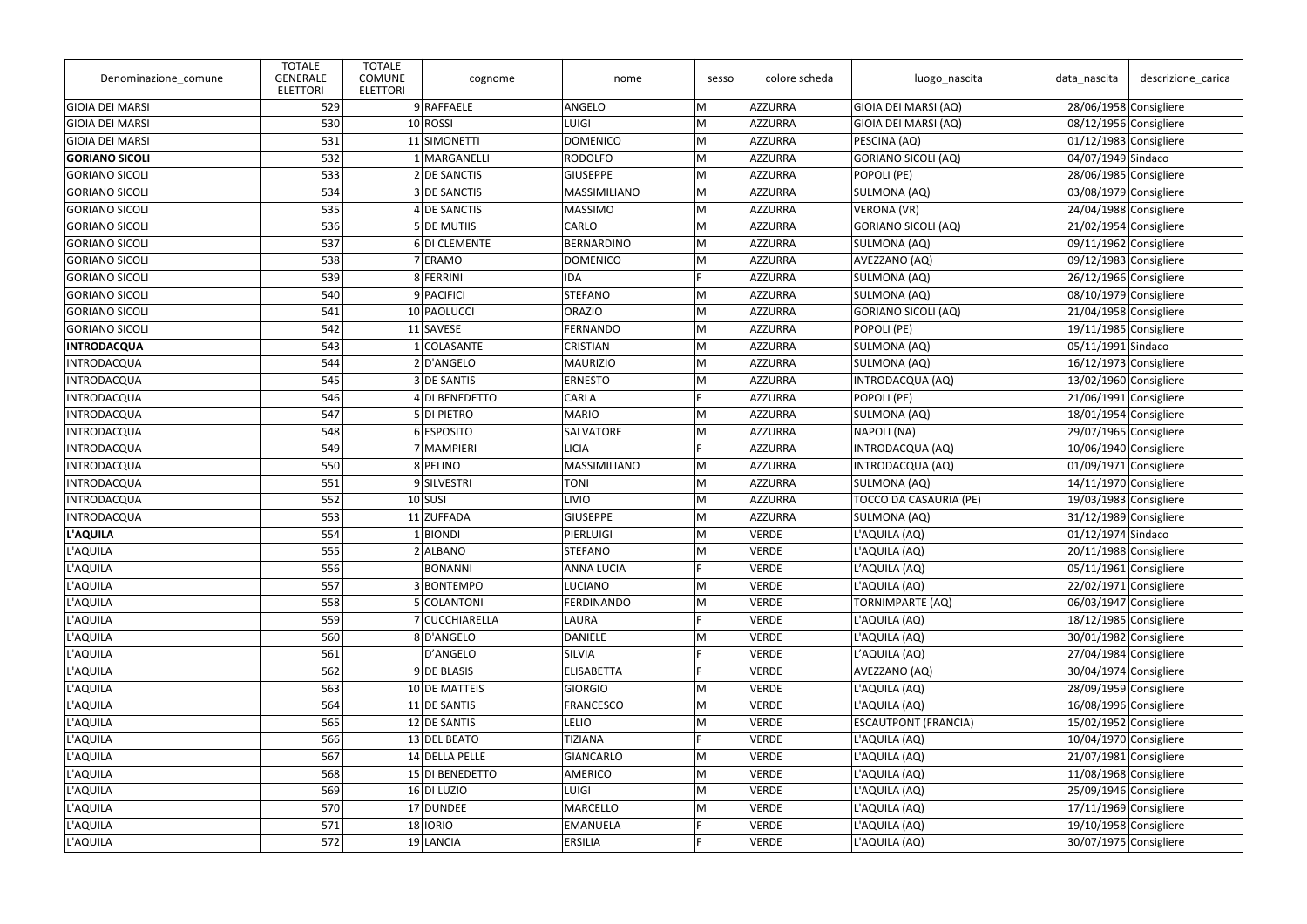| Denominazione_comune   | <b>TOTALE</b><br><b>GENERALE</b><br><b>ELETTORI</b> | <b>TOTALE</b><br><b>COMUNE</b><br><b>ELETTORI</b> | cognome        | nome                  | sesso | colore scheda  | luogo_nascita       | data_nascita             | descrizione_carica |
|------------------------|-----------------------------------------------------|---------------------------------------------------|----------------|-----------------------|-------|----------------|---------------------|--------------------------|--------------------|
| L'AQUILA               | 573                                                 |                                                   | 20 MANCINELLI  | <b>CHIARA</b>         | E     | VERDE          | L'AQUILA (AQ)       | $15/04/1981$ Consigliere |                    |
| L'AQUILA               | 574                                                 |                                                   | 21 MANCINI     | ANGELO                | M     | VERDE          | SCOPPITO (AQ)       | 17/10/1949 Consigliere   |                    |
| L'AQUILA               | 575                                                 |                                                   | 22 MASCIOCCO   | <b>GIUSTINO</b>       | M     | VERDE          | L'AQUILA (AQ)       | 10/06/1959 Consigliere   |                    |
| L'AQUILA               | 576                                                 |                                                   | 23 MORELLI     | <b>BERARDINO</b>      | M     | <b>VERDE</b>   | L'AQUILA (AQ)       | 06/06/1959 Consigliere   |                    |
| L'AQUILA               | 577                                                 |                                                   | 24 NARDANTONIO | <b>ANTONIO</b>        | M     | VERDE          | L'AQUILA (AQ)       | 11/05/1959 Consigliere   |                    |
| L'AQUILA               | 578                                                 |                                                   | 25 PALUMBO     | <b>STEFANO</b>        | M     | <b>VERDE</b>   | L'AQUILA (AQ)       | 12/03/1977 Consigliere   |                    |
| L'AQUILA               | 579                                                 |                                                   | 26 ROCCI       | <b>LUCA</b>           | M     | VERDE          | L'AQUILA (AQ)       | $23/02/1989$ Consigliere |                    |
| L'AQUILA               | 580                                                 |                                                   | 27 ROMANO      | PAOLO                 | M     | VERDE          | L'AQUILA (AQ)       | 15/01/1986 Consigliere   |                    |
| L'AQUILA               | 581                                                 |                                                   | 28 SANTANGELO  | <b>ROBERTO</b>        | M     | <b>VERDE</b>   | L'AQUILA (AQ)       | $11/05/1981$ Consigliere |                    |
| L'AQUILA               | 582                                                 |                                                   | 29 SCIMIA      | LEONARDO              | M     | VERDE          | L'AQUILA (AQ)       | $21/11/1993$ Consigliere |                    |
| L'AQUILA               | 583                                                 |                                                   | 30 SERPETTI    | <b>ELIA</b>           | M     | VERDE          | L'AQUILA (AQ)       | 26/05/1967 Consigliere   |                    |
| L'AQUILA               | 584                                                 |                                                   | 31 SILVERI     | <b>ROBERTO JUNIOR</b> | M     | <b>VERDE</b>   | L'AQUILA (AQ)       | 09/05/1988 Consigliere   |                    |
| L'AQUILA               | 585                                                 |                                                   | 32 TINARI      | <b>ROBERTO</b>        | M     | VERDE          | L'AQUILA (AQ)       | 15/03/1964 Consigliere   |                    |
| L'AQUILA               | 586                                                 |                                                   | 33 VICINI      | <b>ELISABETTA</b>     |       | <b>VERDE</b>   | L'AQUILA (AQ)       | 15/04/1977 Consigliere   |                    |
| <b>LECCE NEI MARSI</b> | 587                                                 |                                                   | $1$ DE ANGELIS | <b>GIANLUCA</b>       | M     | AZZURRA        | PESCINA (AQ)        | 13/09/1978 Sindaco       |                    |
| <b>LECCE NEI MARSI</b> | 588                                                 |                                                   | 2 BALESTRIERI  | <b>GABRIELE</b>       | M     | AZZURRA        | AVEZZANO (AQ)       | 25/08/1969 Consigliere   |                    |
| <b>LECCE NEI MARSI</b> | 589                                                 |                                                   | 3 BARILE       | <b>AUGUSTO</b>        | M     | AZZURRA        | AVEZZANO (AQ)       | $03/12/1973$ Consigliere |                    |
| <b>LECCE NEI MARSI</b> | 590                                                 |                                                   | 4 CORNACCHIA   | <b>LUISA</b>          |       | AZZURRA        | PESCINA (AQ)        | 07/09/1984 Consigliere   |                    |
| <b>LECCE NEI MARSI</b> | 591                                                 |                                                   | 5D'ANDREA      | PIERPAOLO             | M     | AZZURRA        | AVEZZANO (AQ)       | $01/09/1979$ Consigliere |                    |
| <b>LECCE NEI MARSI</b> | 592                                                 |                                                   | 6 DELLA COSTA  | <b>ALESSIO</b>        | M     | AZZURRA        | AVEZZANO (AQ)       | 16/09/1981 Consigliere   |                    |
| <b>LECCE NEI MARSI</b> | 593                                                 |                                                   | 7 DI NICOLA    | <b>MILENA</b>         | E     | AZZURRA        | AVEZZANO (AQ)       | $11/09/1975$ Consigliere |                    |
| <b>LECCE NEI MARSI</b> | 594                                                 |                                                   | 8 FAVORITI     | <b>OMAR</b>           | M     | AZZURRA        | PESCINA (AQ)        | 25/07/1992 Consigliere   |                    |
| <b>LECCE NEI MARSI</b> | 595                                                 |                                                   | 9 GALLOTTI     | <b>ERMINIO</b>        | M     | AZZURRA        | PESCINA (AQ)        | $24/05/1973$ Consigliere |                    |
| <b>LECCE NEI MARSI</b> | 596                                                 |                                                   | 10 MACERA      | <b>MICHELINA</b>      | F     | AZZURRA        | PESCINA (AQ)        | 12/11/1966 Consigliere   |                    |
| <b>LECCE NEI MARSI</b> | 597                                                 |                                                   | 11 TERRA       | <b>ANNA RITA</b>      | E     | AZZURRA        | PESCINA (AQ)        | 19/05/1981 Consigliere   |                    |
| <b>LUCO DEI MARSI</b>  | 598                                                 |                                                   | $1$ DE ROSA    | <b>MARIVERA</b>       |       | GRIGIA         | LUCO DEI MARSI (AQ) | 21/03/1957 Sindaco       |                    |
| LUCO DEI MARSI         | 599                                                 |                                                   | 2 ANGELUCCI    | <b>CLAUDIA</b>        |       | GRIGIA         | LUCO DEI MARSI (AQ) | 20/03/1957 Consigliere   |                    |
| LUCO DEI MARSI         | 600                                                 |                                                   | 3 ANGELUCCI    | <b>VALENTINA</b>      |       | GRIGIA         | ROMA (RM)           | 03/03/1983 Consigliere   |                    |
| LUCO DEI MARSI         | 601                                                 |                                                   | $4$ D'ALO'     | <b>CESIDIO</b>        | M     | GRIGIA         | LUCO DEI MARSI (AQ) | 04/08/1956 Consigliere   |                    |
| LUCO DEI MARSI         | 602                                                 |                                                   | 5 GALLESE      | <b>CLAUDIO</b>        | M     | GRIGIA         | LUCO DEI MARSI (AQ) | 19/08/1956 Consigliere   |                    |
| LUCO DEI MARSI         | 603                                                 |                                                   | 6 GIOVANNONE   | <b>GIORGIO</b>        | M     | GRIGIA         | AVEZZANO (AQ)       | 30/05/1975 Consigliere   |                    |
| LUCO DEI MARSI         | 604                                                 |                                                   | 7 MARCHI       | <b>SILVIA</b>         |       | GRIGIA         | AVEZZANO (AQ)       | 31/12/1985 Consigliere   |                    |
| LUCO DEI MARSI         | 605                                                 |                                                   | 8 PALMA        | <b>DOMENICO</b>       | M     | GRIGIA         | LUCO DEI MARSI (AQ) | 27/01/1953 Consigliere   |                    |
| LUCO DEI MARSI         | 606                                                 |                                                   | 9 PANELLA      | <b>ELISA</b>          | Ė     | GRIGIA         | AVEZZANO (AQ)       | 08/03/1956 Consigliere   |                    |
| LUCO DEI MARSI         | 607                                                 |                                                   | 10 PANELLA     | GIOVANNI              | M     | GRIGIA         | AVEZZANO (AQ)       | 11/09/1972 Consigliere   |                    |
| LUCO DEI MARSI         | 608                                                 |                                                   | 11 PETRICCA    | <b>MAURO</b>          | M     | GRIGIA         | AVEZZANO (AQ)       | 29/04/1955 Consigliere   |                    |
| LUCO DEI MARSI         | 609                                                 |                                                   | 12 VENDITTI    | PAOLO                 | M     | GRIGIA         | AVEZZANO (AQ)       | $14/11/1965$ Consigliere |                    |
| LUCO DEI MARSI         | 610                                                 |                                                   | 13 ZUFFRANIERI | <b>EMANUELE</b>       | M     | GRIGIA         | AVEZZANO (AQ)       | 16/09/1981 Consigliere   |                    |
| LUCOLI                 | 611                                                 |                                                   | $1$ CHIAPPINI  | <b>VALTER</b>         | M     | AZZURRA        | LUCOLI (AQ)         | 18/04/1960 Sindaco       |                    |
| <b>LUCOLI</b>          | 612                                                 |                                                   | 2 BENEDETTI    | SAMANTHA              |       | AZZURRA        | L'AQUILA (AQ)       | 23/01/1978 Consigliere   |                    |
| <b>LUCOLI</b>          | 613                                                 |                                                   | 3 BERNABEO     | <b>ROBERTO</b>        | M     | AZZURRA        | ROVERETO (TN)       | 04/01/1965 Consigliere   |                    |
| LUCOLI                 | 614                                                 |                                                   | 4BRASCA        | ANTONIETTA            |       | AZZURRA        | L'AQUILA (AQ)       | 15/02/1954 Consigliere   |                    |
| <b>LUCOLI</b>          | 615                                                 |                                                   | 5 CIRELLA      | GIOVANNI              | M     | AZZURRA        | L'AQUILA (AQ)       | 09/06/1983 Consigliere   |                    |
| <b>LUCOLI</b>          | 616                                                 |                                                   | 6 COLAFARINA   | ANGELA                | E     | <b>AZZURRA</b> | L'AQUILA (AQ)       | 27/06/1964 Consigliere   |                    |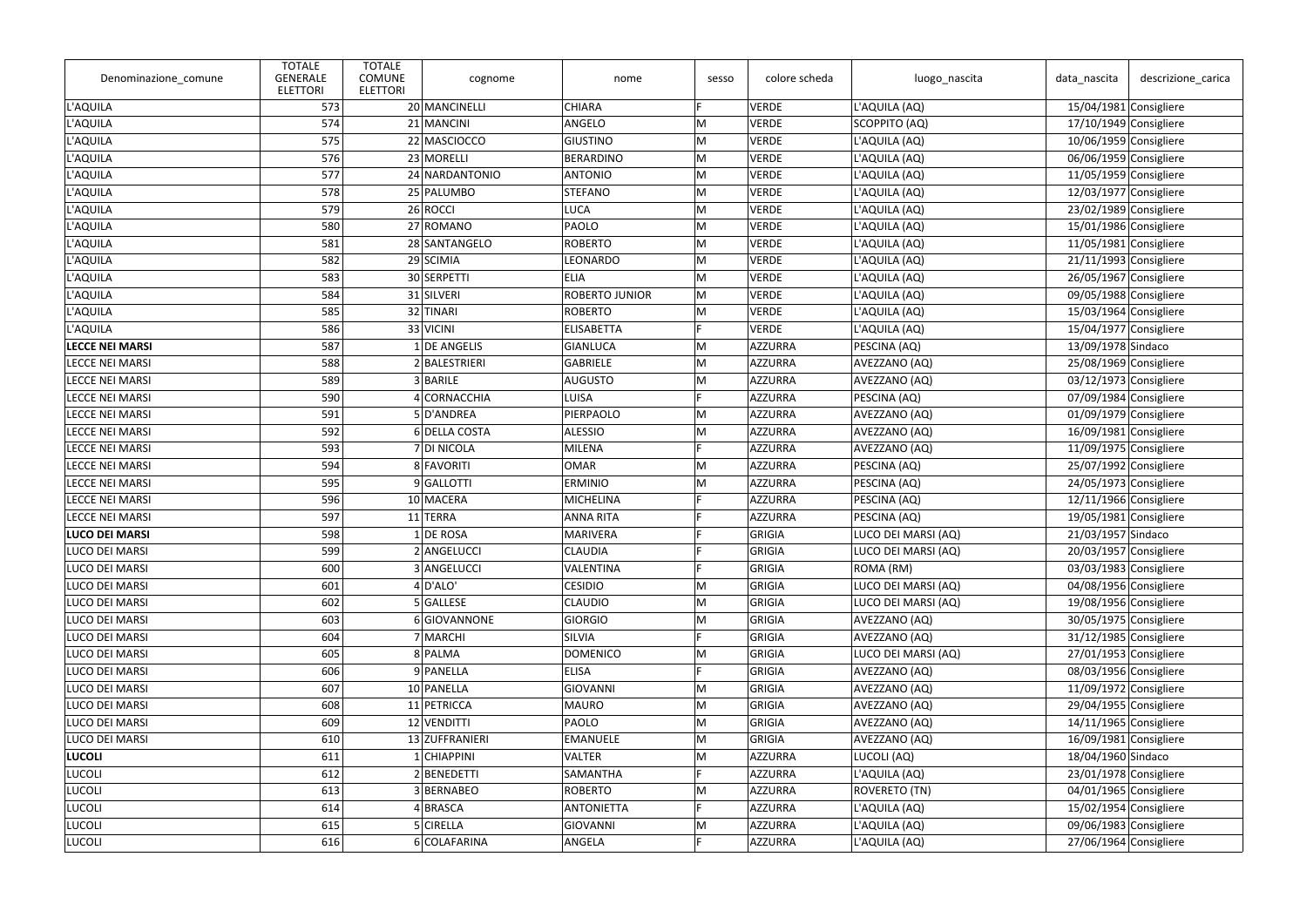| Denominazione_comune      | <b>TOTALE</b><br><b>GENERALE</b><br><b>ELETTORI</b> | <b>TOTALE</b><br><b>COMUNE</b><br><b>ELETTORI</b> | cognome             | nome                      | sesso | colore scheda  | luogo_nascita           | data_nascita             | descrizione_carica       |
|---------------------------|-----------------------------------------------------|---------------------------------------------------|---------------------|---------------------------|-------|----------------|-------------------------|--------------------------|--------------------------|
| <b>LUCOLI</b>             | 617                                                 |                                                   | 7 DE FELICIS        | <b>SIMONETTA</b>          | E     | AZZURRA        | ROMA (RM)               |                          | 04/09/1953 Consigliere   |
| <b>LUCOLI</b>             | 618                                                 |                                                   | 8 FIORENZA          | <b>ARIANNA</b>            |       | AZZURRA        | L'AQUILA (AQ)           |                          | 04/09/1989 Consigliere   |
| <b>LUCOLI</b>             | 619                                                 |                                                   | 9 IANNINI           | <b>MARCELLO</b>           | M     | AZZURRA        | L'AQUILA (AQ)           |                          | 29/07/1968 Consigliere   |
| <b>LUCOLI</b>             | 620                                                 |                                                   | 10 PIETROGIACOMO    | <b>CLAUDIO</b>            | M     | AZZURRA        | ROMA (RM)               |                          | 30/09/1966 Consigliere   |
| <b>LUCOLI</b>             | 621                                                 |                                                   | 11 PROPERZI         | <b>ANTONELLA</b>          | E     | AZZURRA        | L'AQUILA (AQ)           |                          | 23/06/1977 Consigliere   |
| <b>MAGLIANO DE' MARSI</b> | 622                                                 |                                                   | 1 DI CRISTOFANO     | PASQUALINO                | M     | ARANCIONE      | AVEZZANO (AQ)           | 02/03/1984 Sindaco       |                          |
| MAGLIANO DE' MARSI        | 623                                                 |                                                   | 2 BIANCHINI         | PIERLUIGI                 | M     | ARANCIONE      | AVEZZANO (AQ)           |                          | $24/07/1970$ Consigliere |
| MAGLIANO DE' MARSI        | 624                                                 |                                                   | 3 CIONI             | <b>GIOVANNI</b>           | M     | ARANCIONE      | AVEZZANO (AQ)           |                          | 13/10/1971 Consigliere   |
| MAGLIANO DE' MARSI        | 625                                                 |                                                   | 4 CUCCHIARELLI      | <b>DOMENICO</b>           | M     | ARANCIONE      | AVEZZANO (AQ)           |                          | 04/03/1983 Consigliere   |
| MAGLIANO DE' MARSI        | 626                                                 |                                                   | 5 DI GIROLAMO       | <b>CESARE MARCO MARIA</b> | M     | ARANCIONE      | MAGLIANO DE' MARSI (AQ) |                          | 25/04/1960 Consigliere   |
| MAGLIANO DE' MARSI        | 627                                                 |                                                   | 6DI NORCIA          | <b>MARCO</b>              | M     | ARANCIONE      | AVEZZANO (AQ)           | 04/04/1981 Consigliere   |                          |
| MAGLIANO DE' MARSI        | 628                                                 |                                                   | 7 GENTILE           | <b>MARCO</b>              | M     | ARANCIONE      | TAGLIACOZZO (AQ)        |                          | 05/12/1975 Consigliere   |
| MAGLIANO DE' MARSI        | 629                                                 |                                                   | 8 IANNUCCI          | <b>ANTONIO LUIGI</b>      | M     | ARANCIONE      | AVEZZANO (AQ)           |                          | 10/08/1966 Consigliere   |
| MAGLIANO DE' MARSI        | 630                                                 |                                                   | 9 MARINI            | <b>ANTONIO VENANZIO</b>   | M     | ARANCIONE      | MAGLIANO DE' MARSI (AQ) |                          | 01/01/1962 Consigliere   |
| <b>MAGLIANO DE' MARSI</b> | 631                                                 |                                                   | 10 MASSIMI          | <b>LUCIANO</b>            | M     | ARANCIONE      | AVEZZANO (AQ)           |                          | 28/02/1978 Consigliere   |
| MAGLIANO DE' MARSI        | 632                                                 |                                                   | 11 MORGANTE         | ANDREA                    | M     | ARANCIONE      | AVEZZANO (AQ)           | $16/06/1979$ Consigliere |                          |
| MAGLIANO DE' MARSI        | 633                                                 |                                                   | 12 MORGANTE         | <b>ANTONIO</b>            | M     | ARANCIONE      | AVEZZANO (AQ)           |                          | 02/06/1971 Consigliere   |
| MAGLIANO DE' MARSI        | 634                                                 |                                                   | 13 TOSELLI          | <b>MIRKO</b>              | M     | ARANCIONE      | AVEZZANO (AQ)           |                          | 18/08/1996 Consigliere   |
| <b>MASSA D'ALBE</b>       | 635                                                 |                                                   | 1 LUCCI             | NAZZARENO                 | M     | AZZURRA        | MASSA D'ALBE (AQ)       | 31/03/1955 Sindaco       |                          |
| MASSA D'ALBE              | 636                                                 |                                                   | 2 BLASETTI          | <b>NICOLA</b>             | M     | AZZURRA        | AVEZZANO (AQ)           |                          | 14/06/1978 Consigliere   |
| MASSA D'ALBE              | 637                                                 |                                                   | 3 COFINI            | <b>GIULIO</b>             | M     | AZZURRA        | AVEZZANO (AQ)           | 15/05/1981 Consigliere   |                          |
| MASSA D'ALBE              | 638                                                 |                                                   | 4 COFINI            | SILVIO                    | M     | AZZURRA        | AVEZZANO (AQ)           |                          | 20/09/1979 Consigliere   |
| MASSA D'ALBE              | 639                                                 |                                                   | 5 DI CARLO          | PIER PINTO                | M     | AZZURRA        | AVEZZANO (AQ)           |                          | 28/04/1992 Consigliere   |
| MASSA D'ALBE              | 640                                                 |                                                   | 6 DI COLA           | <b>LORENZO</b>            | M     | AZZURRA        | AVEZZANO (AQ)           |                          | 02/10/1982 Consigliere   |
| MASSA D'ALBE              | 641                                                 |                                                   | 7 DI GIOVAMBATTISTA | <b>MAURIZIO</b>           | M     | AZZURRA        | MASSA D'ALBE (AQ)       |                          | 26/10/1953 Consigliere   |
| MASSA D'ALBE              | 642                                                 |                                                   | 8 DI PANGRAZIO      | <b>MARCO</b>              | M     | AZZURRA        | AVEZZANO (AQ)           |                          | 03/08/1992 Consigliere   |
| <b>MASSA D'ALBE</b>       | 643                                                 |                                                   | $9 G$ FFI           | <b>SIMONE</b>             | M     | AZZURRA        | ROMA (RM)               |                          | 09/03/1980 Consigliere   |
| MASSA D'ALBE              | 644                                                 |                                                   | 10 PANUNZI          | <b>LUCA</b>               | M     | AZZURRA        | AVEZZANO (AQ)           |                          | 24/07/1985 Consigliere   |
| MASSA D'ALBE              | 645                                                 |                                                   | 11 RUBEO            | GRAZIELLA                 |       | <b>AZZURRA</b> | TAGLIACOZZO (AQ)        |                          | $12/03/1958$ Consigliere |
| <b>MOLINA ATERNO</b>      | 646                                                 |                                                   | 1 FASCIANI          | <b>LUIGI</b>              | M     | AZZURRA        | L'AQUILA (AQ)           | 30/04/1964 Sindaco       |                          |
| <b>MOLINA ATERNO</b>      | 647                                                 |                                                   | 2 AMICOSANTE        | <b>MASSIMO</b>            | M     | AZZURRA        | SULMONA (AQ)            |                          | 03/01/1965 Consigliere   |
| MOLINA ATERNO             | 648                                                 |                                                   | 3 BUCCIARELLI       | <b>ROBERTO</b>            | M     | AZZURRA        | <b>MONCALIERI</b>       |                          | 03/05/1967 Consigliere   |
| MOLINA ATERNO             | 649                                                 |                                                   | 4 CARLUCCI          | GIOVANNI                  | M     | AZZURRA        | MOLINA ATERNO (AQ)      |                          | 06/03/1956 Consigliere   |
| MOLINA ATERNO             | 650                                                 |                                                   | 5 CIVITAREALE       | <b>ROMANO</b>             | M     | AZZURRA        | ROMA (RM)               |                          | 01/04/1964 Consigliere   |
| MOLINA ATERNO             | 651                                                 |                                                   | 6 DEL VESCO         | <b>MATTIA</b>             | M     | AZZURRA        | SULMONA (AQ)            |                          | 30/05/1992 Consigliere   |
| MOLINA ATERNO             | 652                                                 |                                                   | $7$ DI FIORE        | PAOLO                     | M     | AZZURRA        | MOLINA ATERNO (AQ)      |                          | 30/03/1964 Consigliere   |
| MOLINA ATERNO             | 653                                                 |                                                   | 8 FASCIANI          | <b>ROBERTO</b>            | M     | AZZURRA        | MILANO (MI)             |                          | $20/06/1972$ Consigliere |
| MOLINA ATERNO             | 654                                                 |                                                   | 9 FASCIANI          | SANDRO                    | M     | AZZURRA        | L'AQUILA (AQ)           |                          | 10/10/1972 Consigliere   |
| MOLINA ATERNO             | 655                                                 |                                                   | 10 ORSINI           | PAOLO                     | M     | AZZURRA        | L'AQUILA (AQ)           |                          | 20/06/1969 Consigliere   |
| MOLINA ATERNO             | 656                                                 |                                                   | 11 PETRELLA         | <b>MICHELE</b>            | M     | AZZURRA        | PRATOLA PELIGNA (AQ)    |                          | 26/06/1972 Consigliere   |
| MONTEREALE                | 657                                                 |                                                   | 1 GIORG             | MASSIMILIANO              | M     | AZZURRA        | L'AQUILA (AQ)           | 06/06/1974 Sindaco       |                          |
| MONTEREALE                | 658                                                 |                                                   | 2 ANTONELLI         | ANDREA                    | M     | AZZURRA        | L'AQUILA (AQ)           |                          | 23/03/1986 Consigliere   |
| MONTEREALE                | 659                                                 |                                                   | 3 CIALFI            | SANDRO                    | M     | AZZURRA        | MONTEREALE (AQ)         |                          | 22/09/1967 Consigliere   |
| MONTEREALE                | 660                                                 |                                                   | 4 CICCHETTI         | PIERLUIGI                 | M     | <b>AZZURRA</b> | L'AQUILA (AQ)           |                          | 03/07/1986 Consigliere   |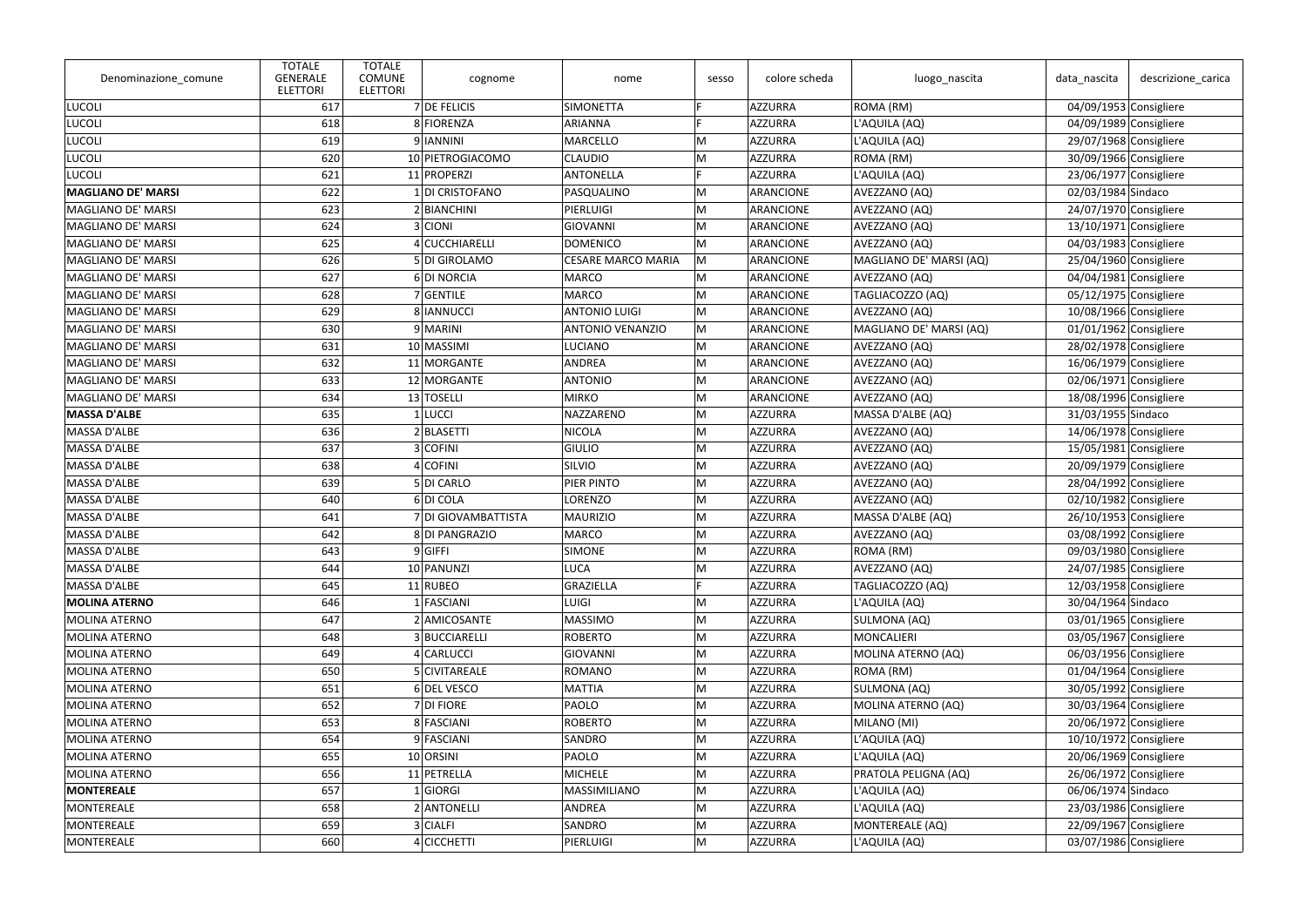| Denominazione_comune | <b>TOTALE</b><br><b>GENERALE</b><br><b>ELETTORI</b> | <b>TOTALE</b><br><b>COMUNE</b><br><b>ELETTORI</b> | cognome        | nome                   | sesso | colore scheda | luogo_nascita                       | data_nascita             | descrizione carica |
|----------------------|-----------------------------------------------------|---------------------------------------------------|----------------|------------------------|-------|---------------|-------------------------------------|--------------------------|--------------------|
| MONTEREALE           | 661                                                 |                                                   | 5 DE SANTIS    | PIETRO                 | M     | AZZURRA       | L'AQUILA (AQ)                       | $14/07/1989$ Consigliere |                    |
| <b>MONTEREALE</b>    | 662                                                 |                                                   | 6 LEMME        | <b>DOMENICO</b>        | M     | AZZURRA       | MONTEREALE (AQ)                     | 02/02/1960 Consigliere   |                    |
| <b>MONTEREALE</b>    | 663                                                 |                                                   | 7 MARCHETTI    | <b>BERARDINO</b>       | M     | AZZURRA       | MONTEREALE (AQ)                     | 08/07/1959 Consigliere   |                    |
| <b>MONTEREALE</b>    | 664                                                 |                                                   | 8 MARINI       | <b>CARLO</b>           | M     | AZZURRA       | MONTEREALE (AQ)                     | $16/10/1959$ Consigliere |                    |
| MONTEREALE           | 665                                                 |                                                   | 9 MASSARI      | <b>DANIELE</b>         | M     | AZZURRA       | L'AQUILA (AQ)                       | 18/05/1977 Consigliere   |                    |
| MONTEREALE           | 666                                                 |                                                   | $10$ RICCI     | <b>MARIA</b>           | E     | AZZURRA       | L'AQUILA (AQ)                       | $14/02/1991$ Consigliere |                    |
| MONTEREALE           | 667                                                 |                                                   | 11 SALVATORE   | <b>FRANCESCA</b>       |       | AZZURRA       | ROMA (RM)                           | 01/10/1972 Consigliere   |                    |
| <b>MORINO</b>        | 668                                                 |                                                   | 1 D'AMICO      | <b>ROBERTO</b>         | M     | AZZURRA       | MORINO (AQ)                         | 05/12/1963 Sindaco       |                    |
| <b>MORINO</b>        | 669                                                 |                                                   | 2 BIANCHI      | <b>MARCO</b>           | M     | AZZURRA       | AVEZZANO (AQ)                       | $11/02/1999$ Consigliere |                    |
| <b>MORINO</b>        | 670                                                 |                                                   | 3D'AMICO       | <b>ROBERTO</b>         | M     | AZZURRA       | AVEZZANO (AQ)                       | 11/02/1977 Consigliere   |                    |
| <b>MORINO</b>        | 671                                                 |                                                   | 4 DI FRANCESCO | <b>CINZIA</b>          | E.    | AZZURRA       | AVEZZANO (AQ)                       | $21/07/1982$ Consigliere |                    |
| <b>MORINO</b>        | 672                                                 |                                                   | 5 GIOVARRUSCIO | <b>BERARDINO</b>       | M     | AZZURRA       | MORINO (AQ)                         | 18/02/1961 Consigliere   |                    |
| <b>MORINO</b>        | 673                                                 |                                                   | 6 MANNI        | <b>LOREDANA</b>        | E     | AZZURRA       | AVEZZANO (AQ)                       | $13/07/1981$ Consigliere |                    |
| <b>MORINO</b>        | 674                                                 |                                                   | 7 MASTRODDI    | RAOUL ANTONIO          | M     | AZZURRA       | <b>TIVOLI (RM)</b>                  | 24/09/1969 Consigliere   |                    |
| <b>MORINO</b>        | 675                                                 |                                                   | 8 MILANESE     | <b>ROBERTA</b>         | Е     | AZZURRA       | MORINO (AQ)                         | 08/01/1971 Consigliere   |                    |
| <b>MORINO</b>        | 676                                                 |                                                   | 9 PETRICCA     | <b>GIOVANNI WALTER</b> | M     | AZZURRA       | MORINO (AQ)                         | 27/08/1970 Consigliere   |                    |
| <b>MORINO</b>        | 677                                                 |                                                   | 10 SEVERA      | <b>MARTINA</b>         |       | AZZURRA       | AVEZZANO (AQ)                       | 26/03/1996 Consigliere   |                    |
| <b>MORINO</b>        | 678                                                 |                                                   | 11 VAGLIENTE   | <b>ROBERTA</b>         |       | AZZURRA       | AVEZZANO (AQ)                       | 20/09/1985 Consigliere   |                    |
| <b>NAVELLI</b>       | 679                                                 |                                                   | 1 FEDERICO     | <b>PAOLO</b>           | M     | AZZURRA       | L'AQUILA (AQ)                       | 09/09/1963 Sindaco       |                    |
| <b>NAVELLI</b>       | 680                                                 |                                                   | 2 CANTALINI    | <b>ERICA</b>           | D     | AZZURRA       | L'AQUILA (AQ)                       | 26/06/1997 Consigliere   |                    |
| NAVELLI              | 681                                                 |                                                   | 3DI ROSA       | DANILO                 | M     | AZZURRA       | L'AQUILA (AQ)                       | $16/07/1974$ Consigliere |                    |
| <b>NAVELLI</b>       | 682                                                 |                                                   | 4 FEDERICO     | <b>MARIO</b>           | M     | AZZURRA       | L'AQUILA (AQ)                       | 20/09/1979 Consigliere   |                    |
| <b>NAVELLI</b>       | 683                                                 |                                                   | 5 GIAMPIETRI   | GIULIA                 | E.    | AZZURRA       | POPOLI (PE)                         | $20/03/1983$ Consigliere |                    |
| <b>NAVELLI</b>       | 684                                                 |                                                   | 6 NAPOLEONE    | <b>GIANFRANCO</b>      | M     | AZZURRA       | NAVELLI (AQ)                        | 26/09/1962 Consigliere   |                    |
| <b>NAVELLI</b>       | 685                                                 |                                                   | 7 PAPAOLI      | <b>ALFONSO</b>         | M     | AZZURRA       | L'AQUILA (AQ)                       | 14/03/1977 Consigliere   |                    |
| <b>NAVELLI</b>       | 686                                                 |                                                   | 8 ROSA         | ALESSANDRO             | M     | AZZURRA       | L'AQUILA (AQ)                       | 19/10/1999 Consigliere   |                    |
| <b>NAVELLI</b>       | 687                                                 |                                                   | 9 SANTUCCI     | <b>FILOMENA</b>        |       | AZZURRA       | NAVELLI (AQ)                        | 29/12/1952 Consigliere   |                    |
| <b>NAVELLI</b>       | 688                                                 |                                                   | 10 TORLONE     | <b>LUIGI</b>           | M     | AZZURRA       | NAVELLI (AQ)                        | 12/08/1948 Consigliere   |                    |
| <b>NAVELLI</b>       | 689                                                 |                                                   | 11 TORLONE     | <b>SERAFINO</b>        | M     | AZZURRA       | NAVELLI (AQ)                        | 10/05/1958 Consigliere   |                    |
| <b>OCRE</b>          | 690                                                 |                                                   | 1 RIOCCI       | <b>GIANMATTEO</b>      | M     | AZZURRA       | BERGISCH GLADBACH (GERMANIA)        | 21/07/1964 Sindaco       |                    |
| <b>OCRE</b>          | 691                                                 |                                                   | 2 ANTONELLI    | <b>DANILO</b>          | M     | AZZURRA       | L'AQUILA (AQ)                       | 09/08/1979 Consigliere   |                    |
| <b>OCRE</b>          | 692                                                 |                                                   | 3 BARTOLOMUCCI | <b>VIRGINIA</b>        |       | AZZURRA       | <b>MESSANCY (BE)</b>                | 05/01/1980 Consigliere   |                    |
| <b>OCRE</b>          | 693                                                 |                                                   | 4 CIOFANI      | <b>MANOLO</b>          | M     | AZZURRA       | PESCARA (PE)                        | 18/07/1978 Consigliere   |                    |
| <b>OCRE</b>          | 694                                                 |                                                   | 5 DI PASQUALE  | <b>BENITO ADRIANO</b>  | M     | AZZURRA       | <b>BERGISCH GLADBACH (GERMANIA)</b> | 10/04/1964 Consigliere   |                    |
| <b>OCRE</b>          | 695                                                 |                                                   | 6 DI PASQUALE  | <b>ROBERTA</b>         |       | AZZURRA       | L'AQUILA (AQ)                       | 11/01/1970 Consigliere   |                    |
| <b>OCRE</b>          | 696                                                 |                                                   | 7 FERRAUTI     | LAILA                  |       | AZZURRA       | L'AQUILA (AQ)                       | $21/12/1974$ Consigliere |                    |
| <b>OCRE</b>          | 697                                                 |                                                   | 8 FRACASSI     | <b>FAUSTO</b>          | M     | AZZURRA       | OCRE (AQ)                           | 14/06/1946 Consigliere   |                    |
| <b>OCRE</b>          | 698                                                 |                                                   | 9 MATTUCCI     | <b>FRANCESCO</b>       | M     | AZZURRA       | L'AQUILA (AQ)                       | 14/06/1981 Consigliere   |                    |
| <b>OCRE</b>          | 699                                                 |                                                   | 10 SALAMONE    | <b>SANDRA</b>          |       | AZZURRA       | <b>BERGISCH GLADBACH (GERMANIA)</b> | 15/04/1977 Consigliere   |                    |
| <b>OCRE</b>          | 700                                                 |                                                   | 11 SELLECCHIA  | <b>LUCA</b>            | M     | AZZURRA       | L'AQUILA (AQ)                       | 24/05/1983 Consigliere   |                    |
| <b>OFENA</b>         | 701                                                 |                                                   | 1 SILVERI      | <b>ANTONIO</b>         | M     | AZZURRA       | POPOLI (PE)                         | 25/10/1977 Sindaco       |                    |
| <b>OFENA</b>         | 702                                                 |                                                   | $2$ ALOISI     | <b>CRISTINA</b>        |       | AZZURRA       | PESCARA (PE)                        | 14/01/1996 Consigliere   |                    |
| <b>OFENA</b>         | 703                                                 |                                                   | 3 CIAMMETTI    | <b>FEDERICO</b>        | M     | AZZURRA       | L'AQUILA (AQ)                       | 08/09/1984 Consigliere   |                    |
| <b>OFENA</b>         | 704                                                 |                                                   | 4 D'ADDARIO    | <b>LUIGI</b>           | M     | AZZURRA       | OFENA (AQ)                          | 24/01/1956 Consigliere   |                    |
|                      |                                                     |                                                   |                |                        |       |               |                                     |                          |                    |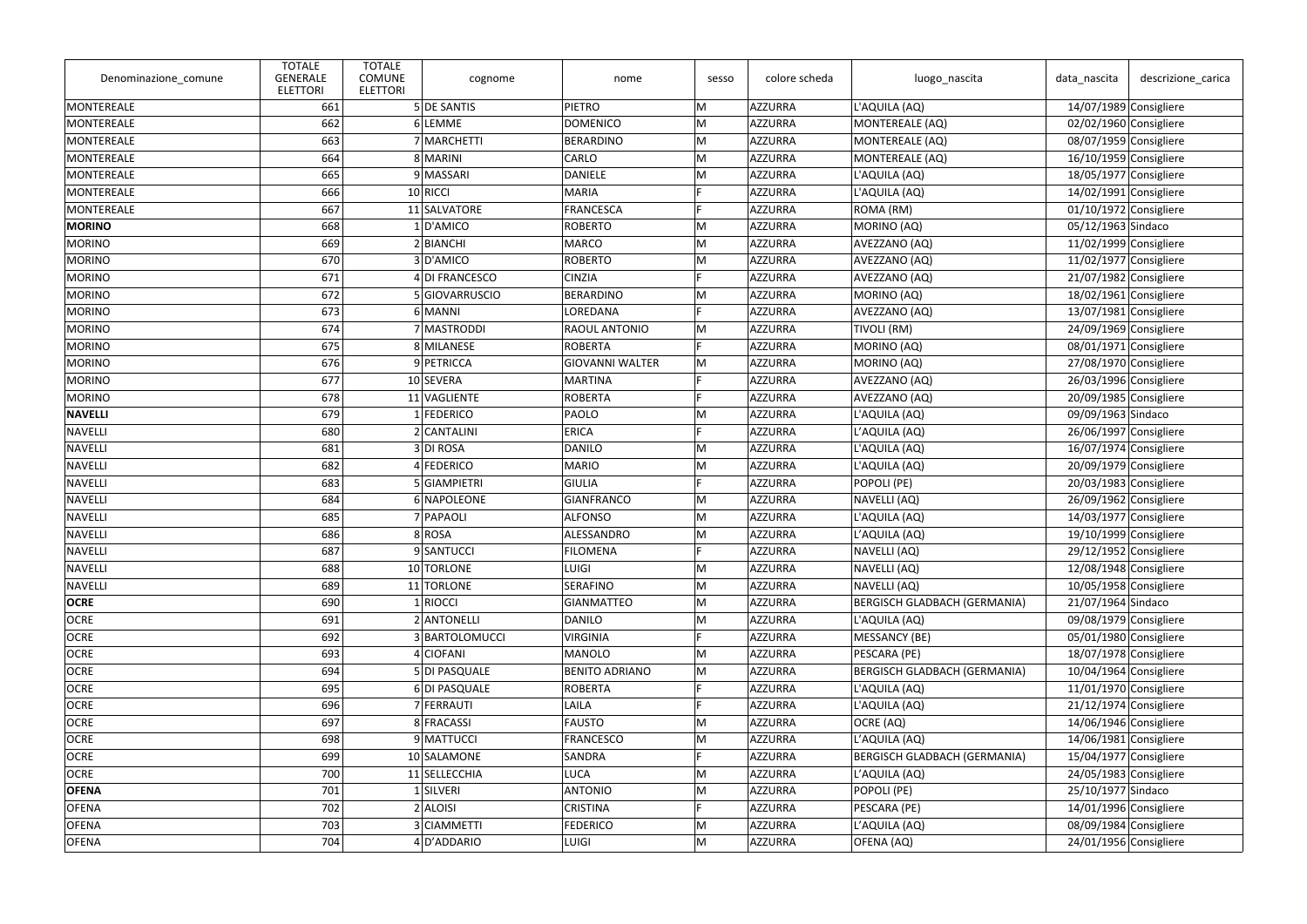| Denominazione_comune    | <b>TOTALE</b><br><b>GENERALE</b><br><b>ELETTORI</b> | <b>TOTALE</b><br><b>COMUNE</b><br><b>ELETTORI</b> | cognome           | nome                   | sesso | colore scheda  | luogo_nascita                 | data_nascita       | descrizione carica       |
|-------------------------|-----------------------------------------------------|---------------------------------------------------|-------------------|------------------------|-------|----------------|-------------------------------|--------------------|--------------------------|
| <b>OFENA</b>            | 705                                                 |                                                   | 5 DELFINO         | <b>BRIGIDA</b>         | Е     | AZZURRA        | ROMA (RM)                     |                    | $18/12/1973$ Consigliere |
| <b>OFENA</b>            | 706                                                 |                                                   | 6D'INTINO         | <b>LUIGI</b>           | M     | AZZURRA        | ALGRANGE (FRANCIA)            |                    | 12/02/1973 Consigliere   |
| <b>OFENA</b>            | 707                                                 |                                                   | 7 PACIONE         | <b>TIZIANA MARIA</b>   | F     | AZZURRA        | AVEZZANO (AQ)                 |                    | 03/07/1964 Consigliere   |
| <b>OFENA</b>            | 708                                                 |                                                   | 8 PALACIOS REIMER | <b>DAVIDE</b>          | M     | AZZURRA        | POPOLI (PE)                   |                    | $26/01/1981$ Consigliere |
| <b>OFENA</b>            | 709                                                 |                                                   | 9 SALVATI         | <b>MARA</b>            |       | AZZURRA        | POPOLI (PE)                   |                    | 05/07/1985 Consigliere   |
| <b>OFENA</b>            | 710                                                 |                                                   | 10 SALVATI        | <b>MARCO</b>           | M     | AZZURRA        | L'AQUILA (AQ)                 |                    | 24/04/1972 Consigliere   |
| <b>OFENA</b>            | 711                                                 |                                                   | 11 TORCHETTI      | <b>FRANCA</b>          |       | AZZURRA        | POPOLI (PE)                   |                    | 04/02/1977 Consigliere   |
| OPI                     | 712                                                 |                                                   | 1 DI SANTO        | <b>ANTONIO</b>         | M     | AZZURRA        | AVEZZANO (AQ)                 | 27/11/1980 Sindaco |                          |
| <b>OPI</b>              | 713                                                 |                                                   | 2 BOCCIA          | <b>ODORISIO</b>        | M     | AZZURRA        | OPI (AQ)                      |                    | 07/04/1963 Consigliere   |
| OPI                     | 714                                                 |                                                   | 3 GENTILE         | <b>FILIPPO</b>         | M     | AZZURRA        | SULMONA (AQ)                  |                    | 23/12/1994 Consigliere   |
| <b>OPI</b>              | 715                                                 |                                                   | $4$ PAGLIA        | ALESSANDRO             | M     | AZZURRA        | PESCINA (AQ)                  |                    | $10/04/1994$ Consigliere |
| OPI                     | 716                                                 |                                                   | 5 LEONE           | <b>CESIDIO</b>         | M     | AZZURRA        | CASTEL DI SANGRO (AQ)         |                    | 27/10/1988 Consigliere   |
| <b>OPI</b>              | 717                                                 |                                                   | 6 RUGGIERO        | <b>GIANNICOLA</b>      | M     | AZZURRA        | TERRACINA                     |                    | 28/03/1991 Consigliere   |
| <b>OPI</b>              | 718                                                 |                                                   | 7 GENTILE         | <b>MARIA PIA</b>       | E     | AZZURRA        | <b>PRIVERNO</b>               |                    | 28/11/1982 Consigliere   |
| OPI                     | 719                                                 |                                                   | 8 TATTI           | <b>TONINO</b>          | M     | AZZURRA        | SORA (FR)                     |                    | 25/06/1976 Consigliere   |
| <b>OPI</b>              | 720                                                 |                                                   | 9DI ROCCO         | <b>MASSIMO</b>         | M     | AZZURRA        | PENNE (PE)                    |                    | 03/09/1969 Consigliere   |
| <b>OPI</b>              | 721                                                 |                                                   | 10 LEONE          | <b>GUGLIELMO</b>       | M     | AZZURRA        | AVEZZANO (AQ)                 |                    | $21/11/1983$ Consigliere |
| <b>OPI</b>              | 722                                                 |                                                   | $11$ CIMINI       | <b>CESIDIO</b>         | M     | AZZURRA        | CASTEL DI SANGRO (AQ)         |                    | 18/10/1980 Consigliere   |
| <b>ORICOLA</b>          | 723                                                 |                                                   | 1 PARANINFI       | <b>ANTONIO</b>         | M     | AZZURRA        | L'AQUILA (AQ)                 | 10/01/1981 Sindaco |                          |
| ORICOLA                 | 724                                                 |                                                   | $2$ <b>BASILE</b> | <b>PAOLA</b>           | E     | AZZURRA        | TAGLIACOZZO (AQ)              |                    | 01/07/1984 Consigliere   |
| ORICOLA                 | 725                                                 |                                                   | 3 CARDILLI        | <b>LUCA</b>            | M     | AZZURRA        | ROMA (RM)                     |                    | 19/02/1968 Consigliere   |
| ORICOLA                 | 726                                                 |                                                   | 4D'AGOSTINO       | <b>STEPHEN AUGUSTO</b> | M     | AZZURRA        | <b>ISOLA DI GUERNSEY (GB)</b> |                    | 06/12/1971 Consigliere   |
| ORICOLA                 | 727                                                 |                                                   | 5 D'ALESSANDRO    | <b>LUIGI MARIA</b>     | M     | AZZURRA        | TAGLIACOZZO (AQ)              |                    | 15/08/1985 Consigliere   |
| ORICOLA                 | 728                                                 |                                                   | 6D'ORTENZIO       | <b>EGIDIO</b>          | M     | AZZURRA        | ORICOLA (AQ)                  |                    | 01/09/1960 Consigliere   |
| ORICOLA                 | 729                                                 |                                                   | 7 DE PETRIS       | <b>GIANCARLO</b>       | M     | AZZURRA        | <b>ORICOLA (AQ)</b>           |                    | $27/11/1967$ Consigliere |
| ORICOLA                 | 730                                                 |                                                   | 8 DE SILLO        | <b>LUCIANO</b>         | M     | AZZURRA        | ORICOLA (AQ)                  |                    | 24/07/1962 Consigliere   |
| ORICOLA                 | 731                                                 |                                                   | 9 LAURENTI        | SILVIA                 |       | AZZURRA        | L'AQUILA (AQ)                 |                    | 16/09/1973 Consigliere   |
| ORICOLA                 | 732                                                 |                                                   | 10 MARIANELLI     | <b>LUIGI</b>           | M     | AZZURRA        | L'AQUILA (AQ)                 |                    | $22/11/1975$ Consigliere |
| ORICOLA                 | 733                                                 |                                                   | 11 MARZOLI        | <b>ANNA ELENA</b>      |       | AZZURRA        | AVEZZANO (AQ)                 |                    | 24/07/1978 Consigliere   |
| <b>ORTONA DEI MARSI</b> | 734                                                 |                                                   | $1$ BUCCELLA      | <b>GIUSEPPE</b>        | M     | AZZURRA        | PESCINA (AQ)                  | 24/03/1973 Sindaco |                          |
| <b>ORTONA DEI MARSI</b> | 735                                                 |                                                   | $2$ CERONE        | CARLO                  | M     | AZZURRA        | ORTONA DEI MARSI (AQ)         |                    | 28/03/1970 Consigliere   |
| <b>ORTONA DEI MARSI</b> | 736                                                 |                                                   | 3 DI CICCO        | <b>SIMONE</b>          | M     | AZZURRA        | AVEZZANO (AQ)                 |                    | 10/07/1982 Consigliere   |
| <b>ORTONA DEI MARSI</b> | 737                                                 |                                                   | 4 DI NICOLA       | <b>FABRIZIO</b>        | M     | AZZURRA        | AVEZZANO (AQ)                 |                    | 04/04/1968 Consigliere   |
| <b>ORTONA DEI MARSI</b> | 738                                                 |                                                   | 5 DI PANFILO      | <b>RICCARDO</b>        | M     | <b>AZZURRA</b> | ORTONA DEI MARSI (AQ)         |                    | 07/01/1964 Consigliere   |
| <b>ORTONA DEI MARSI</b> | 739                                                 |                                                   | 6 DI SILVIO       | ARCANGELO              | M     | AZZURRA        | PESCINA (AQ)                  |                    | 04/07/1983 Consigliere   |
| <b>ORTONA DEI MARSI</b> | 740                                                 |                                                   | 7 DOMENICUCCI     | <b>FABIO</b>           | M     | AZZURRA        | PESCINA (AQ)                  |                    | $21/10/1970$ Consigliere |
| <b>ORTONA DEI MARSI</b> | 741                                                 |                                                   | 8 SILVAGNI        | <b>GIANFRANCO</b>      | M     | AZZURRA        | ORTONA DEI MARSI (AQ)         |                    | 23/03/1960 Consigliere   |
| <b>ORTONA DEI MARSI</b> | 742                                                 |                                                   | 9SIMONE           | PAOLO                  | M     | AZZURRA        | ATRI (TE)                     |                    | 24/04/1985 Consigliere   |
| <b>ORTONA DEI MARSI</b> | 743                                                 |                                                   | 10 TAGLIERI       | <b>CRISTIAN</b>        | M     | AZZURRA        | PESCINA (AQ)                  |                    | $21/04/1984$ Consigliere |
| <b>ORTONA DEI MARSI</b> | 744                                                 |                                                   | 11 TOSQUES        | <b>LUCA</b>            | M     | <b>AZZURRA</b> | PESCARA (PE)                  |                    | 09/07/1986 Consigliere   |
| <b>ORTUCCHIO</b>        | 745                                                 |                                                   | 1 FAVORITI        | RAFFAELE               | M     | AZZURRA        | <b>ORTUCCHIO (AQ)</b>         | 19/04/1962 Sindaco |                          |
| <b>ORTUCCHIO</b>        | 746                                                 |                                                   | 2 CONTESTABILE    | <b>NIKY</b>            | M     | AZZURRA        | PESCINA (AQ)                  |                    | 17/09/1992 Consigliere   |
| <b>ORTUCCHIO</b>        | 747                                                 |                                                   | 3D'AGOSTINO       | <b>MARIO</b>           | M     | AZZURRA        | PESCINA (AQ)                  |                    | 12/06/1984 Consigliere   |
| <b>ORTUCCHIO</b>        | 748                                                 |                                                   | 4 D'AURELIO       | <b>GIACOMO</b>         | M     | AZZURRA        | AVEZZANO (AQ)                 |                    | 13/07/1998 Consigliere   |
|                         |                                                     |                                                   |                   |                        |       |                |                               |                    |                          |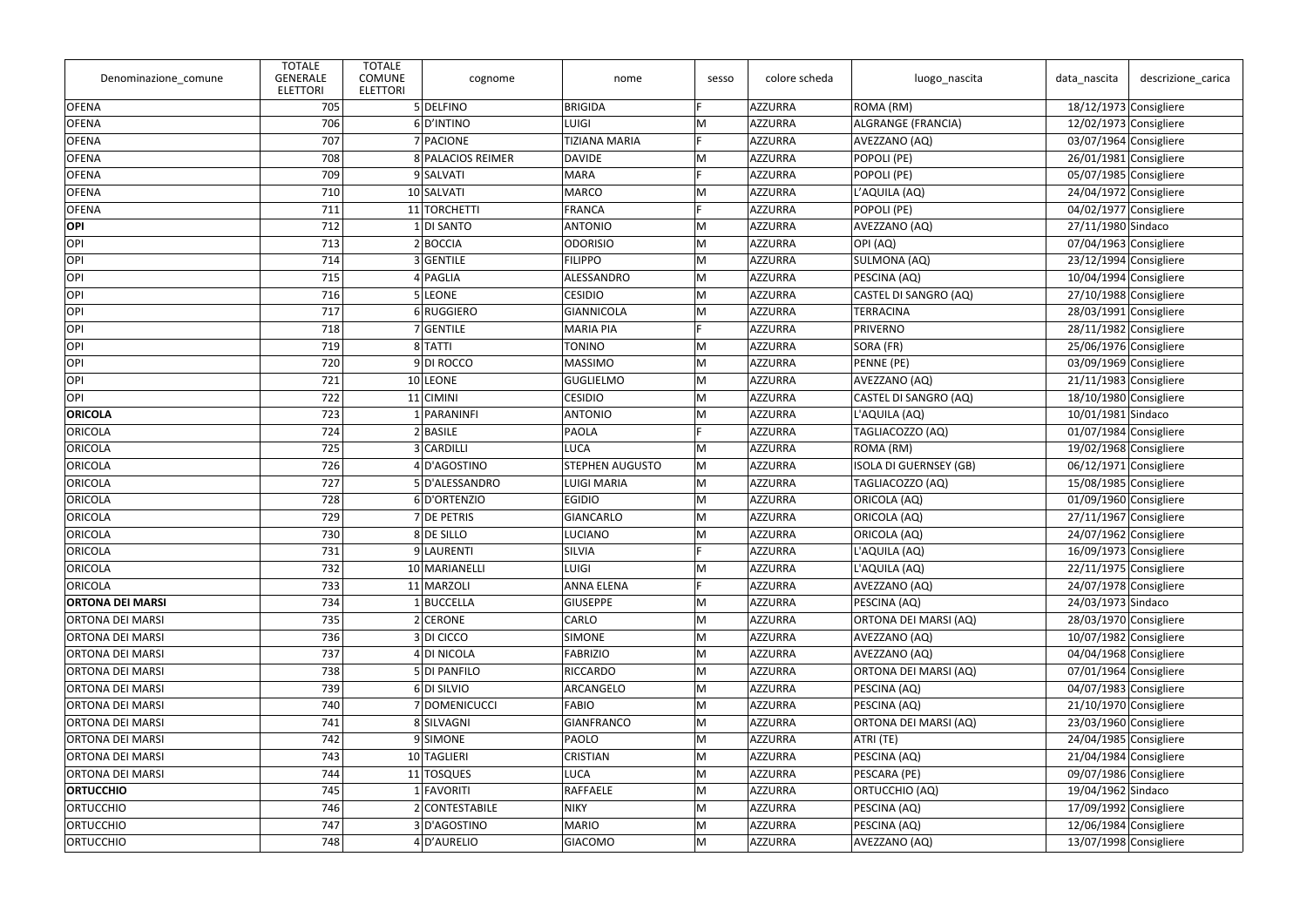| Denominazione_comune | <b>TOTALE</b><br><b>GENERALE</b><br><b>ELETTORI</b> | <b>TOTALE</b><br><b>COMUNE</b><br><b>ELETTORI</b> | cognome           | nome                 | sesso | colore scheda  | luogo_nascita            | data_nascita           | descrizione_carica       |
|----------------------|-----------------------------------------------------|---------------------------------------------------|-------------------|----------------------|-------|----------------|--------------------------|------------------------|--------------------------|
| ORTUCCHIO            | 749                                                 |                                                   | 5D'AURELIO        | <b>MARCO</b>         | M     | AZZURRA        | <b>ORTUCCHIO (AQ)</b>    | 15/11/1976 Consigliere |                          |
| <b>ORTUCCHIO</b>     | 750                                                 |                                                   | 6 DE BENEDICTIS   | <b>ROBERTO</b>       | M     | AZZURRA        | ORTUCCHIO (AQ)           |                        | 12/05/1964 Consigliere   |
| <b>ORTUCCHIO</b>     | 751                                                 |                                                   | 7 DI GENOVA       | <b>NELLO</b>         | M     | AZZURRA        | PESCINA (AQ)             | 08/12/1978 Consigliere |                          |
| ORTUCCHIO            | 752                                                 |                                                   | 8 LEOPARDI        | <b>ROBERTA</b>       | E     | AZZURRA        | AVEZZANO (AQ)            | 18/04/1987 Consigliere |                          |
| <b>ORTUCCHIO</b>     | 753                                                 |                                                   | 9 MARTELLONE      | <b>FRANCO</b>        | M     | AZZURRA        | AVEZZANO (AQ)            |                        | 04/06/1962 Consigliere   |
| <b>ORTUCCHIO</b>     | 754                                                 |                                                   | 10 PIGNANACCI     | <b>GUIDO</b>         | M     | AZZURRA        | AVEZZANO (AQ)            |                        | 05/01/1975 Consigliere   |
| ORTUCCHIO            | 755                                                 |                                                   | 11 TAGLIERI       | <b>GUIDO</b>         | M     | AZZURRA        | AVEZZANO (AQ)            |                        | 01/09/1977 Consigliere   |
| OVINDOLI             | 756                                                 |                                                   | 1 CIMINELLI       | ANGELO               | M     | AZZURRA        | AVEZZANO (AQ)            | 06/10/1977 Sindaco     |                          |
| <b>OVINDOLI</b>      | 757                                                 |                                                   | 2 ANGELOSANTE     | <b>ANGELO SIMONE</b> | M     | <b>AZZURRA</b> | AVEZZANO (AQ)            | 10/07/1964 Consigliere |                          |
| <b>OVINDOLI</b>      | 758                                                 |                                                   | 3 BARBATI         | <b>EMANUELA</b>      | E     | AZZURRA        | AVEZZANO (AQ)            | 12/07/1978 Consigliere |                          |
| OVINDOLI             | 759                                                 |                                                   | 4BONANNI          | <b>ENRICO</b>        | M     | AZZURRA        | OVINDOLI (AQ)            |                        | 30/04/1952 Consigliere   |
| OVINDOLI             | 760                                                 |                                                   | 5 BUTTICCI        | <b>FRANCESCO</b>     | M     | AZZURRA        | AVEZZANO (AQ)            |                        | 17/05/1995 Consigliere   |
| <b>OVINDOLI</b>      | 761                                                 |                                                   | 6 DE BLASIS       | <b>GIANFILIPPO</b>   | M     | AZZURRA        | ROMA (RM)                |                        | 23/07/1977 Consigliere   |
| <b>OVINDOLI</b>      | 762                                                 |                                                   | 7 FACIONI         | <b>MARTINA</b>       | E     | AZZURRA        | ROMA (RM)                |                        | 06/11/1988 Consigliere   |
| OVINDOLI             | 763                                                 |                                                   | 8 LIBERATORE      | <b>DEBORA</b>        | E     | AZZURRA        | ROMA (RM)                |                        | $21/02/1963$ Consigliere |
| <b>OVINDOLI</b>      | 764                                                 |                                                   | 9 SCORRANO        | LEONELLO             | M     | AZZURRA        | AVEZZANO (AQ)            |                        | 08/05/1984 Consigliere   |
| OVINDOLI             | 765                                                 |                                                   | 10 SICILIANO      | <b>RAFFAELE</b>      | M     | AZZURRA        | ROMA (RM)                |                        | 26/12/1957 Consigliere   |
| OVINDOLI             | 766                                                 |                                                   | 11 TATARELLI      | <b>MICHELA</b>       | E     | AZZURRA        | AVEZZANO (AQ)            | 05/12/1974 Consigliere |                          |
| <b>PACENTRO</b>      | 767                                                 |                                                   | 1 ANGELILLI       | <b>GUIDO</b>         | M     | AZZURRA        | SULMONA (AQ)             | 28/02/1969 Sindaco     |                          |
| <b>PACENTRO</b>      | 768                                                 |                                                   | 2 BATTAGLINI      | <b>ENZO</b>          | M     | AZZURRA        | POPOLI (PE)              | 27/07/1987 Consigliere |                          |
| <b>PACENTRO</b>      | 769                                                 |                                                   | 3BOSIO            | <b>CLAUDIO</b>       | M     | AZZURRA        | PACENTRO (AQ)            |                        | 27/07/1961 Consigliere   |
| <b>PACENTRO</b>      | 770                                                 |                                                   | 4 BOSIO           | <b>GIUSEPPINA</b>    | E     | AZZURRA        | SULMONA (AQ)             |                        | 05/06/1991 Consigliere   |
| <b>PACENTRO</b>      | 771                                                 |                                                   | 5 CAPPELLI        | SILVIO               | M     | AZZURRA        | SULMONA (AQ)             | 07/04/1980 Consigliere |                          |
| <b>PACENTRO</b>      | 772                                                 |                                                   | 6 FACCIA          | <b>EMILIO</b>        | M     | AZZURRA        | PACENTRO (AQ)            | 11/12/1966 Consigliere |                          |
| PACENTRO             | 773                                                 |                                                   | 7 FACCIA          | <b>NINO</b>          | M     | AZZURRA        | PACENTRO (AQ)            |                        | 18/09/1968 Consigliere   |
| <b>PACENTRO</b>      | 774                                                 |                                                   | 8 NAPOLI          | <b>ANTONINO</b>      | M     | AZZURRA        | SULMONA (AQ)             |                        | 30/10/1977 Consigliere   |
| <b>PACENTRO</b>      | 775                                                 |                                                   | 9 NEPI            | <b>CESARE</b>        | M     | AZZURRA        | SULMONA (AQ)             | 12/02/1967 Consigliere |                          |
| <b>PACENTRO</b>      | 776                                                 |                                                   | 10 PENNELLI       | <b>FRANCO</b>        | M     | AZZURRA        | PACENTRO (AQ)            | 17/11/1958 Consigliere |                          |
| <b>PACENTRO</b>      | 777                                                 |                                                   | 11 TERRACCIANO    | <b>FRANCESCO</b>     | M     | AZZURRA        | SULMONA (AQ)             | 19/07/1981 Consigliere |                          |
| <b>PERETO</b>        | 778                                                 |                                                   | $1$ SCIO'         | <b>GIACINTO</b>      | M     | AZZURRA        | PERETO (AQ)              | 18/09/1960 Sindaco     |                          |
| <b>PERETO</b>        | 779                                                 |                                                   | 2 ABRUZZESE       | <b>DANIEL</b>        | M     | AZZURRA        | ROMA (RM)                | 15/09/1983 Consigliere |                          |
| <b>PERETO</b>        | 780                                                 |                                                   | 3 DONDINI         | LUIGI                | M     | AZZURRA        | PERETO (AQ)              |                        | 07/03/1955 Consigliere   |
| <b>PERETO</b>        | 781                                                 |                                                   | 4 GIUSTINI        | <b>FRANCESCO</b>     | M     | AZZURRA        | GUIDONIA MONTECELIO (RM) |                        | 20/04/1955 Consigliere   |
| <b>PERETO</b>        | 782                                                 |                                                   | 5 GROSSI          | <b>FABIO</b>         | M     | <b>AZZURRA</b> | TIVOLI (RM)              |                        | 02/05/1980 Consigliere   |
| <b>PERETO</b>        | 783                                                 |                                                   | 6 <b>IPPOLITI</b> | ALESSANDRO           | M     | AZZURRA        | ROMA (RM)                |                        | 23/09/1982 Consigliere   |
| <b>PERETO</b>        | 784                                                 |                                                   | 7 MEUTI           | SARA                 |       | AZZURRA        | TAGLIACOZZO (AQ)         |                        | 04/04/1985 Consigliere   |
| <b>PERETO</b>        | 785                                                 |                                                   | 8 NICOLAI         | <b>ALESSIO</b>       | M     | AZZURRA        | L'AQUILA (AQ)            |                        | $30/10/1982$ Consigliere |
| <b>PERETO</b>        | 786                                                 |                                                   | 9 PENNA           | ANGELO               | M     | AZZURRA        | PERETO (AQ)              | 17/04/1948 Consigliere |                          |
| <b>PERETO</b>        | 787                                                 |                                                   | 10 PENSA          | <b>FRANCESCA</b>     |       | <b>AZZURRA</b> | TEANO (CE)               | 15/05/1980 Consigliere |                          |
| <b>PERETO</b>        | 788                                                 |                                                   | 11 VERALLI        | ALESSANDRO           | M     | AZZURRA        | ROMA (RM)                |                        | 07/09/1955 Consigliere   |
| PESCASSEROLI         | 789                                                 |                                                   | 1 LA CESA         | <b>LUIGI</b>         | M     | AZZURRA        | PESCASSEROLI (AQ)        | 19/02/1965 Sindaco     |                          |
| PESCASSEROLI         | 790                                                 |                                                   | $2$ ALBA          | ARIANNA              |       | AZZURRA        | ROMA (RM)                |                        | 19/08/1988 Consigliere   |
| PESCASSEROLI         | 791                                                 |                                                   | 3D'ADDARIO        | GIOVANNI             | M     | AZZURRA        | PESCASSEROLI (AQ)        |                        | 03/04/1965 Consigliere   |
| PESCASSEROLI         | 792                                                 |                                                   | 4 DEL PRINCIPE    | <b>EDOARDO</b>       | M     | AZZURRA        | L'AQUILA (AQ)            |                        | 01/08/1989 Consigliere   |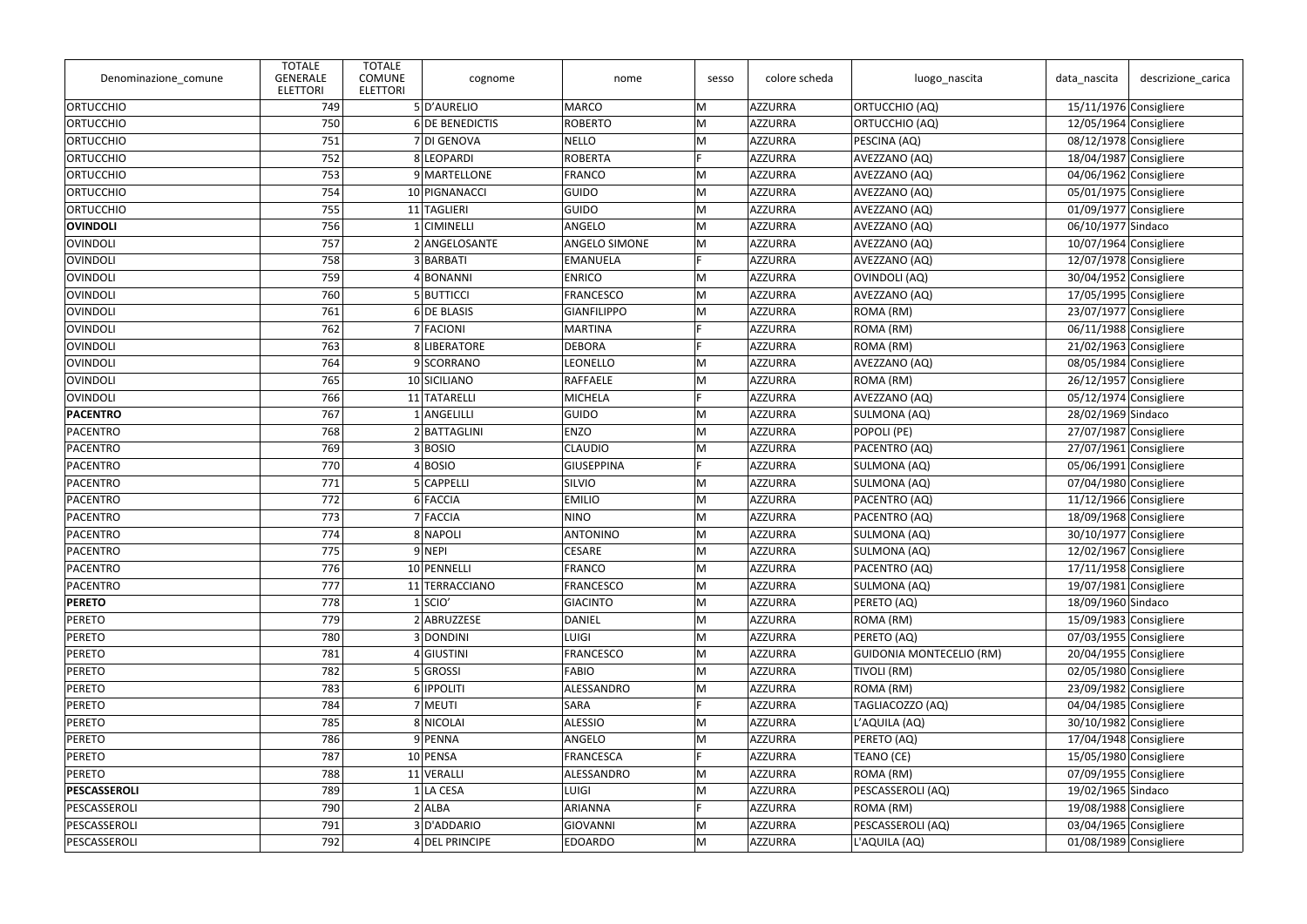| Denominazione_comune | <b>TOTALE</b><br><b>GENERALE</b><br><b>ELETTORI</b> | <b>TOTALE</b><br><b>COMUNE</b><br><b>ELETTORI</b> | cognome        | nome             | sesso | colore scheda | luogo_nascita            | data_nascita             | descrizione_carica     |
|----------------------|-----------------------------------------------------|---------------------------------------------------|----------------|------------------|-------|---------------|--------------------------|--------------------------|------------------------|
| PESCASSEROLI         | 793                                                 |                                                   | 5 FINAMORE     | NUNZIO           | M     | AZZURRA       | ALFEDENA (AQ)            | 23/07/1950 Consigliere   |                        |
| PESCASSEROLI         | 794                                                 |                                                   | 6 GAMBESCIA    | PAOLO            | M     | AZZURRA       | PAGLIETA (CH)            | 13/08/1945 Consigliere   |                        |
| PESCASSEROLI         | 795                                                 |                                                   | 7 GIURA        | <b>CARMELO</b>   | M     | AZZURRA       | PESCASSEROLI (AQ)        | 22/01/1954 Consigliere   |                        |
| PESCASSEROLI         | 796                                                 |                                                   | 8 GRASSI       | <b>PAOLA</b>     | D     | AZZURRA       | PESCASSEROLI (AQ)        | 28/04/1964 Consigliere   |                        |
| PESCASSEROLI         | 797                                                 |                                                   | 9 PISTILLI     | <b>ATTILIO</b>   | M     | AZZURRA       | PESCASSEROLI (AQ)        | 18/01/1967 Consigliere   |                        |
| PESCASSEROLI         | 798                                                 |                                                   | 10 ROSELLI     | LUCIANO          | M     | AZZURRA       | CASTEL DI SANGRO (AQ)    | 28/02/1989 Consigliere   |                        |
| PESCASSEROLI         | 799                                                 |                                                   | 11 VALENTE     | <b>LEONARDO</b>  | M     | AZZURRA       | PESCASSEROLI (AQ)        | 21/09/1956 Consigliere   |                        |
| <b>PESCINA</b>       | 800                                                 |                                                   | 1 ZAURI        | MIRKO            | M     | ARANCIONE     | PESCINA (AQ)             | 11/10/1976 Sindaco       |                        |
| <b>PESCINA</b>       | 801                                                 |                                                   | 2 COCOCCIA     | <b>ROBERTA</b>   | Е     | ARANCIONE     | PESCINA (AQ)             | 14/06/1978 Consigliere   |                        |
| <b>PESCINA</b>       | 802                                                 |                                                   | 3 DI LUCA      | <b>GIAMPIERO</b> | M     | ARANCIONE     | PESCINA (AQ)             | 28/01/1974 Consigliere   |                        |
| <b>PESCINA</b>       | 803                                                 |                                                   | 4 IULIANELLA   | <b>TIZIANO</b>   | M     | ARANCIONE     | PESCINA (AQ)             | 22/08/1963 Consigliere   |                        |
| <b>PESCINA</b>       | 804                                                 |                                                   | 5 MAZZOCCHETTI | <b>MIRCO</b>     | M     | ARANCIONE     | PESCINA (AQ)             | 30/03/1979 Consigliere   |                        |
| PESCINA              | 805                                                 |                                                   | 6 ODORISIO     | ANTONIO          | M     | ARANCIONE     | PESCINA (AQ)             | 02/01/1981 Consigliere   |                        |
| <b>PESCINA</b>       | 806                                                 |                                                   | 7 PARISSE      | GIANNI           | M     | ARANCIONE     | PESCINA (AQ)             | 10/09/1980 Consigliere   |                        |
| <b>PESCINA</b>       | 807                                                 |                                                   | 8 PARISSE      | <b>VINCENZO</b>  | M     | ARANCIONE     | PESCINA (AQ)             | 21/07/1960 Consigliere   |                        |
| <b>PESCINA</b>       | 808                                                 |                                                   | $9$ PERA       | <b>LUIGI</b>     | M     | ARANCIONE     | PESCINA (AQ)             | 20/05/1970 Consigliere   |                        |
| <b>PESCINA</b>       | 809                                                 |                                                   | 10 SCAMOLLA    | ALFONSINO        | M     | ARANCIONE     | PESCINA (AQ)             | 07/06/1971 Consigliere   |                        |
| PESCINA              | 810                                                 |                                                   | 11 SORICONE    | <b>LUIGI</b>     | M     | ARANCIONE     | PESCINA (AQ)             | 08/02/1972 Consigliere   |                        |
| <b>PESCINA</b>       | 811                                                 |                                                   | 12 TRANQUILLI  | PAOLO            | M     | ARANCIONE     | PESCINA (AQ)             | 25/11/1972 Consigliere   |                        |
| <b>PESCINA</b>       | 812                                                 |                                                   | 13 VERROCCHIA  | GUIDO            | M     | ARANCIONE     | PESCINA (AQ)             | 30/10/1988 Consigliere   |                        |
| <b>PESCOCOSTANZO</b> | 813                                                 |                                                   | 1SCIULLO       | <b>ROBERTO</b>   | M     | AZZURRA       | PESCOCOSTANZO (AQ)       | 25/05/1966 Sindaco       |                        |
| PESCOCOSTANZO        | 814                                                 |                                                   | 2 AMATO        | <b>ASSUNTA</b>   | E     | AZZURRA       | NAPOLI (NA)              | 02/06/1965 Consigliere   |                        |
| PESCOCOSTANZO        | 815                                                 |                                                   | 3 CATULLO      | DARIO            | M     | AZZURRA       | L'AQUILA (AQ)            | 08/09/1986 Consigliere   |                        |
| PESCOCOSTANZO        | 816                                                 |                                                   | 4 COLECCHIA    | <b>LUCA</b>      | M     | AZZURRA       | CASTEL DI SANGRO (AQ)    | 15/09/1989 Consigliere   |                        |
| PESCOCOSTANZO        | 817                                                 |                                                   | 5D'ANTONIO     | <b>ROSELLA</b>   | Е     | AZZURRA       | CASTEL DI SANGRO (AQ)    | 23/08/1979 Consigliere   |                        |
| PESCOCOSTANZO        | 818                                                 |                                                   | 6D'ERAMO       | <b>ROBERTO</b>   | M     | AZZURRA       | PESCOCOSTANZO (AQ)       | 12/01/1954 Consigliere   |                        |
| PESCOCOSTANZO        | 819                                                 |                                                   | 7 DEL DUCA     | <b>FRANCESCO</b> | M     | AZZURRA       | SULMONA (AQ)             | 26/11/1978 Consigliere   |                        |
| PESCOCOSTANZO        | 820                                                 |                                                   | 8 DI GIOVANNI  | <b>MAURO</b>     | M     | AZZURRA       | PESCOCOSTANZO (AQ)       | $16/11/1953$ Consigliere |                        |
| PESCOCOSTANZO        | 821                                                 |                                                   | 9DI PADOVA     | LUCIO            | M     | AZZURRA       | PESCOCOSTANZO (AQ)       | $13/12/1964$ Consigliere |                        |
| PESCOCOSTANZO        | 822                                                 |                                                   | 10 TOLLIS      | ANGELO           | M     | AZZURRA       | SULMONA (AQ)             | 27/08/1952 Consigliere   |                        |
| PESCOCOSTANZO        | 823                                                 |                                                   | 11 TROZZI      | <b>FRANCESCA</b> | E     | AZZURRA       | SULMONA (AQ)             | 18/06/1987 Consigliere   |                        |
| PETTORANO SUL GIZIO  | 824                                                 |                                                   | 1 CARRARA      | <b>ANTONIO</b>   | M     | AZZURRA       | PETTORANO SUL GIZIO (AQ) | 05/05/1961 Sindaco       |                        |
| PETTORANO SUL GIZIO  | 825                                                 |                                                   | 2 CASTORANI    | <b>ALBA</b>      |       | AZZURRA       | POPOLI (PE)              | 06/03/1980 Consigliere   |                        |
| PETTORANO SUL GIZIO  | 826                                                 |                                                   | 3D'AMICO       | STEFANO          | M     | AZZURRA       | SULMONA (AQ)             | $10/12/1979$ Consigliere |                        |
| PETTORANO SUL GIZIO  | 827                                                 |                                                   | 4 DE PANFILIS  | <b>ALESSIO</b>   | M     | AZZURRA       | SULMONA (AQ)             | 24/02/1998 Consigliere   |                        |
| PETTORANO SUL GIZIO  | 828                                                 |                                                   | 5 DEL PANFILIS | AUGUSTO          | M     | AZZURRA       | SULMONA (AQ)             | 23/02/1963 Consigliere   |                        |
| PETTORANO SUL GIZIO  | 829                                                 |                                                   | 6 DEL MONACO   | <b>FABIO</b>     | M     | AZZURRA       | PESCINA (AQ)             | 05/07/1988 Consigliere   |                        |
| PETTORANO SUL GIZIO  | 830                                                 |                                                   | 7 FRANCIOSA    | PASQUALE         | M     | AZZURRA       | SULMONA (AQ)             | 15/08/1971 Consigliere   |                        |
| PETTORANO SUL GIZIO  | 831                                                 |                                                   | 8 IMPERATORE   | <b>ALESSIO</b>   | M     | AZZURRA       | SULMONA (AQ)             | 03/12/1985 Consigliere   |                        |
| PETTORANO SUL GIZIO  | 832                                                 |                                                   | 9 MARZUOLO     | GIOVANNI         | M     | AZZURRA       | SULMONA (AQ)             | 09/09/1991 Consigliere   |                        |
| PETTORANO SUL GIZIO  | 833                                                 |                                                   | 10 SCHIAPPA    | SIMONA           | E     | AZZURRA       | SULMONA (AQ)             | 28/08/1983 Consigliere   |                        |
| PETTORANO SUL GIZIO  | 834                                                 |                                                   | 11 VOLPE       | <b>AMERICO</b>   | M     | AZZURRA       | PETTORANO SUL GIZIO (AQ) |                          | 23/10/1960 Consigliere |
| <b>PIZZOLI</b>       | 835                                                 |                                                   | 1 ANASTASIO    | GIOVANNINO       | M     | ARANCIONE     | PIZZOLI (AQ)             | 28/10/1962 Sindaco       |                        |
| PIZZOLI              | 836                                                 |                                                   | 2 DI STEFANO   | LAURA            | Е     | ARANCIONE     | L'AQUILA (AQ)            | 01/05/1993 Consigliere   |                        |
|                      |                                                     |                                                   |                |                  |       |               |                          |                          |                        |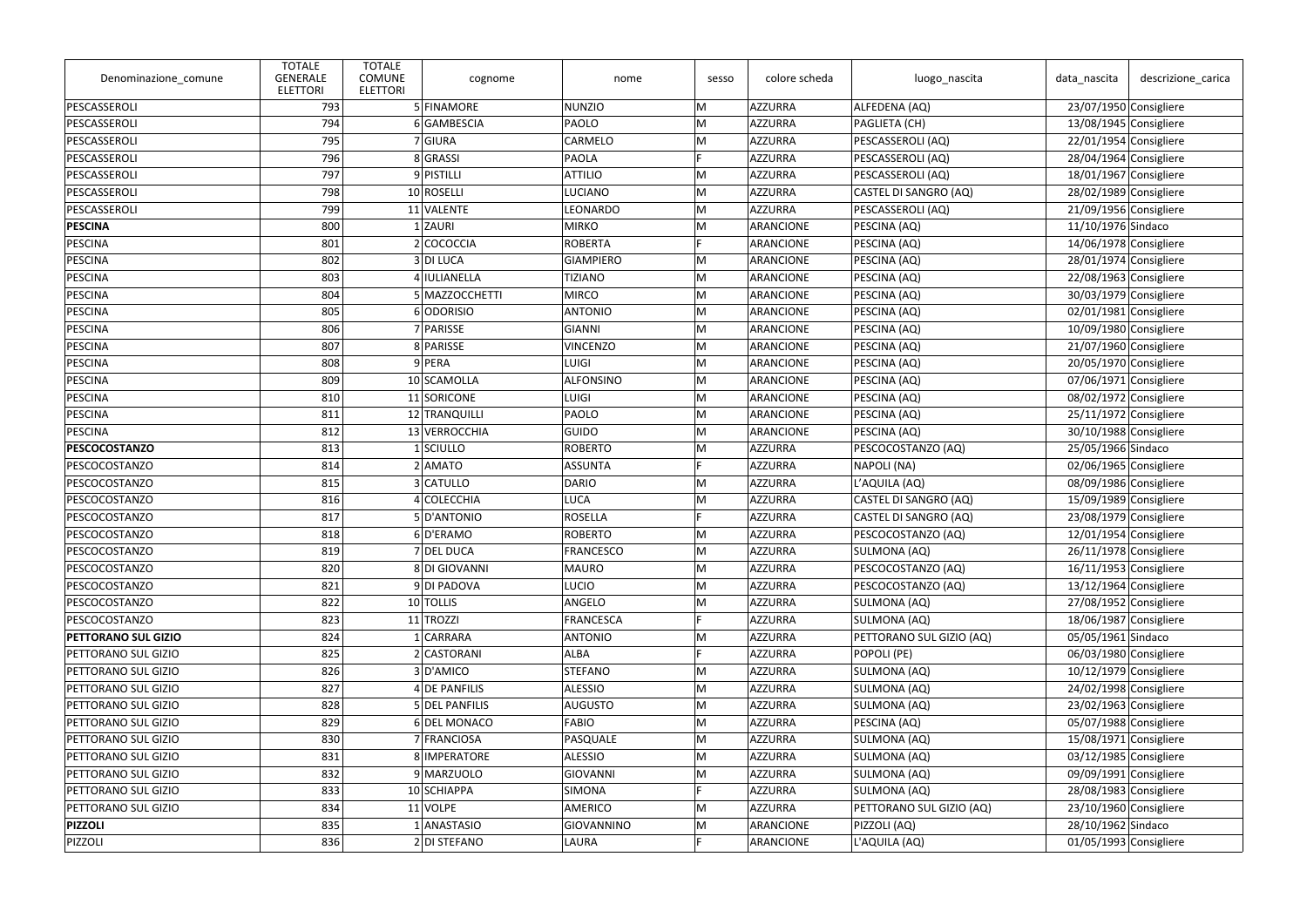| Denominazione_comune     | <b>TOTALE</b><br><b>GENERALE</b><br><b>ELETTORI</b> | <b>TOTALE</b><br><b>COMUNE</b><br><b>ELETTORI</b> | cognome                  | nome                     | sesso | colore scheda  | luogo_nascita              | data_nascita             | descrizione_carica     |
|--------------------------|-----------------------------------------------------|---------------------------------------------------|--------------------------|--------------------------|-------|----------------|----------------------------|--------------------------|------------------------|
| PIZZOLI                  | 837                                                 |                                                   | 3 FOGLIADINI             | <b>ELIIA</b>             | M     | ARANCIONE      | PLOPESTI (RO)              | 06/08/1993 Consigliere   |                        |
| PIZZOLI                  | 838                                                 |                                                   | 4 GERVASIO               | <b>DOMENICO</b>          | M     | ARANCIONE      | L'AQUILA (AQ)              | 22/11/1985 Consigliere   |                        |
| PIZZOLI                  | 839                                                 |                                                   | 5   IOANNUCCI            | <b>EGIDIO</b>            | M     | ARANCIONE      | PIZZOLI (AQ)               | $01/05/1961$ Consigliere |                        |
| PIZZOLI                  | 840                                                 |                                                   | 6 IOANNUCCI              | <b>ROBERTO</b>           | M     | ARANCIONE      | L'AQUILA (AQ)              | $16/12/1979$ Consigliere |                        |
| PIZZOLI                  | 841                                                 |                                                   | 7 IORIO GNISCI ASCOLTATO | LARA                     | E     | ARANCIONE      | L'AQUILA (AQ)              | 29/06/1978 Consigliere   |                        |
| PIZZOLI                  | 842                                                 |                                                   | 8 LAGLIA                 | <b>ROBERTO</b>           | M     | ARANCIONE      | L'AQUILA (AQ)              | 04/08/1964 Consigliere   |                        |
| PIZZOLI                  | 843                                                 |                                                   | 9 MANCINI                | AGOSTINO                 | M     | ARANCIONE      | PIZZOLI (AQ)               |                          | 20/12/1938 Consigliere |
| PIZZOLI                  | 844                                                 |                                                   | 10 RANIERI               | <b>MILENA</b>            |       | ARANCIONE      | PIZZOLI (AQ)               | $01/02/1971$ Consigliere |                        |
| PIZZOLI                  | 845                                                 |                                                   | $11$ SETTE               | <b>GABRIELLA</b>         | E     | ARANCIONE      | L'AQUILA (AQ)              | 07/06/1981 Consigliere   |                        |
| PIZZOLI                  | 846                                                 |                                                   | 12 SULPIZIO              | ANGELO                   | M     | ARANCIONE      | L'AQUILA (AQ)              | 12/07/1959 Consigliere   |                        |
| PIZZOLI                  | 847                                                 |                                                   | 13 ZARIVI                | <b>OSVALDO</b>           | M     | ARANCIONE      | L'AQUILA (AQ)              | 25/07/1958 Consigliere   |                        |
| <b>POGGIO PICENZE</b>    | 848                                                 |                                                   | 1 GIALLORETO             | <b>ANTONELLO</b>         | M     | AZZURRA        | L'AQUILA (AQ)              | 16/09/1973 Sindaco       |                        |
| POGGIO PICENZE           | 849                                                 |                                                   | 2 BIORDI BARTOLOMUCCI    | <b>CESARE</b>            | M     | AZZURRA        | FIRENZE (FI)               | $23/03/1981$ Consigliere |                        |
| POGGIO PICENZE           | 850                                                 |                                                   | 3 CHELLI                 | <b>ANTONELLA</b>         | E     | AZZURRA        | L'AQUILA (AQ)              | $21/01/1979$ Consigliere |                        |
| POGGIO PICENZE           | 851                                                 |                                                   | 4 COLETTI                | ANGELICA                 |       | <b>AZZURRA</b> | L'AQUILA (AQ)              | $22/08/1991$ Consigliere |                        |
| POGGIO PICENZE           | 852                                                 |                                                   | <b>5 DE BERNARDINIS</b>  | <b>ALBERTA</b>           |       | AZZURRA        | L'AQUILA (AQ)              | 05/03/1978 Consigliere   |                        |
| POGGIO PICENZE           | 853                                                 |                                                   | 6 FERRARI                | <b>TERENZIO</b>          | M     | AZZURRA        | L'AQUILA (AQ)              | 17/03/1975 Consigliere   |                        |
| POGGIO PICENZE           | 854                                                 |                                                   | 7 MANILLA                | <b>GIORGIA</b>           |       | AZZURRA        | L'AQUILA (AQ)              | 05/05/1982 Consigliere   |                        |
| <b>POGGIO PICENZE</b>    | 855                                                 |                                                   | 8 MARCOTULLIO            | PAOLO                    | M     | <b>AZZURRA</b> | L'AQUILA (AQ)              | 16/04/1986 Consigliere   |                        |
| POGGIO PICENZE           | 856                                                 |                                                   | 9SPERANZA                | MARIANGELA               | E     | AZZURRA        | L'AQUILA (AQ)              | 27/04/1986 Consigliere   |                        |
| POGGIO PICENZE           | 857                                                 |                                                   | 10 TADDEI                | PATRIZIA                 |       | AZZURRA        | L'AQUILA (AQ)              | 05/09/1968 Consigliere   |                        |
| POGGIO PICENZE           | 858                                                 |                                                   | 11 TATANANNI             | <b>LUCIO</b>             | M     | AZZURRA        | L'AQUILA (AQ)              | 14/12/1960 Consigliere   |                        |
| <b>PRATA D'ANSIDONIA</b> | 859                                                 |                                                   | $1$ EUSANI               | <b>PAOLO</b>             | M     | AZZURRA        | L'AQUILA (AQ)              | 04/10/1982 Sindaco       |                        |
| <b>PRATA D'ANSIDONIA</b> | 860                                                 |                                                   | $2$ ALOISIO              | <b>ANTONELLO</b>         | M     | AZZURRA        | L'AQUILA (AQ)              | 06/02/1987 Consigliere   |                        |
| <b>PRATA D'ANSIDONIA</b> | 861                                                 |                                                   | 3 CAROSI                 | <b>LUIGI</b>             | M     | AZZURRA        | L'AQUILA (AQ)              | $21/06/1957$ Consigliere |                        |
| <b>PRATA D'ANSIDONIA</b> | 862                                                 |                                                   | 4 FARAGLIA               | VALERIA                  |       | AZZURRA        | <b>ISOLA DEL LIRI (FR)</b> | $11/10/1990$ Consigliere |                        |
| PRATA D'ANSIDONIA        | 863                                                 |                                                   | 5 FASCIANI               | <b>FABRIZIO</b>          | M     | AZZURRA        | L'AQUILA (AQ)              |                          | 26/05/1970 Consigliere |
| <b>PRATA D'ANSIDONIA</b> | 864                                                 |                                                   | 6 FIGURELLI              | <b>ANTONIO</b>           | M     | AZZURRA        | L'AQUILA (AQ)              | 22/09/1979 Consigliere   |                        |
| <b>PRATA D'ANSIDONIA</b> | 865                                                 |                                                   | 7 FONTI                  | <b>FABIANA</b>           |       | <b>AZZURRA</b> | L'AQUILA (AQ)              |                          | 09/06/1980 Consigliere |
| <b>PRATA D'ANSIDONIA</b> | 866                                                 |                                                   | 8 GALANO                 | <b>LUCA</b>              | M     | AZZURRA        | L'AQUILA (AQ)              | 27/11/1983 Consigliere   |                        |
| <b>PRATA D'ANSIDONIA</b> | 867                                                 |                                                   | 9 IAPADRE                | <b>MARILISA</b>          |       | AZZURRA        | L'AQUILA (AQ)              | $04/12/1975$ Consigliere |                        |
| PRATA D'ANSIDONIA        | 868                                                 |                                                   | 10 IBRA                  | <b>FERIDE</b>            |       | AZZURRA        | KUKES (ALBANIA)            | 13/02/1976 Consigliere   |                        |
| <b>PRATA D'ANSIDONIA</b> | 869                                                 |                                                   | 11 LATTANZI              | <b>DANIELA</b>           |       | AZZURRA        | L'AQUILA (AQ)              | 20/09/1972 Consigliere   |                        |
| <b>PRATOLA PELIGNA</b>   | 870                                                 |                                                   | $1$ DI NINO              | ANTONELLA                |       | GRIGIA         | POPOLI (PE)                | 25/09/1976 Sindaco       |                        |
| <b>PRATOLA PELIGNA</b>   | 871                                                 |                                                   | 2 CAVALLARO              | <b>CHIARA</b>            |       | GRIGIA         | TOCCO DA CASAURIA (PE)     | 08/03/1982 Consigliere   |                        |
| <b>PRATOLA PELIGNA</b>   | 872                                                 |                                                   | 3 DE CRESCENTIIS         | <b>ANTONIO</b>           | M     | GRIGIA         | PRATOLA PELIGNA (AQ)       | 08/05/1968 Consigliere   |                        |
| <b>PRATOLA PELIGNA</b>   | 873                                                 |                                                   | 4 DI BACCO               | <b>ALDO</b>              | M     | GRIGIA         | SULMONA (AQ)               | 15/04/1964 Consigliere   |                        |
| <b>PRATOLA PELIGNA</b>   | 874                                                 |                                                   | 5 DI BACCO               | PAOLO                    | M     | GRIGIA         | POPOLI (PE)                | 24/08/1973 Consigliere   |                        |
| <b>PRATOLA PELIGNA</b>   | 875                                                 |                                                   | 6DI CIOCCIO              | <b>GAETANO NINO</b>      | M     | GRIGIA         | PRATOLA PELIGNA (AQ)       |                          | 26/04/1952 Consigliere |
| <b>PRATOLA PELIGNA</b>   | 876                                                 |                                                   | 7 DONADEI                | <b>FABIANA FRANCESCA</b> |       | GRIGIA         | SULMONA (AQ)               | 10/05/1981 Consigliere   |                        |
| <b>PRATOLA PELIGNA</b>   | 877                                                 |                                                   | 8 LEOMBRUNI              | ADELE                    | E     | GRIGIA         | SULMONA (AQ)               | $23/06/1977$ Consigliere |                        |
| <b>PRATOLA PELIGNA</b>   | 878                                                 |                                                   | 9LEONE                   | <b>ANTONY</b>            | M     | GRIGIA         | <b>BRANDFORT (CANADA)</b>  |                          | 09/04/1970 Consigliere |
| <b>PRATOLA PELIGNA</b>   | 879                                                 |                                                   | 10 PALOMBIZIO            | <b>MARIANNA</b>          |       | GRIGIA         | POPOLI (PE)                | 27/06/1977 Consigliere   |                        |
| <b>PRATOLA PELIGNA</b>   | 880                                                 |                                                   | 11 PIZZOFERRATO          | SALVATORE                | M     | GRIGIA         | SULMONA (AQ)               |                          | 03/03/1973 Consigliere |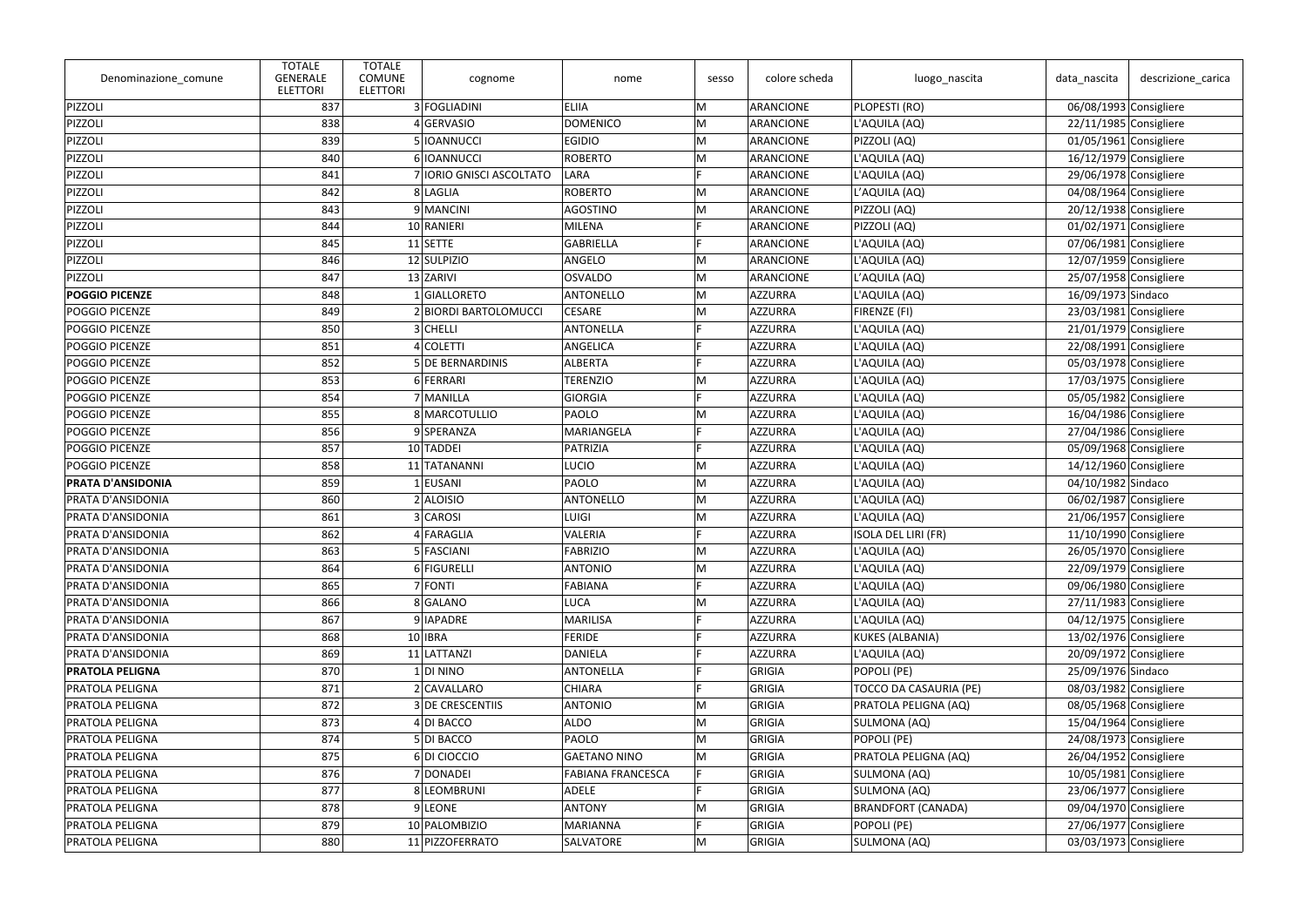| Denominazione_comune | <b>TOTALE</b><br><b>GENERALE</b><br><b>ELETTORI</b> | <b>TOTALE</b><br><b>COMUNE</b><br><b>ELETTORI</b> | cognome          | nome                  | sesso | colore scheda  | luogo_nascita                  | data_nascita             | descrizione carica |
|----------------------|-----------------------------------------------------|---------------------------------------------------|------------------|-----------------------|-------|----------------|--------------------------------|--------------------------|--------------------|
| PRATOLA PELIGNA      | 881                                                 |                                                   | 12 TARANTELLI    | <b>NUNZIO</b>         | M     | GRIGIA         | PRATOLA PELIGNA (AQ)           | 02/12/1959 Consigliere   |                    |
| PRATOLA PELIGNA      | 882                                                 |                                                   | 13 TOMASSILLI    | ALESSANDRA            |       | GRIGIA         | SULMONA (AQ)                   | 27/06/1972 Consigliere   |                    |
| <b>PREZZA</b>        | 883                                                 |                                                   | 1 SCOCCIA        | <b>MARIANNA</b>       |       | AZZURRA        | AVEZZANO (AQ)                  | 17/12/1981 Sindaco       |                    |
| PREZZA               | 884                                                 |                                                   | 2 COLANANNI      | <b>SABATINO</b>       | M     | AZZURRA        | POPOLI (PE)                    | $23/09/1974$ Consigliere |                    |
| PREZZA               | 885                                                 |                                                   | 3 DE SANTIS      | <b>GIANNI</b>         | M     | AZZURRA        | <b>VENAFRO (IS)</b>            | 29/04/1978 Consigliere   |                    |
| PREZZA               | 886                                                 |                                                   | 4D'ERAMO         | <b>AMEDEO</b>         | M     | AZZURRA        | POPOLI (PE)                    | 15/07/1980 Consigliere   |                    |
| PREZZA               | 887                                                 |                                                   | 5 DI SIMONE      | <b>NICOLA</b>         | M     | AZZURRA        | <b>GORIANO SICOLI (AQ)</b>     | 07/03/1971 Consigliere   |                    |
| PREZZA               | 888                                                 |                                                   | 6 FALLAVOLLITA   | <b>CANDIDO</b>        | M     | AZZURRA        | CORFINIO (AQ)                  | 10/02/1962 Consigliere   |                    |
| PREZZA               | 889                                                 |                                                   | 7 FERRUSI        | <b>ANTONIO</b>        | M     | AZZURRA        | <b>BUGNARA (AQ)</b>            | 24/10/1960 Consigliere   |                    |
| PREZZA               | 890                                                 |                                                   | 8 FRATTAROLI     | <b>VITO</b>           | M     | AZZURRA        | SULMONA (AQ)                   | 30/12/1968 Consigliere   |                    |
| PREZZA               | 891                                                 |                                                   | 9 GENTILE        | <b>VITALIANO</b>      | M     | AZZURRA        | SULMONA (AQ)                   | 04/01/1962 Consigliere   |                    |
| PREZZA               | 892                                                 |                                                   | 10 MARINUCCI     | <b>MARIA CONCETTA</b> | F     | AZZURRA        | SULMONA (AQ)                   | 01/10/1953 Consigliere   |                    |
| PREZZA               | 893                                                 |                                                   | 11 ROSATONE      | <b>FULGENZIO</b>      | M     | AZZURRA        | PREZZA (AQ)                    | 20/11/1957 Consigliere   |                    |
| <b>RAIANO</b>        | 894                                                 |                                                   | $1$ MOCA         | <b>MARCO</b>          | M     | AZZURRA        | PESCARA (PE)                   | 14/12/1962 Sindaco       |                    |
| <b>RAIANO</b>        | 895                                                 |                                                   | 2 CONDEMI        | <b>MARIO</b>          | M     | AZZURRA        | MONT SAINT MARTIN (FRANCIA)    | 01/07/1953 Consigliere   |                    |
| <b>RAIANO</b>        | 896                                                 |                                                   | 3 GAMBALE        | <b>LUIGI</b>          | M     | AZZURRA        | RAIANO (AQ)                    | 17/04/1959 Consigliere   |                    |
| <b>RAIANO</b>        | 897                                                 |                                                   | $4$ GENTILE      | <b>FRANCO</b>         | M     | AZZURRA        | L'AQUILA (AQ)                  | 01/10/1965 Consigliere   |                    |
| <b>RAIANO</b>        | 898                                                 |                                                   | 5 GINNETTI       | RINALDO               | M     | AZZURRA        | RAIANO (AQ)                    | 13/11/1960 Consigliere   |                    |
| <b>RAIANO</b>        | 899                                                 |                                                   | 6 MANCONE        | <b>ANTONIETTA</b>     | E     | <b>AZZURRA</b> | AVEZZANO (AQ)                  | 28/08/1964 Consigliere   |                    |
| <b>RAIANO</b>        | 900                                                 |                                                   | 7 MARTELLONE     | <b>WALTER</b>         | M     | AZZURRA        | SANREMO (IM)                   | 14/04/1969 Consigliere   |                    |
| <b>RAIANO</b>        | 901                                                 |                                                   | 8 MASCIOLI       | <b>MARCELLO</b>       | M     | AZZURRA        | POPOLI (PE)                    | 24/03/1992 Consigliere   |                    |
| <b>RAIANO</b>        | 902                                                 |                                                   | 9RUSCITTI        | <b>CINZIA TIZIANA</b> | F     | AZZURRA        | AVEZZANO (AQ)                  | 28/03/1964 Consigliere   |                    |
| <b>RAIANO</b>        | 903                                                 |                                                   | 10 TRONCA        | <b>FRANCESCA</b>      |       | AZZURRA        | POPOLI (PE)                    | 20/06/1979 Consigliere   |                    |
| <b>RAIANO</b>        | 904                                                 |                                                   | 11 TRONCA        | <b>TONINO</b>         | M     | AZZURRA        | <b>BOUSSU (BELGIO)</b>         | $31/01/1952$ Consigliere |                    |
| <b>RIVISONDOLI</b>   | 905                                                 |                                                   | 1 IARUSSI        | <b>GIANCARLO</b>      | M     | AZZURRA        | CASTEL DI SANGRO (AQ)          | 18/08/1970 Sindaco       |                    |
| RIVISONDOLI          | 906                                                 |                                                   | $2$ <b>BUONO</b> | <b>SIMONE</b>         | M     | AZZURRA        | CASTEL DI SANGRO (AQ)          | 17/10/1985 Consigliere   |                    |
| RIVISONDOLI          | 907                                                 |                                                   | 3 CIAMPAGLIA     | GIOVANNA              |       | AZZURRA        | L'AQUILA (AQ)                  | 04/07/1970 Consigliere   |                    |
| RIVISONDOLI          | 908                                                 |                                                   | 4 D'ALTORIO      | <b>ELVIO</b>          | M     | AZZURRA        | RIVISONDOLI (AQ)               | $21/01/1955$ Consigliere |                    |
| RIVISONDOLI          | 909                                                 |                                                   | 5 DE CAPITE      | <b>NUNZIO</b>         | M     | AZZURRA        | RIVISONDOLI (AQ)               | 25/08/1954 Consigliere   |                    |
| RIVISONDOLI          | 910                                                 |                                                   | 6DI PARDO        | <b>MARYLINE</b>       |       | AZZURRA        | SAINT MARTIN D'HERES (FRANCIA) | 24/02/1978 Consigliere   |                    |
| RIVISONDOLI          | 911                                                 |                                                   | 7 FERRARA        | <b>PIERGIORGIO</b>    | M     | AZZURRA        | POPOLI (PE)                    | 26/09/1976 Consigliere   |                    |
| RIVISONDOLI          | 912                                                 |                                                   | 8 GENTILE        | <b>FRANCO</b>         | M     | AZZURRA        | RIVISONDOLI (AQ)               | 24/03/1964 Consigliere   |                    |
| RIVISONDOLI          | 913                                                 |                                                   | 9 MONACO         | <b>STEFANIA</b>       |       | AZZURRA        | CASTEL DI SANGRO (AQ)          | 26/12/1975 Consigliere   |                    |
| RIVISONDOLI          | 914                                                 |                                                   | 10 ROMITO        | <b>FRANCO</b>         | M     | <b>AZZURRA</b> | RIVISONDOLI (AQ)               | 08/02/1951 Consigliere   |                    |
| RIVISONDOLI          | 915                                                 |                                                   | 11 SARROCCO      | <b>JUAN OLINDO</b>    | M     | AZZURRA        | MAR DEL PLATA (ARGENTINA)      | 27/02/1955 Consigliere   |                    |
| <b>ROCCACASALE</b>   | 916                                                 |                                                   | $1$ PACE         | <b>ENRICO</b>         | M     | AZZURRA        | POPOLI (PE)                    | 08/04/1980 Sindaco       |                    |
| ROCCACASALE          | 917                                                 |                                                   | 2 CASASANTA      | <b>MARINA</b>         | F     | AZZURRA        | ROCCACASALE (AQ)               | 05/03/1968 Consigliere   |                    |
| ROCCACASALE          | 918                                                 |                                                   | 3 COLELLA        | <b>GEDDA</b>          |       | AZZURRA        | SULMONA (AQ)                   | 20/12/1992 Consigliere   |                    |
| ROCCACASALE          | 919                                                 |                                                   | 4 DE SIMONE      | AGOSTINO              | M     | AZZURRA        | SULMONA (AQ)                   | 19/02/1968 Consigliere   |                    |
| ROCCACASALE          | 920                                                 |                                                   | 5 DE SIMONE      | <b>MARCO</b>          | M     | AZZURRA        | SULMONA (AQ)                   | 13/05/1977 Consigliere   |                    |
| ROCCACASALE          | 921                                                 |                                                   | 6DI CESARE       | <b>LUCA</b>           | M     | AZZURRA        | SULMONA (AQ)                   | 06/06/1995 Consigliere   |                    |
| ROCCACASALE          | 922                                                 |                                                   | 7 PALANZA        | FERNANDO              | M     | AZZURRA        | POPOLI (PE)                    | 23/06/1993 Consigliere   |                    |
| ROCCACASALE          | 923                                                 |                                                   | 8 ROMEI          | ANGELA                |       | AZZURRA        | SULMONA (AQ)                   | 12/01/1983 Consigliere   |                    |
| ROCCACASALE          | 924                                                 |                                                   | 9 SABATINI       | MANUEL                | M     | <b>AZZURRA</b> | SULMONA (AQ)                   | 15/08/1986 Consigliere   |                    |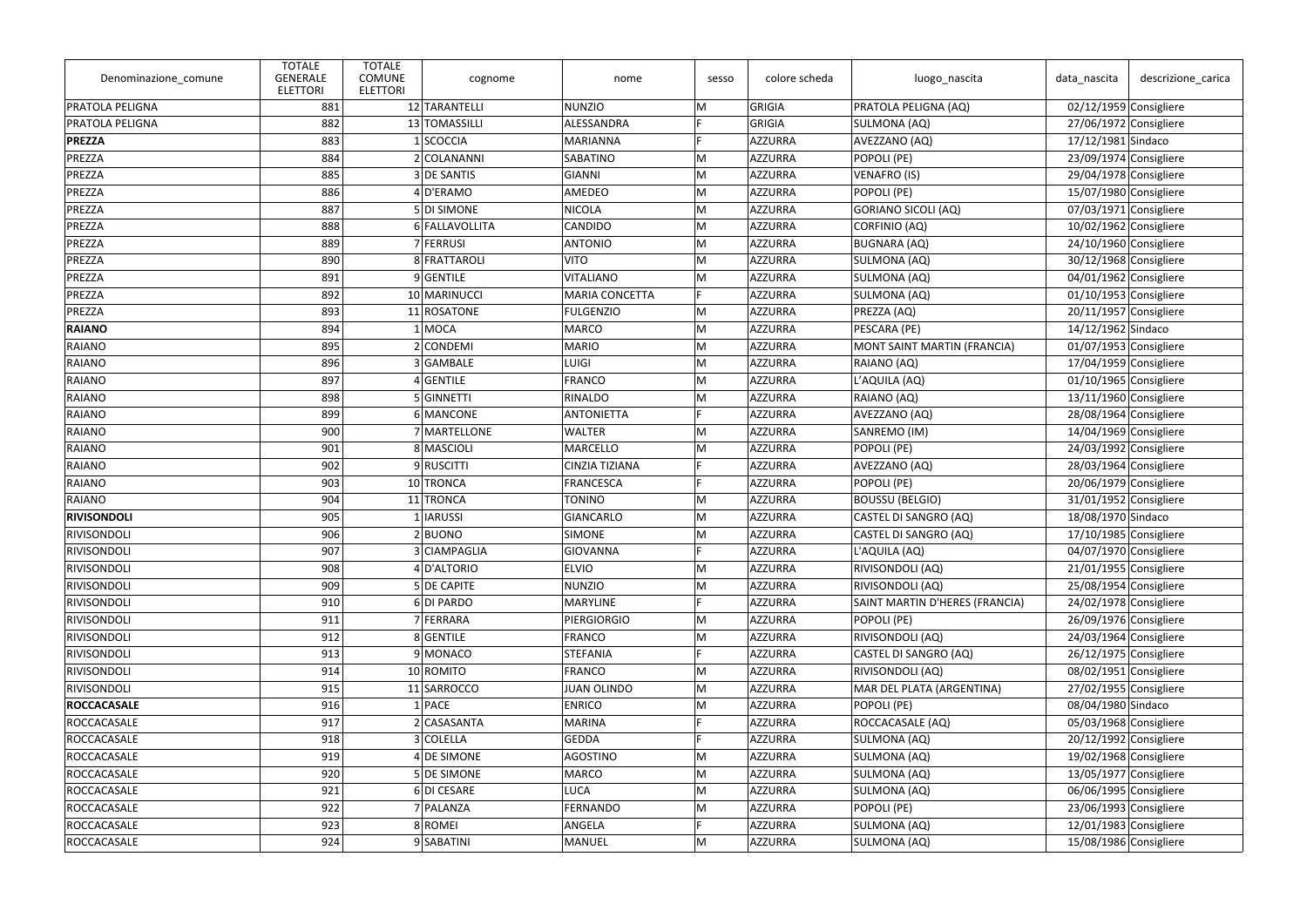| Denominazione_comune   | <b>TOTALE</b><br><b>GENERALE</b><br><b>ELETTORI</b> | <b>TOTALE</b><br><b>COMUNE</b><br><b>ELETTORI</b> | cognome         | nome                    | sesso | colore scheda  | luogo_nascita             | data nascita             | descrizione_carica |
|------------------------|-----------------------------------------------------|---------------------------------------------------|-----------------|-------------------------|-------|----------------|---------------------------|--------------------------|--------------------|
| ROCCACASALE            | 925                                                 |                                                   | 10 TADDEI       | SILVIO                  | M     | AZZURRA        | SULMONA (AQ)              | 31/08/1985 Consigliere   |                    |
| ROCCACASALE            | 926                                                 |                                                   | $11$ TULLI      | <b>SYLVIE</b>           |       | AZZURRA        | <b>CHEMBERY (FRANCIA)</b> | 21/10/1969 Consigliere   |                    |
| <b>ROCCA DI BOTTE</b>  | 927                                                 |                                                   | 1 MARZOLINI     | <b>FERNANDO ANTONIO</b> | M     | AZZURRA        | ROCCA DI BOTTE (AQ)       | 02/10/1940 Sindaco       |                    |
| ROCCA DI BOTTE         | 928                                                 |                                                   | 2BONANNI        | <b>CHRISTIAN</b>        | M     | AZZURRA        | TAGLIACOZZO (AQ)          | 30/11/1982 Consigliere   |                    |
| <b>ROCCA DI BOTTE</b>  | 929                                                 |                                                   | 3 BONANNI       | PIERLUIGI               | M     | AZZURRA        | AVEZZANO (AQ)             | 31/01/1976 Consigliere   |                    |
| ROCCA DI BOTTE         | 930                                                 |                                                   | 4 CAMERLENGO    | <b>LUCIANO</b>          | M     | AZZURRA        | ROMA (RM)                 | 13/12/1962 Consigliere   |                    |
| ROCCA DI BOTTE         | 931                                                 |                                                   | 5 CORONI        | <b>DIEGO</b>            | M     | AZZURRA        | ROMA (RM)                 | 17/08/1965 Consigliere   |                    |
| ROCCA DI BOTTE         | 932                                                 |                                                   | 6D'AMICO        | ALESSANDRA              |       | AZZURRA        | ALATRI (FR)               | $19/12/1977$ Consigliere |                    |
| ROCCA DI BOTTE         | 933                                                 |                                                   | 7D'ONOFRIO      | <b>CLAUDIA</b>          | E     | <b>AZZURRA</b> | TAGLIACOZZO (AQ)          | 18/01/1979 Consigliere   |                    |
| <b>ROCCA DI BOTTE</b>  | 934                                                 |                                                   | 8 FALABELLA     | <b>ANTONELLA</b>        | E     | AZZURRA        | ROMA (RM)                 | 28/02/1967 Consigliere   |                    |
| <b>ROCCA DI BOTTE</b>  | 935                                                 |                                                   | 9 FERRARI       | <b>ROBERTA</b>          |       | AZZURRA        | ROMA (RM)                 | 31/07/1990 Consigliere   |                    |
| ROCCA DI BOTTE         | 936                                                 |                                                   | 10 GALLIZI      | ANDREA                  | M     | AZZURRA        | ROMA (RM)                 | 06/09/1993 Consigliere   |                    |
| ROCCA DI BOTTE         | 937                                                 |                                                   | 11 MAIALETTI    | <b>MAURO</b>            | M     | AZZURRA        | ROMA (RM)                 | 09/10/1959 Consigliere   |                    |
| <b>ROCCA DI CAMBIO</b> | 938                                                 |                                                   | 1 DI STEFANO    | <b>GENNARINO</b>        | M     | AZZURRA        | ROCCA DI CAMBIO (AQ)      | 15/11/1953 Sindaco       |                    |
| <b>ROCCA DI CAMBIO</b> | 939                                                 |                                                   | 2 CERASOLI      | <b>ROBERTO</b>          | M     | AZZURRA        | L'AQUILA (AQ)             | 23/11/1966 Consigliere   |                    |
| ROCCA DI CAMBIO        | 940                                                 |                                                   | 3 DEL GIUDICE   | <b>ATTILIO</b>          | M     | AZZURRA        | ROCCA DI CAMBIO (AQ)      | 15/02/1965 Consigliere   |                    |
| ROCCA DI CAMBIO        | 941                                                 |                                                   | 4 DI GIROLAMO   | <b>ORIANA</b>           |       | AZZURRA        | <b>TRIESTE</b>            | 14/02/1974 Consigliere   |                    |
| ROCCA DI CAMBIO        | 942                                                 |                                                   | 5 FRANCESCHI    | <b>FRANCESCO</b>        | M     | AZZURRA        | L'AQUILA (AQ)             | 05/08/1972 Consigliere   |                    |
| ROCCA DI CAMBIO        | 943                                                 |                                                   | 6 FRANCESCHI    | <b>GIULIANO</b>         | M     | AZZURRA        | L'AQUILA (AQ)             | 09/01/1988 Consigliere   |                    |
| ROCCA DI CAMBIO        | 944                                                 |                                                   | 7 MORGANTE      | <b>ROBERTO</b>          | M     | AZZURRA        | L'AQUILA (AQ)             | 27/04/1967 Consigliere   |                    |
| <b>ROCCA DI CAMBIO</b> | 945                                                 |                                                   | 8 MOSCONE       | <b>FRANCESCO</b>        | M     | AZZURRA        | L'AQUILA (AQ)             | 07/06/1981 Consigliere   |                    |
| ROCCA DI CAMBIO        | 946                                                 |                                                   | 9 MOSCONE       | <b>ROSARIO</b>          | M     | AZZURRA        | <b>SALERNO</b>            | 07/01/1965 Consigliere   |                    |
| ROCCA DI CAMBIO        | 947                                                 |                                                   | $10$ PACE       | <b>CHIARA</b>           |       | AZZURRA        | L'AQUILA (AQ)             | 05/01/1985 Consigliere   |                    |
| ROCCA DI CAMBIO        | 948                                                 |                                                   | 11 SULPIZIO     | <b>GIANMARIO</b>        | M     | AZZURRA        | L'AQUILA (AQ)             | 20/02/1992 Consigliere   |                    |
| <b>ROCCA DI MEZZO</b>  | 949                                                 |                                                   | 1 DI CICCIO     | <b>MAURO</b>            | M     | AZZURRA        | ROCCA DI MEZZO (AQ)       | 26/07/1955 Sindaco       |                    |
| ROCCA DI MEZZO         | 950                                                 |                                                   | 2 BENEDETTI     | <b>FRANCESCO</b>        | M     | AZZURRA        | L'AQUILA (AQ)             | 12/10/1962 Consigliere   |                    |
| ROCCA DI MEZZO         | 951                                                 |                                                   | 3 CAPRI         | <b>CARLO</b>            | M     | AZZURRA        | L'AQUILA (AQ)             | 08/07/1982 Consigliere   |                    |
| ROCCA DI MEZZO         | 952                                                 |                                                   | 4 CIACCIA       | <b>FRANCESCA</b>        |       | AZZURRA        | ROMA (RM)                 | 25/02/1973 Consigliere   |                    |
| ROCCA DI MEZZO         | 953                                                 |                                                   | 5 CICCHETTI     | <b>LEUCIO</b>           | M     | AZZURRA        | L'AQUILA (AQ)             | $11/01/1965$ Consigliere |                    |
| ROCCA DI MEZZO         | 954                                                 |                                                   | 6 COCCIANTE     | <b>GIOVANNI</b>         | M     | AZZURRA        | ROCCA DI MEZZO (AQ)       | 08/03/1948 Consigliere   |                    |
| ROCCA DI MEZZO         | 955                                                 |                                                   | 7 DEL GIUDICE   | <b>MATTEO</b>           | M     | AZZURRA        | L'AQUILA (AQ)             | 05/10/1981 Consigliere   |                    |
| ROCCA DI MEZZO         | 956                                                 |                                                   | 8 GIULIANI      | PIERLORENZO             | M     | AZZURRA        | L'AQUILA (AQ)             | 23/07/1964 Consigliere   |                    |
| ROCCA DI MEZZO         | 957                                                 |                                                   | 9 LUCANTONIO    | <b>STEFANO</b>          | M     | AZZURRA        | L'AQUILA (AQ)             | $26/04/1993$ Consigliere |                    |
| ROCCA DI MEZZO         | 958                                                 |                                                   | 10 NUSCA        | <b>EMILIO</b>           | M     | <b>AZZURRA</b> | L'AQUILA (AQ)             | 04/07/1952 Consigliere   |                    |
| ROCCA DI MEZZO         | 959                                                 |                                                   | 11 ROTELLI      | <b>MARIO</b>            | M     | AZZURRA        | ROCCA DI MEZZO (AQ)       | 29/08/1952 Consigliere   |                    |
| <b>ROCCA PIA</b>       | 960                                                 |                                                   | 1 BERARDUCCI    | PASQUALE                | M     | AZZURRA        | ROCCA PIA (AQ)            | 30/03/1971 Sindaco       |                    |
| ROCCA PIA              | 961                                                 |                                                   | 2 AMATANGELO    | <b>GIUSEPPE</b>         | M     | AZZURRA        | RIETI (RI)                | $24/05/1983$ Consigliere |                    |
| ROCCA PIA              | 962                                                 |                                                   | 3 CIOTTI        | <b>GAUDENZIO</b>        | M     | AZZURRA        | SULMONA (AQ)              | 14/04/1983 Consigliere   |                    |
| ROCCA PIA              | 963                                                 |                                                   | 4 CIOTTI        | <b>GIUSEPPE</b>         | M     | <b>AZZURRA</b> | MILANO (MI)               | $01/02/1973$ Consigliere |                    |
| ROCCA PIA              | 964                                                 |                                                   | 5 DI BARTOLOMEO | <b>FEDERICA</b>         |       | AZZURRA        | ROMA (RM)                 | 15/03/1980 Consigliere   |                    |
| ROCCA PIA              | 965                                                 |                                                   | 6 GAROFALO      | PAOLO VALERIO           | M     | AZZURRA        | ROCCA PIA (AQ)            | 15/12/1970 Consigliere   |                    |
| ROCCA PIA              | 966                                                 |                                                   | 7 LEONE         | LUISA                   |       | AZZURRA        | SULMONA (AQ)              | 28/04/1979 Consigliere   |                    |
| ROCCA PIA              | 967                                                 |                                                   | 8 LEONE         | <b>MAURIZIO</b>         | M     | AZZURRA        | SULMONA (AQ)              | 12/11/1984 Consigliere   |                    |
| ROCCA PIA              | 968                                                 |                                                   | 9 PERFETTO      | <b>TOMMASO</b>          | M     | AZZURRA        | SULMONA (AQ)              | 26/09/1977 Consigliere   |                    |
|                        |                                                     |                                                   |                 |                         |       |                |                           |                          |                    |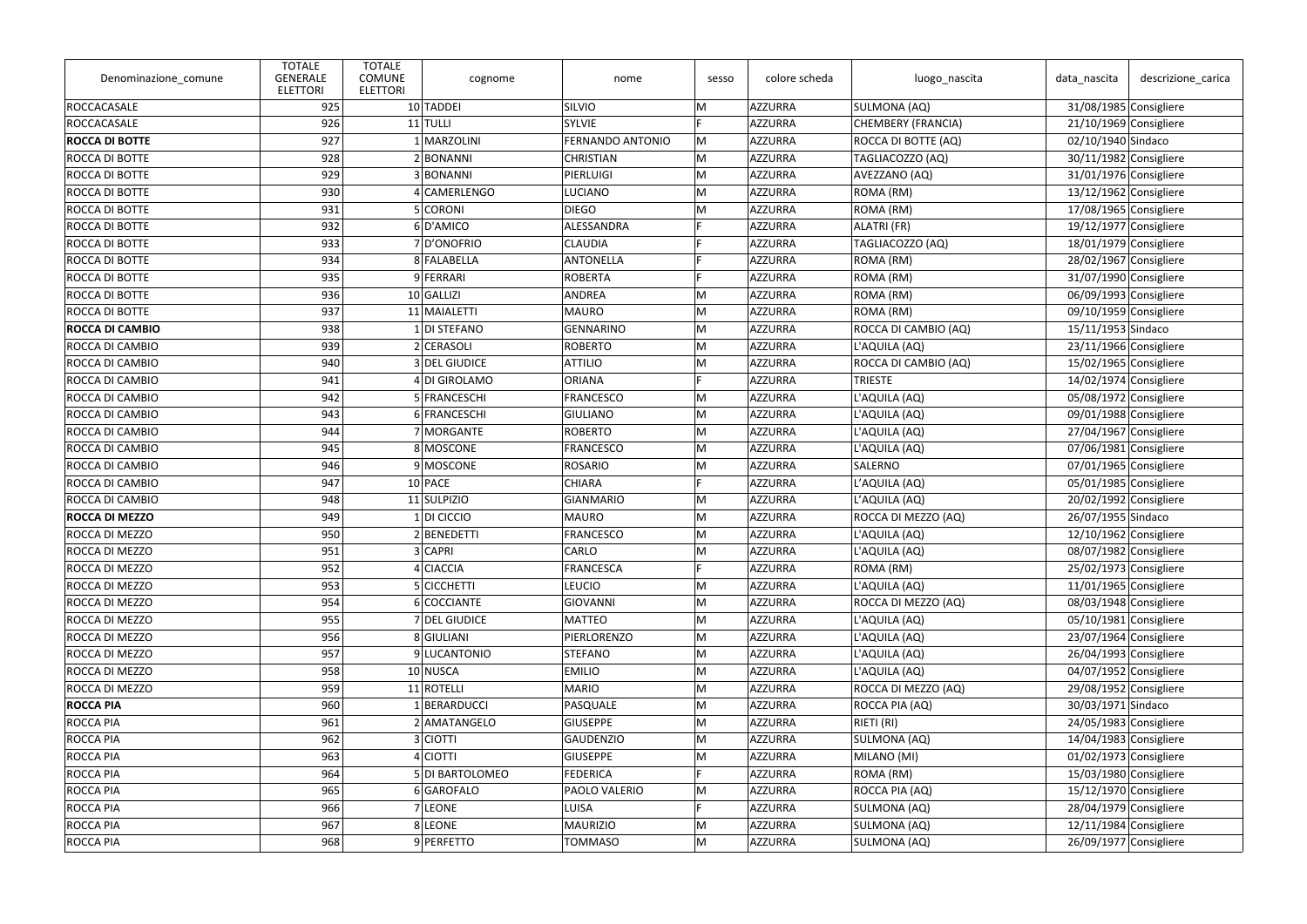| ROCCA PIA<br>969<br>10 TABACCO<br>M<br>AZZURRA<br>SULMONA (AQ)<br>15/01/1977 Consigliere<br><b>UGO</b><br>11 VENTURA<br><b>FRANCESCO</b><br>ROCCA PIA<br>970<br>M<br>AZZURRA<br>SULMONA (AQ)<br>15/05/1985 Consigliere<br>M<br>971<br>AZZURRA<br><b>ROCCARASO</b><br>1 DI DONATO<br><b>FRANCESCO</b><br>SULMONA (AQ)<br>06/09/1977 Sindaco<br><b>ROCCARASO</b><br>972<br>2 AMOROSI<br><b>ANTONELLO</b><br>M<br>AZZURRA<br>CASTEL DI SANGRO (AQ)<br>24/04/1984 Consigliere<br>973<br>M<br>ROCCARASO<br>3 CHIAVERINI<br><b>GIULIANO</b><br>AZZURRA<br>CASTEL DI SANGRO (AQ)<br>09/07/1973 Consigliere<br>974<br>4 CIPRIANI<br><b>DANIELA</b><br>AZZURRA<br><b>ROCCARASO</b><br>CASTEL DI SANGRO(AQ)<br>28/09/1978 Consigliere<br><b>ROCCARASO</b><br>975<br>5 CORDISCO<br><b>DOMENICO</b><br>M<br>AZZURRA<br>ROCCARASO (AQ)<br>07/01/1962 Consigliere<br>976<br>6 ODDIS<br>AZZURRA<br><b>ROCCARASO</b><br><b>MARILENA</b><br>SULMONA (AQ)<br>25/05/1982 Consigliere<br>977<br>7 ODDIS<br>15/10/1973 Consigliere<br><b>ROCCARASO</b><br><b>MONICA</b><br>E<br><b>AZZURRA</b><br>ROCCARASO (AQ)<br>978<br>E<br><b>ROCCARASO</b><br>8 OLIVIERI<br>PATRIZIA<br>AZZURRA<br>CASTEL DI SANGRO(AQ)<br>19/11/1970 Consigliere<br>979<br>ROCCARASO<br>9RUCCI<br><b>CHRISTIAN</b><br>AZZURRA<br>OSTUNI (BR)<br>$21/04/1973$ Consigliere<br>M<br><b>ROCCARASO</b><br>980<br>10 SILVESTRI<br><b>MAURIZIO</b><br>M<br>AZZURRA<br>SULMONA (AQ)<br>12/03/1954 Consigliere<br>M<br>981<br>$11$ TRILLI<br>AZZURRA<br><b>ROCCARASO</b><br><b>GIUSEPPE</b><br>CASTEL DI SANGRO(AQ)<br>01/06/1987 Consigliere<br>1 D'ORAZIO<br><b>SAN BENEDETTO DEI MARSI</b><br>982<br><b>QUIRINO</b><br>M<br>ARANCIONE<br>PESCINA (AQ)<br>07/03/1977 Sindaco<br>983<br>M<br>2 ASCENZO<br><b>MIRKO</b><br>ARANCIONE<br>31/07/1977 Consigliere<br><b>SAN BENEDETTO DEI MARSI</b><br>PESCINA (AQ)<br>984<br>3 CERASA<br>M<br><b>FABRIZIO DOMENICO</b><br>ARANCIONE<br>MILANO (MI)<br>03/01/1966 Consigliere<br>SAN BENEDETTO DEI MARSI<br>985<br>4 CERASANI<br><b>ANTONIO</b><br>M<br>ARANCIONE<br>AVEZZANO (AQ)<br>24/12/1994 Consigliere<br>SAN BENEDETTO DEI MARSI<br>986<br>5 CORDISCHI<br><b>VINCENZINO</b><br>M<br>ARANCIONE<br>AVEZZANO (AQ)<br>$14/12/1961$ Consigliere<br><b>SAN BENEDETTO DEI MARSI</b><br>987<br><b>SAN BENEDETTO DEI MARSI</b><br>6 DI BENEDETTO<br><b>MARIO</b><br>M<br>ARANCIONE<br>AVEZZANO (AQ)<br>25/05/1994 Consigliere<br>M<br>988<br>7 DI CESARE<br>PAOLO<br>ARANCIONE<br>SAN BENEDETTO DEI MARSI (AQ)<br>23/04/1954 Consigliere<br>SAN BENEDETTO DEI MARSI<br>989<br>8DI GENOVA<br><b>MARIA</b><br>E<br>ARANCIONE<br>AVEZZANO (AQ)<br>26/09/1974 Consigliere<br>SAN BENEDETTO DEI MARSI<br>9 FANTOZZI<br>990<br><b>DOMENICO</b><br>M<br>ARANCIONE<br>SAN BENEDETTO DEI MARSI (AQ)<br>14/02/1956 Consigliere<br>SAN BENEDETTO DEI MARSI<br>991<br><b>DANILO</b><br>M<br>10 MASTRODICASA<br>ARANCIONE<br>PESCINA (AQ)<br>17/08/1968 Consigliere<br><b>SAN BENEDETTO DEI MARSI</b><br>$11$ POLCE<br><b>ANTONELLA</b><br>SAN BENEDETTO DEI MARSI (AQ)<br>04/11/1961 Consigliere<br><b>SAN BENEDETTO DEI MARSI</b><br>992<br>E<br>ARANCIONE<br>993<br>12 RAGLIONE<br><b>ERMINIA</b><br>09/03/1976 Consigliere<br><b>SAN BENEDETTO DEI MARSI</b><br>ARANCIONE<br>PESCINA (AQ)<br>994<br>$13$ ROSSI<br>M<br>02/07/1990 Consigliere<br><b>ATTILIO</b><br>ARANCIONE<br>PESCINA (AQ)<br><b>SAN BENEDETTO DEI MARSI</b><br><b>SAN BENEDETTO IN PERILLIS</b><br>995<br>1 D'ABRIZIO<br>LAURA<br>AZZURRA<br>POPOLI (PE)<br>11/12/1977 Sindaco<br>996<br>M<br>2 D'ABRIZIO<br><b>ANTONIO</b><br>AZZURRA<br>POPOLI (PE)<br>$21/01/1979$ Consigliere<br><b>SAN BENEDETTO IN PERILLIS</b><br>997<br>3 DI GREGORIO<br><b>ERICA</b><br>AZZURRA<br>ALBANO LAZIALE (RM)<br>$15/12/1979$ Consigliere<br><b>SAN BENEDETTO IN PERILLIS</b><br>998<br>4 FRAMMOLINI<br><b>ARNALDO</b><br>M<br>L'AQUILA (AQ)<br>27/06/1982 Consigliere<br><b>SAN BENEDETTO IN PERILLIS</b><br>AZZURRA<br>999<br><b>FIORELLA</b><br>5 GENTILE<br>AZZURRA<br>POPOLI (PE)<br>16/04/1989 Consigliere<br><b>SAN BENEDETTO IN PERILLIS</b><br>POPOLI (PE)<br>1000<br>6 MARINI<br><b>CLAUDIA</b><br>24/01/1975 Consigliere<br><b>SAN BENEDETTO IN PERILLIS</b><br>AZZURRA<br>7 MASSACESI<br>1001<br>GIOVANNI<br>M<br>AZZURRA<br>L'AQUILA (AQ)<br>23/06/1982 Consigliere<br><b>SAN BENEDETTO IN PERILLIS</b><br>1002<br>8 PATRIZIO<br><b>ELSA GIUSEPPINA</b><br>F<br><b>AZZURRA</b><br>SAN BENEDETTO IN PERILLIS (AQ)<br>18/12/1958 Consigliere<br><b>SAN BENEDETTO IN PERILLIS</b><br>1003<br>9 SALVATI<br>POPOLI (PE)<br>27/04/1977 Consigliere<br><b>SAN BENEDETTO IN PERILLIS</b><br><b>ROMINA</b><br>AZZURRA<br>10 SALVATI<br>1004<br><b>LIA</b><br>AZZURRA<br>POPOLI (PE)<br>16/01/1988 Consigliere<br><b>SAN BENEDETTO IN PERILLIS</b><br>11 SATURNI<br><b>ELISIO PIERO</b><br>AZZURRA<br>POPOLI (PE)<br>09/03/1973 Consigliere<br><b>SAN BENEDETTO IN PERILLIS</b><br>1005<br>M<br>M<br>1006<br>1 DI BARTOLOMEO<br><b>ANTONIO</b><br>AZZURRA<br>29/01/1981 Sindaco<br><b>SAN DEMETRIO NE' VESTINI</b><br>L'AQUILA (AQ)<br>2 ALESSANDRINI<br>12/07/1978 Consigliere<br>1007<br><b>ANITA</b><br>AZZURRA<br>L'AQUILA (AQ)<br><b>SAN DEMETRIO NE' VESTINI</b><br>3 CICCONE<br><b>GIUSEPPE</b><br>M<br><b>CARACAS (VENEZUELA)</b><br>17/09/1969 Consigliere<br><b>SAN DEMETRIO NE' VESTINI</b><br>1008<br>AZZURRA<br>M<br>L'AQUILA (AQ)<br>$11/06/1973$ Consigliere<br><b>SAN DEMETRIO NE' VESTINI</b><br>1009<br>4 COTUGNO<br>MASSIMILIANO<br>AZZURRA<br>5 DI BACCO<br>LEOMINSTER (USA)<br>SAN DEMETRIO NE' VESTINI<br>1010<br><b>PIETRO</b><br>M<br>AZZURRA<br>14/04/1963 Consigliere<br>6DI FABIO<br>1011<br><b>MATTIA</b><br>M<br>AZZURRA<br>L'AQUILA (AQ)<br>07/02/1991 Consigliere<br><b>SAN DEMETRIO NE' VESTINI</b><br>17/07/1986 Consigliere<br><b>SAN DEMETRIO NE' VESTINI</b><br>1012<br>7 FAZIO<br>ALESSIA<br>AZZURRA<br><b>FOLIGNO</b> | Denominazione_comune | <b>TOTALE</b><br><b>GENERALE</b><br><b>ELETTORI</b> | <b>TOTALE</b><br><b>COMUNE</b><br><b>ELETTORI</b> | cognome | nome | sesso | colore scheda | luogo_nascita | data_nascita | descrizione_carica |
|------------------------------------------------------------------------------------------------------------------------------------------------------------------------------------------------------------------------------------------------------------------------------------------------------------------------------------------------------------------------------------------------------------------------------------------------------------------------------------------------------------------------------------------------------------------------------------------------------------------------------------------------------------------------------------------------------------------------------------------------------------------------------------------------------------------------------------------------------------------------------------------------------------------------------------------------------------------------------------------------------------------------------------------------------------------------------------------------------------------------------------------------------------------------------------------------------------------------------------------------------------------------------------------------------------------------------------------------------------------------------------------------------------------------------------------------------------------------------------------------------------------------------------------------------------------------------------------------------------------------------------------------------------------------------------------------------------------------------------------------------------------------------------------------------------------------------------------------------------------------------------------------------------------------------------------------------------------------------------------------------------------------------------------------------------------------------------------------------------------------------------------------------------------------------------------------------------------------------------------------------------------------------------------------------------------------------------------------------------------------------------------------------------------------------------------------------------------------------------------------------------------------------------------------------------------------------------------------------------------------------------------------------------------------------------------------------------------------------------------------------------------------------------------------------------------------------------------------------------------------------------------------------------------------------------------------------------------------------------------------------------------------------------------------------------------------------------------------------------------------------------------------------------------------------------------------------------------------------------------------------------------------------------------------------------------------------------------------------------------------------------------------------------------------------------------------------------------------------------------------------------------------------------------------------------------------------------------------------------------------------------------------------------------------------------------------------------------------------------------------------------------------------------------------------------------------------------------------------------------------------------------------------------------------------------------------------------------------------------------------------------------------------------------------------------------------------------------------------------------------------------------------------------------------------------------------------------------------------------------------------------------------------------------------------------------------------------------------------------------------------------------------------------------------------------------------------------------------------------------------------------------------------------------------------------------------------------------------------------------------------------------------------------------------------------------------------------------------------------------------------------------------------------------------------------------------------------------------------------------------------------------------------------------------------------------------------------------------------------------------------------------------------------------------------------------------------------------------------------------------------------------------------------------------------------------------------------------------------------------------------------------------------------------------------------------------------------------------------------------------------------------------------------------------------------------------------------------------------------------------------------------------------------------------------------------------------------------------------------------------------------------------------------------------------------------------------------------------------------------------------------------------------------------------------------------------------------------------------------------------------------------------|----------------------|-----------------------------------------------------|---------------------------------------------------|---------|------|-------|---------------|---------------|--------------|--------------------|
|                                                                                                                                                                                                                                                                                                                                                                                                                                                                                                                                                                                                                                                                                                                                                                                                                                                                                                                                                                                                                                                                                                                                                                                                                                                                                                                                                                                                                                                                                                                                                                                                                                                                                                                                                                                                                                                                                                                                                                                                                                                                                                                                                                                                                                                                                                                                                                                                                                                                                                                                                                                                                                                                                                                                                                                                                                                                                                                                                                                                                                                                                                                                                                                                                                                                                                                                                                                                                                                                                                                                                                                                                                                                                                                                                                                                                                                                                                                                                                                                                                                                                                                                                                                                                                                                                                                                                                                                                                                                                                                                                                                                                                                                                                                                                                                                                                                                                                                                                                                                                                                                                                                                                                                                                                                                                                                                                                                                                                                                                                                                                                                                                                                                                                                                                                                                                                                                                                |                      |                                                     |                                                   |         |      |       |               |               |              |                    |
|                                                                                                                                                                                                                                                                                                                                                                                                                                                                                                                                                                                                                                                                                                                                                                                                                                                                                                                                                                                                                                                                                                                                                                                                                                                                                                                                                                                                                                                                                                                                                                                                                                                                                                                                                                                                                                                                                                                                                                                                                                                                                                                                                                                                                                                                                                                                                                                                                                                                                                                                                                                                                                                                                                                                                                                                                                                                                                                                                                                                                                                                                                                                                                                                                                                                                                                                                                                                                                                                                                                                                                                                                                                                                                                                                                                                                                                                                                                                                                                                                                                                                                                                                                                                                                                                                                                                                                                                                                                                                                                                                                                                                                                                                                                                                                                                                                                                                                                                                                                                                                                                                                                                                                                                                                                                                                                                                                                                                                                                                                                                                                                                                                                                                                                                                                                                                                                                                                |                      |                                                     |                                                   |         |      |       |               |               |              |                    |
|                                                                                                                                                                                                                                                                                                                                                                                                                                                                                                                                                                                                                                                                                                                                                                                                                                                                                                                                                                                                                                                                                                                                                                                                                                                                                                                                                                                                                                                                                                                                                                                                                                                                                                                                                                                                                                                                                                                                                                                                                                                                                                                                                                                                                                                                                                                                                                                                                                                                                                                                                                                                                                                                                                                                                                                                                                                                                                                                                                                                                                                                                                                                                                                                                                                                                                                                                                                                                                                                                                                                                                                                                                                                                                                                                                                                                                                                                                                                                                                                                                                                                                                                                                                                                                                                                                                                                                                                                                                                                                                                                                                                                                                                                                                                                                                                                                                                                                                                                                                                                                                                                                                                                                                                                                                                                                                                                                                                                                                                                                                                                                                                                                                                                                                                                                                                                                                                                                |                      |                                                     |                                                   |         |      |       |               |               |              |                    |
|                                                                                                                                                                                                                                                                                                                                                                                                                                                                                                                                                                                                                                                                                                                                                                                                                                                                                                                                                                                                                                                                                                                                                                                                                                                                                                                                                                                                                                                                                                                                                                                                                                                                                                                                                                                                                                                                                                                                                                                                                                                                                                                                                                                                                                                                                                                                                                                                                                                                                                                                                                                                                                                                                                                                                                                                                                                                                                                                                                                                                                                                                                                                                                                                                                                                                                                                                                                                                                                                                                                                                                                                                                                                                                                                                                                                                                                                                                                                                                                                                                                                                                                                                                                                                                                                                                                                                                                                                                                                                                                                                                                                                                                                                                                                                                                                                                                                                                                                                                                                                                                                                                                                                                                                                                                                                                                                                                                                                                                                                                                                                                                                                                                                                                                                                                                                                                                                                                |                      |                                                     |                                                   |         |      |       |               |               |              |                    |
|                                                                                                                                                                                                                                                                                                                                                                                                                                                                                                                                                                                                                                                                                                                                                                                                                                                                                                                                                                                                                                                                                                                                                                                                                                                                                                                                                                                                                                                                                                                                                                                                                                                                                                                                                                                                                                                                                                                                                                                                                                                                                                                                                                                                                                                                                                                                                                                                                                                                                                                                                                                                                                                                                                                                                                                                                                                                                                                                                                                                                                                                                                                                                                                                                                                                                                                                                                                                                                                                                                                                                                                                                                                                                                                                                                                                                                                                                                                                                                                                                                                                                                                                                                                                                                                                                                                                                                                                                                                                                                                                                                                                                                                                                                                                                                                                                                                                                                                                                                                                                                                                                                                                                                                                                                                                                                                                                                                                                                                                                                                                                                                                                                                                                                                                                                                                                                                                                                |                      |                                                     |                                                   |         |      |       |               |               |              |                    |
|                                                                                                                                                                                                                                                                                                                                                                                                                                                                                                                                                                                                                                                                                                                                                                                                                                                                                                                                                                                                                                                                                                                                                                                                                                                                                                                                                                                                                                                                                                                                                                                                                                                                                                                                                                                                                                                                                                                                                                                                                                                                                                                                                                                                                                                                                                                                                                                                                                                                                                                                                                                                                                                                                                                                                                                                                                                                                                                                                                                                                                                                                                                                                                                                                                                                                                                                                                                                                                                                                                                                                                                                                                                                                                                                                                                                                                                                                                                                                                                                                                                                                                                                                                                                                                                                                                                                                                                                                                                                                                                                                                                                                                                                                                                                                                                                                                                                                                                                                                                                                                                                                                                                                                                                                                                                                                                                                                                                                                                                                                                                                                                                                                                                                                                                                                                                                                                                                                |                      |                                                     |                                                   |         |      |       |               |               |              |                    |
|                                                                                                                                                                                                                                                                                                                                                                                                                                                                                                                                                                                                                                                                                                                                                                                                                                                                                                                                                                                                                                                                                                                                                                                                                                                                                                                                                                                                                                                                                                                                                                                                                                                                                                                                                                                                                                                                                                                                                                                                                                                                                                                                                                                                                                                                                                                                                                                                                                                                                                                                                                                                                                                                                                                                                                                                                                                                                                                                                                                                                                                                                                                                                                                                                                                                                                                                                                                                                                                                                                                                                                                                                                                                                                                                                                                                                                                                                                                                                                                                                                                                                                                                                                                                                                                                                                                                                                                                                                                                                                                                                                                                                                                                                                                                                                                                                                                                                                                                                                                                                                                                                                                                                                                                                                                                                                                                                                                                                                                                                                                                                                                                                                                                                                                                                                                                                                                                                                |                      |                                                     |                                                   |         |      |       |               |               |              |                    |
|                                                                                                                                                                                                                                                                                                                                                                                                                                                                                                                                                                                                                                                                                                                                                                                                                                                                                                                                                                                                                                                                                                                                                                                                                                                                                                                                                                                                                                                                                                                                                                                                                                                                                                                                                                                                                                                                                                                                                                                                                                                                                                                                                                                                                                                                                                                                                                                                                                                                                                                                                                                                                                                                                                                                                                                                                                                                                                                                                                                                                                                                                                                                                                                                                                                                                                                                                                                                                                                                                                                                                                                                                                                                                                                                                                                                                                                                                                                                                                                                                                                                                                                                                                                                                                                                                                                                                                                                                                                                                                                                                                                                                                                                                                                                                                                                                                                                                                                                                                                                                                                                                                                                                                                                                                                                                                                                                                                                                                                                                                                                                                                                                                                                                                                                                                                                                                                                                                |                      |                                                     |                                                   |         |      |       |               |               |              |                    |
|                                                                                                                                                                                                                                                                                                                                                                                                                                                                                                                                                                                                                                                                                                                                                                                                                                                                                                                                                                                                                                                                                                                                                                                                                                                                                                                                                                                                                                                                                                                                                                                                                                                                                                                                                                                                                                                                                                                                                                                                                                                                                                                                                                                                                                                                                                                                                                                                                                                                                                                                                                                                                                                                                                                                                                                                                                                                                                                                                                                                                                                                                                                                                                                                                                                                                                                                                                                                                                                                                                                                                                                                                                                                                                                                                                                                                                                                                                                                                                                                                                                                                                                                                                                                                                                                                                                                                                                                                                                                                                                                                                                                                                                                                                                                                                                                                                                                                                                                                                                                                                                                                                                                                                                                                                                                                                                                                                                                                                                                                                                                                                                                                                                                                                                                                                                                                                                                                                |                      |                                                     |                                                   |         |      |       |               |               |              |                    |
|                                                                                                                                                                                                                                                                                                                                                                                                                                                                                                                                                                                                                                                                                                                                                                                                                                                                                                                                                                                                                                                                                                                                                                                                                                                                                                                                                                                                                                                                                                                                                                                                                                                                                                                                                                                                                                                                                                                                                                                                                                                                                                                                                                                                                                                                                                                                                                                                                                                                                                                                                                                                                                                                                                                                                                                                                                                                                                                                                                                                                                                                                                                                                                                                                                                                                                                                                                                                                                                                                                                                                                                                                                                                                                                                                                                                                                                                                                                                                                                                                                                                                                                                                                                                                                                                                                                                                                                                                                                                                                                                                                                                                                                                                                                                                                                                                                                                                                                                                                                                                                                                                                                                                                                                                                                                                                                                                                                                                                                                                                                                                                                                                                                                                                                                                                                                                                                                                                |                      |                                                     |                                                   |         |      |       |               |               |              |                    |
|                                                                                                                                                                                                                                                                                                                                                                                                                                                                                                                                                                                                                                                                                                                                                                                                                                                                                                                                                                                                                                                                                                                                                                                                                                                                                                                                                                                                                                                                                                                                                                                                                                                                                                                                                                                                                                                                                                                                                                                                                                                                                                                                                                                                                                                                                                                                                                                                                                                                                                                                                                                                                                                                                                                                                                                                                                                                                                                                                                                                                                                                                                                                                                                                                                                                                                                                                                                                                                                                                                                                                                                                                                                                                                                                                                                                                                                                                                                                                                                                                                                                                                                                                                                                                                                                                                                                                                                                                                                                                                                                                                                                                                                                                                                                                                                                                                                                                                                                                                                                                                                                                                                                                                                                                                                                                                                                                                                                                                                                                                                                                                                                                                                                                                                                                                                                                                                                                                |                      |                                                     |                                                   |         |      |       |               |               |              |                    |
|                                                                                                                                                                                                                                                                                                                                                                                                                                                                                                                                                                                                                                                                                                                                                                                                                                                                                                                                                                                                                                                                                                                                                                                                                                                                                                                                                                                                                                                                                                                                                                                                                                                                                                                                                                                                                                                                                                                                                                                                                                                                                                                                                                                                                                                                                                                                                                                                                                                                                                                                                                                                                                                                                                                                                                                                                                                                                                                                                                                                                                                                                                                                                                                                                                                                                                                                                                                                                                                                                                                                                                                                                                                                                                                                                                                                                                                                                                                                                                                                                                                                                                                                                                                                                                                                                                                                                                                                                                                                                                                                                                                                                                                                                                                                                                                                                                                                                                                                                                                                                                                                                                                                                                                                                                                                                                                                                                                                                                                                                                                                                                                                                                                                                                                                                                                                                                                                                                |                      |                                                     |                                                   |         |      |       |               |               |              |                    |
|                                                                                                                                                                                                                                                                                                                                                                                                                                                                                                                                                                                                                                                                                                                                                                                                                                                                                                                                                                                                                                                                                                                                                                                                                                                                                                                                                                                                                                                                                                                                                                                                                                                                                                                                                                                                                                                                                                                                                                                                                                                                                                                                                                                                                                                                                                                                                                                                                                                                                                                                                                                                                                                                                                                                                                                                                                                                                                                                                                                                                                                                                                                                                                                                                                                                                                                                                                                                                                                                                                                                                                                                                                                                                                                                                                                                                                                                                                                                                                                                                                                                                                                                                                                                                                                                                                                                                                                                                                                                                                                                                                                                                                                                                                                                                                                                                                                                                                                                                                                                                                                                                                                                                                                                                                                                                                                                                                                                                                                                                                                                                                                                                                                                                                                                                                                                                                                                                                |                      |                                                     |                                                   |         |      |       |               |               |              |                    |
|                                                                                                                                                                                                                                                                                                                                                                                                                                                                                                                                                                                                                                                                                                                                                                                                                                                                                                                                                                                                                                                                                                                                                                                                                                                                                                                                                                                                                                                                                                                                                                                                                                                                                                                                                                                                                                                                                                                                                                                                                                                                                                                                                                                                                                                                                                                                                                                                                                                                                                                                                                                                                                                                                                                                                                                                                                                                                                                                                                                                                                                                                                                                                                                                                                                                                                                                                                                                                                                                                                                                                                                                                                                                                                                                                                                                                                                                                                                                                                                                                                                                                                                                                                                                                                                                                                                                                                                                                                                                                                                                                                                                                                                                                                                                                                                                                                                                                                                                                                                                                                                                                                                                                                                                                                                                                                                                                                                                                                                                                                                                                                                                                                                                                                                                                                                                                                                                                                |                      |                                                     |                                                   |         |      |       |               |               |              |                    |
|                                                                                                                                                                                                                                                                                                                                                                                                                                                                                                                                                                                                                                                                                                                                                                                                                                                                                                                                                                                                                                                                                                                                                                                                                                                                                                                                                                                                                                                                                                                                                                                                                                                                                                                                                                                                                                                                                                                                                                                                                                                                                                                                                                                                                                                                                                                                                                                                                                                                                                                                                                                                                                                                                                                                                                                                                                                                                                                                                                                                                                                                                                                                                                                                                                                                                                                                                                                                                                                                                                                                                                                                                                                                                                                                                                                                                                                                                                                                                                                                                                                                                                                                                                                                                                                                                                                                                                                                                                                                                                                                                                                                                                                                                                                                                                                                                                                                                                                                                                                                                                                                                                                                                                                                                                                                                                                                                                                                                                                                                                                                                                                                                                                                                                                                                                                                                                                                                                |                      |                                                     |                                                   |         |      |       |               |               |              |                    |
|                                                                                                                                                                                                                                                                                                                                                                                                                                                                                                                                                                                                                                                                                                                                                                                                                                                                                                                                                                                                                                                                                                                                                                                                                                                                                                                                                                                                                                                                                                                                                                                                                                                                                                                                                                                                                                                                                                                                                                                                                                                                                                                                                                                                                                                                                                                                                                                                                                                                                                                                                                                                                                                                                                                                                                                                                                                                                                                                                                                                                                                                                                                                                                                                                                                                                                                                                                                                                                                                                                                                                                                                                                                                                                                                                                                                                                                                                                                                                                                                                                                                                                                                                                                                                                                                                                                                                                                                                                                                                                                                                                                                                                                                                                                                                                                                                                                                                                                                                                                                                                                                                                                                                                                                                                                                                                                                                                                                                                                                                                                                                                                                                                                                                                                                                                                                                                                                                                |                      |                                                     |                                                   |         |      |       |               |               |              |                    |
|                                                                                                                                                                                                                                                                                                                                                                                                                                                                                                                                                                                                                                                                                                                                                                                                                                                                                                                                                                                                                                                                                                                                                                                                                                                                                                                                                                                                                                                                                                                                                                                                                                                                                                                                                                                                                                                                                                                                                                                                                                                                                                                                                                                                                                                                                                                                                                                                                                                                                                                                                                                                                                                                                                                                                                                                                                                                                                                                                                                                                                                                                                                                                                                                                                                                                                                                                                                                                                                                                                                                                                                                                                                                                                                                                                                                                                                                                                                                                                                                                                                                                                                                                                                                                                                                                                                                                                                                                                                                                                                                                                                                                                                                                                                                                                                                                                                                                                                                                                                                                                                                                                                                                                                                                                                                                                                                                                                                                                                                                                                                                                                                                                                                                                                                                                                                                                                                                                |                      |                                                     |                                                   |         |      |       |               |               |              |                    |
|                                                                                                                                                                                                                                                                                                                                                                                                                                                                                                                                                                                                                                                                                                                                                                                                                                                                                                                                                                                                                                                                                                                                                                                                                                                                                                                                                                                                                                                                                                                                                                                                                                                                                                                                                                                                                                                                                                                                                                                                                                                                                                                                                                                                                                                                                                                                                                                                                                                                                                                                                                                                                                                                                                                                                                                                                                                                                                                                                                                                                                                                                                                                                                                                                                                                                                                                                                                                                                                                                                                                                                                                                                                                                                                                                                                                                                                                                                                                                                                                                                                                                                                                                                                                                                                                                                                                                                                                                                                                                                                                                                                                                                                                                                                                                                                                                                                                                                                                                                                                                                                                                                                                                                                                                                                                                                                                                                                                                                                                                                                                                                                                                                                                                                                                                                                                                                                                                                |                      |                                                     |                                                   |         |      |       |               |               |              |                    |
|                                                                                                                                                                                                                                                                                                                                                                                                                                                                                                                                                                                                                                                                                                                                                                                                                                                                                                                                                                                                                                                                                                                                                                                                                                                                                                                                                                                                                                                                                                                                                                                                                                                                                                                                                                                                                                                                                                                                                                                                                                                                                                                                                                                                                                                                                                                                                                                                                                                                                                                                                                                                                                                                                                                                                                                                                                                                                                                                                                                                                                                                                                                                                                                                                                                                                                                                                                                                                                                                                                                                                                                                                                                                                                                                                                                                                                                                                                                                                                                                                                                                                                                                                                                                                                                                                                                                                                                                                                                                                                                                                                                                                                                                                                                                                                                                                                                                                                                                                                                                                                                                                                                                                                                                                                                                                                                                                                                                                                                                                                                                                                                                                                                                                                                                                                                                                                                                                                |                      |                                                     |                                                   |         |      |       |               |               |              |                    |
|                                                                                                                                                                                                                                                                                                                                                                                                                                                                                                                                                                                                                                                                                                                                                                                                                                                                                                                                                                                                                                                                                                                                                                                                                                                                                                                                                                                                                                                                                                                                                                                                                                                                                                                                                                                                                                                                                                                                                                                                                                                                                                                                                                                                                                                                                                                                                                                                                                                                                                                                                                                                                                                                                                                                                                                                                                                                                                                                                                                                                                                                                                                                                                                                                                                                                                                                                                                                                                                                                                                                                                                                                                                                                                                                                                                                                                                                                                                                                                                                                                                                                                                                                                                                                                                                                                                                                                                                                                                                                                                                                                                                                                                                                                                                                                                                                                                                                                                                                                                                                                                                                                                                                                                                                                                                                                                                                                                                                                                                                                                                                                                                                                                                                                                                                                                                                                                                                                |                      |                                                     |                                                   |         |      |       |               |               |              |                    |
|                                                                                                                                                                                                                                                                                                                                                                                                                                                                                                                                                                                                                                                                                                                                                                                                                                                                                                                                                                                                                                                                                                                                                                                                                                                                                                                                                                                                                                                                                                                                                                                                                                                                                                                                                                                                                                                                                                                                                                                                                                                                                                                                                                                                                                                                                                                                                                                                                                                                                                                                                                                                                                                                                                                                                                                                                                                                                                                                                                                                                                                                                                                                                                                                                                                                                                                                                                                                                                                                                                                                                                                                                                                                                                                                                                                                                                                                                                                                                                                                                                                                                                                                                                                                                                                                                                                                                                                                                                                                                                                                                                                                                                                                                                                                                                                                                                                                                                                                                                                                                                                                                                                                                                                                                                                                                                                                                                                                                                                                                                                                                                                                                                                                                                                                                                                                                                                                                                |                      |                                                     |                                                   |         |      |       |               |               |              |                    |
|                                                                                                                                                                                                                                                                                                                                                                                                                                                                                                                                                                                                                                                                                                                                                                                                                                                                                                                                                                                                                                                                                                                                                                                                                                                                                                                                                                                                                                                                                                                                                                                                                                                                                                                                                                                                                                                                                                                                                                                                                                                                                                                                                                                                                                                                                                                                                                                                                                                                                                                                                                                                                                                                                                                                                                                                                                                                                                                                                                                                                                                                                                                                                                                                                                                                                                                                                                                                                                                                                                                                                                                                                                                                                                                                                                                                                                                                                                                                                                                                                                                                                                                                                                                                                                                                                                                                                                                                                                                                                                                                                                                                                                                                                                                                                                                                                                                                                                                                                                                                                                                                                                                                                                                                                                                                                                                                                                                                                                                                                                                                                                                                                                                                                                                                                                                                                                                                                                |                      |                                                     |                                                   |         |      |       |               |               |              |                    |
|                                                                                                                                                                                                                                                                                                                                                                                                                                                                                                                                                                                                                                                                                                                                                                                                                                                                                                                                                                                                                                                                                                                                                                                                                                                                                                                                                                                                                                                                                                                                                                                                                                                                                                                                                                                                                                                                                                                                                                                                                                                                                                                                                                                                                                                                                                                                                                                                                                                                                                                                                                                                                                                                                                                                                                                                                                                                                                                                                                                                                                                                                                                                                                                                                                                                                                                                                                                                                                                                                                                                                                                                                                                                                                                                                                                                                                                                                                                                                                                                                                                                                                                                                                                                                                                                                                                                                                                                                                                                                                                                                                                                                                                                                                                                                                                                                                                                                                                                                                                                                                                                                                                                                                                                                                                                                                                                                                                                                                                                                                                                                                                                                                                                                                                                                                                                                                                                                                |                      |                                                     |                                                   |         |      |       |               |               |              |                    |
|                                                                                                                                                                                                                                                                                                                                                                                                                                                                                                                                                                                                                                                                                                                                                                                                                                                                                                                                                                                                                                                                                                                                                                                                                                                                                                                                                                                                                                                                                                                                                                                                                                                                                                                                                                                                                                                                                                                                                                                                                                                                                                                                                                                                                                                                                                                                                                                                                                                                                                                                                                                                                                                                                                                                                                                                                                                                                                                                                                                                                                                                                                                                                                                                                                                                                                                                                                                                                                                                                                                                                                                                                                                                                                                                                                                                                                                                                                                                                                                                                                                                                                                                                                                                                                                                                                                                                                                                                                                                                                                                                                                                                                                                                                                                                                                                                                                                                                                                                                                                                                                                                                                                                                                                                                                                                                                                                                                                                                                                                                                                                                                                                                                                                                                                                                                                                                                                                                |                      |                                                     |                                                   |         |      |       |               |               |              |                    |
|                                                                                                                                                                                                                                                                                                                                                                                                                                                                                                                                                                                                                                                                                                                                                                                                                                                                                                                                                                                                                                                                                                                                                                                                                                                                                                                                                                                                                                                                                                                                                                                                                                                                                                                                                                                                                                                                                                                                                                                                                                                                                                                                                                                                                                                                                                                                                                                                                                                                                                                                                                                                                                                                                                                                                                                                                                                                                                                                                                                                                                                                                                                                                                                                                                                                                                                                                                                                                                                                                                                                                                                                                                                                                                                                                                                                                                                                                                                                                                                                                                                                                                                                                                                                                                                                                                                                                                                                                                                                                                                                                                                                                                                                                                                                                                                                                                                                                                                                                                                                                                                                                                                                                                                                                                                                                                                                                                                                                                                                                                                                                                                                                                                                                                                                                                                                                                                                                                |                      |                                                     |                                                   |         |      |       |               |               |              |                    |
|                                                                                                                                                                                                                                                                                                                                                                                                                                                                                                                                                                                                                                                                                                                                                                                                                                                                                                                                                                                                                                                                                                                                                                                                                                                                                                                                                                                                                                                                                                                                                                                                                                                                                                                                                                                                                                                                                                                                                                                                                                                                                                                                                                                                                                                                                                                                                                                                                                                                                                                                                                                                                                                                                                                                                                                                                                                                                                                                                                                                                                                                                                                                                                                                                                                                                                                                                                                                                                                                                                                                                                                                                                                                                                                                                                                                                                                                                                                                                                                                                                                                                                                                                                                                                                                                                                                                                                                                                                                                                                                                                                                                                                                                                                                                                                                                                                                                                                                                                                                                                                                                                                                                                                                                                                                                                                                                                                                                                                                                                                                                                                                                                                                                                                                                                                                                                                                                                                |                      |                                                     |                                                   |         |      |       |               |               |              |                    |
|                                                                                                                                                                                                                                                                                                                                                                                                                                                                                                                                                                                                                                                                                                                                                                                                                                                                                                                                                                                                                                                                                                                                                                                                                                                                                                                                                                                                                                                                                                                                                                                                                                                                                                                                                                                                                                                                                                                                                                                                                                                                                                                                                                                                                                                                                                                                                                                                                                                                                                                                                                                                                                                                                                                                                                                                                                                                                                                                                                                                                                                                                                                                                                                                                                                                                                                                                                                                                                                                                                                                                                                                                                                                                                                                                                                                                                                                                                                                                                                                                                                                                                                                                                                                                                                                                                                                                                                                                                                                                                                                                                                                                                                                                                                                                                                                                                                                                                                                                                                                                                                                                                                                                                                                                                                                                                                                                                                                                                                                                                                                                                                                                                                                                                                                                                                                                                                                                                |                      |                                                     |                                                   |         |      |       |               |               |              |                    |
|                                                                                                                                                                                                                                                                                                                                                                                                                                                                                                                                                                                                                                                                                                                                                                                                                                                                                                                                                                                                                                                                                                                                                                                                                                                                                                                                                                                                                                                                                                                                                                                                                                                                                                                                                                                                                                                                                                                                                                                                                                                                                                                                                                                                                                                                                                                                                                                                                                                                                                                                                                                                                                                                                                                                                                                                                                                                                                                                                                                                                                                                                                                                                                                                                                                                                                                                                                                                                                                                                                                                                                                                                                                                                                                                                                                                                                                                                                                                                                                                                                                                                                                                                                                                                                                                                                                                                                                                                                                                                                                                                                                                                                                                                                                                                                                                                                                                                                                                                                                                                                                                                                                                                                                                                                                                                                                                                                                                                                                                                                                                                                                                                                                                                                                                                                                                                                                                                                |                      |                                                     |                                                   |         |      |       |               |               |              |                    |
|                                                                                                                                                                                                                                                                                                                                                                                                                                                                                                                                                                                                                                                                                                                                                                                                                                                                                                                                                                                                                                                                                                                                                                                                                                                                                                                                                                                                                                                                                                                                                                                                                                                                                                                                                                                                                                                                                                                                                                                                                                                                                                                                                                                                                                                                                                                                                                                                                                                                                                                                                                                                                                                                                                                                                                                                                                                                                                                                                                                                                                                                                                                                                                                                                                                                                                                                                                                                                                                                                                                                                                                                                                                                                                                                                                                                                                                                                                                                                                                                                                                                                                                                                                                                                                                                                                                                                                                                                                                                                                                                                                                                                                                                                                                                                                                                                                                                                                                                                                                                                                                                                                                                                                                                                                                                                                                                                                                                                                                                                                                                                                                                                                                                                                                                                                                                                                                                                                |                      |                                                     |                                                   |         |      |       |               |               |              |                    |
|                                                                                                                                                                                                                                                                                                                                                                                                                                                                                                                                                                                                                                                                                                                                                                                                                                                                                                                                                                                                                                                                                                                                                                                                                                                                                                                                                                                                                                                                                                                                                                                                                                                                                                                                                                                                                                                                                                                                                                                                                                                                                                                                                                                                                                                                                                                                                                                                                                                                                                                                                                                                                                                                                                                                                                                                                                                                                                                                                                                                                                                                                                                                                                                                                                                                                                                                                                                                                                                                                                                                                                                                                                                                                                                                                                                                                                                                                                                                                                                                                                                                                                                                                                                                                                                                                                                                                                                                                                                                                                                                                                                                                                                                                                                                                                                                                                                                                                                                                                                                                                                                                                                                                                                                                                                                                                                                                                                                                                                                                                                                                                                                                                                                                                                                                                                                                                                                                                |                      |                                                     |                                                   |         |      |       |               |               |              |                    |
|                                                                                                                                                                                                                                                                                                                                                                                                                                                                                                                                                                                                                                                                                                                                                                                                                                                                                                                                                                                                                                                                                                                                                                                                                                                                                                                                                                                                                                                                                                                                                                                                                                                                                                                                                                                                                                                                                                                                                                                                                                                                                                                                                                                                                                                                                                                                                                                                                                                                                                                                                                                                                                                                                                                                                                                                                                                                                                                                                                                                                                                                                                                                                                                                                                                                                                                                                                                                                                                                                                                                                                                                                                                                                                                                                                                                                                                                                                                                                                                                                                                                                                                                                                                                                                                                                                                                                                                                                                                                                                                                                                                                                                                                                                                                                                                                                                                                                                                                                                                                                                                                                                                                                                                                                                                                                                                                                                                                                                                                                                                                                                                                                                                                                                                                                                                                                                                                                                |                      |                                                     |                                                   |         |      |       |               |               |              |                    |
|                                                                                                                                                                                                                                                                                                                                                                                                                                                                                                                                                                                                                                                                                                                                                                                                                                                                                                                                                                                                                                                                                                                                                                                                                                                                                                                                                                                                                                                                                                                                                                                                                                                                                                                                                                                                                                                                                                                                                                                                                                                                                                                                                                                                                                                                                                                                                                                                                                                                                                                                                                                                                                                                                                                                                                                                                                                                                                                                                                                                                                                                                                                                                                                                                                                                                                                                                                                                                                                                                                                                                                                                                                                                                                                                                                                                                                                                                                                                                                                                                                                                                                                                                                                                                                                                                                                                                                                                                                                                                                                                                                                                                                                                                                                                                                                                                                                                                                                                                                                                                                                                                                                                                                                                                                                                                                                                                                                                                                                                                                                                                                                                                                                                                                                                                                                                                                                                                                |                      |                                                     |                                                   |         |      |       |               |               |              |                    |
|                                                                                                                                                                                                                                                                                                                                                                                                                                                                                                                                                                                                                                                                                                                                                                                                                                                                                                                                                                                                                                                                                                                                                                                                                                                                                                                                                                                                                                                                                                                                                                                                                                                                                                                                                                                                                                                                                                                                                                                                                                                                                                                                                                                                                                                                                                                                                                                                                                                                                                                                                                                                                                                                                                                                                                                                                                                                                                                                                                                                                                                                                                                                                                                                                                                                                                                                                                                                                                                                                                                                                                                                                                                                                                                                                                                                                                                                                                                                                                                                                                                                                                                                                                                                                                                                                                                                                                                                                                                                                                                                                                                                                                                                                                                                                                                                                                                                                                                                                                                                                                                                                                                                                                                                                                                                                                                                                                                                                                                                                                                                                                                                                                                                                                                                                                                                                                                                                                |                      |                                                     |                                                   |         |      |       |               |               |              |                    |
|                                                                                                                                                                                                                                                                                                                                                                                                                                                                                                                                                                                                                                                                                                                                                                                                                                                                                                                                                                                                                                                                                                                                                                                                                                                                                                                                                                                                                                                                                                                                                                                                                                                                                                                                                                                                                                                                                                                                                                                                                                                                                                                                                                                                                                                                                                                                                                                                                                                                                                                                                                                                                                                                                                                                                                                                                                                                                                                                                                                                                                                                                                                                                                                                                                                                                                                                                                                                                                                                                                                                                                                                                                                                                                                                                                                                                                                                                                                                                                                                                                                                                                                                                                                                                                                                                                                                                                                                                                                                                                                                                                                                                                                                                                                                                                                                                                                                                                                                                                                                                                                                                                                                                                                                                                                                                                                                                                                                                                                                                                                                                                                                                                                                                                                                                                                                                                                                                                |                      |                                                     |                                                   |         |      |       |               |               |              |                    |
|                                                                                                                                                                                                                                                                                                                                                                                                                                                                                                                                                                                                                                                                                                                                                                                                                                                                                                                                                                                                                                                                                                                                                                                                                                                                                                                                                                                                                                                                                                                                                                                                                                                                                                                                                                                                                                                                                                                                                                                                                                                                                                                                                                                                                                                                                                                                                                                                                                                                                                                                                                                                                                                                                                                                                                                                                                                                                                                                                                                                                                                                                                                                                                                                                                                                                                                                                                                                                                                                                                                                                                                                                                                                                                                                                                                                                                                                                                                                                                                                                                                                                                                                                                                                                                                                                                                                                                                                                                                                                                                                                                                                                                                                                                                                                                                                                                                                                                                                                                                                                                                                                                                                                                                                                                                                                                                                                                                                                                                                                                                                                                                                                                                                                                                                                                                                                                                                                                |                      |                                                     |                                                   |         |      |       |               |               |              |                    |
|                                                                                                                                                                                                                                                                                                                                                                                                                                                                                                                                                                                                                                                                                                                                                                                                                                                                                                                                                                                                                                                                                                                                                                                                                                                                                                                                                                                                                                                                                                                                                                                                                                                                                                                                                                                                                                                                                                                                                                                                                                                                                                                                                                                                                                                                                                                                                                                                                                                                                                                                                                                                                                                                                                                                                                                                                                                                                                                                                                                                                                                                                                                                                                                                                                                                                                                                                                                                                                                                                                                                                                                                                                                                                                                                                                                                                                                                                                                                                                                                                                                                                                                                                                                                                                                                                                                                                                                                                                                                                                                                                                                                                                                                                                                                                                                                                                                                                                                                                                                                                                                                                                                                                                                                                                                                                                                                                                                                                                                                                                                                                                                                                                                                                                                                                                                                                                                                                                |                      |                                                     |                                                   |         |      |       |               |               |              |                    |
|                                                                                                                                                                                                                                                                                                                                                                                                                                                                                                                                                                                                                                                                                                                                                                                                                                                                                                                                                                                                                                                                                                                                                                                                                                                                                                                                                                                                                                                                                                                                                                                                                                                                                                                                                                                                                                                                                                                                                                                                                                                                                                                                                                                                                                                                                                                                                                                                                                                                                                                                                                                                                                                                                                                                                                                                                                                                                                                                                                                                                                                                                                                                                                                                                                                                                                                                                                                                                                                                                                                                                                                                                                                                                                                                                                                                                                                                                                                                                                                                                                                                                                                                                                                                                                                                                                                                                                                                                                                                                                                                                                                                                                                                                                                                                                                                                                                                                                                                                                                                                                                                                                                                                                                                                                                                                                                                                                                                                                                                                                                                                                                                                                                                                                                                                                                                                                                                                                |                      |                                                     |                                                   |         |      |       |               |               |              |                    |
|                                                                                                                                                                                                                                                                                                                                                                                                                                                                                                                                                                                                                                                                                                                                                                                                                                                                                                                                                                                                                                                                                                                                                                                                                                                                                                                                                                                                                                                                                                                                                                                                                                                                                                                                                                                                                                                                                                                                                                                                                                                                                                                                                                                                                                                                                                                                                                                                                                                                                                                                                                                                                                                                                                                                                                                                                                                                                                                                                                                                                                                                                                                                                                                                                                                                                                                                                                                                                                                                                                                                                                                                                                                                                                                                                                                                                                                                                                                                                                                                                                                                                                                                                                                                                                                                                                                                                                                                                                                                                                                                                                                                                                                                                                                                                                                                                                                                                                                                                                                                                                                                                                                                                                                                                                                                                                                                                                                                                                                                                                                                                                                                                                                                                                                                                                                                                                                                                                |                      |                                                     |                                                   |         |      |       |               |               |              |                    |
|                                                                                                                                                                                                                                                                                                                                                                                                                                                                                                                                                                                                                                                                                                                                                                                                                                                                                                                                                                                                                                                                                                                                                                                                                                                                                                                                                                                                                                                                                                                                                                                                                                                                                                                                                                                                                                                                                                                                                                                                                                                                                                                                                                                                                                                                                                                                                                                                                                                                                                                                                                                                                                                                                                                                                                                                                                                                                                                                                                                                                                                                                                                                                                                                                                                                                                                                                                                                                                                                                                                                                                                                                                                                                                                                                                                                                                                                                                                                                                                                                                                                                                                                                                                                                                                                                                                                                                                                                                                                                                                                                                                                                                                                                                                                                                                                                                                                                                                                                                                                                                                                                                                                                                                                                                                                                                                                                                                                                                                                                                                                                                                                                                                                                                                                                                                                                                                                                                |                      |                                                     |                                                   |         |      |       |               |               |              |                    |
|                                                                                                                                                                                                                                                                                                                                                                                                                                                                                                                                                                                                                                                                                                                                                                                                                                                                                                                                                                                                                                                                                                                                                                                                                                                                                                                                                                                                                                                                                                                                                                                                                                                                                                                                                                                                                                                                                                                                                                                                                                                                                                                                                                                                                                                                                                                                                                                                                                                                                                                                                                                                                                                                                                                                                                                                                                                                                                                                                                                                                                                                                                                                                                                                                                                                                                                                                                                                                                                                                                                                                                                                                                                                                                                                                                                                                                                                                                                                                                                                                                                                                                                                                                                                                                                                                                                                                                                                                                                                                                                                                                                                                                                                                                                                                                                                                                                                                                                                                                                                                                                                                                                                                                                                                                                                                                                                                                                                                                                                                                                                                                                                                                                                                                                                                                                                                                                                                                |                      |                                                     |                                                   |         |      |       |               |               |              |                    |
|                                                                                                                                                                                                                                                                                                                                                                                                                                                                                                                                                                                                                                                                                                                                                                                                                                                                                                                                                                                                                                                                                                                                                                                                                                                                                                                                                                                                                                                                                                                                                                                                                                                                                                                                                                                                                                                                                                                                                                                                                                                                                                                                                                                                                                                                                                                                                                                                                                                                                                                                                                                                                                                                                                                                                                                                                                                                                                                                                                                                                                                                                                                                                                                                                                                                                                                                                                                                                                                                                                                                                                                                                                                                                                                                                                                                                                                                                                                                                                                                                                                                                                                                                                                                                                                                                                                                                                                                                                                                                                                                                                                                                                                                                                                                                                                                                                                                                                                                                                                                                                                                                                                                                                                                                                                                                                                                                                                                                                                                                                                                                                                                                                                                                                                                                                                                                                                                                                |                      |                                                     |                                                   |         |      |       |               |               |              |                    |
|                                                                                                                                                                                                                                                                                                                                                                                                                                                                                                                                                                                                                                                                                                                                                                                                                                                                                                                                                                                                                                                                                                                                                                                                                                                                                                                                                                                                                                                                                                                                                                                                                                                                                                                                                                                                                                                                                                                                                                                                                                                                                                                                                                                                                                                                                                                                                                                                                                                                                                                                                                                                                                                                                                                                                                                                                                                                                                                                                                                                                                                                                                                                                                                                                                                                                                                                                                                                                                                                                                                                                                                                                                                                                                                                                                                                                                                                                                                                                                                                                                                                                                                                                                                                                                                                                                                                                                                                                                                                                                                                                                                                                                                                                                                                                                                                                                                                                                                                                                                                                                                                                                                                                                                                                                                                                                                                                                                                                                                                                                                                                                                                                                                                                                                                                                                                                                                                                                |                      |                                                     |                                                   |         |      |       |               |               |              |                    |
|                                                                                                                                                                                                                                                                                                                                                                                                                                                                                                                                                                                                                                                                                                                                                                                                                                                                                                                                                                                                                                                                                                                                                                                                                                                                                                                                                                                                                                                                                                                                                                                                                                                                                                                                                                                                                                                                                                                                                                                                                                                                                                                                                                                                                                                                                                                                                                                                                                                                                                                                                                                                                                                                                                                                                                                                                                                                                                                                                                                                                                                                                                                                                                                                                                                                                                                                                                                                                                                                                                                                                                                                                                                                                                                                                                                                                                                                                                                                                                                                                                                                                                                                                                                                                                                                                                                                                                                                                                                                                                                                                                                                                                                                                                                                                                                                                                                                                                                                                                                                                                                                                                                                                                                                                                                                                                                                                                                                                                                                                                                                                                                                                                                                                                                                                                                                                                                                                                |                      |                                                     |                                                   |         |      |       |               |               |              |                    |
|                                                                                                                                                                                                                                                                                                                                                                                                                                                                                                                                                                                                                                                                                                                                                                                                                                                                                                                                                                                                                                                                                                                                                                                                                                                                                                                                                                                                                                                                                                                                                                                                                                                                                                                                                                                                                                                                                                                                                                                                                                                                                                                                                                                                                                                                                                                                                                                                                                                                                                                                                                                                                                                                                                                                                                                                                                                                                                                                                                                                                                                                                                                                                                                                                                                                                                                                                                                                                                                                                                                                                                                                                                                                                                                                                                                                                                                                                                                                                                                                                                                                                                                                                                                                                                                                                                                                                                                                                                                                                                                                                                                                                                                                                                                                                                                                                                                                                                                                                                                                                                                                                                                                                                                                                                                                                                                                                                                                                                                                                                                                                                                                                                                                                                                                                                                                                                                                                                |                      |                                                     |                                                   |         |      |       |               |               |              |                    |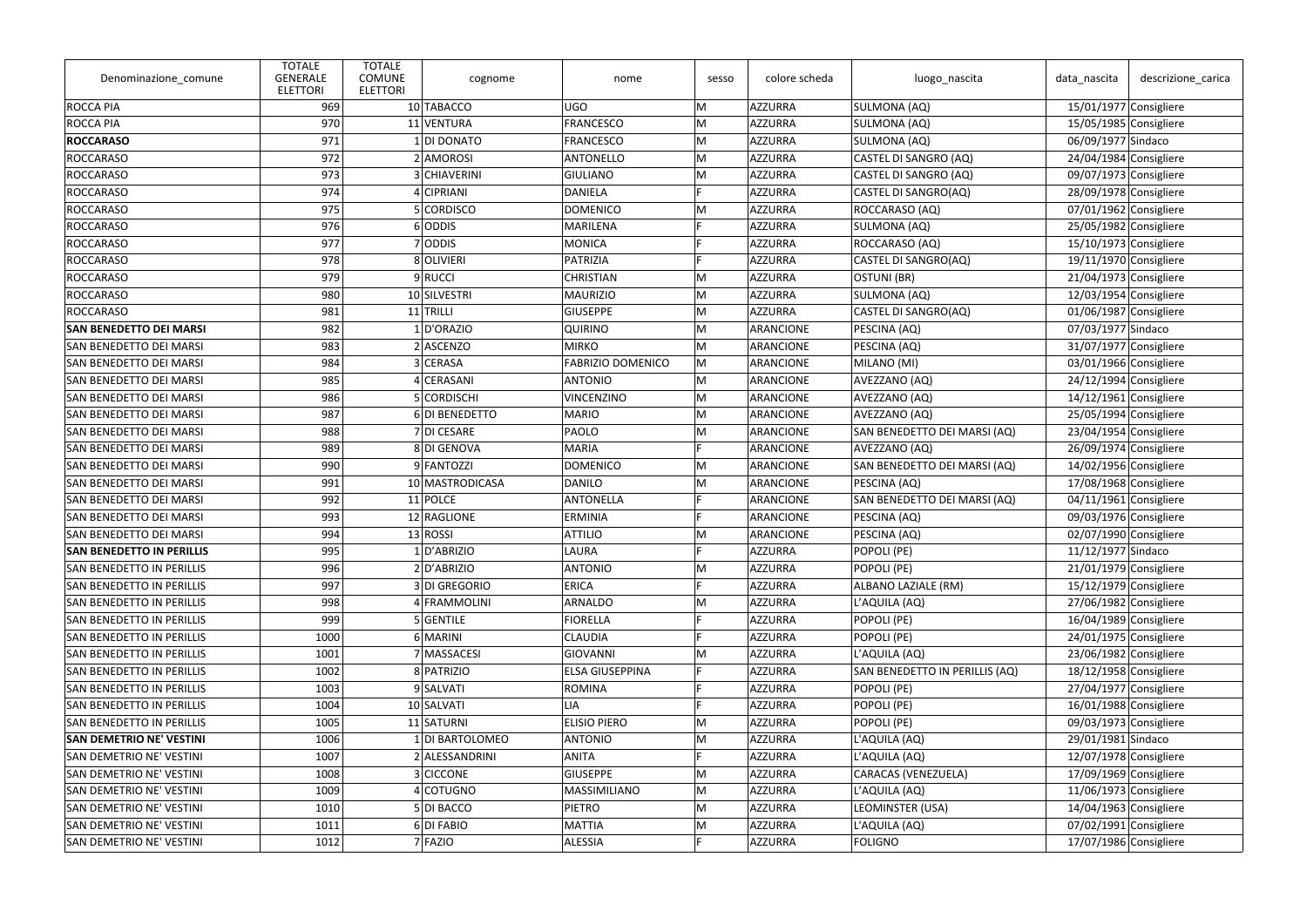| Denominazione_comune             | <b>TOTALE</b><br><b>GENERALE</b><br><b>ELETTORI</b> | <b>TOTALE</b><br><b>COMUNE</b><br>cognome<br><b>ELETTORI</b> | nome               | sesso | colore scheda | luogo_nascita               | data_nascita             | descrizione_carica       |
|----------------------------------|-----------------------------------------------------|--------------------------------------------------------------|--------------------|-------|---------------|-----------------------------|--------------------------|--------------------------|
| SAN DEMETRIO NE' VESTINI         | 1013                                                | 8 FILAURO                                                    | SANDRO             | M     | AZZURRA       | L'AQUILA (AQ)               | $22/01/1959$ Consigliere |                          |
| SAN DEMETRIO NE' VESTINI         | 1014                                                | 9 RIOCCI                                                     | <b>GIUSEPPINA</b>  |       | AZZURRA       | L'AQUILA (AQ)               |                          | 19/06/1971 Consigliere   |
| SAN DEMETRIO NE' VESTINI         | 1015                                                | 10 TADDEI                                                    | ALESSANDRO         | M     | AZZURRA       | L'AQUILA (AQ)               | 17/04/1977 Consigliere   |                          |
| <b>SAN DEMETRIO NE' VESTINI</b>  | 1016                                                | $11$ ULIZIO                                                  | <b>SIMONE</b>      | M     | AZZURRA       | L'AQUILA (AQ)               | 12/07/1982 Consigliere   |                          |
| <b>SAN PIO DELLE CAMERE</b>      | 1017                                                | 1 FENEZIANI                                                  | <b>PIO</b>         | M     | AZZURRA       | SAN PIO DELLE CAMERE (AQ)   | 19/01/1958 Sindaco       |                          |
| <b>SAN PIO DELLE CAMERE</b>      | 1018                                                | $2$ ALOISIO                                                  | <b>ANTONIANA</b>   | E     | AZZURRA       | L'AQUILA (AQ)               | 10/05/1966 Consigliere   |                          |
| SAN PIO DELLE CAMERE             | 1019                                                | 3 CAROSA                                                     | <b>RICCARDO</b>    | M     | AZZURRA       | L'AQUILA (AQ)               |                          | 02/04/1992 Consigliere   |
| <b>SAN PIO DELLE CAMERE</b>      | 1020                                                | 4 COSTANTINI                                                 | <b>ROBERTO</b>     | M     | AZZURRA       | L'AQUILA (AQ)               |                          | $30/12/1981$ Consigliere |
| <b>SAN PIO DELLE CAMERE</b>      | 1021                                                | 5D'ANDREA                                                    | <b>FRANCESCA</b>   | Iп    | AZZURRA       | ROMA (RM)                   |                          | $22/12/1976$ Consigliere |
| <b>SAN PIO DELLE CAMERE</b>      | 1022                                                | 6D'ANDREA                                                    | <b>GIAN PIERO</b>  | M     | AZZURRA       | L'AQUILA (AQ)               |                          | $21/05/1971$ Consigliere |
| <b>SAN PIO DELLE CAMERE</b>      | 1023                                                | 7 DI FRANCESCO                                               | <b>ROSSELLA</b>    | l E   | AZZURRA       | POPOLI (PE)                 | 20/02/1991 Consigliere   |                          |
| <b>SAN PIO DELLE CAMERE</b>      | 1024                                                | 8 FENEZIANI                                                  | VALENTINO          | M     | AZZURRA       | L'AQUILA (AQ)               | 14/02/1986 Consigliere   |                          |
| <b>SAN PIO DELLE CAMERE</b>      | 1025                                                | 9SIDONI                                                      | MARCELLO           | M     | AZZURRA       | SAN PIO DELLE CAMERE (AQ)   |                          | 02/06/1966 Consigliere   |
| <b>SAN PIO DELLE CAMERE</b>      | 1026                                                | 10 SIDONI                                                    | <b>ROBERTO</b>     | M     | AZZURRA       | MOYEUVRE GRANDE (FRANCIA)   |                          | 30/07/1973 Consigliere   |
| <b>SAN PIO DELLE CAMERE</b>      | 1027                                                | 11 URSINI                                                    | <b>NICOLA</b>      | M     | AZZURRA       | L'AQUILA (AQ)               |                          | $21/01/1971$ Consigliere |
| <b>SANTE MARIE</b>               | 1028                                                | 1 BERARDINETTI                                               | <b>LORENZO</b>     | M     | AZZURRA       | SANTE MARIE (AQ)            | 12/02/1958 Sindaco       |                          |
| <b>SANTE MARIE</b>               | 1029                                                | 2 CARETTA                                                    | <b>CANDIDO</b>     | M     | AZZURRA       | <b>SANTE MARIE (AQ)</b>     |                          | 30/04/1955 Consigliere   |
| <b>SANTE MARIE</b>               | 1030                                                | 3 DI BERNARDO                                                | <b>MATTEO</b>      | M     | AZZURRA       | TAGLIACOZZO (AQ)            | $10/11/1991$ Consigliere |                          |
| <b>SANTE MARIE</b>               | 1031                                                | $4$ DOLCE                                                    | <b>MARIO</b>       | M     | AZZURRA       | POLIZZI GENEROSA (PA)       |                          | 28/10/1948 Consigliere   |
| <b>SANTE MARIE</b>               | 1032                                                | 5 GIULIANI                                                   | SIMONA             |       | AZZURRA       | TAGLIACOZZO (AQ)            | 13/01/1986 Consigliere   |                          |
| <b>SANTE MARIE</b>               | 1033                                                | 6 LATTANZI                                                   | <b>SIMONETTA</b>   | l E   | AZZURRA       | TAGLIACOZZO (AQ)            | $11/05/1974$ Consigliere |                          |
| <b>SANTE MARIE</b>               | 1034                                                | 7 MARI                                                       | <b>MORENO</b>      | M     | AZZURRA       | SANTE MARIE (AQ)            |                          | 24/07/1957 Consigliere   |
| <b>SANTE MARIE</b>               | 1035                                                | 8 NANNI                                                      | <b>GIOVANNI</b>    | M     | AZZURRA       | SANTE MARIE (AQ)            |                          | $26/12/1953$ Consigliere |
| <b>SANTE MARIE</b>               | 1036                                                | 9 PENDENZA                                                   | <b>LORENZO</b>     | M     | AZZURRA       | SANTE MARIE (AQ)            |                          | $07/11/1961$ Consigliere |
| <b>SANTE MARIE</b>               | 1037                                                | 10 STEFANUCCI                                                | VALERIO            | M     | AZZURRA       | AVEZZANO (AQ)               | 18/01/1976 Consigliere   |                          |
| <b>SANTE MARIE</b>               | 1038                                                | 11 ZANGRILLI                                                 | <b>VINCENZO</b>    | M     | AZZURRA       | AVEZZANO (AQ)               | 18/05/1965 Consigliere   |                          |
| <b>SANT'EUSANIO FORCONESE</b>    | 1039                                                | 1 BERARDINANGELO                                             | GIOVANNI           | ∣M    | AZZURRA       | L'AQUILA (AQ)               | 22/10/1977 Sindaco       |                          |
| SANT'EUSANIO FORCONESE           | 1040                                                | $2$ <b>BUTTI</b>                                             | <b>TONY</b>        | M     | AZZURRA       | SANT'EUSANIO FORCONESE (AQ) |                          | $13/02/1972$ Consigliere |
| SANT'EUSANIO FORCONESE           | 1041                                                | 3 CARDINALE                                                  | <b>EDOARDO</b>     | M     | AZZURRA       | SAN PIO DELLE CAMERE (AQ)   | $10/05/1945$ Consigliere |                          |
| SANT'EUSANIO FORCONESE           | 1042                                                | 4 CATONE                                                     | <b>LEOPOLDO</b>    | M     | AZZURRA       | GIOIA DEL COLLE (BA)        | 10/06/1979 Consigliere   |                          |
| SANT'EUSANIO FORCONESE           | 1043                                                | 5 CECCHINI                                                   | <b>ERCOLE</b>      | M     | AZZURRA       | SANT'EUSANIO FORCONESE (AQ) |                          | 18/07/1954 Consigliere   |
| SANT'EUSANIO FORCONESE           | 1044                                                | 6 DI GIOVANNI                                                | PAOLO              | M     | AZZURRA       | SANT'EUSANIO FORCONESE (AQ) |                          | 18/10/1958 Consigliere   |
| SANT'EUSANIO FORCONESE           | 1045                                                | 7 EZZI                                                       | GIULIO             | M     | AZZURRA       | L'AQUILA (AQ)               |                          | 03/06/1993 Consigliere   |
| SANT'EUSANIO FORCONESE           | 1046                                                | 8 GIACOMANTONIO                                              | <b>LUIGI</b>       | M     | AZZURRA       | L'AQUILA (AQ)               |                          | $21/10/1992$ Consigliere |
| SANT'EUSANIO FORCONESE           | 1047                                                | 9 LEPIDI                                                     | <b>ALESSIO</b>     | M     | AZZURRA       | L'AQUILA (AQ)               |                          | 23/10/1992 Consigliere   |
| SANT'EUSANIO FORCONESE           | 1048                                                | 10 SARRA                                                     | MICHELE            | M     | AZZURRA       | L'AQUILA (AQ)               | $11/12/1976$ Consigliere |                          |
| SANT'EUSANIO FORCONESE           | 1049                                                | 11 VISCONTI                                                  | <b>DARIO ENNIO</b> | M     | AZZURRA       | L'AQUILA (AQ)               |                          | 09/08/1980 Consigliere   |
| <b>SANTO STEFANO DI SESSANIO</b> | 1050                                                | 1 SANTAVICCA                                                 | FABIO              | M     | AZZURRA       | L'AQUILA (AQ)               | 13/05/1985 Sindaco       |                          |
| SANTO STEFANO DI SESSANIO        | 1051                                                | 2 CAMPOVERDE                                                 | <b>ROBERTO</b>     | M     | AZZURRA       | L'AQUILA (AQ)               |                          | $27/03/1967$ Consigliere |
| SANTO STEFANO DI SESSANIO        | 1052                                                | 3 CENTI PIZZUTILLI                                           | FRANCESCO          | M     | AZZURRA       | L'AQUILA (AQ)               |                          | 02/04/1981 Consigliere   |
| SANTO STEFANO DI SESSANIO        | 1053                                                | 4 CISTOLA                                                    | ANDREA             | M     | AZZURRA       | GIULIANOVA (TE)             |                          | 23/09/1974 Consigliere   |
| SANTO STEFANO DI SESSANIO        | 1054                                                | 5 D'ANNIBALE                                                 | <b>ELIO</b>        | M     | AZZURRA       | L'AQUILA (AQ)               |                          | 27/04/1974 Consigliere   |
| SANTO STEFANO DI SESSANIO        | 1055                                                | 6 FERELLA                                                    | <b>LUCA</b>        | M     | AZZURRA       | L'AQUILA (AQ)               |                          | 30/03/1979 Consigliere   |
| SANTO STEFANO DI SESSANIO        | 1056                                                | 7 FULGENZI                                                   | <b>MASSIMO</b>     | M     | AZZURRA       | L'AQUILA (AQ)               |                          | 04/06/1975 Consigliere   |
|                                  |                                                     |                                                              |                    |       |               |                             |                          |                          |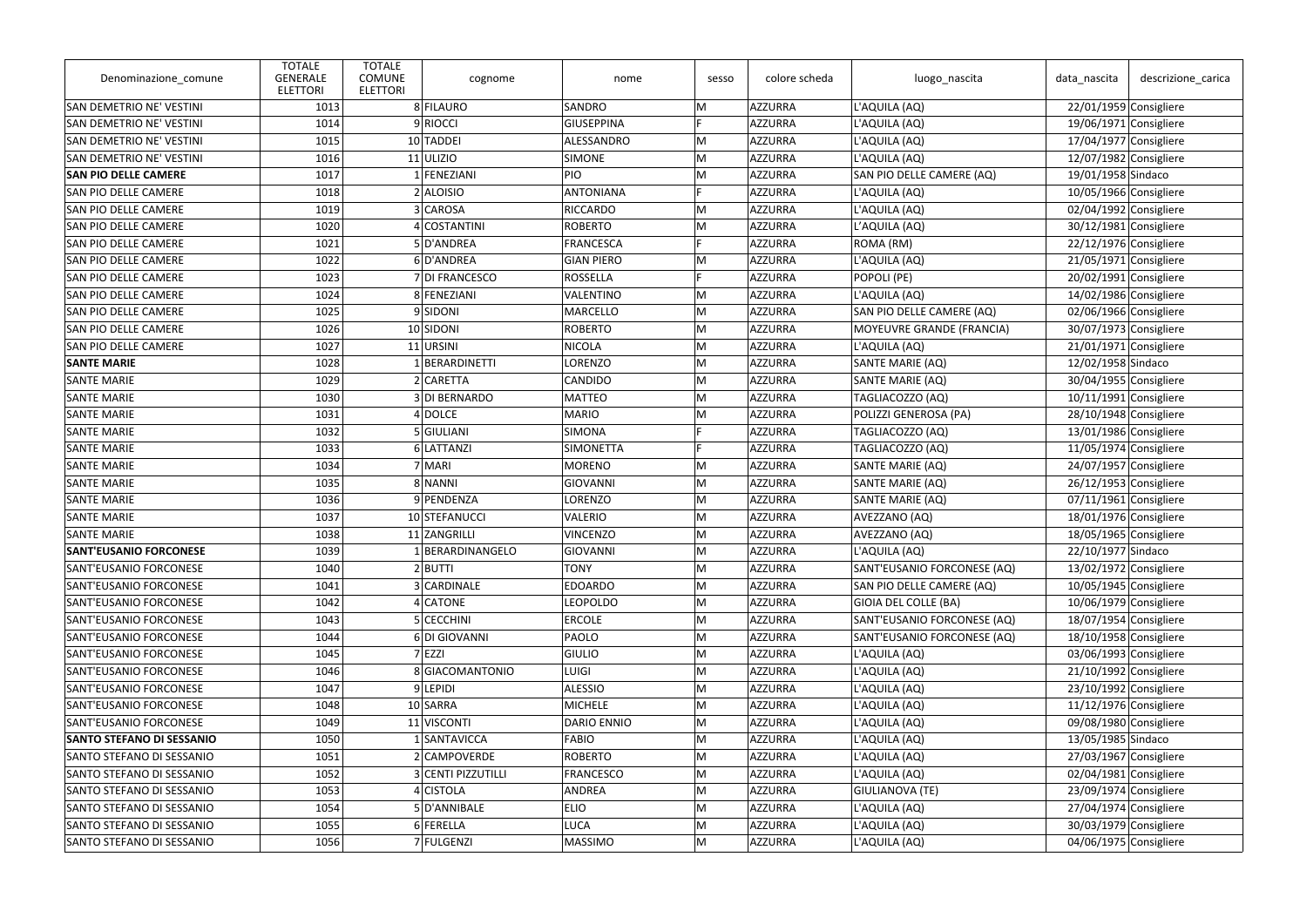| Denominazione_comune             | <b>TOTALE</b><br><b>GENERALE</b><br><b>ELETTORI</b> | <b>TOTALE</b><br><b>COMUNE</b><br>cognome<br><b>ELETTORI</b> | nome                    | sesso | colore scheda    | luogo_nascita                  | data_nascita             | descrizione_carica       |
|----------------------------------|-----------------------------------------------------|--------------------------------------------------------------|-------------------------|-------|------------------|--------------------------------|--------------------------|--------------------------|
| SANTO STEFANO DI SESSANIO        | 1057                                                | 8 FULGENZI                                                   | <b>STEFANO</b>          | M     | AZZURRA          | L'AQUILA (AQ)                  | 04/07/1995 Consigliere   |                          |
| SANTO STEFANO DI SESSANIO        | 1058                                                | 9 LAURENZI                                                   | <b>MAURO</b>            | M     | <b>AZZURRA</b>   | L'AQUILA (AQ)                  | 16/09/1977 Consigliere   |                          |
| SANTO STEFANO DI SESSANIO        | 1059                                                | 10 RANIERI                                                   | <b>CIRO</b>             | M     | AZZURRA          | L'AQUILA (AQ)                  | 05/02/1987 Consigliere   |                          |
| SANTO STEFANO DI SESSANIO        | 1060                                                | 11 RANIERI                                                   | <b>CLAUDIA</b>          | F.    | <b>AZZURRA</b>   | <b>SERAING (BELGIO)</b>        | 11/02/1982 Consigliere   |                          |
| <b>SAN VINCENZO VALLE ROVETO</b> | 1061                                                | 1 ROS                                                        | CARLO                   | M     | <b>AZZURRA</b>   | SAN VINCENZO VALLE ROVETO (AQ) | 01/06/1970 Sindaco       |                          |
| <b>SAN VINCENZO VALLE ROVETO</b> | 1062                                                | 2 BABUSCI                                                    | <b>LUCA GIOVANNI</b>    | M     | AZZURRA          | SAN VINCENZO VALLE ROVETO (AQ) | 04/07/1973 Consigliere   |                          |
| <b>SAN VINCENZO VALLE ROVETO</b> | 1063                                                | 3 CICCHINELLI                                                | SILVANO                 | M     | AZZURRA          | SAN VINCENZO VALLE ROVETO (AQ) | $11/02/1971$ Consigliere |                          |
| <b>SAN VINCENZO VALLE ROVETO</b> | 1064                                                | 4D'ORAZIO                                                    | GIANNI                  | M     | AZZURRA          | SAN VINCENZO VALLE ROVETO (AQ) | 15/08/1967 Consigliere   |                          |
| <b>SAN VINCENZO VALLE ROVETO</b> | 1065                                                | 5 DELLE GROTTI                                               | <b>ILARIA</b>           |       | <b>AZZURRA</b>   | SORA (FR)                      | 26/06/1984 Consigliere   |                          |
| <b>SAN VINCENZO VALLE ROVETO</b> | 1066                                                | 6 DI BATTISTA                                                | LUCIANO                 | M     | AZZURRA          | SAN VINCENZO VALLE ROVETO (AQ) | 10/01/1968 Consigliere   |                          |
| <b>SAN VINCENZO VALLE ROVETO</b> | 1067                                                | 7 DI CICCO                                                   | PAOLO                   | M     | AZZURRA          | SAN VINCENZO VALLE ROVETO (AQ) | 04/01/1960 Consigliere   |                          |
| <b>SAN VINCENZO VALLE ROVETO</b> | 1068                                                | 8 LANCIA                                                     | <b>GIULIO</b>           | M     | AZZURRA          | SAN VINCENZO VALLE ROVETO (AQ) | 18/01/1953 Consigliere   |                          |
| <b>SAN VINCENZO VALLE ROVETO</b> | 1069                                                | 9 MILANESE                                                   | <b>SIMONE</b>           | M     | AZZURRA          | AVEZZANO (AQ)                  | 29/01/1987 Consigliere   |                          |
| <b>SAN VINCENZO VALLE ROVETO</b> | 1070                                                | 10 ORECCHIA                                                  | <b>DANIELE</b>          | M     | <b>AZZURRA</b>   | ROMA (RM)                      | $13/05/1954$ Consigliere |                          |
| SAN VINCENZO VALLE ROVETO        | 1071                                                | 11 SILVERI                                                   | SANDRA                  |       | <b>AZZURRA</b>   | SORA (FR)                      |                          | 02/08/1993 Consigliere   |
| <b>SCANNO</b>                    | 1072                                                | 1 MASTROGIOVANNI                                             | <b>GIOVANNI</b>         | M     | AZZURRA          | SULMONA (AQ)                   | 18/04/1972 Sindaco       |                          |
| SCANNO                           | 1073                                                | 2 CIARLETTA                                                  | ARMANDO                 | M     | AZZURRA          | SCANNO (AQ)                    | 18/08/1966 Consigliere   |                          |
| SCANNO                           | 1074                                                | 3 FUSCO                                                      | AMEDEO                  | M     | AZZURRA          | SULMONA (AQ)                   |                          | 28/10/1977 Consigliere   |
| SCANNO                           | 1075                                                | 4 FUSCO                                                      | <b>JACOPO ANTONIO</b>   | M     | <b>AZZURRA</b>   | <b>TOCCO DA CASAURIA (PE)</b>  |                          | 25/06/1982 Consigliere   |
| SCANNO                           | 1076                                                | 5 LANCIONE                                                   | <b>FEDERICA</b>         |       | <b>AZZURRA</b>   | <b>SULMONA (AQ)</b>            | 16/02/1984 Consigliere   |                          |
| SCANNO                           | 1077                                                | 6 MARONE                                                     | <b>GIUSEPPE</b>         | M     | AZZURRA          | SULMONA (AQ)                   | $13/03/1980$ Consigliere |                          |
| SCANNO                           | 1078                                                | 7 ROTOLO                                                     | <b>FRANCESCO</b>        | M     | <b>AZZURRA</b>   | SCANNO (AQ)                    | $10/12/1967$ Consigliere |                          |
| SCANNO                           | 1079                                                | 8 SERAFINI                                                   | GIULIA                  | D     | AZZURRA          | ROMA (RM)                      | 22/10/1973 Consigliere   |                          |
| SCANNO                           | 1080                                                | 9 SILLA                                                      | <b>ANTONIO GIOVANNI</b> | M     | <b>AZZURRA</b>   | SCANNO (AQ)                    |                          | $21/08/1967$ Consigliere |
| SCANNO                           | 1081                                                | 10 SPACONE                                                   | <b>ANTONIO</b>          | M     | AZZURRA          | SCANNO (AQ)                    |                          | 08/09/1966 Consigliere   |
| SCANNO                           | 1082                                                | 11 SPACONE                                                   | <b>MARIO</b>            | M     | AZZURRA          | SCANNO (AQ)                    | 18/04/1962 Consigliere   |                          |
| <b>SCONTRONE</b>                 | 1083                                                | $1$ MELONE                                                   | <b>FRANCESCO</b>        | ∣M    | AZZURRA          | CASTEL DI SANGRO (AQ)          | 08/05/1976 Sindaco       |                          |
| SCONTRONE                        | 1084                                                | 2 ANTONUCCI                                                  | ANNA                    |       | <b>AZZURRA</b>   | CASTEL DI SANGRO (AQ)          |                          | 28/12/1981 Consigliere   |
| SCONTRONE                        | 1085                                                | 3 DI DOMENICO                                                | <b>MICHELE</b>          | M     | <b>AZZURRA</b>   | CASTEL DI SANGRO (AQ)          |                          | 02/09/1987 Consigliere   |
| SCONTRONE                        | 1086                                                | 4 DI GUILMI                                                  | <b>MARCO</b>            | M     | <b>AZZURRA</b>   | CASTEL DI SANGRO (AQ)          |                          | 02/10/1967 Consigliere   |
| SCONTRONE                        | 1087                                                | 5D'ONOFRIO                                                   | <b>GIORGIO</b>          | M     | <b>AZZURRA</b>   | SCONTRONE (AQ)                 | 27/12/1954 Consigliere   |                          |
| SCONTRONE                        | 1088                                                | 6 MARINO                                                     | GIOVANNIPAOLO           | M     | <b>AZZURRA</b>   | SCONTRONE (AQ)                 |                          | 08/03/1956 Consigliere   |
| SCONTRONE                        | 1089                                                | 7 MELONE                                                     | <b>ORAZIO</b>           | M     | AZZURRA          | CASTEL DI SANGRO (AQ)          |                          | 31/08/1996 Consigliere   |
| SCONTRONE                        | 1090                                                | 8 PACELLA                                                    | <b>KEBIR</b>            | M     | <b>AZZURRA</b>   | CASTEL DI SANGRO (AQ)          |                          | 29/06/1985 Consigliere   |
| SCONTRONE                        | 1091                                                | 9 PETROCELLI                                                 | <b>FABIO</b>            | M     | <b>AZZURRA</b>   | CASTEL DI SANGRO (AQ)          |                          | 27/04/1978 Consigliere   |
| <b>SCOPPITO</b>                  | 1092                                                | $1$ GIUSTI                                                   | <b>MARCO</b>            | M     | ARANCIONE        | SCOPPITO (AQ)                  | 14/05/1967 Sindaco       |                          |
| SCOPPITO                         | 1093                                                | 2 ALBANI                                                     | <b>ALESSIO</b>          | M     | <b>ARANCIONE</b> | L'AQUILA (AQ)                  |                          | 03/01/1979 Consigliere   |
| <b>SCOPPITO</b>                  | 1094                                                | 3 CIANCARELLA                                                | CESARE                  | M     | ARANCIONE        | SCOPPITO (AQ)                  | 18/11/1954 Consigliere   |                          |
| SCOPPITO                         | 1095                                                | 4 CIANCARELLA                                                | <b>TOMMASO</b>          | M     | ARANCIONE        | L'AQUILA (AQ)                  |                          | 03/09/1988 Consigliere   |
| SCOPPITO                         | 1096                                                | 5 DE NUNTIIS                                                 | ANDREA                  | M     | ARANCIONE        | L'AQUILA (AQ)                  |                          | 20/09/1974 Consigliere   |
| <b>SCOPPITO</b>                  | 1097                                                | 6 DE NUNTIIS                                                 | <b>DANTE</b>            | M     | ARANCIONE        | SCOPPITO (AQ)                  | 16/04/1943 Consigliere   |                          |
| SCOPPITO                         | 1098                                                | 7 DI GREGORIO                                                | <b>ENRICO</b>           | M     | ARANCIONE        | L'AQUILA (AQ)                  |                          | 29/04/1964 Consigliere   |
| <b>SCOPPITO</b>                  | 1099                                                | 8 MANCINI                                                    | <b>MARCO</b>            | M     | ARANCIONE        | L'AQUILA (AQ)                  | 17/01/1972 Consigliere   |                          |
| <b>SCOPPITO</b>                  | 1100                                                | 9 MAURIZI                                                    | <b>MARTA</b>            |       | <b>ARANCIONE</b> | L'AQUILA (AQ)                  |                          | 18/09/1981 Consigliere   |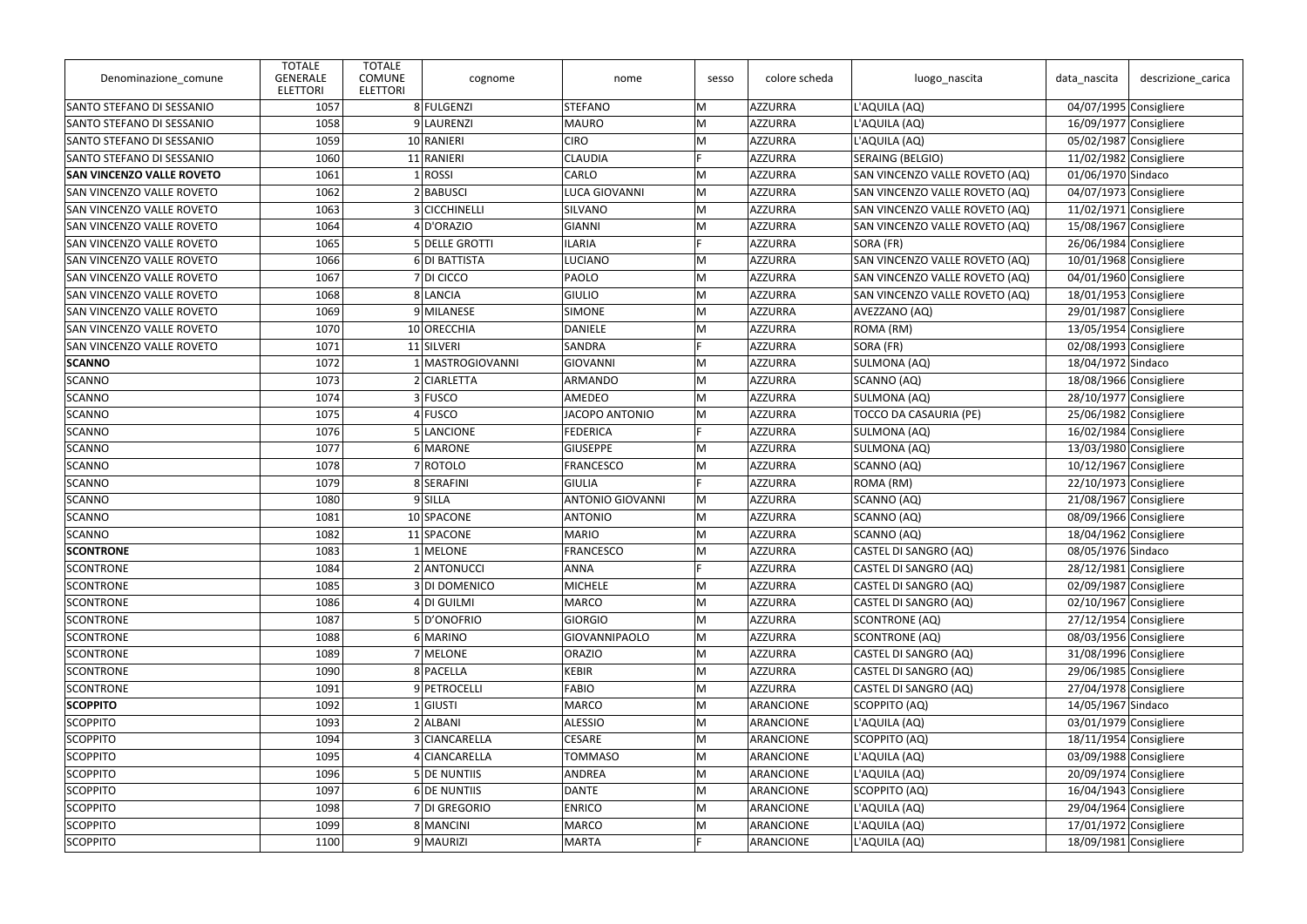| Denominazione_comune      | <b>TOTALE</b><br><b>GENERALE</b><br><b>ELETTORI</b> | <b>TOTALE</b><br><b>COMUNE</b><br>cognome<br><b>ELETTORI</b> | nome                  | sesso | colore scheda  | luogo_nascita           | data_nascita             | descrizione_carica |
|---------------------------|-----------------------------------------------------|--------------------------------------------------------------|-----------------------|-------|----------------|-------------------------|--------------------------|--------------------|
| <b>SCOPPITO</b>           | 1101                                                | 10 RENZETTI                                                  | <b>EMILIANO</b>       | M     | ARANCIONE      | L'AQUILA (AQ)           | 20/05/1976 Consigliere   |                    |
| SCOPPITO                  | 1102                                                | 11 ROSSILLI                                                  | FRANCESCA             |       | ARANCIONE      | L'AQUILA (AQ)           | 25/07/1972 Consigliere   |                    |
| SCOPPITO                  | 1103                                                | 12 SONCINI                                                   | PAMELA                |       | ARANCIONE      | TORINO (TO)             | 29/09/1972 Consigliere   |                    |
| SCOPPITO                  | 1104                                                | 13 VOLPE                                                     | PIETRO                | M     | ARANCIONE      | SCOPPITO (AQ)           | 04/06/1948 Consigliere   |                    |
| <b>SCURCOLA MARSICANA</b> | 1105                                                | 1 DE SIMONE                                                  | NICOLA                | M     | AZZURRA        | Avezzano (AQ)           | 15/04/1976 Sindaco       |                    |
| <b>SCURCOLA MARSICANA</b> | 1106                                                | 2 ANDREOLI                                                   | ORLANDO               | M     | AZZURRA        | Avezzano (AQ)           | 29/05/1991 Consigliere   |                    |
| <b>SCURCOLA MARSICANA</b> | 1107                                                | 3 ANTONINI                                                   | <b>IVAN</b>           | M     | AZZURRA        | Avezzano (AQ)           | $17/02/1973$ Consigliere |                    |
| <b>SCURCOLA MARSICANA</b> | 1108                                                | 4 DI COSIMO                                                  | GIANMARCO             | M     | AZZURRA        | Avezzano (AQ)           | 04/08/1990 Consigliere   |                    |
| <b>SCURCOLA MARSICANA</b> | 1109                                                | 5DI MARCO                                                    | ASSUNTA               | E     | AZZURRA        | Sante Marie (AQ)        | 24/07/1955 Consigliere   |                    |
| <b>SCURCOLA MARSICANA</b> | 1110                                                | 6 FREZZINI                                                   | MATTIA                | M     | AZZURRA        | Avezzano (AQ)           | 20/12/1999 Consigliere   |                    |
| <b>SCURCOLA MARSICANA</b> | 1111                                                | 7 GIALLONARDO                                                | MARTINA               |       | AZZURRA        | Tagliacozzo (AQ)        | 27/08/1989 Consigliere   |                    |
| <b>SCURCOLA MARSICANA</b> | 1112                                                | 8 MARTORELLI                                                 | <b>CINZIA</b>         |       | AZZURRA        | Avezzano (AQ)           | 28/06/1974 Consigliere   |                    |
| <b>SCURCOLA MARSICANA</b> | 1113                                                | 9SABATINI                                                    | LORENZO               | M     | AZZURRA        | Avezzano (AQ)           | 06/11/1996 Consigliere   |                    |
| <b>SCURCOLA MARSICANA</b> | 1114                                                | 10 SATURNI                                                   | FRANCESCO             | M     | AZZURRA        | Avezzano (AQ)           | 04/01/1968 Consigliere   |                    |
| <b>SCURCOLA MARSICANA</b> | 1115                                                | 11 SCAFATI                                                   | <b>VITTORIO MARIA</b> | M     | AZZURRA        | Magliano Dè Marsi (AQ)  | 09/12/1957 Consigliere   |                    |
| <b>SECINARO</b>           | 1116                                                | 1 SILVERI                                                    | NOEMI                 |       | AZZURRA        | SULMONA (AQ)            | 31/07/1987 Sindaco       |                    |
| <b>SECINARO</b>           | 1117                                                | 2 BERNABEI                                                   | <b>CELESTINO</b>      | M     | AZZURRA        | Secinaro (AQ)           | 16/06/1949 Consigliere   |                    |
| <b>SECINARO</b>           | 1118                                                | 3 BERNABEI                                                   | MARIANNA              | E     | AZZURRA        | Walbron                 | 03/06/1979 Consigliere   |                    |
| <b>SECINARO</b>           | 1119                                                | 4BERNABEI                                                    | MARTINA               |       | <b>AZZURRA</b> | SULMONA (AQ)            | 25/11/1989 Consigliere   |                    |
| SECINARO                  | 1120                                                | 5 CENTOFANTI                                                 | <b>CRISTIAN</b>       | M     | AZZURRA        | SULMONA (AQ)            | 31/08/1978 Consigliere   |                    |
| <b>SECINARO</b>           | 1121                                                | 6 CIPRIANI                                                   | ROBERTO               | M     | AZZURRA        | ROMA (RM)               | $10/06/1953$ Consigliere |                    |
| <b>SECINARO</b>           | 1122                                                | 7 COLANTONI                                                  | <b>ATTILIO</b>        | M     | AZZURRA        | Secinaro (AQ)           | 05/09/1959 Consigliere   |                    |
| SECINARO                  | 1123                                                | 8 COLANTONI                                                  | LORENA                |       | AZZURRA        | L'AQUILA (AQ)           | $12/11/1971$ Consigliere |                    |
| <b>SECINARO</b>           | 1124                                                | 9 GRAZIANI                                                   | <b>CLAUDIA</b>        |       | AZZURRA        | PESCINA (AQ)            | 18/11/1988 Consigliere   |                    |
| SECINARO                  | 1125                                                | 10 GRAZIANI                                                  | <b>CLEMENTINA</b>     | E     | <b>AZZURRA</b> | Secinaro (AQ)           | 14/04/1961 Consigliere   |                    |
| <b>SECINARO</b>           | 1126                                                | 11 MAGGI                                                     | <b>MARIA ELENA</b>    |       | AZZURRA        | Secinaro (AQ)           | 07/03/1961 Consigliere   |                    |
| <b>SULMONA</b>            | 1127                                                | $1$ DI PIERO                                                 | GIANFRANCO            | M     | ROSSA          | SANTERAMO IN COLLE (BA) | 27/09/1962 Sindaco       |                    |
| SULMONA                   | 1128                                                | 2 BALASSONE                                                  | <b>MAURIZIO</b>       | M     | ROSSA          | SULMONA (AQ)            | 29/06/1958 Consigliere   |                    |
| SULMONA                   | 1129                                                | 3 DI BENEDETTO                                               | <b>MIMMO</b>          | M     | ROSSA          | SULMONA (AQ)            | $01/11/1959$ Consigliere |                    |
| SULMONA                   | 1130                                                | 4 DI RIENZO                                                  | <b>CATERINA</b>       |       | ROSSA          | SULMONA (AQ)            | 19/05/1957 Consigliere   |                    |
| SULMONA                   | 1131                                                | 5 DI ROCCO                                                   | FRANCO                | M     | ROSSA          | SULMONA (AQ)            | 04/08/1993 Consigliere   |                    |
| SULMONA                   | 1132                                                | 6 FEBBO                                                      | <b>CLAUDIO ENRICO</b> | M     | ROSSA          | CHIETI (CH)             | 15/07/1969 Consigliere   |                    |
| SULMONA                   | 1133                                                | 7 GEROSOLIMO                                                 | ANDREA                | M     | ROSSA          | POPOLI (PE)             | 09/02/1974 Consigliere   |                    |
| SULMONA                   | 1134                                                | 8 GEROSOLIMO                                                 | <b>CRISTIANO</b>      | M     | ROSSA          | SULMONA (AQ)            | $29/04/1971$ Consigliere |                    |
| SULMONA                   | 1135                                                | 9 LA GATTA                                                   | ANTONELLA             |       | ROSSA          | SULMONA (AQ)            | 19/12/1971 Consigliere   |                    |
| SULMONA                   | 1136                                                | 10 LA PORTA                                                  | ANTONIETTA            |       | ROSSA          | MILANO (MI)             | 05/12/1968 Consigliere   |                    |
| SULMONA                   | 1137                                                | $11$ LUPI                                                    | <b>JACOPO</b>         | M     | ROSSA          | SULMONA (AQ)            | $13/01/1985$ Consigliere |                    |
| SULMONA                   | 1138                                                | 12 MASCI                                                     | <b>VITTORIO</b>       | M     | ROSSA          | SULMONA (AQ)            | 14/06/1955 Consigliere   |                    |
| SULMONA                   | 1139                                                | 13 NANNARONE                                                 | TERESA                |       | ROSSA          | <b>BUGNARA (AQ)</b>     | 10/08/1966 Consigliere   |                    |
| SULMONA                   | 1140                                                | 14 PERROTTA                                                  | <b>FRANCESCO</b>      | M     | ROSSA          | SULMONA (AQ)            | 24/04/1959 Consigliere   |                    |
| SULMONA                   | 1141                                                | 15 PROIETTI                                                  | MAURIZIO              | M     | ROSSA          | SULMONA (AQ)            | 29/08/1957 Consigliere   |                    |
| SULMONA                   | 1142                                                | 16 SANTILLI                                                  | LUIGI                 | M     | ROSSA          | SULMONA (AQ)            | $01/03/1973$ Consigliere |                    |
| SULMONA                   | 1143                                                | 17 ZAVARELLA                                                 | SALVATORE             | M     | ROSSA          | POPOLI (PE)             | 14/08/1973 Consigliere   |                    |
| <b>TAGLIACOZZO</b>        | 1144                                                | GIOVAGNORIO                                                  | <b>VINCENZO</b>       | M     | GRIGIA         | L'AQUILA (AQ)           | 03/07/1974 Sindaco       |                    |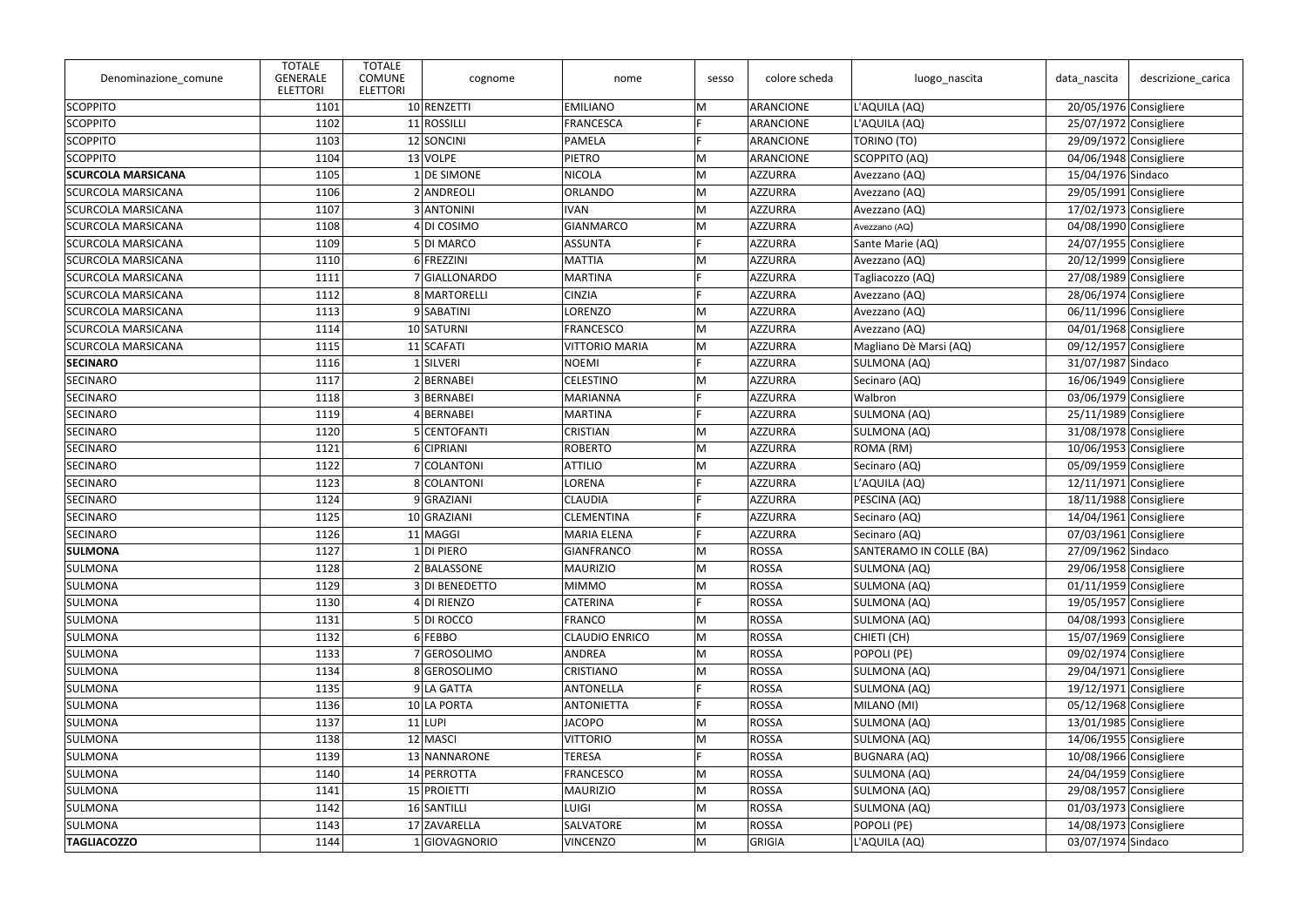| 2 COLIZZA<br>GRIGIA<br><b>TAGLIACOZZO</b><br><b>LORENZO</b><br>M<br>TAGLIACOZZO (AQ)<br>$10/08/1977$ Consigliere<br>1145<br>3 D'ALESSANDRO<br>TAGLIACOZZO (AQ)<br><b>TAGLIACOZZO</b><br>1146<br><b>AUGUSTO</b><br>M<br>GRIGIA<br>09/08/1965 Consigliere<br>M<br><b>TAGLIACOZZO</b><br>1147<br>4 DI MARCO<br>ANGELO<br>GRIGIA<br>TAGLIACOZZO (AQ)<br>$01/02/1970$ Consigliere<br><b>TAGLIACOZZO</b><br>5 GIOVAGNORIO<br><b>ROBERTO</b><br>GRIGIA<br>TAGLIACOZZO (AQ)<br>$11/07/1960$ Consigliere<br>1148<br>M<br>M<br><b>TAGLIACOZZO</b><br>1149<br>6 IACOBONI<br><b>DANILO</b><br>GRIGIA<br>TAGLIACOZZO (AQ)<br>08/02/1981 Consigliere<br>$\mathbf{r}$<br><b>TAGLIACOZZO</b><br>7 MASTRODDI<br>ANNA<br>GRIGIA<br>ROMA (RM)<br>$15/01/1953$ Consigliere<br>1150<br>8 MASTRODDI<br><b>TAGLIACOZZO</b><br>1151<br><b>GIUSEPPE</b><br>M<br>GRIGIA<br>TAGLIACOZZO (AQ)<br>25/05/1981 Consigliere<br>Е<br><b>TAGLIACOZZO</b><br>9 NANNI<br>TAGLIACOZZO (AQ)<br>1152<br><b>CHIARA</b><br>GRIGIA<br>29/02/1988 Consigliere<br><b>TAGLIACOZZO</b><br>1153<br>ANGELO<br>GRIGIA<br>TAGLIACOZZO (AQ)<br>30/01/1954 Consigliere<br>10 POGGIOGALLE<br>M<br><b>TAGLIACOZZO</b><br>1154<br>11 RICCI<br>ALESSANDRA<br>GRIGIA<br>AVEZZANO (AQ)<br>05/12/1980 Consigliere<br><b>TAGLIACOZZO</b><br>$12$ RUBEO<br>ALESSIA<br>GRIGIA<br>TAGLIACOZZO (AQ)<br>$22/06/1991$ Consigliere<br>1155<br><b>TAGLIACOZZO</b><br>1156<br>13 VALENTE<br><b>GOFFREDO</b><br>M<br>GRIGIA<br>AVEZZANO (AQ)<br>$26/02/1993$ Consigliere<br>Е<br>L'AQUILA (AQ)<br>1157<br>1 MARIANI<br>STEFANIA<br>AZZURRA<br>28/01/1973 Sindaco<br><b>TIONE DEGLI ABRUZZI</b><br>$2 $ CAMILLI<br>AZZURRA<br>TIONE DEGLI ABRUZZI (AQ)<br>15/04/1953 Consigliere<br><b>TIONE DEGLI ABRUZZI</b><br>1158<br><b>TULLIO</b><br>M<br>$3$ CRISI<br>M<br>1159<br>ANDREA<br>AZZURRA<br>L'AQUILA (AQ)<br>28/02/2000 Consigliere<br><b>TIONE DEGLI ABRUZZI</b><br>$4$ CRISI<br><b>MARCELLO</b><br>M<br>AZZURRA<br>L'AQUILA (AQ)<br><b>TIONE DEGLI ABRUZZI</b><br>1160<br>06/10/1964 Consigliere<br>5 DE SANTIS<br>1161<br><b>LIBERATA</b><br>AZZURRA<br>ACCIANO (AQ)<br>05/05/1973 Consigliere<br><b>TIONE DEGLI ABRUZZI</b><br>6 FERRI<br><b>RICCARDO</b><br>M<br>L'AQUILA (AQ)<br><b>TIONE DEGLI ABRUZZI</b><br>1162<br>AZZURRA<br>$14/01/1993$ Consigliere<br>AZZURRA<br>FONTECCHIO (AQ)<br>09/06/1952 Consigliere<br><b>TIONE DEGLI ABRUZZI</b><br>1163<br>7 GALASSI<br><b>FRANCO</b><br>M<br>E<br>1164<br>8 GUIDONE<br><b>ELENA</b><br>AZZURRA<br>L'AQUILA (AQ)<br>16/07/1970 Consigliere<br><b>TIONE DEGLI ABRUZZI</b><br>9 IANNUCCI<br>FERNANDO<br>M<br>AZZURRA<br>L'AQUILA (AQ)<br><b>TIONE DEGLI ABRUZZI</b><br>1165<br>08/07/1983 Consigliere<br>10 IAROSSI<br>M<br><b>TIONE DEGLI ABRUZZI</b><br>1166<br><b>MARCO</b><br>AZZURRA<br>L'AQUILA (AQ)<br>$12/04/1971$ Consigliere<br>E<br>AZZURRA<br>1167<br>11 TURAVANI<br>STEFANIA<br>L'AQUILA (AQ)<br>28/09/1990 Consigliere<br><b>TIONE DEGLI ABRUZZI</b><br><b>TORNIMPARTE</b><br>$1$ FIORI<br>L'AQUILA (AQ)<br>13/04/1980 Sindaco<br>1168<br>GIAMMARIO<br>M<br>ARANCIONE<br>M<br><b>TORNIMPARTE</b><br>1169<br>2 DEL SIGNORE<br>ARANCIONE<br>L'AQUILA (AQ)<br>18/02/1974 Consigliere<br>PIERLUIGI<br>E<br>L'AQUILA (AQ)<br>21/10/1996 Consigliere<br>1170<br>3 GIGANTE<br><b>MARTINA</b><br>ARANCIONE<br><b>TORNIMPARTE</b><br><b>TORNIMPARTE</b><br>1171<br>4 CARNICELLI<br><b>GIACOMO</b><br>M<br>ARANCIONE<br>L'AQUILA (AQ)<br>22/04/1974 Consigliere<br>5 STAFFIERI<br>M<br><b>TORNIMPARTE</b><br>1172<br><b>GIUSTINO</b><br>ARANCIONE<br>L'AQUILA (AQ)<br>19/05/1980 Consigliere<br><b>TORNIMPARTE</b><br>6 SPAGNOLI<br><b>GIUSEPPE</b><br>05/12/1968 Consigliere<br>1173<br>M<br>ARANCIONE<br>L'AQUILA (AQ)<br><b>TORNIMPARTE</b><br>1174<br>7 PANELLA<br>L'AQUILA (AQ)<br>23/01/1968 Consigliere<br><b>CLARICE</b><br>ARANCIONE<br>E<br>8 DI BATTISTA<br>SIMONA<br>ARANCIONE<br>L'AQUILA (AQ)<br>07/05/1984 Consigliere<br><b>TORNIMPARTE</b><br>1175<br>9 CARDUCCI<br><b>TORNIMPARTE</b><br>ARANCIONE<br>L'AQUILA (AQ)<br>30/06/1992 Consigliere<br>1176<br><b>DAVIDE</b><br>M<br>10 SARRA<br>M<br><b>TORNIMPARTE</b><br>1177<br>ANGELO<br>ARANCIONE<br><b>TORNIMPARTE (AQ)</b><br>28/02/1950 Consigliere<br>L'AQUILA (AQ)<br>17/09/1959 Consigliere<br><b>TORNIMPARTE</b><br>1178<br>11 DI BENEDETTO<br><b>GIANFRANCO</b><br>M<br>ARANCIONE<br>12 CARDUCCI<br>M<br>L'AQUILA (AQ)<br>07/05/1975 Consigliere<br><b>TORNIMPARTE</b><br>1179<br><b>FERDINANDO</b><br>ARANCIONE<br><b>TORNIMPARTE</b><br>13 RUZZA<br>ALESSANDRO<br>ARANCIONE<br>L'AQUILA (AQ)<br>09/06/1997 Consigliere<br>1180<br>M<br><b>TRASACCO</b><br>$1$ LOBENE<br>M<br>AVEZZANO (AQ)<br>11/07/1988 Sindaco<br>1181<br><b>CESIDIO</b><br>GRIGIA<br>M<br><b>TRASACCO</b><br>1182<br>2 BALDASSARRE<br><b>MARIO</b><br>GRIGIA<br>AVEZZANO (AQ)<br>20/08/1994 Consigliere<br><b>TRASACCO</b><br>3 CATARINOZZI<br><b>MATTEO</b><br>GRIGIA<br>19/03/1996 Consigliere<br>1183<br>AVEZZANO (AQ)<br>M<br><b>TRASACCO</b><br>1184<br>4 COLETTI<br>TRASACCO (AQ)<br>02/05/1957 Consigliere<br><b>DOMENICA</b><br>GRIGIA<br>E<br>5 CORUZZ <br><b>MARTA</b><br>GRIGIA<br>AVEZZANO (AQ)<br>$07/11/1977$ Consigliere<br><b>TRASACCO</b><br>1185<br><b>TRASACCO</b><br>6 DI SALVATORE<br>GRIGIA<br>28/08/1984 Consigliere<br>1186<br>SARA<br>AVEZZANO (AQ)<br>7 FOSCA<br>MAURIZIO DOMENICO<br>AVEZZANO (AQ)<br>25/04/1969 Consigliere<br>TRASACCO<br>1187<br>M<br>GRIGIA<br>24/02/1984 Consigliere<br><b>TRASACCO</b><br>1188<br>8 FOSCA<br><b>ORESTE GABRIELE</b><br>M<br>GRIGIA<br>AVEZZANO (AQ) | Denominazione_comune | <b>TOTALE</b><br><b>GENERALE</b><br><b>ELETTORI</b> | <b>TOTALE</b><br><b>COMUNE</b><br><b>ELETTORI</b> | cognome | nome | sesso | colore scheda | luogo_nascita | data_nascita | descrizione_carica |
|----------------------------------------------------------------------------------------------------------------------------------------------------------------------------------------------------------------------------------------------------------------------------------------------------------------------------------------------------------------------------------------------------------------------------------------------------------------------------------------------------------------------------------------------------------------------------------------------------------------------------------------------------------------------------------------------------------------------------------------------------------------------------------------------------------------------------------------------------------------------------------------------------------------------------------------------------------------------------------------------------------------------------------------------------------------------------------------------------------------------------------------------------------------------------------------------------------------------------------------------------------------------------------------------------------------------------------------------------------------------------------------------------------------------------------------------------------------------------------------------------------------------------------------------------------------------------------------------------------------------------------------------------------------------------------------------------------------------------------------------------------------------------------------------------------------------------------------------------------------------------------------------------------------------------------------------------------------------------------------------------------------------------------------------------------------------------------------------------------------------------------------------------------------------------------------------------------------------------------------------------------------------------------------------------------------------------------------------------------------------------------------------------------------------------------------------------------------------------------------------------------------------------------------------------------------------------------------------------------------------------------------------------------------------------------------------------------------------------------------------------------------------------------------------------------------------------------------------------------------------------------------------------------------------------------------------------------------------------------------------------------------------------------------------------------------------------------------------------------------------------------------------------------------------------------------------------------------------------------------------------------------------------------------------------------------------------------------------------------------------------------------------------------------------------------------------------------------------------------------------------------------------------------------------------------------------------------------------------------------------------------------------------------------------------------------------------------------------------------------------------------------------------------------------------------------------------------------------------------------------------------------------------------------------------------------------------------------------------------------------------------------------------------------------------------------------------------------------------------------------------------------------------------------------------------------------------------------------------------------------------------------------------------------------------------------------------------------------------------------------------------------------------------------------------------------------------------------------------------------------------------------------------------------------------------------------------------------------------------------------------------------------------------------------------------------------------------------------------------------------------------------------------------------------------------------------------------------------------------------------------------------------------------------------------------------------------------------------------------------------------------------------------------------------------------------------------------------------------------------------------------------------------------------------------------------------------------------------------------------------------------------------------------------------------------------------------------------------------------------------------------------------------------------------------------------------------------------------------------------------------------------------------------------------------------|----------------------|-----------------------------------------------------|---------------------------------------------------|---------|------|-------|---------------|---------------|--------------|--------------------|
|                                                                                                                                                                                                                                                                                                                                                                                                                                                                                                                                                                                                                                                                                                                                                                                                                                                                                                                                                                                                                                                                                                                                                                                                                                                                                                                                                                                                                                                                                                                                                                                                                                                                                                                                                                                                                                                                                                                                                                                                                                                                                                                                                                                                                                                                                                                                                                                                                                                                                                                                                                                                                                                                                                                                                                                                                                                                                                                                                                                                                                                                                                                                                                                                                                                                                                                                                                                                                                                                                                                                                                                                                                                                                                                                                                                                                                                                                                                                                                                                                                                                                                                                                                                                                                                                                                                                                                                                                                                                                                                                                                                                                                                                                                                                                                                                                                                                                                                                                                                                                                                                                                                                                                                                                                                                                                                                                                                                                                                                                                                                                          |                      |                                                     |                                                   |         |      |       |               |               |              |                    |
|                                                                                                                                                                                                                                                                                                                                                                                                                                                                                                                                                                                                                                                                                                                                                                                                                                                                                                                                                                                                                                                                                                                                                                                                                                                                                                                                                                                                                                                                                                                                                                                                                                                                                                                                                                                                                                                                                                                                                                                                                                                                                                                                                                                                                                                                                                                                                                                                                                                                                                                                                                                                                                                                                                                                                                                                                                                                                                                                                                                                                                                                                                                                                                                                                                                                                                                                                                                                                                                                                                                                                                                                                                                                                                                                                                                                                                                                                                                                                                                                                                                                                                                                                                                                                                                                                                                                                                                                                                                                                                                                                                                                                                                                                                                                                                                                                                                                                                                                                                                                                                                                                                                                                                                                                                                                                                                                                                                                                                                                                                                                                          |                      |                                                     |                                                   |         |      |       |               |               |              |                    |
|                                                                                                                                                                                                                                                                                                                                                                                                                                                                                                                                                                                                                                                                                                                                                                                                                                                                                                                                                                                                                                                                                                                                                                                                                                                                                                                                                                                                                                                                                                                                                                                                                                                                                                                                                                                                                                                                                                                                                                                                                                                                                                                                                                                                                                                                                                                                                                                                                                                                                                                                                                                                                                                                                                                                                                                                                                                                                                                                                                                                                                                                                                                                                                                                                                                                                                                                                                                                                                                                                                                                                                                                                                                                                                                                                                                                                                                                                                                                                                                                                                                                                                                                                                                                                                                                                                                                                                                                                                                                                                                                                                                                                                                                                                                                                                                                                                                                                                                                                                                                                                                                                                                                                                                                                                                                                                                                                                                                                                                                                                                                                          |                      |                                                     |                                                   |         |      |       |               |               |              |                    |
|                                                                                                                                                                                                                                                                                                                                                                                                                                                                                                                                                                                                                                                                                                                                                                                                                                                                                                                                                                                                                                                                                                                                                                                                                                                                                                                                                                                                                                                                                                                                                                                                                                                                                                                                                                                                                                                                                                                                                                                                                                                                                                                                                                                                                                                                                                                                                                                                                                                                                                                                                                                                                                                                                                                                                                                                                                                                                                                                                                                                                                                                                                                                                                                                                                                                                                                                                                                                                                                                                                                                                                                                                                                                                                                                                                                                                                                                                                                                                                                                                                                                                                                                                                                                                                                                                                                                                                                                                                                                                                                                                                                                                                                                                                                                                                                                                                                                                                                                                                                                                                                                                                                                                                                                                                                                                                                                                                                                                                                                                                                                                          |                      |                                                     |                                                   |         |      |       |               |               |              |                    |
|                                                                                                                                                                                                                                                                                                                                                                                                                                                                                                                                                                                                                                                                                                                                                                                                                                                                                                                                                                                                                                                                                                                                                                                                                                                                                                                                                                                                                                                                                                                                                                                                                                                                                                                                                                                                                                                                                                                                                                                                                                                                                                                                                                                                                                                                                                                                                                                                                                                                                                                                                                                                                                                                                                                                                                                                                                                                                                                                                                                                                                                                                                                                                                                                                                                                                                                                                                                                                                                                                                                                                                                                                                                                                                                                                                                                                                                                                                                                                                                                                                                                                                                                                                                                                                                                                                                                                                                                                                                                                                                                                                                                                                                                                                                                                                                                                                                                                                                                                                                                                                                                                                                                                                                                                                                                                                                                                                                                                                                                                                                                                          |                      |                                                     |                                                   |         |      |       |               |               |              |                    |
|                                                                                                                                                                                                                                                                                                                                                                                                                                                                                                                                                                                                                                                                                                                                                                                                                                                                                                                                                                                                                                                                                                                                                                                                                                                                                                                                                                                                                                                                                                                                                                                                                                                                                                                                                                                                                                                                                                                                                                                                                                                                                                                                                                                                                                                                                                                                                                                                                                                                                                                                                                                                                                                                                                                                                                                                                                                                                                                                                                                                                                                                                                                                                                                                                                                                                                                                                                                                                                                                                                                                                                                                                                                                                                                                                                                                                                                                                                                                                                                                                                                                                                                                                                                                                                                                                                                                                                                                                                                                                                                                                                                                                                                                                                                                                                                                                                                                                                                                                                                                                                                                                                                                                                                                                                                                                                                                                                                                                                                                                                                                                          |                      |                                                     |                                                   |         |      |       |               |               |              |                    |
|                                                                                                                                                                                                                                                                                                                                                                                                                                                                                                                                                                                                                                                                                                                                                                                                                                                                                                                                                                                                                                                                                                                                                                                                                                                                                                                                                                                                                                                                                                                                                                                                                                                                                                                                                                                                                                                                                                                                                                                                                                                                                                                                                                                                                                                                                                                                                                                                                                                                                                                                                                                                                                                                                                                                                                                                                                                                                                                                                                                                                                                                                                                                                                                                                                                                                                                                                                                                                                                                                                                                                                                                                                                                                                                                                                                                                                                                                                                                                                                                                                                                                                                                                                                                                                                                                                                                                                                                                                                                                                                                                                                                                                                                                                                                                                                                                                                                                                                                                                                                                                                                                                                                                                                                                                                                                                                                                                                                                                                                                                                                                          |                      |                                                     |                                                   |         |      |       |               |               |              |                    |
|                                                                                                                                                                                                                                                                                                                                                                                                                                                                                                                                                                                                                                                                                                                                                                                                                                                                                                                                                                                                                                                                                                                                                                                                                                                                                                                                                                                                                                                                                                                                                                                                                                                                                                                                                                                                                                                                                                                                                                                                                                                                                                                                                                                                                                                                                                                                                                                                                                                                                                                                                                                                                                                                                                                                                                                                                                                                                                                                                                                                                                                                                                                                                                                                                                                                                                                                                                                                                                                                                                                                                                                                                                                                                                                                                                                                                                                                                                                                                                                                                                                                                                                                                                                                                                                                                                                                                                                                                                                                                                                                                                                                                                                                                                                                                                                                                                                                                                                                                                                                                                                                                                                                                                                                                                                                                                                                                                                                                                                                                                                                                          |                      |                                                     |                                                   |         |      |       |               |               |              |                    |
|                                                                                                                                                                                                                                                                                                                                                                                                                                                                                                                                                                                                                                                                                                                                                                                                                                                                                                                                                                                                                                                                                                                                                                                                                                                                                                                                                                                                                                                                                                                                                                                                                                                                                                                                                                                                                                                                                                                                                                                                                                                                                                                                                                                                                                                                                                                                                                                                                                                                                                                                                                                                                                                                                                                                                                                                                                                                                                                                                                                                                                                                                                                                                                                                                                                                                                                                                                                                                                                                                                                                                                                                                                                                                                                                                                                                                                                                                                                                                                                                                                                                                                                                                                                                                                                                                                                                                                                                                                                                                                                                                                                                                                                                                                                                                                                                                                                                                                                                                                                                                                                                                                                                                                                                                                                                                                                                                                                                                                                                                                                                                          |                      |                                                     |                                                   |         |      |       |               |               |              |                    |
|                                                                                                                                                                                                                                                                                                                                                                                                                                                                                                                                                                                                                                                                                                                                                                                                                                                                                                                                                                                                                                                                                                                                                                                                                                                                                                                                                                                                                                                                                                                                                                                                                                                                                                                                                                                                                                                                                                                                                                                                                                                                                                                                                                                                                                                                                                                                                                                                                                                                                                                                                                                                                                                                                                                                                                                                                                                                                                                                                                                                                                                                                                                                                                                                                                                                                                                                                                                                                                                                                                                                                                                                                                                                                                                                                                                                                                                                                                                                                                                                                                                                                                                                                                                                                                                                                                                                                                                                                                                                                                                                                                                                                                                                                                                                                                                                                                                                                                                                                                                                                                                                                                                                                                                                                                                                                                                                                                                                                                                                                                                                                          |                      |                                                     |                                                   |         |      |       |               |               |              |                    |
|                                                                                                                                                                                                                                                                                                                                                                                                                                                                                                                                                                                                                                                                                                                                                                                                                                                                                                                                                                                                                                                                                                                                                                                                                                                                                                                                                                                                                                                                                                                                                                                                                                                                                                                                                                                                                                                                                                                                                                                                                                                                                                                                                                                                                                                                                                                                                                                                                                                                                                                                                                                                                                                                                                                                                                                                                                                                                                                                                                                                                                                                                                                                                                                                                                                                                                                                                                                                                                                                                                                                                                                                                                                                                                                                                                                                                                                                                                                                                                                                                                                                                                                                                                                                                                                                                                                                                                                                                                                                                                                                                                                                                                                                                                                                                                                                                                                                                                                                                                                                                                                                                                                                                                                                                                                                                                                                                                                                                                                                                                                                                          |                      |                                                     |                                                   |         |      |       |               |               |              |                    |
|                                                                                                                                                                                                                                                                                                                                                                                                                                                                                                                                                                                                                                                                                                                                                                                                                                                                                                                                                                                                                                                                                                                                                                                                                                                                                                                                                                                                                                                                                                                                                                                                                                                                                                                                                                                                                                                                                                                                                                                                                                                                                                                                                                                                                                                                                                                                                                                                                                                                                                                                                                                                                                                                                                                                                                                                                                                                                                                                                                                                                                                                                                                                                                                                                                                                                                                                                                                                                                                                                                                                                                                                                                                                                                                                                                                                                                                                                                                                                                                                                                                                                                                                                                                                                                                                                                                                                                                                                                                                                                                                                                                                                                                                                                                                                                                                                                                                                                                                                                                                                                                                                                                                                                                                                                                                                                                                                                                                                                                                                                                                                          |                      |                                                     |                                                   |         |      |       |               |               |              |                    |
|                                                                                                                                                                                                                                                                                                                                                                                                                                                                                                                                                                                                                                                                                                                                                                                                                                                                                                                                                                                                                                                                                                                                                                                                                                                                                                                                                                                                                                                                                                                                                                                                                                                                                                                                                                                                                                                                                                                                                                                                                                                                                                                                                                                                                                                                                                                                                                                                                                                                                                                                                                                                                                                                                                                                                                                                                                                                                                                                                                                                                                                                                                                                                                                                                                                                                                                                                                                                                                                                                                                                                                                                                                                                                                                                                                                                                                                                                                                                                                                                                                                                                                                                                                                                                                                                                                                                                                                                                                                                                                                                                                                                                                                                                                                                                                                                                                                                                                                                                                                                                                                                                                                                                                                                                                                                                                                                                                                                                                                                                                                                                          |                      |                                                     |                                                   |         |      |       |               |               |              |                    |
|                                                                                                                                                                                                                                                                                                                                                                                                                                                                                                                                                                                                                                                                                                                                                                                                                                                                                                                                                                                                                                                                                                                                                                                                                                                                                                                                                                                                                                                                                                                                                                                                                                                                                                                                                                                                                                                                                                                                                                                                                                                                                                                                                                                                                                                                                                                                                                                                                                                                                                                                                                                                                                                                                                                                                                                                                                                                                                                                                                                                                                                                                                                                                                                                                                                                                                                                                                                                                                                                                                                                                                                                                                                                                                                                                                                                                                                                                                                                                                                                                                                                                                                                                                                                                                                                                                                                                                                                                                                                                                                                                                                                                                                                                                                                                                                                                                                                                                                                                                                                                                                                                                                                                                                                                                                                                                                                                                                                                                                                                                                                                          |                      |                                                     |                                                   |         |      |       |               |               |              |                    |
|                                                                                                                                                                                                                                                                                                                                                                                                                                                                                                                                                                                                                                                                                                                                                                                                                                                                                                                                                                                                                                                                                                                                                                                                                                                                                                                                                                                                                                                                                                                                                                                                                                                                                                                                                                                                                                                                                                                                                                                                                                                                                                                                                                                                                                                                                                                                                                                                                                                                                                                                                                                                                                                                                                                                                                                                                                                                                                                                                                                                                                                                                                                                                                                                                                                                                                                                                                                                                                                                                                                                                                                                                                                                                                                                                                                                                                                                                                                                                                                                                                                                                                                                                                                                                                                                                                                                                                                                                                                                                                                                                                                                                                                                                                                                                                                                                                                                                                                                                                                                                                                                                                                                                                                                                                                                                                                                                                                                                                                                                                                                                          |                      |                                                     |                                                   |         |      |       |               |               |              |                    |
|                                                                                                                                                                                                                                                                                                                                                                                                                                                                                                                                                                                                                                                                                                                                                                                                                                                                                                                                                                                                                                                                                                                                                                                                                                                                                                                                                                                                                                                                                                                                                                                                                                                                                                                                                                                                                                                                                                                                                                                                                                                                                                                                                                                                                                                                                                                                                                                                                                                                                                                                                                                                                                                                                                                                                                                                                                                                                                                                                                                                                                                                                                                                                                                                                                                                                                                                                                                                                                                                                                                                                                                                                                                                                                                                                                                                                                                                                                                                                                                                                                                                                                                                                                                                                                                                                                                                                                                                                                                                                                                                                                                                                                                                                                                                                                                                                                                                                                                                                                                                                                                                                                                                                                                                                                                                                                                                                                                                                                                                                                                                                          |                      |                                                     |                                                   |         |      |       |               |               |              |                    |
|                                                                                                                                                                                                                                                                                                                                                                                                                                                                                                                                                                                                                                                                                                                                                                                                                                                                                                                                                                                                                                                                                                                                                                                                                                                                                                                                                                                                                                                                                                                                                                                                                                                                                                                                                                                                                                                                                                                                                                                                                                                                                                                                                                                                                                                                                                                                                                                                                                                                                                                                                                                                                                                                                                                                                                                                                                                                                                                                                                                                                                                                                                                                                                                                                                                                                                                                                                                                                                                                                                                                                                                                                                                                                                                                                                                                                                                                                                                                                                                                                                                                                                                                                                                                                                                                                                                                                                                                                                                                                                                                                                                                                                                                                                                                                                                                                                                                                                                                                                                                                                                                                                                                                                                                                                                                                                                                                                                                                                                                                                                                                          |                      |                                                     |                                                   |         |      |       |               |               |              |                    |
|                                                                                                                                                                                                                                                                                                                                                                                                                                                                                                                                                                                                                                                                                                                                                                                                                                                                                                                                                                                                                                                                                                                                                                                                                                                                                                                                                                                                                                                                                                                                                                                                                                                                                                                                                                                                                                                                                                                                                                                                                                                                                                                                                                                                                                                                                                                                                                                                                                                                                                                                                                                                                                                                                                                                                                                                                                                                                                                                                                                                                                                                                                                                                                                                                                                                                                                                                                                                                                                                                                                                                                                                                                                                                                                                                                                                                                                                                                                                                                                                                                                                                                                                                                                                                                                                                                                                                                                                                                                                                                                                                                                                                                                                                                                                                                                                                                                                                                                                                                                                                                                                                                                                                                                                                                                                                                                                                                                                                                                                                                                                                          |                      |                                                     |                                                   |         |      |       |               |               |              |                    |
|                                                                                                                                                                                                                                                                                                                                                                                                                                                                                                                                                                                                                                                                                                                                                                                                                                                                                                                                                                                                                                                                                                                                                                                                                                                                                                                                                                                                                                                                                                                                                                                                                                                                                                                                                                                                                                                                                                                                                                                                                                                                                                                                                                                                                                                                                                                                                                                                                                                                                                                                                                                                                                                                                                                                                                                                                                                                                                                                                                                                                                                                                                                                                                                                                                                                                                                                                                                                                                                                                                                                                                                                                                                                                                                                                                                                                                                                                                                                                                                                                                                                                                                                                                                                                                                                                                                                                                                                                                                                                                                                                                                                                                                                                                                                                                                                                                                                                                                                                                                                                                                                                                                                                                                                                                                                                                                                                                                                                                                                                                                                                          |                      |                                                     |                                                   |         |      |       |               |               |              |                    |
|                                                                                                                                                                                                                                                                                                                                                                                                                                                                                                                                                                                                                                                                                                                                                                                                                                                                                                                                                                                                                                                                                                                                                                                                                                                                                                                                                                                                                                                                                                                                                                                                                                                                                                                                                                                                                                                                                                                                                                                                                                                                                                                                                                                                                                                                                                                                                                                                                                                                                                                                                                                                                                                                                                                                                                                                                                                                                                                                                                                                                                                                                                                                                                                                                                                                                                                                                                                                                                                                                                                                                                                                                                                                                                                                                                                                                                                                                                                                                                                                                                                                                                                                                                                                                                                                                                                                                                                                                                                                                                                                                                                                                                                                                                                                                                                                                                                                                                                                                                                                                                                                                                                                                                                                                                                                                                                                                                                                                                                                                                                                                          |                      |                                                     |                                                   |         |      |       |               |               |              |                    |
|                                                                                                                                                                                                                                                                                                                                                                                                                                                                                                                                                                                                                                                                                                                                                                                                                                                                                                                                                                                                                                                                                                                                                                                                                                                                                                                                                                                                                                                                                                                                                                                                                                                                                                                                                                                                                                                                                                                                                                                                                                                                                                                                                                                                                                                                                                                                                                                                                                                                                                                                                                                                                                                                                                                                                                                                                                                                                                                                                                                                                                                                                                                                                                                                                                                                                                                                                                                                                                                                                                                                                                                                                                                                                                                                                                                                                                                                                                                                                                                                                                                                                                                                                                                                                                                                                                                                                                                                                                                                                                                                                                                                                                                                                                                                                                                                                                                                                                                                                                                                                                                                                                                                                                                                                                                                                                                                                                                                                                                                                                                                                          |                      |                                                     |                                                   |         |      |       |               |               |              |                    |
|                                                                                                                                                                                                                                                                                                                                                                                                                                                                                                                                                                                                                                                                                                                                                                                                                                                                                                                                                                                                                                                                                                                                                                                                                                                                                                                                                                                                                                                                                                                                                                                                                                                                                                                                                                                                                                                                                                                                                                                                                                                                                                                                                                                                                                                                                                                                                                                                                                                                                                                                                                                                                                                                                                                                                                                                                                                                                                                                                                                                                                                                                                                                                                                                                                                                                                                                                                                                                                                                                                                                                                                                                                                                                                                                                                                                                                                                                                                                                                                                                                                                                                                                                                                                                                                                                                                                                                                                                                                                                                                                                                                                                                                                                                                                                                                                                                                                                                                                                                                                                                                                                                                                                                                                                                                                                                                                                                                                                                                                                                                                                          |                      |                                                     |                                                   |         |      |       |               |               |              |                    |
|                                                                                                                                                                                                                                                                                                                                                                                                                                                                                                                                                                                                                                                                                                                                                                                                                                                                                                                                                                                                                                                                                                                                                                                                                                                                                                                                                                                                                                                                                                                                                                                                                                                                                                                                                                                                                                                                                                                                                                                                                                                                                                                                                                                                                                                                                                                                                                                                                                                                                                                                                                                                                                                                                                                                                                                                                                                                                                                                                                                                                                                                                                                                                                                                                                                                                                                                                                                                                                                                                                                                                                                                                                                                                                                                                                                                                                                                                                                                                                                                                                                                                                                                                                                                                                                                                                                                                                                                                                                                                                                                                                                                                                                                                                                                                                                                                                                                                                                                                                                                                                                                                                                                                                                                                                                                                                                                                                                                                                                                                                                                                          |                      |                                                     |                                                   |         |      |       |               |               |              |                    |
|                                                                                                                                                                                                                                                                                                                                                                                                                                                                                                                                                                                                                                                                                                                                                                                                                                                                                                                                                                                                                                                                                                                                                                                                                                                                                                                                                                                                                                                                                                                                                                                                                                                                                                                                                                                                                                                                                                                                                                                                                                                                                                                                                                                                                                                                                                                                                                                                                                                                                                                                                                                                                                                                                                                                                                                                                                                                                                                                                                                                                                                                                                                                                                                                                                                                                                                                                                                                                                                                                                                                                                                                                                                                                                                                                                                                                                                                                                                                                                                                                                                                                                                                                                                                                                                                                                                                                                                                                                                                                                                                                                                                                                                                                                                                                                                                                                                                                                                                                                                                                                                                                                                                                                                                                                                                                                                                                                                                                                                                                                                                                          |                      |                                                     |                                                   |         |      |       |               |               |              |                    |
|                                                                                                                                                                                                                                                                                                                                                                                                                                                                                                                                                                                                                                                                                                                                                                                                                                                                                                                                                                                                                                                                                                                                                                                                                                                                                                                                                                                                                                                                                                                                                                                                                                                                                                                                                                                                                                                                                                                                                                                                                                                                                                                                                                                                                                                                                                                                                                                                                                                                                                                                                                                                                                                                                                                                                                                                                                                                                                                                                                                                                                                                                                                                                                                                                                                                                                                                                                                                                                                                                                                                                                                                                                                                                                                                                                                                                                                                                                                                                                                                                                                                                                                                                                                                                                                                                                                                                                                                                                                                                                                                                                                                                                                                                                                                                                                                                                                                                                                                                                                                                                                                                                                                                                                                                                                                                                                                                                                                                                                                                                                                                          |                      |                                                     |                                                   |         |      |       |               |               |              |                    |
|                                                                                                                                                                                                                                                                                                                                                                                                                                                                                                                                                                                                                                                                                                                                                                                                                                                                                                                                                                                                                                                                                                                                                                                                                                                                                                                                                                                                                                                                                                                                                                                                                                                                                                                                                                                                                                                                                                                                                                                                                                                                                                                                                                                                                                                                                                                                                                                                                                                                                                                                                                                                                                                                                                                                                                                                                                                                                                                                                                                                                                                                                                                                                                                                                                                                                                                                                                                                                                                                                                                                                                                                                                                                                                                                                                                                                                                                                                                                                                                                                                                                                                                                                                                                                                                                                                                                                                                                                                                                                                                                                                                                                                                                                                                                                                                                                                                                                                                                                                                                                                                                                                                                                                                                                                                                                                                                                                                                                                                                                                                                                          |                      |                                                     |                                                   |         |      |       |               |               |              |                    |
|                                                                                                                                                                                                                                                                                                                                                                                                                                                                                                                                                                                                                                                                                                                                                                                                                                                                                                                                                                                                                                                                                                                                                                                                                                                                                                                                                                                                                                                                                                                                                                                                                                                                                                                                                                                                                                                                                                                                                                                                                                                                                                                                                                                                                                                                                                                                                                                                                                                                                                                                                                                                                                                                                                                                                                                                                                                                                                                                                                                                                                                                                                                                                                                                                                                                                                                                                                                                                                                                                                                                                                                                                                                                                                                                                                                                                                                                                                                                                                                                                                                                                                                                                                                                                                                                                                                                                                                                                                                                                                                                                                                                                                                                                                                                                                                                                                                                                                                                                                                                                                                                                                                                                                                                                                                                                                                                                                                                                                                                                                                                                          |                      |                                                     |                                                   |         |      |       |               |               |              |                    |
|                                                                                                                                                                                                                                                                                                                                                                                                                                                                                                                                                                                                                                                                                                                                                                                                                                                                                                                                                                                                                                                                                                                                                                                                                                                                                                                                                                                                                                                                                                                                                                                                                                                                                                                                                                                                                                                                                                                                                                                                                                                                                                                                                                                                                                                                                                                                                                                                                                                                                                                                                                                                                                                                                                                                                                                                                                                                                                                                                                                                                                                                                                                                                                                                                                                                                                                                                                                                                                                                                                                                                                                                                                                                                                                                                                                                                                                                                                                                                                                                                                                                                                                                                                                                                                                                                                                                                                                                                                                                                                                                                                                                                                                                                                                                                                                                                                                                                                                                                                                                                                                                                                                                                                                                                                                                                                                                                                                                                                                                                                                                                          |                      |                                                     |                                                   |         |      |       |               |               |              |                    |
|                                                                                                                                                                                                                                                                                                                                                                                                                                                                                                                                                                                                                                                                                                                                                                                                                                                                                                                                                                                                                                                                                                                                                                                                                                                                                                                                                                                                                                                                                                                                                                                                                                                                                                                                                                                                                                                                                                                                                                                                                                                                                                                                                                                                                                                                                                                                                                                                                                                                                                                                                                                                                                                                                                                                                                                                                                                                                                                                                                                                                                                                                                                                                                                                                                                                                                                                                                                                                                                                                                                                                                                                                                                                                                                                                                                                                                                                                                                                                                                                                                                                                                                                                                                                                                                                                                                                                                                                                                                                                                                                                                                                                                                                                                                                                                                                                                                                                                                                                                                                                                                                                                                                                                                                                                                                                                                                                                                                                                                                                                                                                          |                      |                                                     |                                                   |         |      |       |               |               |              |                    |
|                                                                                                                                                                                                                                                                                                                                                                                                                                                                                                                                                                                                                                                                                                                                                                                                                                                                                                                                                                                                                                                                                                                                                                                                                                                                                                                                                                                                                                                                                                                                                                                                                                                                                                                                                                                                                                                                                                                                                                                                                                                                                                                                                                                                                                                                                                                                                                                                                                                                                                                                                                                                                                                                                                                                                                                                                                                                                                                                                                                                                                                                                                                                                                                                                                                                                                                                                                                                                                                                                                                                                                                                                                                                                                                                                                                                                                                                                                                                                                                                                                                                                                                                                                                                                                                                                                                                                                                                                                                                                                                                                                                                                                                                                                                                                                                                                                                                                                                                                                                                                                                                                                                                                                                                                                                                                                                                                                                                                                                                                                                                                          |                      |                                                     |                                                   |         |      |       |               |               |              |                    |
|                                                                                                                                                                                                                                                                                                                                                                                                                                                                                                                                                                                                                                                                                                                                                                                                                                                                                                                                                                                                                                                                                                                                                                                                                                                                                                                                                                                                                                                                                                                                                                                                                                                                                                                                                                                                                                                                                                                                                                                                                                                                                                                                                                                                                                                                                                                                                                                                                                                                                                                                                                                                                                                                                                                                                                                                                                                                                                                                                                                                                                                                                                                                                                                                                                                                                                                                                                                                                                                                                                                                                                                                                                                                                                                                                                                                                                                                                                                                                                                                                                                                                                                                                                                                                                                                                                                                                                                                                                                                                                                                                                                                                                                                                                                                                                                                                                                                                                                                                                                                                                                                                                                                                                                                                                                                                                                                                                                                                                                                                                                                                          |                      |                                                     |                                                   |         |      |       |               |               |              |                    |
|                                                                                                                                                                                                                                                                                                                                                                                                                                                                                                                                                                                                                                                                                                                                                                                                                                                                                                                                                                                                                                                                                                                                                                                                                                                                                                                                                                                                                                                                                                                                                                                                                                                                                                                                                                                                                                                                                                                                                                                                                                                                                                                                                                                                                                                                                                                                                                                                                                                                                                                                                                                                                                                                                                                                                                                                                                                                                                                                                                                                                                                                                                                                                                                                                                                                                                                                                                                                                                                                                                                                                                                                                                                                                                                                                                                                                                                                                                                                                                                                                                                                                                                                                                                                                                                                                                                                                                                                                                                                                                                                                                                                                                                                                                                                                                                                                                                                                                                                                                                                                                                                                                                                                                                                                                                                                                                                                                                                                                                                                                                                                          |                      |                                                     |                                                   |         |      |       |               |               |              |                    |
|                                                                                                                                                                                                                                                                                                                                                                                                                                                                                                                                                                                                                                                                                                                                                                                                                                                                                                                                                                                                                                                                                                                                                                                                                                                                                                                                                                                                                                                                                                                                                                                                                                                                                                                                                                                                                                                                                                                                                                                                                                                                                                                                                                                                                                                                                                                                                                                                                                                                                                                                                                                                                                                                                                                                                                                                                                                                                                                                                                                                                                                                                                                                                                                                                                                                                                                                                                                                                                                                                                                                                                                                                                                                                                                                                                                                                                                                                                                                                                                                                                                                                                                                                                                                                                                                                                                                                                                                                                                                                                                                                                                                                                                                                                                                                                                                                                                                                                                                                                                                                                                                                                                                                                                                                                                                                                                                                                                                                                                                                                                                                          |                      |                                                     |                                                   |         |      |       |               |               |              |                    |
|                                                                                                                                                                                                                                                                                                                                                                                                                                                                                                                                                                                                                                                                                                                                                                                                                                                                                                                                                                                                                                                                                                                                                                                                                                                                                                                                                                                                                                                                                                                                                                                                                                                                                                                                                                                                                                                                                                                                                                                                                                                                                                                                                                                                                                                                                                                                                                                                                                                                                                                                                                                                                                                                                                                                                                                                                                                                                                                                                                                                                                                                                                                                                                                                                                                                                                                                                                                                                                                                                                                                                                                                                                                                                                                                                                                                                                                                                                                                                                                                                                                                                                                                                                                                                                                                                                                                                                                                                                                                                                                                                                                                                                                                                                                                                                                                                                                                                                                                                                                                                                                                                                                                                                                                                                                                                                                                                                                                                                                                                                                                                          |                      |                                                     |                                                   |         |      |       |               |               |              |                    |
|                                                                                                                                                                                                                                                                                                                                                                                                                                                                                                                                                                                                                                                                                                                                                                                                                                                                                                                                                                                                                                                                                                                                                                                                                                                                                                                                                                                                                                                                                                                                                                                                                                                                                                                                                                                                                                                                                                                                                                                                                                                                                                                                                                                                                                                                                                                                                                                                                                                                                                                                                                                                                                                                                                                                                                                                                                                                                                                                                                                                                                                                                                                                                                                                                                                                                                                                                                                                                                                                                                                                                                                                                                                                                                                                                                                                                                                                                                                                                                                                                                                                                                                                                                                                                                                                                                                                                                                                                                                                                                                                                                                                                                                                                                                                                                                                                                                                                                                                                                                                                                                                                                                                                                                                                                                                                                                                                                                                                                                                                                                                                          |                      |                                                     |                                                   |         |      |       |               |               |              |                    |
|                                                                                                                                                                                                                                                                                                                                                                                                                                                                                                                                                                                                                                                                                                                                                                                                                                                                                                                                                                                                                                                                                                                                                                                                                                                                                                                                                                                                                                                                                                                                                                                                                                                                                                                                                                                                                                                                                                                                                                                                                                                                                                                                                                                                                                                                                                                                                                                                                                                                                                                                                                                                                                                                                                                                                                                                                                                                                                                                                                                                                                                                                                                                                                                                                                                                                                                                                                                                                                                                                                                                                                                                                                                                                                                                                                                                                                                                                                                                                                                                                                                                                                                                                                                                                                                                                                                                                                                                                                                                                                                                                                                                                                                                                                                                                                                                                                                                                                                                                                                                                                                                                                                                                                                                                                                                                                                                                                                                                                                                                                                                                          |                      |                                                     |                                                   |         |      |       |               |               |              |                    |
|                                                                                                                                                                                                                                                                                                                                                                                                                                                                                                                                                                                                                                                                                                                                                                                                                                                                                                                                                                                                                                                                                                                                                                                                                                                                                                                                                                                                                                                                                                                                                                                                                                                                                                                                                                                                                                                                                                                                                                                                                                                                                                                                                                                                                                                                                                                                                                                                                                                                                                                                                                                                                                                                                                                                                                                                                                                                                                                                                                                                                                                                                                                                                                                                                                                                                                                                                                                                                                                                                                                                                                                                                                                                                                                                                                                                                                                                                                                                                                                                                                                                                                                                                                                                                                                                                                                                                                                                                                                                                                                                                                                                                                                                                                                                                                                                                                                                                                                                                                                                                                                                                                                                                                                                                                                                                                                                                                                                                                                                                                                                                          |                      |                                                     |                                                   |         |      |       |               |               |              |                    |
|                                                                                                                                                                                                                                                                                                                                                                                                                                                                                                                                                                                                                                                                                                                                                                                                                                                                                                                                                                                                                                                                                                                                                                                                                                                                                                                                                                                                                                                                                                                                                                                                                                                                                                                                                                                                                                                                                                                                                                                                                                                                                                                                                                                                                                                                                                                                                                                                                                                                                                                                                                                                                                                                                                                                                                                                                                                                                                                                                                                                                                                                                                                                                                                                                                                                                                                                                                                                                                                                                                                                                                                                                                                                                                                                                                                                                                                                                                                                                                                                                                                                                                                                                                                                                                                                                                                                                                                                                                                                                                                                                                                                                                                                                                                                                                                                                                                                                                                                                                                                                                                                                                                                                                                                                                                                                                                                                                                                                                                                                                                                                          |                      |                                                     |                                                   |         |      |       |               |               |              |                    |
|                                                                                                                                                                                                                                                                                                                                                                                                                                                                                                                                                                                                                                                                                                                                                                                                                                                                                                                                                                                                                                                                                                                                                                                                                                                                                                                                                                                                                                                                                                                                                                                                                                                                                                                                                                                                                                                                                                                                                                                                                                                                                                                                                                                                                                                                                                                                                                                                                                                                                                                                                                                                                                                                                                                                                                                                                                                                                                                                                                                                                                                                                                                                                                                                                                                                                                                                                                                                                                                                                                                                                                                                                                                                                                                                                                                                                                                                                                                                                                                                                                                                                                                                                                                                                                                                                                                                                                                                                                                                                                                                                                                                                                                                                                                                                                                                                                                                                                                                                                                                                                                                                                                                                                                                                                                                                                                                                                                                                                                                                                                                                          |                      |                                                     |                                                   |         |      |       |               |               |              |                    |
|                                                                                                                                                                                                                                                                                                                                                                                                                                                                                                                                                                                                                                                                                                                                                                                                                                                                                                                                                                                                                                                                                                                                                                                                                                                                                                                                                                                                                                                                                                                                                                                                                                                                                                                                                                                                                                                                                                                                                                                                                                                                                                                                                                                                                                                                                                                                                                                                                                                                                                                                                                                                                                                                                                                                                                                                                                                                                                                                                                                                                                                                                                                                                                                                                                                                                                                                                                                                                                                                                                                                                                                                                                                                                                                                                                                                                                                                                                                                                                                                                                                                                                                                                                                                                                                                                                                                                                                                                                                                                                                                                                                                                                                                                                                                                                                                                                                                                                                                                                                                                                                                                                                                                                                                                                                                                                                                                                                                                                                                                                                                                          |                      |                                                     |                                                   |         |      |       |               |               |              |                    |
|                                                                                                                                                                                                                                                                                                                                                                                                                                                                                                                                                                                                                                                                                                                                                                                                                                                                                                                                                                                                                                                                                                                                                                                                                                                                                                                                                                                                                                                                                                                                                                                                                                                                                                                                                                                                                                                                                                                                                                                                                                                                                                                                                                                                                                                                                                                                                                                                                                                                                                                                                                                                                                                                                                                                                                                                                                                                                                                                                                                                                                                                                                                                                                                                                                                                                                                                                                                                                                                                                                                                                                                                                                                                                                                                                                                                                                                                                                                                                                                                                                                                                                                                                                                                                                                                                                                                                                                                                                                                                                                                                                                                                                                                                                                                                                                                                                                                                                                                                                                                                                                                                                                                                                                                                                                                                                                                                                                                                                                                                                                                                          |                      |                                                     |                                                   |         |      |       |               |               |              |                    |
|                                                                                                                                                                                                                                                                                                                                                                                                                                                                                                                                                                                                                                                                                                                                                                                                                                                                                                                                                                                                                                                                                                                                                                                                                                                                                                                                                                                                                                                                                                                                                                                                                                                                                                                                                                                                                                                                                                                                                                                                                                                                                                                                                                                                                                                                                                                                                                                                                                                                                                                                                                                                                                                                                                                                                                                                                                                                                                                                                                                                                                                                                                                                                                                                                                                                                                                                                                                                                                                                                                                                                                                                                                                                                                                                                                                                                                                                                                                                                                                                                                                                                                                                                                                                                                                                                                                                                                                                                                                                                                                                                                                                                                                                                                                                                                                                                                                                                                                                                                                                                                                                                                                                                                                                                                                                                                                                                                                                                                                                                                                                                          |                      |                                                     |                                                   |         |      |       |               |               |              |                    |
|                                                                                                                                                                                                                                                                                                                                                                                                                                                                                                                                                                                                                                                                                                                                                                                                                                                                                                                                                                                                                                                                                                                                                                                                                                                                                                                                                                                                                                                                                                                                                                                                                                                                                                                                                                                                                                                                                                                                                                                                                                                                                                                                                                                                                                                                                                                                                                                                                                                                                                                                                                                                                                                                                                                                                                                                                                                                                                                                                                                                                                                                                                                                                                                                                                                                                                                                                                                                                                                                                                                                                                                                                                                                                                                                                                                                                                                                                                                                                                                                                                                                                                                                                                                                                                                                                                                                                                                                                                                                                                                                                                                                                                                                                                                                                                                                                                                                                                                                                                                                                                                                                                                                                                                                                                                                                                                                                                                                                                                                                                                                                          |                      |                                                     |                                                   |         |      |       |               |               |              |                    |
|                                                                                                                                                                                                                                                                                                                                                                                                                                                                                                                                                                                                                                                                                                                                                                                                                                                                                                                                                                                                                                                                                                                                                                                                                                                                                                                                                                                                                                                                                                                                                                                                                                                                                                                                                                                                                                                                                                                                                                                                                                                                                                                                                                                                                                                                                                                                                                                                                                                                                                                                                                                                                                                                                                                                                                                                                                                                                                                                                                                                                                                                                                                                                                                                                                                                                                                                                                                                                                                                                                                                                                                                                                                                                                                                                                                                                                                                                                                                                                                                                                                                                                                                                                                                                                                                                                                                                                                                                                                                                                                                                                                                                                                                                                                                                                                                                                                                                                                                                                                                                                                                                                                                                                                                                                                                                                                                                                                                                                                                                                                                                          |                      |                                                     |                                                   |         |      |       |               |               |              |                    |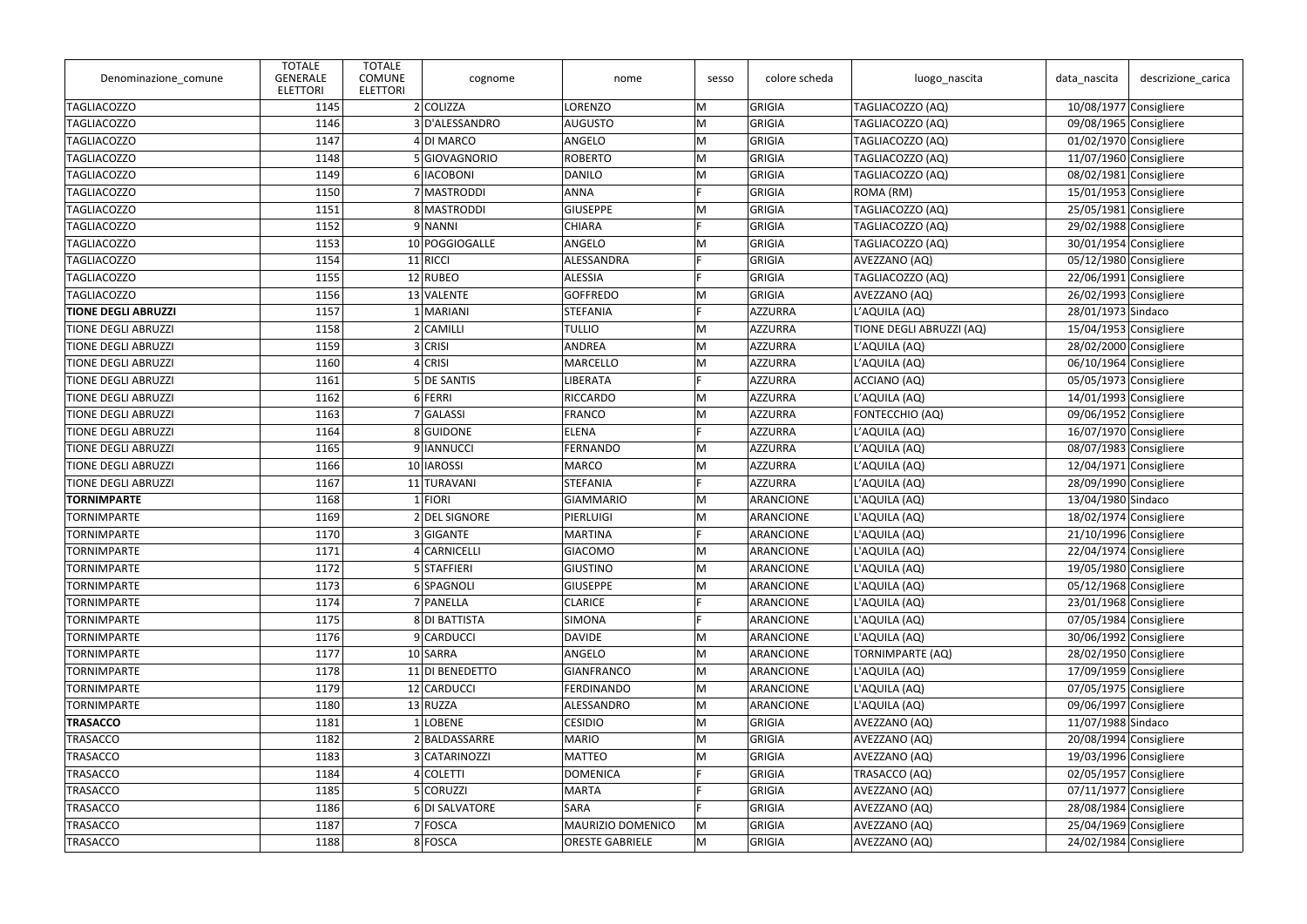| Denominazione_comune            | <b>TOTALE</b><br><b>GENERALE</b><br><b>ELETTORI</b> | <b>TOTALE</b><br><b>COMUNE</b><br>cognome<br><b>ELETTORI</b> | nome                     | sesso | colore scheda  | luogo_nascita                       | data nascita       | descrizione_carica       |
|---------------------------------|-----------------------------------------------------|--------------------------------------------------------------|--------------------------|-------|----------------|-------------------------------------|--------------------|--------------------------|
| TRASACCO                        | 1189                                                | 9 <b>IPPOLITI</b>                                            | <b>IDA</b>               |       | GRIGIA         | AVEZZANO (AQ)                       |                    | 03/11/1967 Consigliere   |
| TRASACCO                        | 1190                                                | 10 PALETTI                                                   | <b>ILARIA</b>            |       | GRIGIA         | ROMA (RM)                           |                    | 09/10/1983 Consigliere   |
| TRASACCO                        | 1191                                                | 11 QUAGLIERI                                                 | MARIO                    | M     | GRIGIA         | PESCINA (AQ)                        |                    | 28/11/1970 Consigliere   |
| TRASACCO                        | 1192                                                | 12 RASCHIATORE                                               | <b>ETTORE</b>            | M     | GRIGIA         | AVEZZANO (AQ)                       |                    | 13/07/1978 Consigliere   |
| TRASACCO                        | 1193                                                | 13 VENDITTI                                                  | GUIDO                    | M     | GRIGIA         | AVEZZANO (AQ)                       |                    | 20/04/1964 Consigliere   |
| <b>VILLALAGO</b>                | 1194                                                | 1 GATTA                                                      | FERNANDO                 | M     | AZZURRA        | VILLALAGO (AQ)                      | 05/07/1959 Sindaco |                          |
| <b>VILLALAGO</b>                | 1195                                                | 2 CAPUTI                                                     | VITTORIO CONCEZIO        | M     | AZZURRA        | VILLALAGO (AQ)                      |                    | 08/12/1961 Consigliere   |
| <b>VILLALAGO</b>                | 1196                                                | 3 CARANFA                                                    | <b>ENRICO</b>            | M     | AZZURRA        | SULMONA (AQ)                        |                    | $23/11/1973$ Consigliere |
| <b>VILLALAGO</b>                | 1197                                                | 4 CIANCARELLI                                                | <b>ANNAMARIA</b>         |       | <b>AZZURRA</b> | SULMONA (AQ)                        |                    | $20/10/1979$ Consigliere |
| <b>VILLALAGO</b>                | 1198                                                | 5 GATTA                                                      | MARIA ASSUNTA            |       | <b>AZZURRA</b> | VILLALAGO (AQ)                      |                    | 24/03/1969 Consigliere   |
| <b>VILLALAGO</b>                | 1199                                                | 6 IAFOLLA                                                    | DANIELE                  | M     | AZZURRA        | L'AQUILA (AQ)                       |                    | 21/09/1985 Consigliere   |
| <b>VILLALAGO</b>                | 1200                                                | 7 IAFOLLA                                                    | <b>EMIDIO</b>            | М     | AZZURRA        | VILLALAGO (AQ)                      |                    | 26/06/1948 Consigliere   |
| <b>VILLALAGO</b>                | 1201                                                | 8   IAFOLLA                                                  | GIANCARLO FERDINANDO M   |       | AZZURRA        | <b>SULMONA (AQ)</b>                 |                    | $11/03/1965$ Consigliere |
| <b>VILLALAGO</b>                | 1202                                                | 9 QUAGLIONE                                                  | <b>BRUNELLA NICOLINA</b> |       | <b>AZZURRA</b> | VILLALAGO (AQ)                      |                    | 13/09/1966 Consigliere   |
| <b>VILLALAGO</b>                | 1203                                                | 10 SILVANI                                                   | LUCA                     | M     | <b>AZZURRA</b> | SULMONA (AQ)                        |                    | 20/01/75 Consigliere     |
| <b>VILLALAGO</b>                | 1204                                                | $11$ ZACCO                                                   | ANGELA                   |       | <b>AZZURRA</b> | ATESSA (CH)                         |                    | 05/11/1970 Consigliere   |
| VILLA SANTA LUCIA DEGLI ABRUZZI | 1205                                                | 1 CIOTTI                                                     | <b>ANTONIO PARIDE</b>    | M     | AZZURRA        | VILLA SANTA LUCIA DEGLI ABRUZZI (AQ | 22/09/1950 Sindaco |                          |
| VILLA SANTA LUCIA DEGLI ABRUZZI | 1206                                                | 2 CICCONE                                                    | MONICA                   |       | AZZURRA        | L'AQUILA (AQ)                       |                    | 08/02/1964 Consigliere   |
| VILLA SANTA LUCIA DEGLI ABRUZZI | 1207                                                | 3 COLAGRANDE                                                 | <b>ENRICO</b>            | M     | <b>AZZURRA</b> | SULMONA (AQ)                        |                    | $27/11/1971$ Consigliere |
| VILLA SANTA LUCIA DEGLI ABRUZZI | 1208                                                | 4 DI SANO                                                    | LUIGI                    | M     | AZZURRA        | L'AQUILA (AQ)                       |                    | 30/07/1981 Consigliere   |
| VILLA SANTA LUCIA DEGLI ABRUZZI | 1209                                                | 5 GIALLONARDO                                                | MATTIA                   | M     | <b>AZZURRA</b> | L'AQUILA (AQ)                       |                    | 30/09/1994 Consigliere   |
| VILLA SANTA LUCIA DEGLI ABRUZZI | 1210                                                | 6 GRECO                                                      | FEDERICA                 |       | AZZURRA        | SOVERIA MANNELLI (CZ)               |                    | 22/11/1987 Consigliere   |
| VILLA SANTA LUCIA DEGLI ABRUZZI | 1211                                                | 7 LATTANZI                                                   | <b>VIRGILIO</b>          | M     | AZZURRA        | L'AQUILA (AQ)                       |                    | 02/01/1981 Consigliere   |
| VILLA SANTA LUCIA DEGLI ABRUZZI | 1212                                                | 8 MUCCIANTE                                                  | STEFANO                  | M     | AZZURRA        | MONT SAINT MARTIN (FRANCIA)         |                    | $02/12/1955$ Consigliere |
| VILLA SANTA LUCIA DEGLI ABRUZZI | 1213                                                | 9 PILOLLI                                                    | ALESSANDRO               | M     | AZZURRA        | L'AQUILA (AQ)                       |                    | 02/08/1971 Consigliere   |
| VILLA SANTA LUCIA DEGLI ABRUZZI | 1214                                                | 10 SALVATI                                                   | ANDREA                   | M     | <b>AZZURRA</b> | L'AQUILA (AQ)                       |                    | 12/06/1980 Consigliere   |
| VILLA SANTA LUCIA DEGLI ABRUZZI | 1215                                                | 11 SALVATI                                                   | ANGELO                   | M     | AZZURRA        | VILLA SANTA LUCIA DEGLI ABRUZZI (AQ |                    | 16/09/1956 Consigliere   |
| <b>VILLA SANT'ANGELO</b>        | 1216                                                | $1$ NARDIS                                                   | <b>DOMENICO</b>          | M     | AZZURRA        | L'AQUILA (AQ)                       | 23/02/1969 Sindaco |                          |
| <b>VILLA SANT'ANGELO</b>        | 1217                                                | 2 ANTONINI                                                   | DANIELE                  | M     | <b>AZZURRA</b> | VILLA SANT'ANGELO (AQ)              |                    | $31/10/1960$ Consigliere |
| <b>VILLA SANT'ANGELO</b>        | 1218                                                | 3 ANTONINI                                                   | MARILENA                 |       | <b>AZZURRA</b> | L'AQUILA (AQ)                       |                    | 04/06/1971 Consigliere   |
| <b>VILLA SANT'ANGELO</b>        | 1219                                                | 4 CIUCA                                                      | <b>EMILIANO</b>          | M     | <b>AZZURRA</b> | L'AQUILA (AQ)                       |                    | 31/03/1977 Consigliere   |
| VILLA SANT'ANGELO               | 1220                                                | 5 MARINACCI                                                  | LUCIO                    | M     | AZZURRA        | L'AQUILA (AQ)                       |                    | 15/03/1986 Consigliere   |
| <b>VILLA SANT'ANGELO</b>        | 1221                                                | 6 PEZZUTI                                                    | ROSELLA                  |       | AZZURRA        | <b>CARACAS (VENEZUELA)</b>          |                    | 06/02/1965 Consigliere   |
| <b>VILLA SANT'ANGELO</b>        | 1222                                                | 7 ROSELLI                                                    | SABATINO                 | M     | <b>AZZURRA</b> | L'AQUILA (AQ)                       |                    | 03/04/1990 Consigliere   |
| <b>VILLA SANT'ANGELO</b>        | 1223                                                | 8 ROSELLI                                                    | <b>TERENZIO</b>          | M     | <b>AZZURRA</b> | L'AQUILA (AQ)                       |                    | 15/06/1984 Consigliere   |
| <b>VILLA SANT'ANGELO</b>        | 1224                                                | 9SPERANDIO                                                   | ALESSANDRO               | M     | <b>AZZURRA</b> | L'AQUILA (AQ)                       |                    | $13/08/1971$ Consigliere |
| VILLA SANT'ANGELO               | 1225                                                | 10 TOMEI                                                     | ANTONELLA                |       | <b>AZZURRA</b> | L'AQUILA (AQ)                       |                    | 05/06/1993 Consigliere   |
| <b>VILLA SANT'ANGELO</b>        | 1226                                                | 11 TOMEI                                                     | ANTONELLO                | M     | AZZURRA        | L'AQUILA (AQ)                       |                    | 14/07/1986 Consigliere   |
| <b>VILLAVALLELONGA</b>          | 1227                                                | 1 LIPPA                                                      | LEONARDO                 | M     | <b>AZZURRA</b> | AVEZZANO (AQ)                       | 21/04/1963 Sindaco |                          |
| VILLAVALLELONGA                 | 1228                                                | 2 BIANCHI                                                    | ANTONIO                  | M     | <b>AZZURRA</b> | AVEZZANO (AQ)                       |                    | 15/01/1985 Consigliere   |
| VILLAVALLELONGA                 | 1229                                                | 3 BIANCHI                                                    | MARGHERITA               |       | <b>AZZURRA</b> | AVEZZANO (AQ)                       |                    | 20/06/1996 Consigliere   |
| VILLAVALLELONGA                 | 1230                                                | 4 DI NARDO                                                   | NICOLA                   | M     | AZZURRA        | AVEZZANO (AQ)                       |                    | 25/05/1990 Consigliere   |
| VILLAVALLELONGA                 | 1231                                                | 5 DI PONZIO                                                  | <b>VITTORIA</b>          |       | AZZURRA        | FERMO (AP)                          |                    | 31/01/1975 Consigliere   |
| VILLAVALLELONGA                 | 1232                                                | 6 MASTRELLA                                                  | ANTONELLA                |       | <b>AZZURRA</b> | AVEZZANO (AQ)                       |                    | $17/01/1974$ Consigliere |
|                                 |                                                     |                                                              |                          |       |                |                                     |                    |                          |